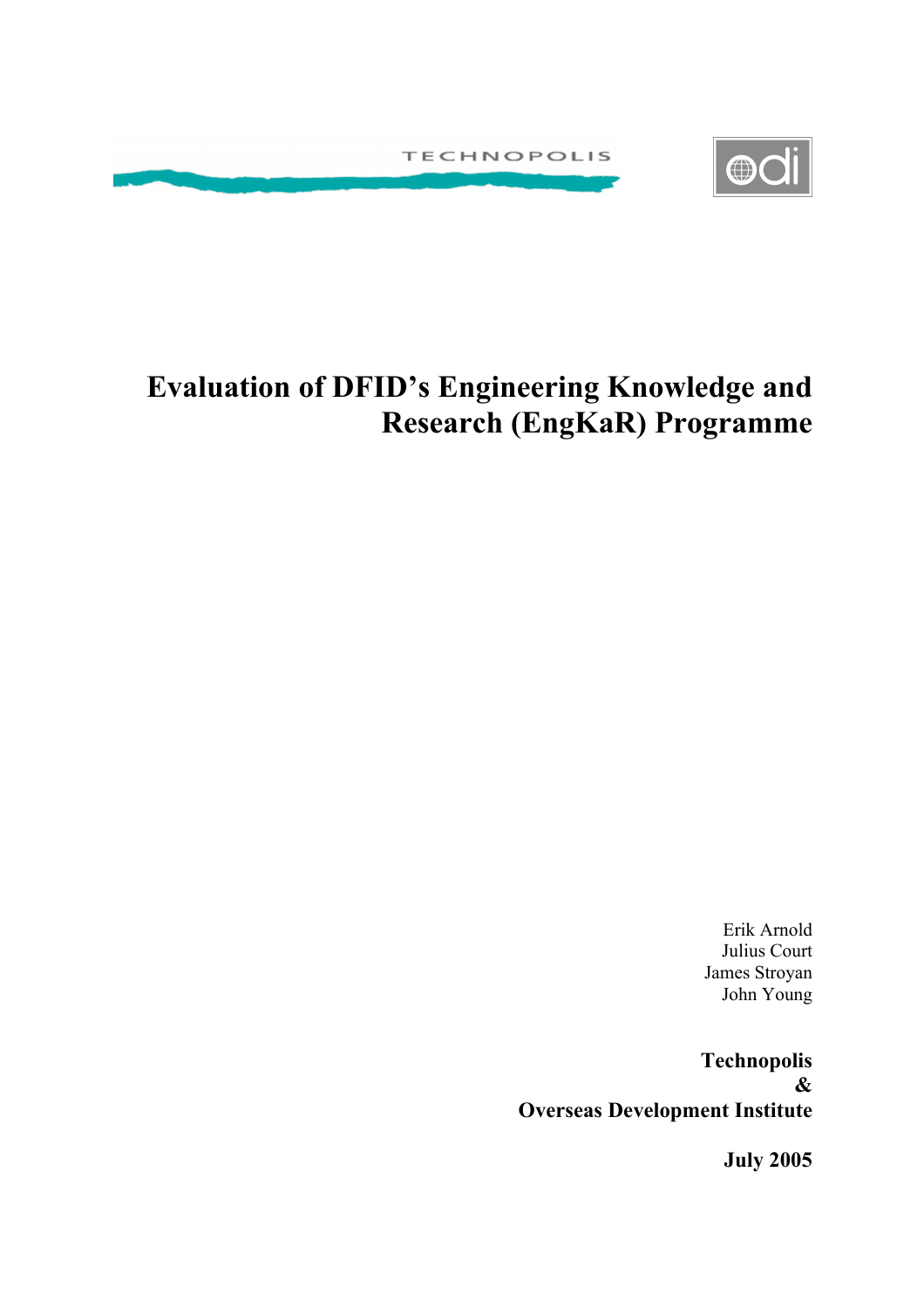## **About the Authors**

**Technopolis** is an independent consultancy specialised in providing high quality, practical, knowledge-based research, advice and management support services to policy makers and those responsible for putting policy into practice. Based in Amsterdam, Brighton, Brussels, Paris, Stockholm and Vienna, we focus on science, technology and innovation and policies for economic and social development. We support the entire policy development and implementation cycle from concepts through policy development and programme design, management and evaluation. The common thread in our activities is that we work with the creation of knowledge and its practical application in society.

**Overseas Development Institute (ODI)** is Britain's leading independent think-tank on international development and humanitarian issues. Our mission is to inspire and inform policy and practice which lead to the reduction of poverty, the alleviation of suffering and the achievement of sustainable livelihoods in developing countries. We do this by locking together high-quality applied research, practical policy advice, and policy-focused dissemination and debate. We work with partners in the public and private sectors, in both developing and developed countries. ODI's Research and Policy in Development Programme undertakes research, provides advice and training, and contributes to public debate to strengthen the link between development research and policy. ODI is a OneWorld partner and a member of EUFORIC.

## **Acknowledgements**

The study team would like to thank all the people who have provided an input into this report, without whom our work would not be possible. In particular we would like to thank

- DFID staff with responsibility for directing and managing the programme
- UK researchers and other contractors involved in the programme
- Research partners and other stakeholders in developing countries
- Independent experts employed on the study Peder Hjorth (water), David Knopf (Geoscience), Henning Lauridsen (Transport), Amitav Rath (Energy) and Forbes Davidson (Urbanisation)

We would also like to take this opportunity to express our gratitude to the members of the Steering Group established by DFID to oversee the work: Andrew Barnett; Marilyn Carr; Geoff Oldham; Tony Ridley; and Alison Wall. Their advice and guidance have been invaluable.

## **Disclaimer**

The views expressed in this report are those of the study team alone and not necessarily those of DFID.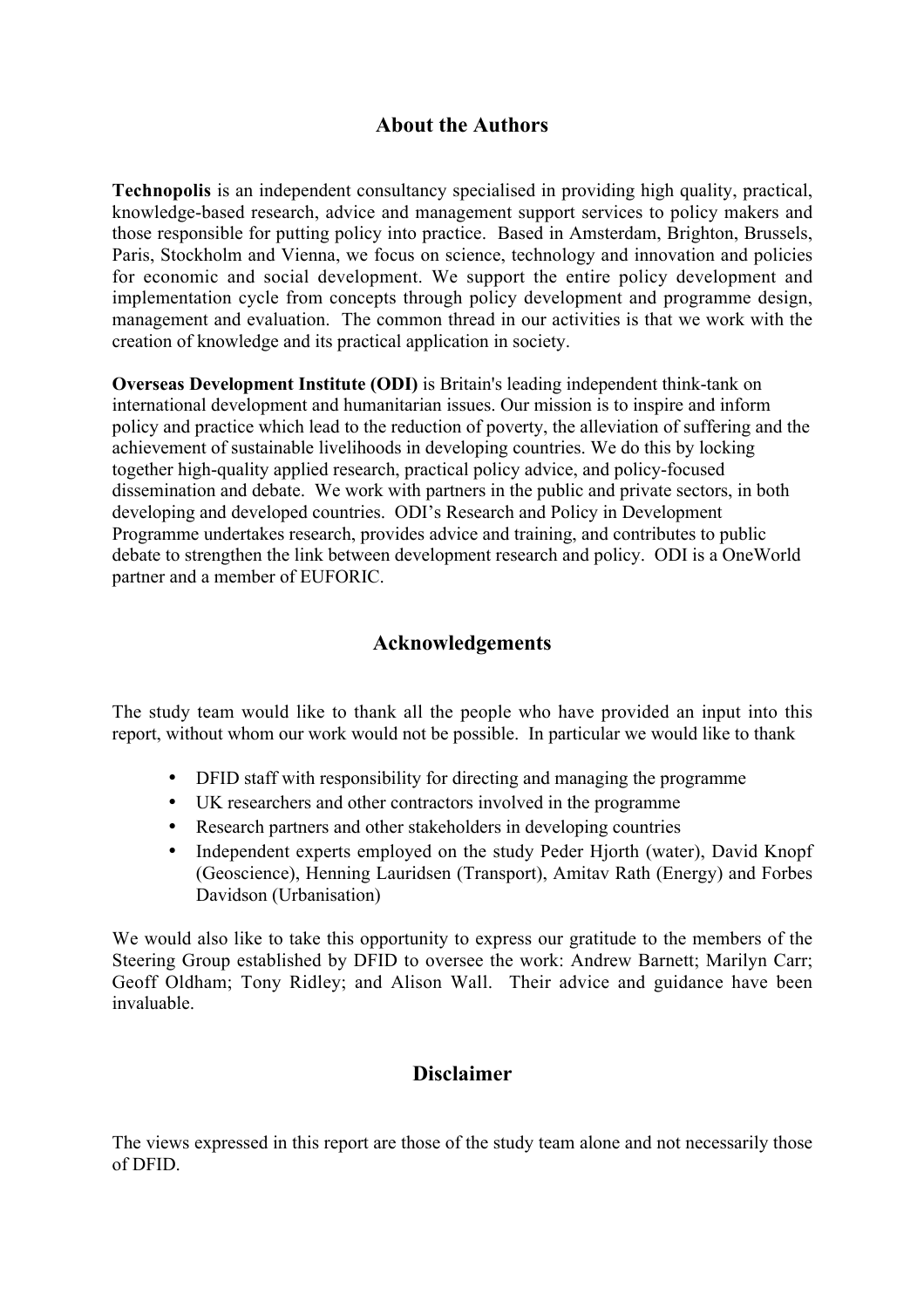## **Table of Contents**

|                | Summary                                                          | $\mathbf{1}$ |
|----------------|------------------------------------------------------------------|--------------|
| $\mathbf{1}$   | Introduction                                                     | 1            |
| $\overline{2}$ | <b>Background Information</b>                                    | 3            |
|                | The Engineering Knowledge and Research (EngKaR) programme<br>2.1 | 3            |
|                | About the evaluation<br>2.2                                      | 11           |
| 3              | <b>Evaluation Findings</b>                                       | 14           |
|                | Programme Planning<br>3.1                                        | 14           |
|                | Programme Implementation<br>3.2                                  | 19           |
|                | Programme Impacts<br>3.3                                         | 37           |
| 4              | <b>Conclusions and Recommendations</b>                           | 47           |
|                | Theoretical and Institutional Context<br>4.1                     | 47           |
|                | Conclusions<br>4.2                                               | 50           |
|                | 4.3<br>Recommendations                                           | 57           |
|                | <b>Study Terms of Reference</b><br>Appendix A                    | 67           |
|                | <b>Project Leader Questionnaire</b><br>Appendix B                | 71           |
|                | Appendix C Biographies of Expert Reviewers                       | 78           |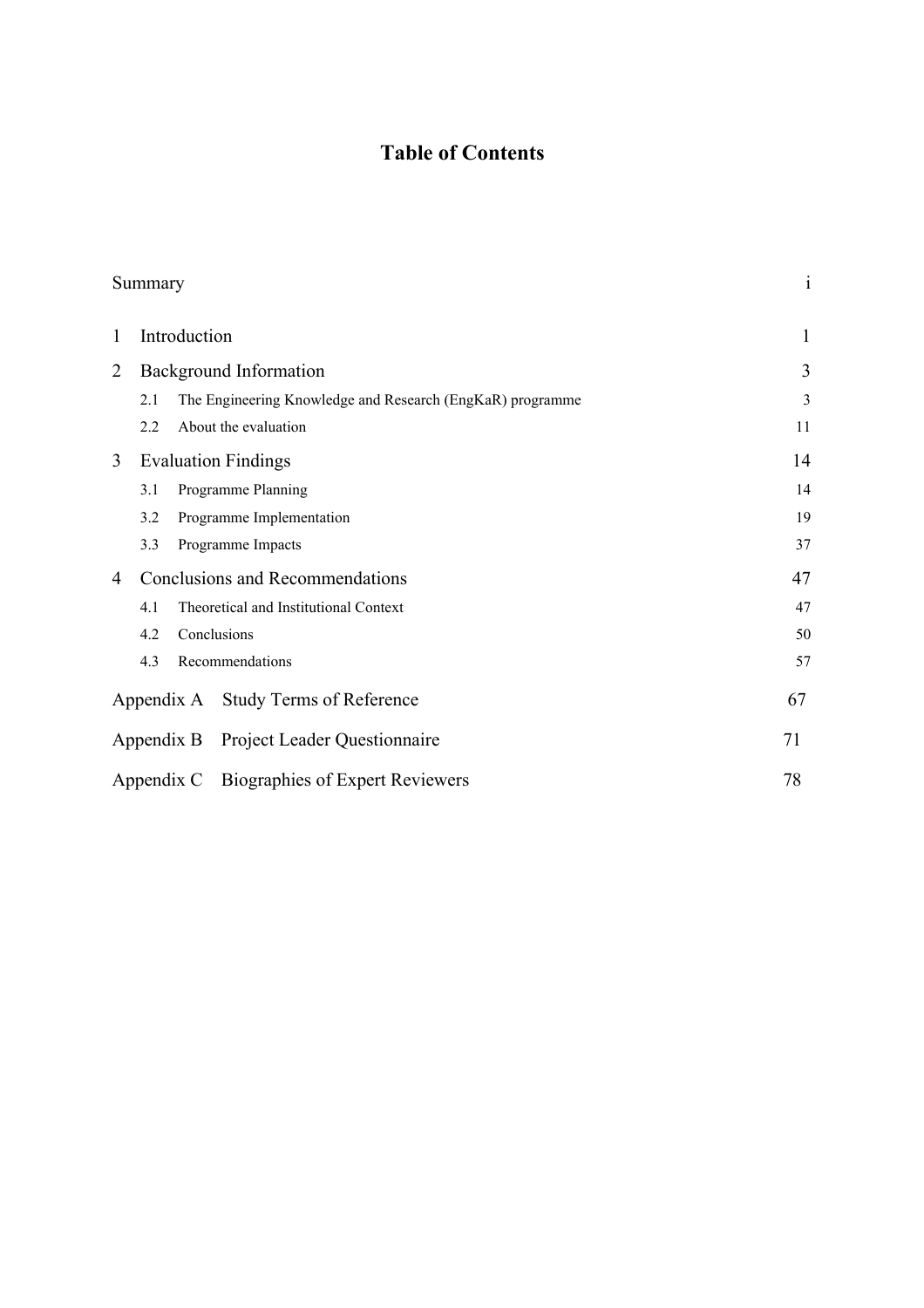## **Summary**

The Department for International Development's (DFID's) Engineering Knowledge and Research (EngKaR) programme aims to provide technical, managerial and policy solutions in the infrastructure and urban development sectors that help enable poor people to escape from poverty on a sustainable basis. It intends to solve specific problems, build capacity and communicate the solutions to others, so that the knowledge won becomes a public good and is re-used by others to generate wider development benefits. It has run in various forms since the 1980s. Over the past 15 years, it has invested over £100m across up to seven sectors in some 600 projects, mostly undertaken in collaboration between UK research institutions and partners in developing countries.

DFID commissioned this evaluation of EngKaR to support decision-making about the future of research on pro-poor infrastructure within the Research Funding Framework it set out in 2003. The evaluation tackles the way the programme has been designed and run, its results and – as relevant – opportunities for improvement.

We found that the concept of a public good knowledge and research programme is sound and that it has high potential directly and indirectly to help alleviate poverty over time through the development of capacities and improved infrastructures. The EngKaR programme design has used a modern programme management and administration process and is well regarded by participants. It has supported a collection of good quality, relevant and generally wellconducted projects in areas of great importance to international development and poverty alleviation. The projects have generally adopted pragmatic, poverty-focused, participatory approaches in researching practical aspects of infrastructure provision, maintenance and engineering appropriate for developing countries. They have produced a significant body of information, insights and guidance.

The programme has made a valuable contribution to the available body of knowledge and to DFID's (and the UK research community's) reputation in developing countries. The major benefits of the projects in country were improved infrastructural services (such as better water supply, improved transport infrastructure and improved energy usage options), environmental management and incomes. Projects induced improved planning and management capability, improved knowledge and understanding of technical issues and understanding of poverty alleviation measures. They tended to increase the capabilities of the Southern research partners.

However, the EngKaR portfolio is thematically and geographically fragmented, making it is hard for the projects to be mutually reinforcing and for them to be communicated effectively, so that others can benefit from the knowledge they generate. DFID has vigorously addressed past dissemination deficiencies through recent communications efforts but less attention has been devoted to connecting projects to larger development strategies or managing the process of realising and assessing impacts so there is potential to increase the take-up and application of the work in developing countries.

We conclude that EngKaR is an inherently sound and valuable programme whose 'public good' character offers high 'leverage' in poverty reduction. Its performance would be improved by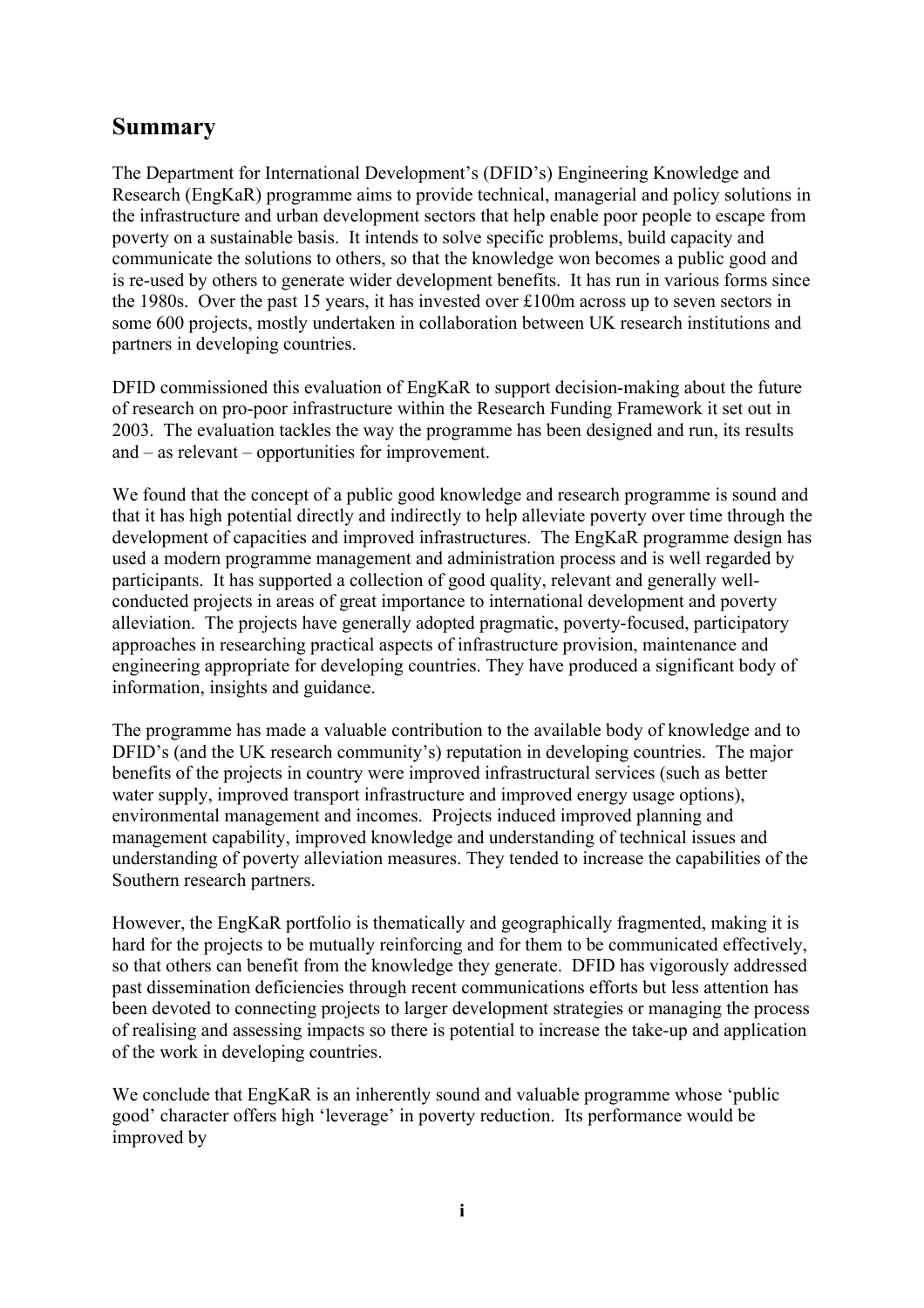- Clustering projects thematically and geographically to increase the programme's 'clout' in country, and to make capacity building more cumulative
- Anchoring project design in the needs of specific beneficiaries at an earlier stage in the project life cycle
- More effectively coupling the projects to strong stakeholder interests in beneficiary countries or among donors who can ensure implementation and exploitation of results. In particular, they should be better linked to DFID's own plans and activities at country level

EngKaR already has traditional areas of strength, especially in water, energy and transport, which provide solid bases for a more focused strategy that is also consistent with DFID's climate change priority. Such a strategy needs to be led 'top down' via the aggregation of needs and DFID strategies in a small number of countries, and not (as at present) determined 'bottom-up' by the (UK) research community. The UK institutional strengths and the knowledge base built up by EngKaR, together with DFID's role as a significant donor, give the programme a solid basis for making a yet stronger contribution to poverty reduction in the future than it has in the past.

We therefore recommend that the programme be continued in a modified form. It should focus on a smaller number of themes (such as its historic strengths of water, energy and transport) in fewer countries. More detailed priorities cannot be set at a distance but must be decided in negotiation with selected DFID country offices and other stakeholders with a good understanding of needs and with the power to do something with the results of the programme. Longer-term, programmatic funding is needed to build the Southern research capacity and policy networks needed, using an instrument such as the Development Resource Centres (which is already used by DFID elsewhere). A small part of the programme budget should be reserved for responsive funding of good ideas and for studies that meet DFID's policy needs. Clearer communications strategies should be adopted at both project and programme level. More attention should be paid to monitoring and evaluating needs, project progress and impacts.

In order to protect capacity and to maintain momentum, DFID should make a clear statement on the future of the programme as a matter of urgency.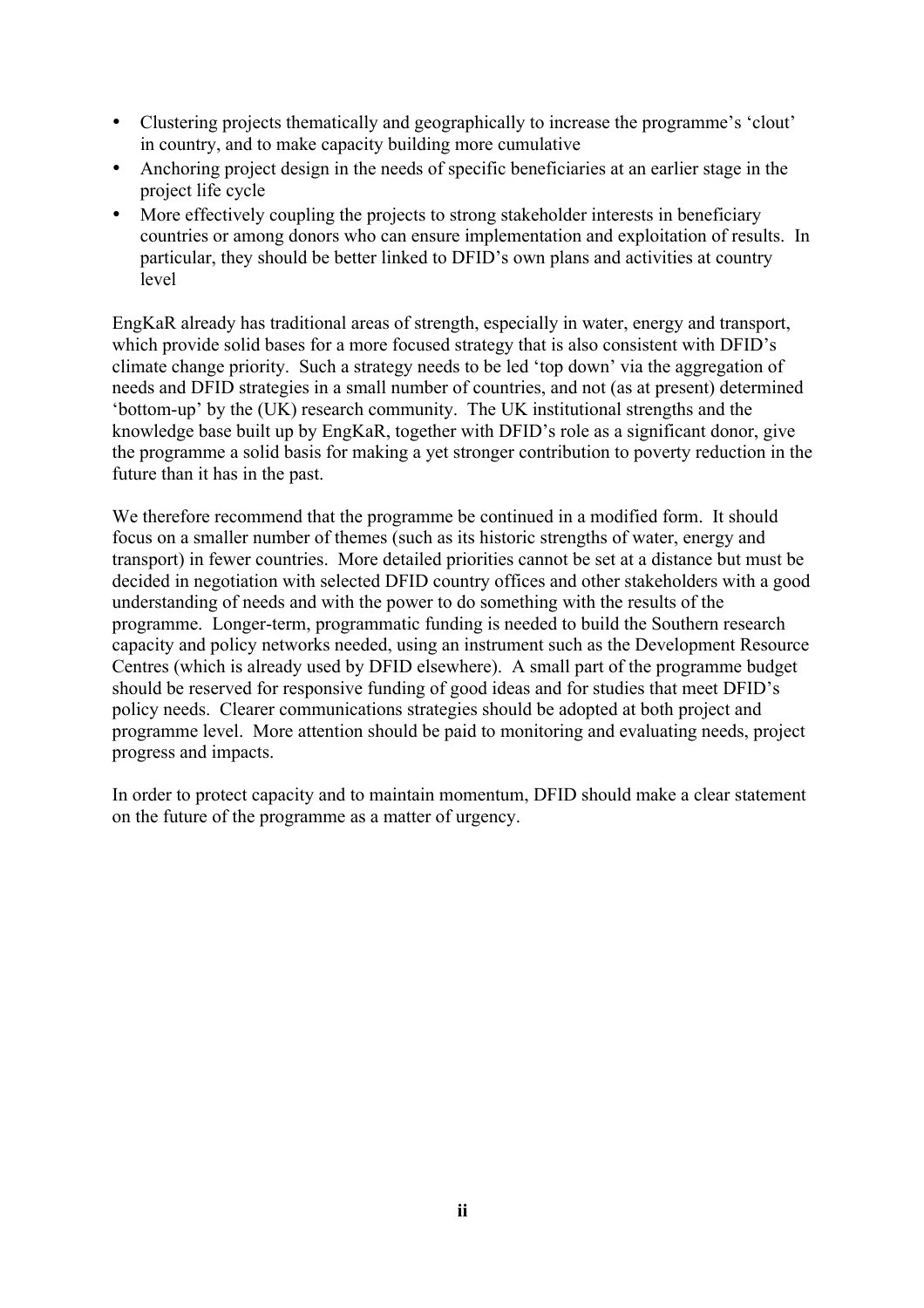## **1 Introduction**

This report presents the findings of an independent evaluation of the UK Department for International Development's (DFID's) Engineering Knowledge and Research (EngKaR) programme. The evaluation was commissioned by DFID's Central Research Department and was undertaken by Technopolis and the Overseas Development Institute during the period August – December 2004.

EngKaR is a centrally managed research fund, established in the 1980s. It aims to provide technical, managerial and policy solutions in the infrastructure and urban development sectors that help poor people to escape from poverty on a sustainable basis.

Although infrastructure issues (water excepted) are not mentioned in the headline Millennium Development Goals<sup>1</sup>, the key role of infrastructure in livelihoods improvement, sustainable economic growth and poverty reduction is widely recognised<sup>2</sup>. Infrastructure is key to achieving the **central** Millennium Development Goal of halving poverty by 2015. In an updated description<sup>3</sup> of the international consensus on development, Maxwell usefully points out that, "Growth is the most important and maybe the easiest driver of poverty reduction…. Infrastructure for productive sectors, water, health and education are the priorities for public expenditure." But growth has to be environmentally as well as economically sustainable. EngKaR work, especially in energy and transport, presents an opportunity to integrate sustainability with respect to the major priority of climate change with practical knowledge and research measures to alleviate poverty by improving infrastructures.

In recognition of the important contribution that research and new knowledge can make to international development efforts, DFID has recently announced that it will be substantially increasing its funding for research in the future. In an effort to improve the effectiveness of its investments, DFID has also been changing the ways in which research is organised and managed within the Department. The creation of a Central Research Department, appointment of a Chief Scientific Advisor and launch of a new Research Funding Framework are important elements in a new era for DFID-funded research. This report represents one input into this process of change and improvement.

The report is organised into three further Sections

**Section 2** provides background information on the EngKaR programme, covering its objectives, structure and operational activities. This section also provides background information on the aims of the evaluation and the methods used

<sup>&</sup>lt;sup>1</sup> These include a target of reducing by half the proportion of people without sustainable access to safe drinking water<br><sup>2</sup> See the DFID publication "Making Connections – Infrastructure for Poverty Reduction" for a

recent discussion of the role of infrastructure in poverty reduction <sup>3</sup> Simon Maxwell, *The Washington Consensus is dead! Long live the meta-narrative!* ODI

Working Paper No 243, London: ODI, 2005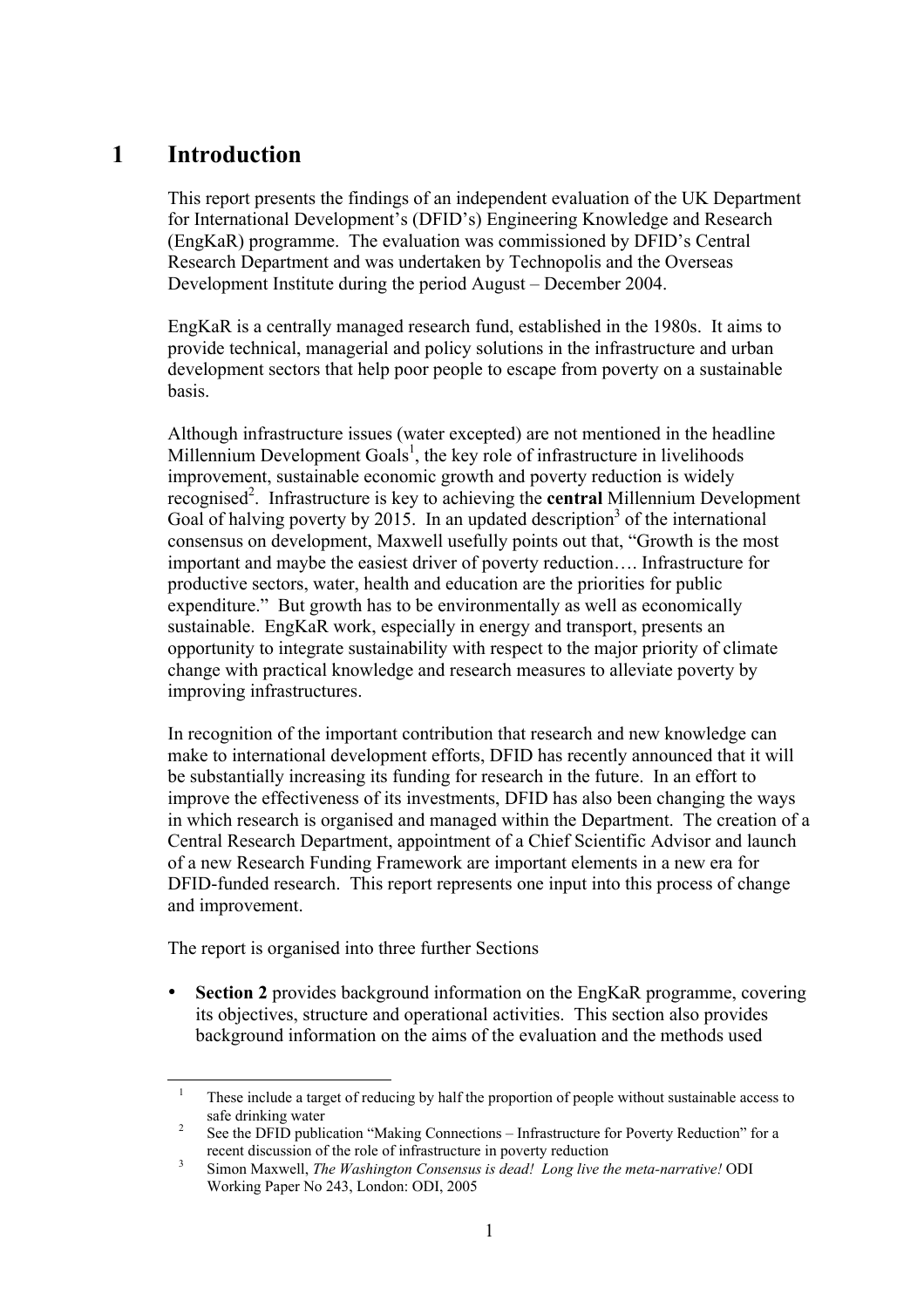- **Section 3** presents the main findings arising from the study, starting with an assessment of the programme planning phase, moving through programme implementation and ending with a discussion of the impacts of the programme
- **Section 4** presents our main conclusions and recommendations

Supporting information is presented in a series of Appendices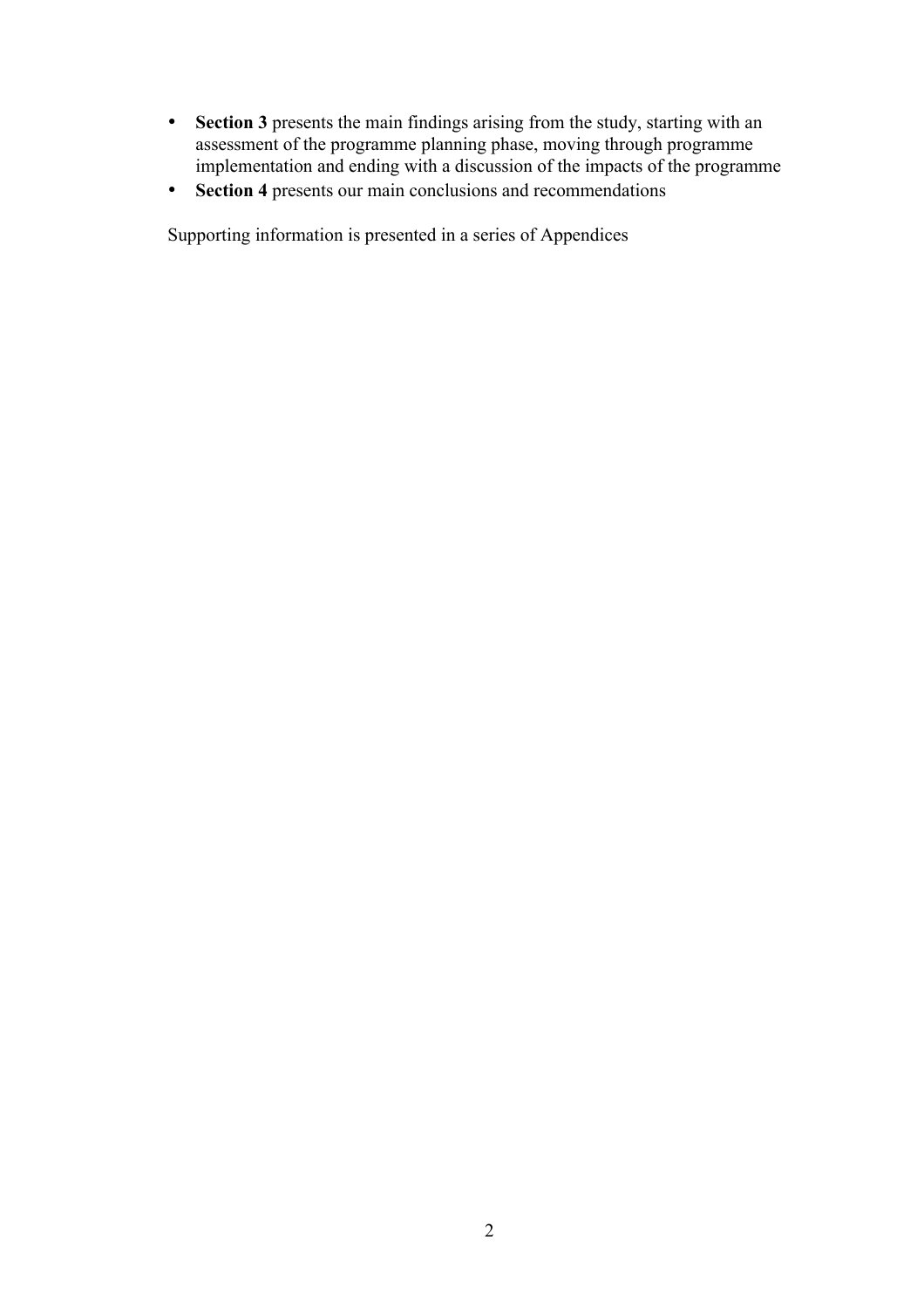## **2 Background Information**

This section describes the EngKaR programme, its projects and participants, and explains how we did this evaluation.

## **2.1 The Engineering Knowledge and Research (EngKaR) programme**

## **2.1.1 Overview**

DFID has run an Engineering Knowledge and Research Programme since the 1980s. Since 1990, just over  $£100$  million has been invested through the programme, rising from a few million pounds per annum in the early nineties to almost £15 million in 2003. About 600 research projects have been funded under the programme, covering a broad spectrum of different types of studies in the engineering, infrastructure and urban development fields. In its early years the focus of the programme was very much on the development and transfer of new technologies for use in developing countries. Latterly there was a shift in emphasis, with a greater proportion of projects investigating barriers to infrastructure provision, maintenance and access, with a particular focus on sustainable solutions and pro-poor 'livelihoods' approaches and increasing involvement of southern partners in projects.

EngKaR has procured its projects through annual calls for proposals coupled to a competitive bidding process. The majority of funded projects have been North-South collaborations, with UK researchers leading teams that include a range of different stakeholders from within developing countries. Most projects have cost between £100k and £300k, and have been carried out over a two to three year period.

Throughout most of its lifetime the programme was operated and managed by DFID's Infrastructure and Urban Development Department (IUDD), but moved under the control of DFID's newly formed Central Research Department in 2003. DFID ceased commissioning new projects through EngKaR in 2004, pending the development of its new Research Funding Framework and the findings of this study.

## **2.1.2 Programme Objectives**

As we would expect with a research programme that operated for well over a decade, EngKaR's objectives have evolved and been stated differently at different points in time. However, the primary aim of the programme throughout most of its operational life has been to provide technical, managerial and policy solutions in the infrastructure and urban development sectors that enable poor people to escape from poverty on a sustainable basis.

The logical structure of the programme, as set out in Annex B of the EngKaR 2000- 2005 strategy, is reproduced in Exhibit 1 below. As part of DFID's centrally funded research, EngKaR was aimed at providing generically useful information in support of international development and poverty reduction efforts, rather than at supporting the research and development needs of individual developing countries.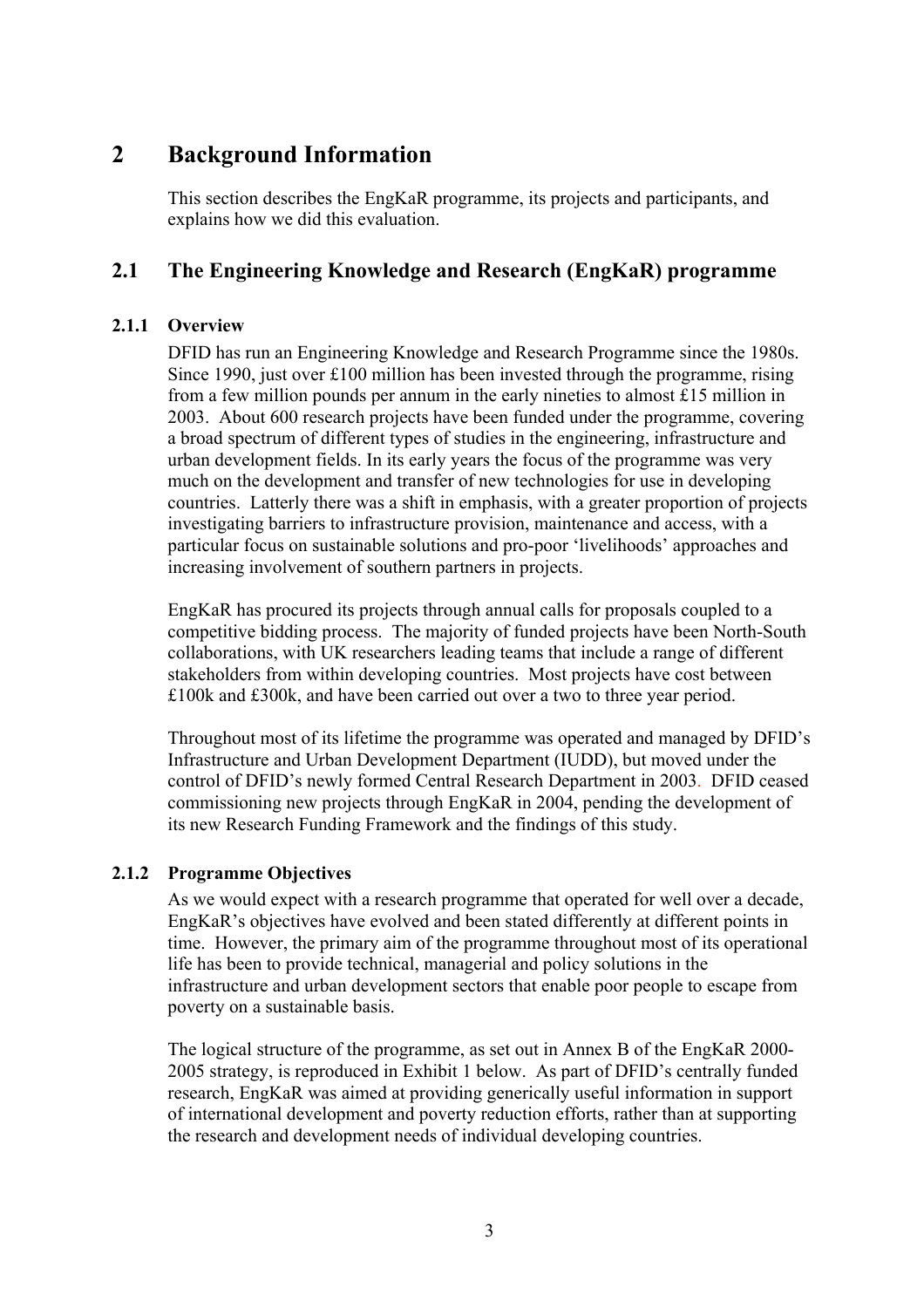| Super Goal | Poverty eliminated in poorer countries                                                                                                                                                                                                                                                                                                                                                                                                                                                                                                                                                                                        |
|------------|-------------------------------------------------------------------------------------------------------------------------------------------------------------------------------------------------------------------------------------------------------------------------------------------------------------------------------------------------------------------------------------------------------------------------------------------------------------------------------------------------------------------------------------------------------------------------------------------------------------------------------|
| Goal       | Livelihoods of poor and vulnerable people improved sustainably                                                                                                                                                                                                                                                                                                                                                                                                                                                                                                                                                                |
| Purpose    | Access to basic services and opportunities to escape poverty improved                                                                                                                                                                                                                                                                                                                                                                                                                                                                                                                                                         |
|            | directly and underpinned by pro-poor economic growth.                                                                                                                                                                                                                                                                                                                                                                                                                                                                                                                                                                         |
| Outputs    | • Key engineering knowledge developed, adapted, improved, collated and<br>made accessible to government agencies, the private sector, community<br>organisations and individuals in poorer countries<br>• Capacity of poorer countries strengthened to generate, adapt and apply<br>engineering knowledge to encourage growth and eliminate poverty<br>• Knowledge strategies of other development agencies influenced through<br>long-term collaboration (World Bank, European Commission, Regional<br>Banks, bilateral agencies, UN Agencies, etc)<br>• Effective international networks established for sharing technology |
| Activities | • Identify critical knowledge gaps and main areas of knowledge benefit<br>• Assess dissemination needs and opportunities and develop strategies<br>• Select, support & monitor knowledge programmes and knowledge<br>projects<br>• Review knowledge programmes<br>• Build capacity for poorer countries to manage knowledge<br>• Liaise with other development agencies on knowledge activities<br>• Evaluate knowledge and research programme                                                                                                                                                                                |

**Exhibit 1 Logical Structure of the EngKaR Programme**

## **2.1.3 Structure**

The EngKaR programme has organised its activities under a number of **Sectors**. Up until 2000 the programme addressed issues in five Sectors: Energy, Geosciences, Transport, Water & Sanitation and Urbanisation. In 2000 the programme was extended to cover two additional sectors  $- (1)$  Information & Communication Technologies and (2) Disability and Healthcare - and an additional 'cross sectoral' component to address cross cutting and interdisciplinary aspects.

Each of the sectors covered by the programme has been further subdivided into a small number of (usually 4-6) **Themes.** The Themes have been used to help provide more focus for the programme, describing sub-areas within each Sector where the programme has aimed to concentrate its support. For example, within the Transport Sector, one Theme relates to road safety, while another relates to improving road construction and maintenance.

The Sectors and Themes have been used as the main basis for organising and managing the programme's activities into more manageable and coherent groups. The Sectors have been the main level at which most programme functions have been organised. For example, DFID used 'Sectoral Advisors' to oversee each area of the programme, and established 'Resource Centres' within each Sector to provide additional management support to the programme, especially with respect to dissemination of results. Sectoral and Thematic splits were also used to help organise the buying process (annual calls for proposals, appraisal and selection of proposals, etc.) and the dissemination of results (sectoral websites, annual progress reports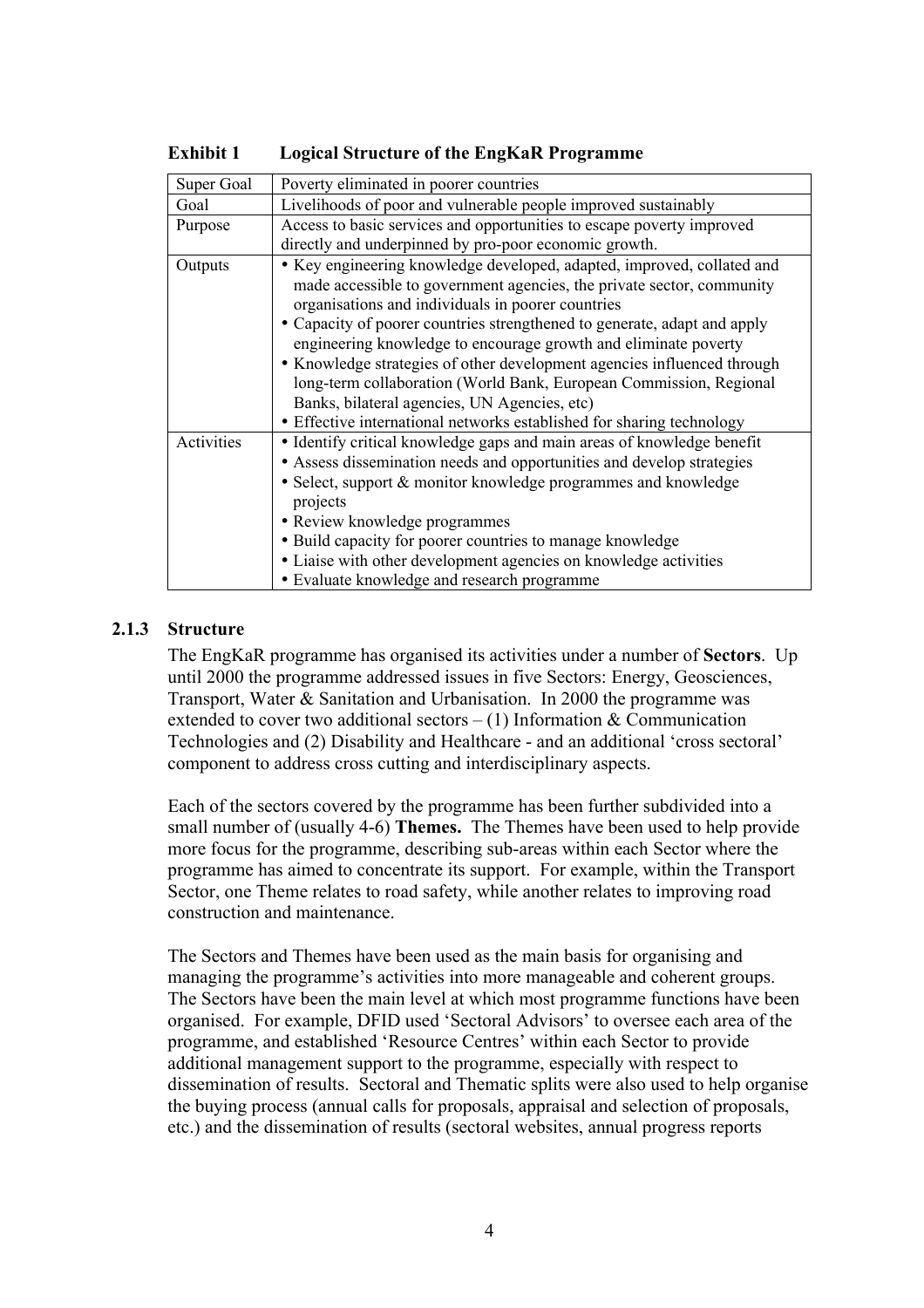organised by Sector and Theme, etc.). A full listing of the Sectors and Themes is shown in **Exhibit 2<sup>4</sup>**:

#### **Exhibit 2 EngKaR Sectors and Themes, 2002**

#### **Disability & Healthcare**

- D1 Improved healthcare technologies and infrastructure for poor people
- D2 Minimising the detrimental effects of disability on the lives of poor people

#### **Energy**

- E2 The development and promotion of renewable energy sources, especially for rural communities
- E3 (incorporating previous theme E1) The more efficient supply, conversion and use of energy
- E4 Improved access to clean energy in poorer households
- E5 (discontinued and incorporated across all other Themes) Institutional aspects
- E6 Reducing the environmental impacts of energy use

#### **Geoscience**

- G1 Promote environmentally sensitive mineral resource development
- G2 Improve geological, geochemical & geotechnical hazard avoidance strategies in devt planning
- G3 Improve understanding of waste, toxic effects, of minerals and environmental health in geological resource development and develop strategies and techniques for cost effective mitigation in the context of developing countries
- G5 Development strategies and systems for maintaining and improving national geoscience information services

#### **Information Communication & Technology (ICT)**

- I1 The appropriate use of ICT for poorer communities in rural areas
- I2 Reaching poorer people in urban and peri-urban areas
- I3 Inclusive enabling environments
- I4 ICT's role in achieving specific International Development Goals

#### **Transport**

- T1 Improve transport safety and reduce the impact of accidents particularly for poor people in rural and urban areas
- T2 Reduce the costs of construction, rehabilitation and maintaining road infrastructure to help reduce vehicle operation costs
- T3 Improve the mobility of rural and urban poor for meeting their livelihood needs
- T4 Increase the efficiency of national and regional transport systems whilst safeguarding the interest of poor and vulnerable users.

#### **Urbanisation**

- U1 Increase the access of low income households and the poor to adequate, safe and secure shelter
- U2 Increase the access of low income households and the poor to improved urban services
- U3 Enhance the effectiveness of city and municipal planning and management
- U4 Improving urban governance and management for the benefit of the poor
- U5 Improving knowledge transfer, dissemination and communication
- U6 Improving livelihoods, local and regional development

#### **Water and Sanitation**

• W1 (incorporating previous theme W2) – Water Resources Management (Improved assessment, development and management of water resources)

 <sup>4</sup> Taken from the EngKaR 2002 Progress Report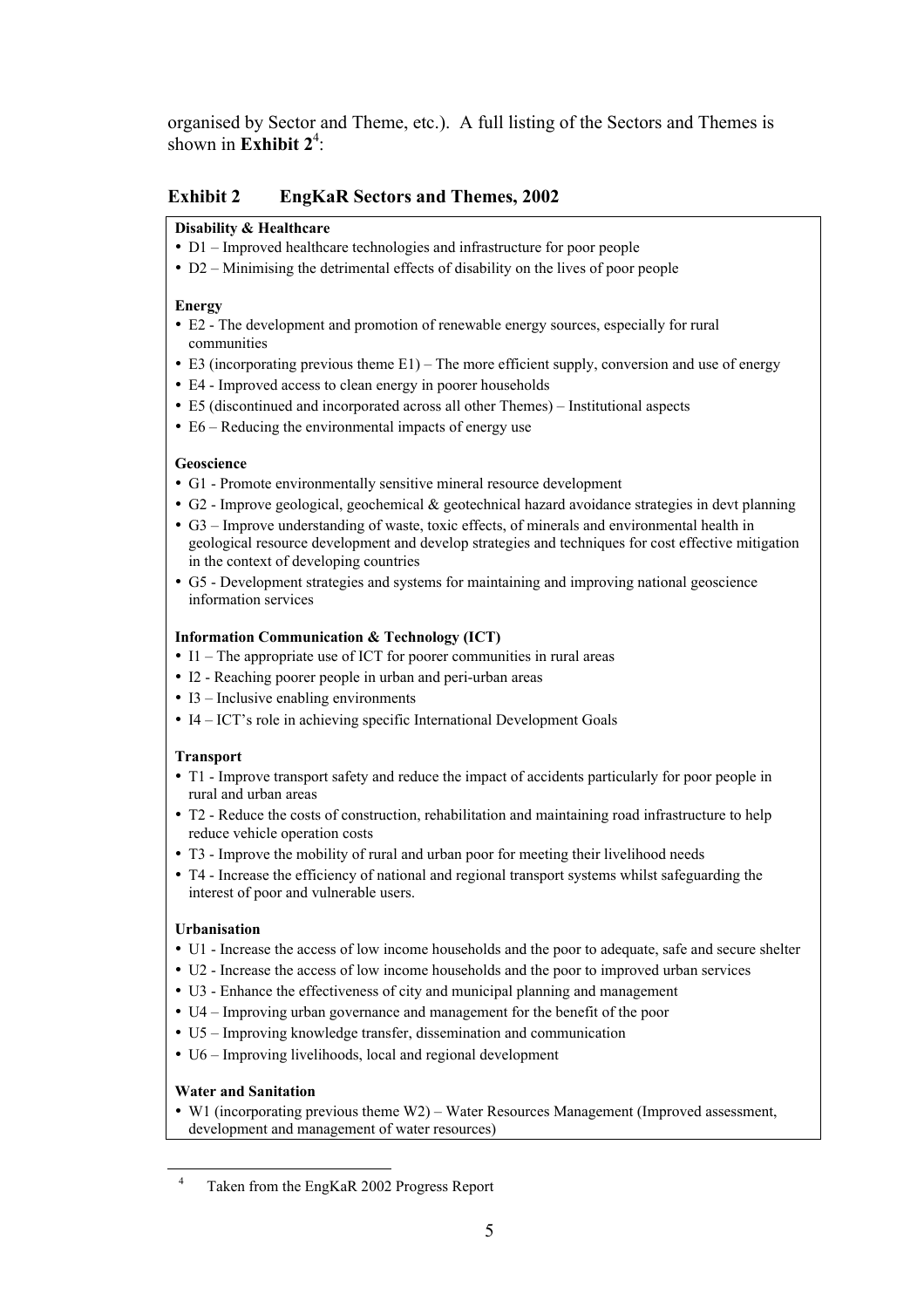- W3 Combating Degradation of Water Resources (Increased protection of water resources, water quality and aquatic eco-systems)
- W4 Water and Sanitation (Raise the well-being of the rural and urban poor through cost effective improved water supply and sanitation)
- W5 Water for Sustainable Food Production (Improve availability of water for sustainable food production and rural development

#### **Cross Sector**

- X1 Addressing cross-cutting technical and non-technical issues
- X2 Addressing the links between infrastructure and urban sectors and other disciplines
- X3 Proposals that provide practical methods for improving demand for communication of and
- uptake of research within and external to IUDD sectors

#### **2.1.4 Funding modes**

Since the beginning of the 1990s the EngKaR programme has funded most of its projects through a competitive bidding process, with DFID issuing annual calls for proposals and research performers preparing and submitting ideas for research projects, which are then assessed and selected in competition with each other. In addition to this primary 'funding mode', DFID has directly commissioned a small number of studies and has used part of the budget for externally contracted 'management support' activities. However, the vast majority of awards were made on a competitive basis.

In 2000, DFID published a new strategy for the EngKaR programme, which set out three mechanisms that would be used to fund projects from that point on

- **Innovation Fund** This was in effect the same mechanism that had been used historically to fund EngKaR projects, with an annual call for proposals under each of the Sectors and a competitive appraisal and selection process leading to project awards. The majority of projects commissioned through this route cost in the range £100k to £400k and last up to three years
- **Directed Activity** Introduced in 2000 as a mechanism directly to commission projects that address specific priority knowledge gaps identified by newly formed Specialist Advisory Groups, the intention was that this mechanism would account for at least a third of the budget by 2004. However, in practice very few projects have actually been commissioned via this route as the process of identifying which specific projects are needed was not fully developed
- **Responsive fund** A flexible mechanism to address new or cross-cutting ideas, opportunities that require timely action or actions which fall outside current Themes. The responsive fund was to be used for smaller projects, with up to 5% of the programme budget allocated through this mechanism. No projects have officially been commissioned through this route since it was announced in 2000

#### **2.1.5 Research Projects**

As already indicated, the programme's objectives have been pursued primarily through fully funded research projects undertaken by UK organisations in collaboration with partners in developing countries. The projects have been procured through annual calls for proposals operated on a fully open and competitive basis. Exhibit 3 below shows the total number of projects launched within each sector of the programme over the period 1990 - 2004. It indicates that the Water & Sanitation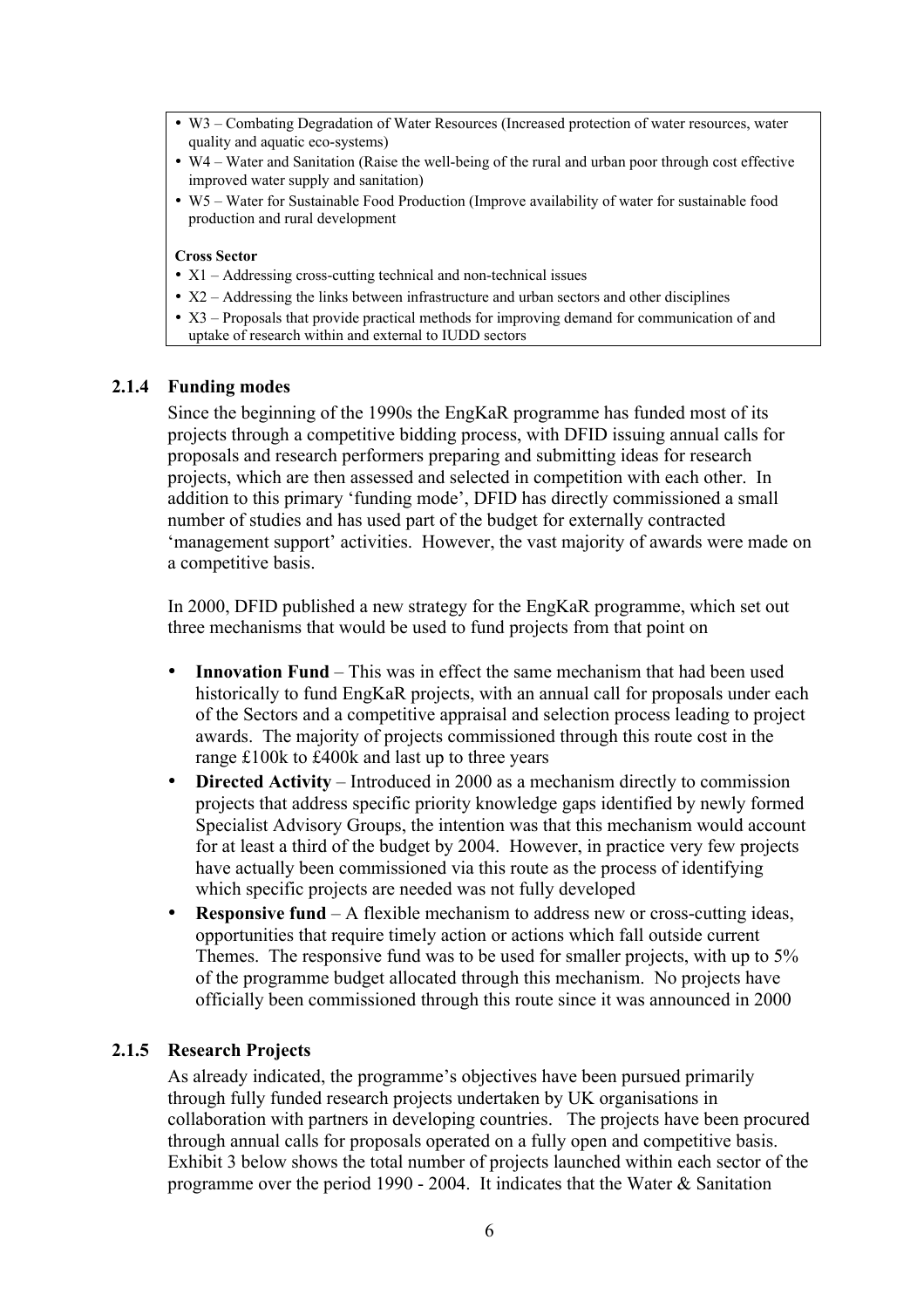Sector is the largest area of the programme, making up over a third of the total with over 200 projects launched. Transport and Urbanisation are the next two largest Sectors, collectively comprising a third of the overall total number of projects. The other five Sectors make up the remaining third of the portfolio.

Exhibit 3 also shows the time periods over which each Sector was launching new projects and the average numbers of new projects launched per annum. The five main sectors (Water & Sanitation, Transport, Urbanisation, Energy and Geoscience) have been in operation since the early nineties, with the other three Sectors only coming on stream much more recently. The Water & Sanitation Sector is the leading area in terms of new projects per annum, with a mean annual total of 14. The other Sectors have averaged between 4 and 8 new projects per annum for the years in which new projects were actually launched.

| <b>EngKaR</b> Sector    | Number of<br>projects | <b>Share of</b><br>projects | Time period in<br>which projects<br>launched | Average no. of<br>new projects<br>per annum |
|-------------------------|-----------------------|-----------------------------|----------------------------------------------|---------------------------------------------|
| Water and Sanitation    | 216                   | 36%                         | $1990 - 2003$                                | $14*$                                       |
| Transport               | 105                   | 18%                         | 1990 - 2004                                  |                                             |
| <b>Urbanisation</b>     | 91                    | 15%                         | 1990 - 2004                                  | 6                                           |
| Energy                  | 83                    | 14%                         | $1992 - 2003$                                |                                             |
| Geoscience              | 53                    | 9%                          | $1992 - 2003$                                | 4                                           |
| <b>ICT</b>              | 22                    | $4\%$                       | 1999 - 2004                                  | 4                                           |
| Disability & Healthcare | 23                    | $4\%$                       | $2001 - 2003$                                | 8                                           |
| Cross sectoral          | 4                     | $1\%$                       | 2002                                         | 4                                           |
| <b>Total</b>            | 597                   | 100%                        | $1990 - 2004$                                | $38*$                                       |

#### **Exhibit 3 Number of EngKaR projects, by Sector**

\*These figures have been adjusted as 25 of the Water projects in the portfolio were launched in the late 1980s

Exhibit 4 sets out the costs (to DFID) of the projects that have been supported within each Sector. It shows that just over £107 million has been invested by DFID, almost all (96%) of which has been allocated to projects within the five main Sectors that have operated since the early nineties. The Water & Sanitation and Transport Sectors have dominated the spend profile, collectively consuming 60% of the total.

Exhibit 4 also presents the average costs per project, overall and by Sector. It reveals that EngKaR projects have averaged £184k each overall, with some significant differences from one Sector to the next. The average project cost has been highest in the Transport (£222k) and Geoscience (218k) Sectors, and lowest in the Disability  $\&$ Healthcare (£63k) and Cross-sectoral (£90k) areas.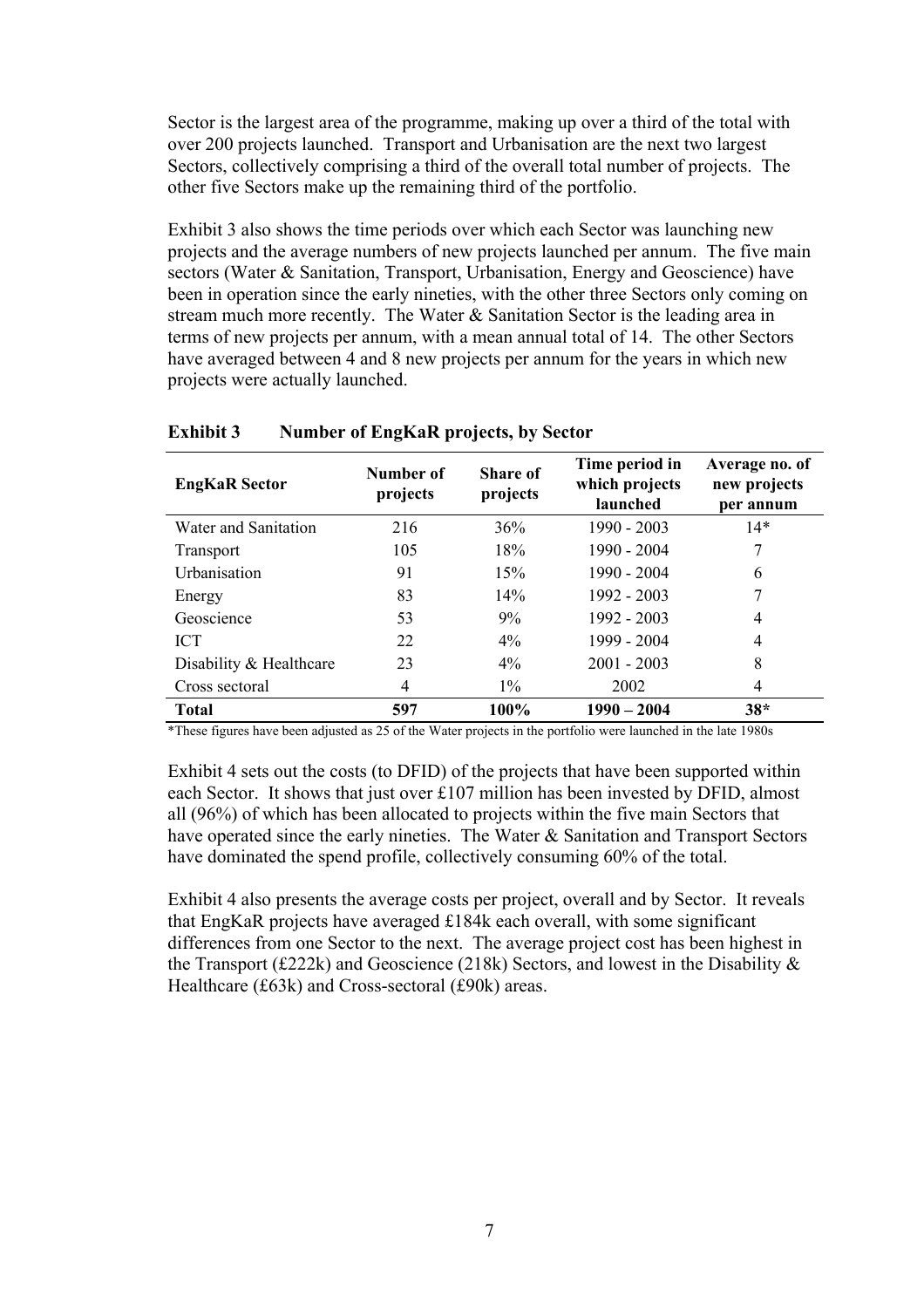| <b>EngKaR</b> Sector    | <b>DFID</b><br>funding | Share of<br>funding | Number of<br>projects* | Average<br>project cost |
|-------------------------|------------------------|---------------------|------------------------|-------------------------|
| Water and Sanitation    | £42,154,956            | 39%                 | 214                    | £196,986                |
| Transport               | £23,111,214            | 21%                 | 104                    | £222,223                |
| Urbanisation            | £14,974,048            | 14%                 | 91                     | £164,550                |
| Energy                  | £10,956,208            | 10%                 | 83                     | £132,003                |
| Geoscience              | £11,349,022            | 11%                 | 52                     | £218,250                |
| <b>ICT</b>              | £3,637,017             | 3%                  | 21                     | £173,191                |
| Disability & Healthcare | £1,067,881             | $1\%$               | 17                     | £62,817                 |
| Cross sectoral          | £359,159               | $0\%$               | 4                      | £89,790                 |
| <b>Total</b>            | £107,609,505           | 100%                | 586                    | £183,634                |

**Exhibit 4 Costs of EngKaR projects, by Sector**

\* Projects where cost data is not available have not been included in this table

Exhibit 5 shows graphically the proportion of projects (by cost) launched within each Sector during each three-year period of the programme's operations. From it we can see the changing balance of activity across the Sectors over time. The early '90s were dominated by work in the Water  $\&$  Sanitation area (over 50% of the total) though by the mid 90s the amount of work funded in Transport was almost as large. In the late '90s there was much more balance across the five main sectors, though Water & Sanitation still dominated. From 1999 onwards, new Sectors were introduced, but as Exhibit 5 shows these have made up only a very small fraction of the overall total. The bulk of the accumulated knowledge of the programme is in the traditional sectors.





The projects themselves rarely involve 'research' in the sense of developing new, fundamental knowledge or theory. Rather, they tend to involve the extension and application of existing knowledge, which often involves adapting it to a new context. Often they involve action-research, again because of the need to interact with the context in order to make them succeed. Significant numbers of projects address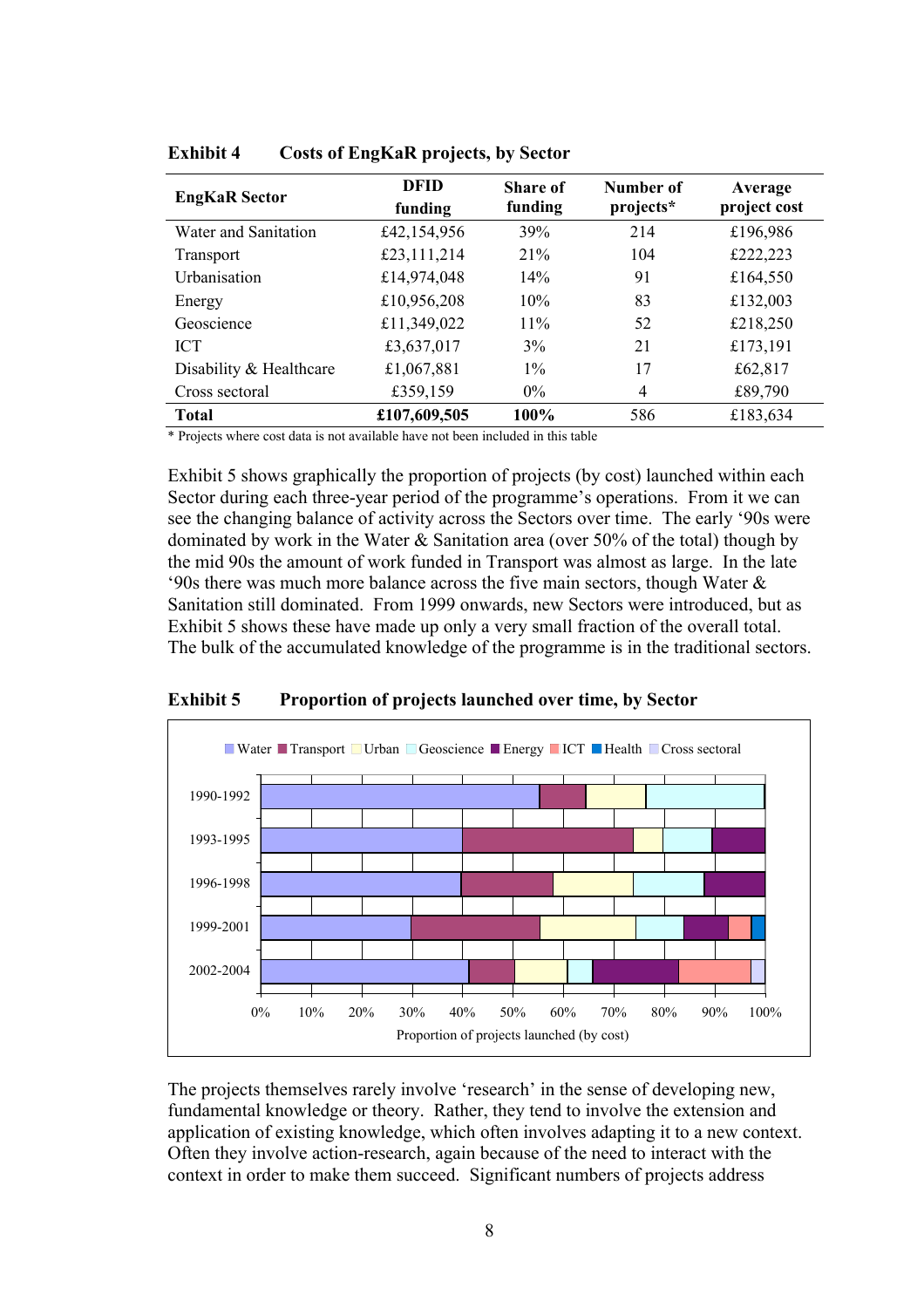policy needs or the creation of management and organisational, as well as technical, capabilities. For example, there are some water-related projects that deal with building and testing safe water supplies and others that deal with the management and governance of water supply organisations. Some projects map and measure. Most have a strong focus on 'how to' questions, rather than simply providing facts. While some projects produce artefacts, many make guidelines or handbooks. As we understand it, the programme's title 'Knowledge and Research' is intended to reflect its role in making research-based knowledge accessible.

One successful project<sup>5</sup> tackled the fact that it is typically expensive to connect poor households to electricity distribution networks. Slum or shanty dwellers are further disadvantaged, since utilities are reluctant to invest in connecting people who do not have a legal right to live in their dwellings. They are often forced to use traditional fuels that cause pollution and ill health. The project helped develop lower-cost connection technology and tackled ways to enable utilities to contract with slum dwellers. It attracted interest from another donor and from electricity suppliers, making sure that other stakeholders had interests in more widespread implementation once the project itself was concluded.

Another project<sup>6</sup> tackled the need quickly to provide safe sanitation when large numbers of people suddenly need shelter, as in a refugee camp or following a natural disaster. Working with the major international aid organisations that tend to be involved in such situations, it prepared guidelines and checklists to support field workers setting up sanitation facilities, developed training courses and used a mixture of international and local NGOs to ensure the resource packs and trained people are accessible in the field. Involving organisations such as the International Federation of Red Cross and Red Crescent Societies is expected to help ensure that the products of the project are used long after the project itself finishes.

#### **2.1.6 Research Performers**

Just over 130 organisations have led EngKaR projects, and many more have been involved as formal project partners or subcontractors. Exhibit 6 shows the 'top-ten' organisations in terms of the number of EngKaR contracts they have held as lead partner. The Exhibit also shows the main Sector(s) that each organisation has worked in (in brackets), the total amounts of DFID funding provided across their projects, and the associated average cost per project for each organisation.

The ten organisations listed in Exhibit 6 have collectively led over half of all EngKaR projects, indicating that the programme has spent a large proportion of its funds through a relatively small number of 'key' research performers. These core participants are a mix of public and private research institutes and laboratories, universities, non-governmental organisations (NGOs), and private consultancies, and are the leading research groups nationally. They represent both a major sunk cost and a strong set of knowledge and capabilities relevant to EngKaR. Among the other 120+ organisations that have led projects are several charities, international donors and aid agencies, engineering firms, and so on. From 2001, as part of the process of untying research, the programme was opened up so that organisations from outside

 $\frac{5}{6}$  R8146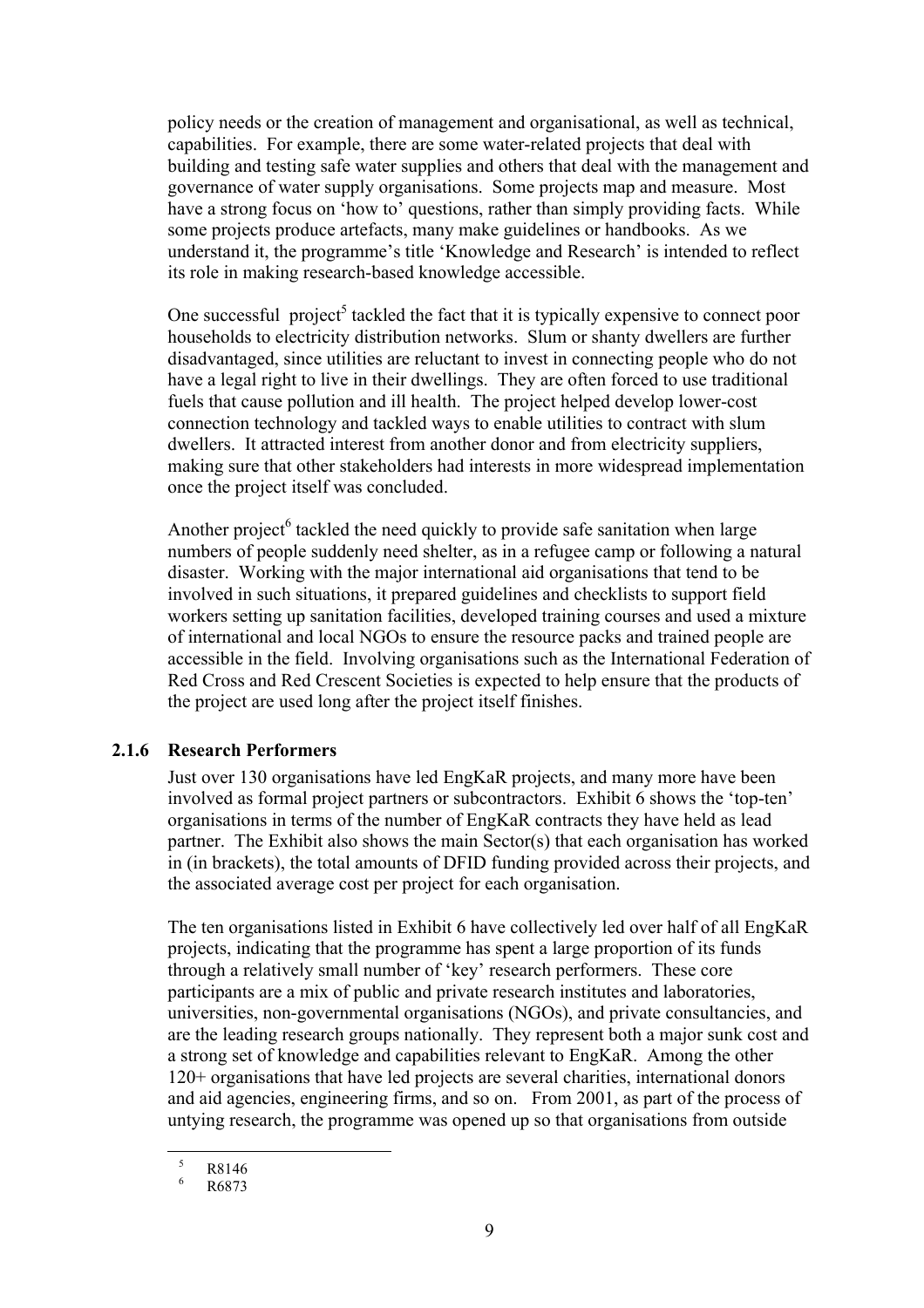the UK could apply for projects and receive funding without the need for a UK partner to be involved.

| Organisation                      | Number of<br>projects | <b>Total funding</b> | <b>Average funding</b><br>per project |
|-----------------------------------|-----------------------|----------------------|---------------------------------------|
| Transport Research Laboratory (T) | 74                    | £ 17,571,382         | £ 237,451                             |
| British Geological Survey (G / W) | 54                    | £9,762,332           | £180,784                              |
| University of Loughborough (W)    | 41                    | £7,508,972           | £ 183,146                             |
| ITDG [including ITC] $(E/U)$      | 37                    | £6,948,147           | £187,788                              |
| HR Wallingford (W)                | 34                    | £9,295,280           | £ 273,391                             |
| Institute of Hydrology (W)        | 14                    | £ 2,416,738          | £172,624                              |
| AEA Technology (E)                | 13                    | £ 2,617,961          | £ 201,382                             |
| Gamos Ltd (E / ICT)               | 13                    | £1,628,683           | £125,283                              |
| IT Transport Ltd $(T)$            | 12                    | £794,544             | £66,212                               |
| University of Leeds (W)           | 11                    | £1,528,585           | £138,962                              |

**Exhibit 6 Main EngKaR research performers**

In addition to the lead partners or 'prime contractors', a large number of partner organisations, most of which are based in developing countries, have been involved in EngKaR projects. Organisations from over 120 different countries have acted as formal partners to EngKaR projects. Exhibit 7 below lists the top ten countries in terms of the numbers of project participations undertaken by organisations based in that country, along with the total cost of those projects. It shows that India has been the country with the highest level of involvement overall, participating in almost a quarter of all of the projects. Sub-Saharan African countries figure strongly in the list, with Kenya, Zimbabwe, Uganda, South Africa, Ghana and Tanzania each participating in over 50 EngKaR projects. Towards the bottom of the list are other countries from the Asian subcontinent. Though not in the top ten, there has also been significant involvement by organisations based in middle-eastern, south-east Asian and south American countries.

| Country      | <b>Participations</b> | Cost of projects |
|--------------|-----------------------|------------------|
| India        | 138                   | £29,471,405      |
| Kenya        | 76                    | £15,881,611      |
| Zimbabwe     | 73                    | £17,160,658      |
| Uganda       | 72                    | £13,671,253      |
| South Africa | 65                    | £13,961,546      |
| Ghana        | 57                    | £11,988,445      |
| Tanzania     | 56                    | £11,096,828      |
| Bangladesh   | 44                    | £7,782,558       |
| Sri Lanka    | 44                    | £8,736,669       |
| Nepal        | 43                    | £9,926,507       |

**Exhibit 7 Top ten countries, by number of participations as project partners**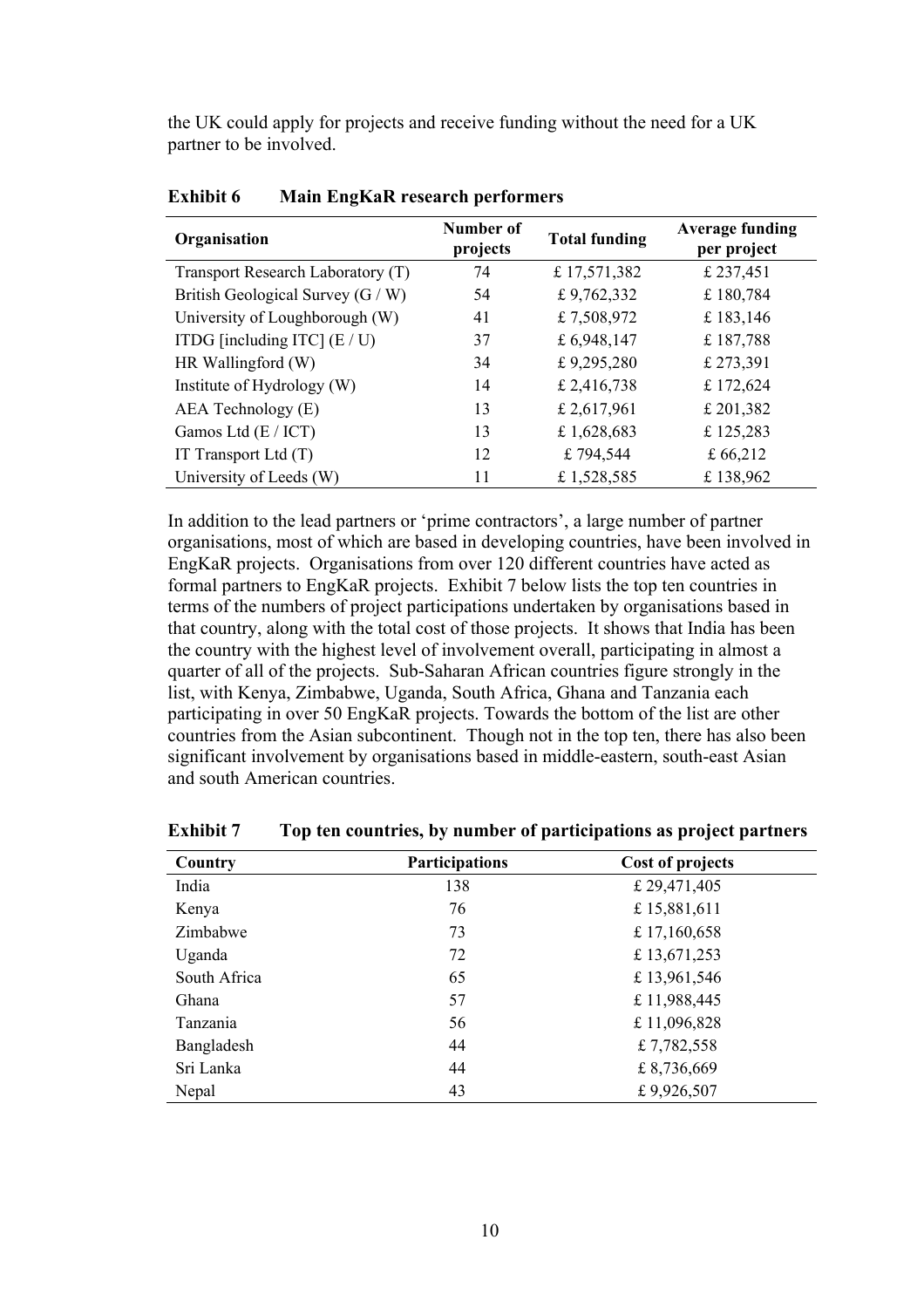## **2.2 About the evaluation**

## **2.2.1 Objectives and focus of the study**

The Terms of Reference for the study, which are reproduced in full in Appendix A, required the evaluators to gather evidence and arrive at judgments regarding:

- The effectiveness of processes for identifying needs and opportunities
- The added value and benefits of DFID inputs into the programme
- The quality of the processes employed in running the programme
- The quality and relevance of research outputs produced within each sector of the programme
- The effectiveness of dissemination of programme outputs to identified stakeholders in both developing countries and the UK
- The value added in terms of poverty alleviation measures and other impacts on the poor
- The extent of uptake by decision makers and other end users in developing countries

DFID asked us to provide recommendations for:

- Possible strategies for future DFID funding in the areas of energy, water and sanitation, urban, geoscience and transport research themes
- Potential future areas of research not covered above
- Process improvements that may be considered by DFID
- Potential for strengthening dissemination and knowledge sharing activities
- Potential actions to optimise outcomes of existing projects
- Future evaluation activities

The focus of the evaluation study was effectively the whole of the EngKaR programme since it started at the beginning of the 1990s. However, in order to ensure that our findings were relevant to the current context, we were asked to focus most of our attention on activities undertaken from 2000 onwards within the programme's five main sectors (Water & Sanitation, Geosciences, Transport, Energy, Urbanisation).

## **2.2.2 Approach and methods**

Our approach involved several inter-related steps, undertaken in parallel. Such a parallel approach is needed because individual methods are not always robust in isolation. Using multiple methods permits triangulation.

**Desk review:** The study team has reviewed a large amount of programme documentation including *inter alia* background studies, policy and other position papers, promotional literature, calls for proposals, procedures manuals, project reports and other associated outputs. The desk review has been used to orient the study team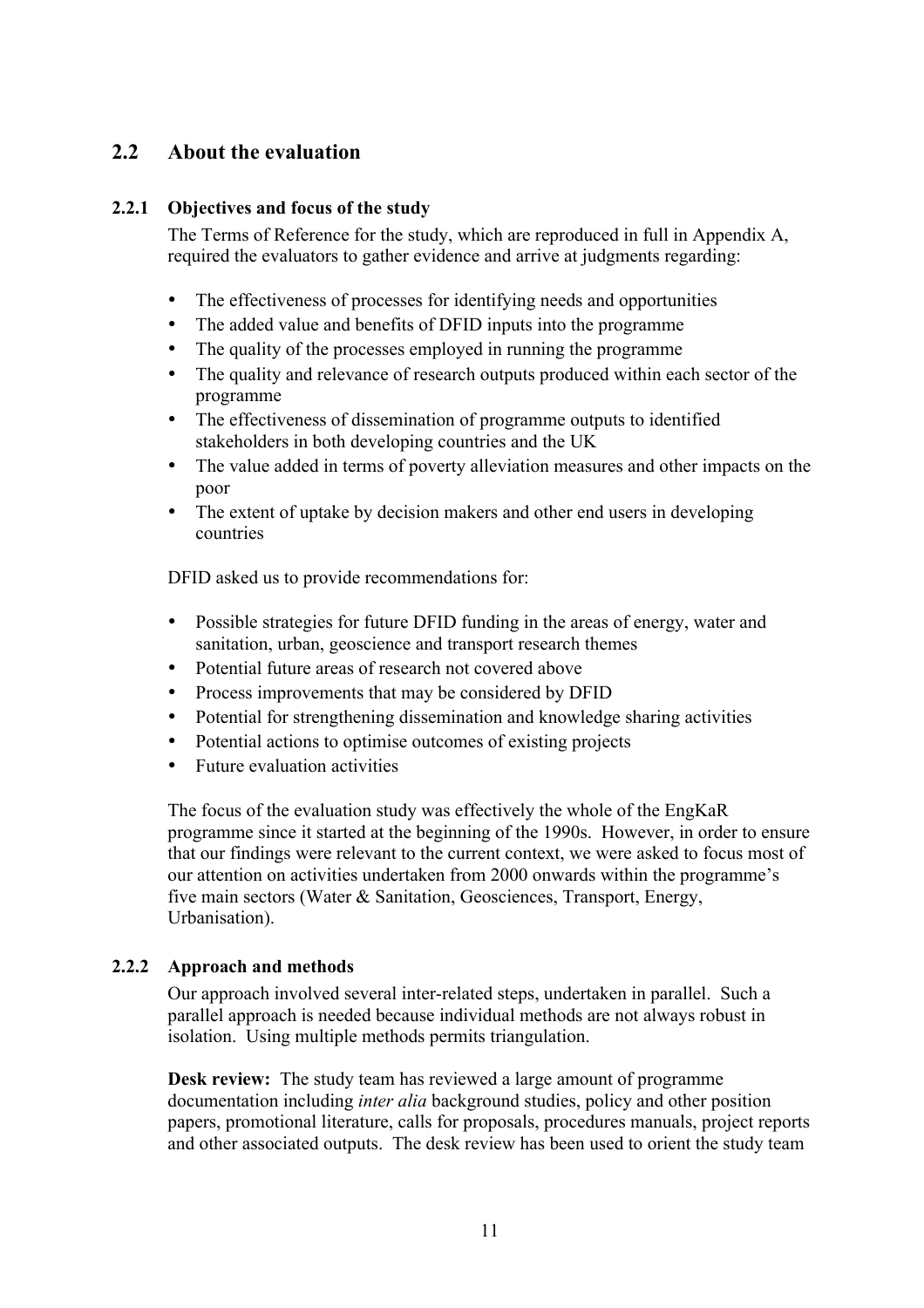and to gather information on the programme's context, objectives, structure, and operational activities.

**Composition Analysis:** The study team has analysed the available data concerning the programme and its projects, investigating the composition of the project portfolio, financial expenditure, research performers, and so on. This information provides both a useful perspective on how programme resources have actually been used, and enables the study team to determine where best to focus its subsequent investigations (e.g. which developing countries to visit in order to assess programme impacts).

**Interviews with DFID staff:** The study team has undertaken a number of interviews with policymakers and programme officials based in DFID's UK, India and Kenya offices. These interviews have been used to deepen our understanding of the history, context and performance of the programme, to determine DFID's own perceptions of programme strengths and weaknesses, and to identify any issues or problems that may have arisen over the years.

**Questionnaire survey of project leaders:** A questionnaire was developed and directed to the leaders of all EngKaR projects completed in the period 2000-2004. The questionnaire, which is reproduced in Appendix B, gathered factual information on various aspects of the projects (e.g. partnerships, number and types of outputs produced, impacts of the work) and sought the lead partners' views on various elements, such as the processes and procedures employed and the advice and support provided by DFID.

**Independent project reviews:** Independent experts from outside of the UK carried out project and portfolio reviews within each of the five main sectors of the programme. Each review entailed in-depth assessments of at least 5-6 individual projects and a wider assessment of the project portfolio as a whole. Each independent expert reviewed project and programme-level documentation, carried out a series of face-to-face interviews with the project managers of each of the projects under detailed review, and produced project-level reports as well as an overall statement concerning the sectoral portfolio as a whole. Short biographies of each of the independent experts employed on this study are shown in Appendix C.

**In-country visits to India and Kenya:** Visits were made to both India and Kenya to review the impacts of, and issues arising from, a selection of EngKaR projects undertaken within those countries. Detailed project documentation was reviewed, and interviews with in-country project partners and other stakeholders were conducted. The results were verified, amended and enriched through a multi-stakeholder workshop in each country to generate recommendations about how DFID's research could be better organised to meet the needs of these developing countries.

**Communications Review**: An overview of the communications element of the EngKaR programme was developed through discussions with the CIMRC Team and a review of the CIMRC web site. Project documentation from a selection of projects (focusing in particular on projects in Kenya and India) was reviewed to assess both communications activities during implementation and communications outputs, for different audiences – policy makers, researchers and end users. These findings were followed up during in-country interviews and workshops.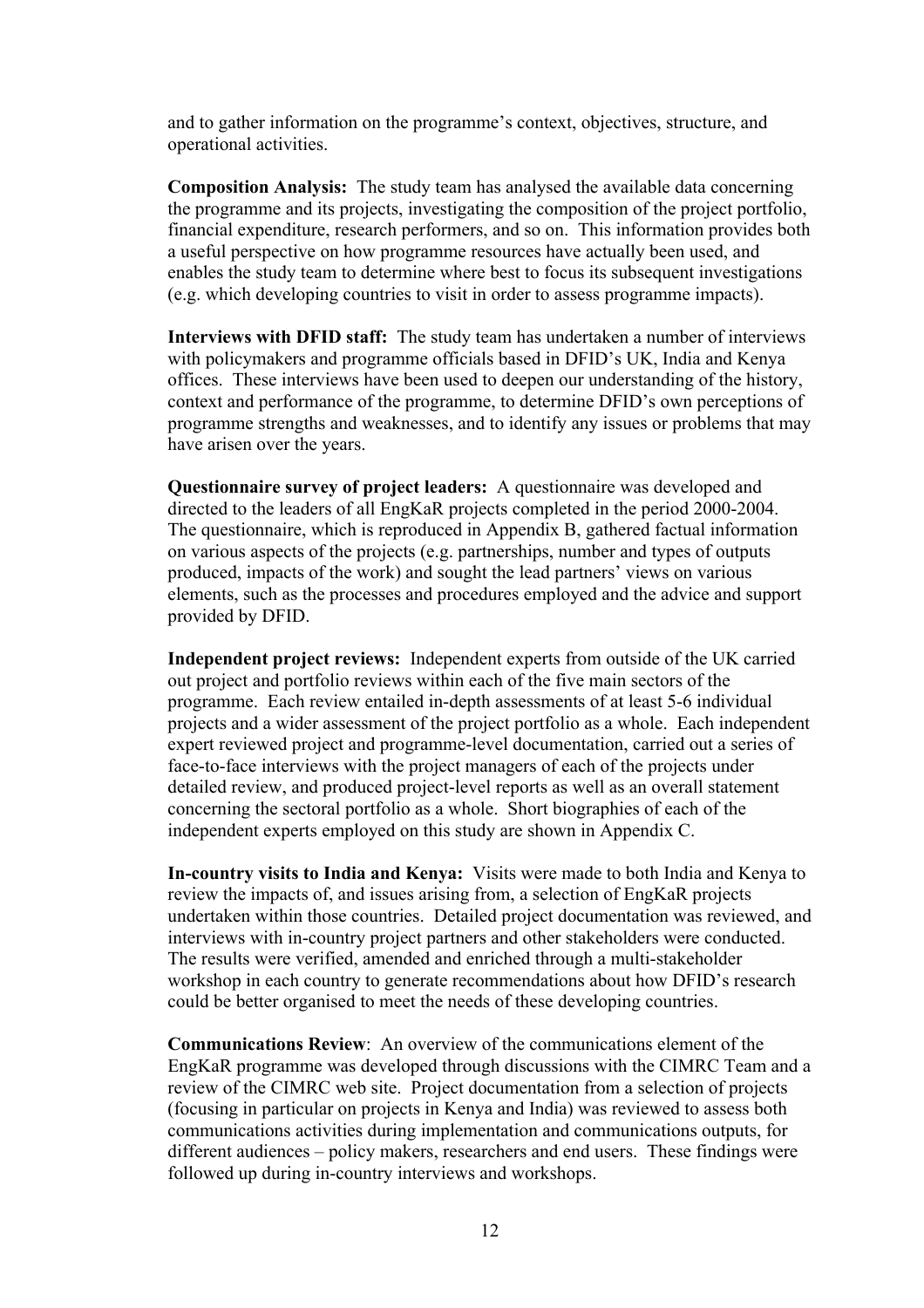The findings arising from these various components have been synthesised into this final report. A limitation inherent in our choice of methods was that we could not collect systematic, questionnaire-based information from Southern beneficiaries and partners, owing to lack of centralised contact data and the practical problems of collecting such data across multiple cultures, languages and locations.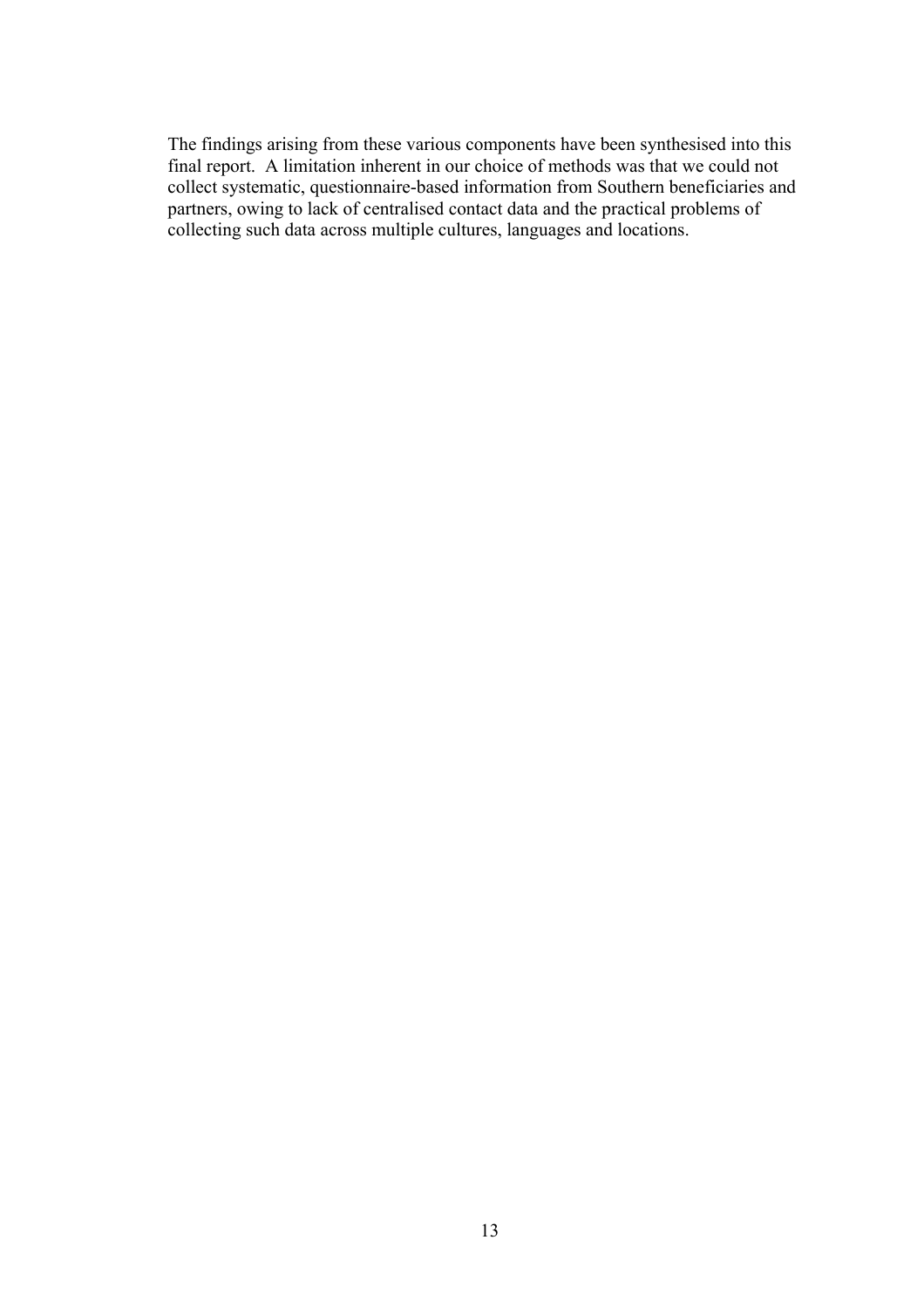## **3 Evaluation Findings**

This section sets out the findings of the evaluation. We consider how the programme has been planned, managed and implemented. We describe how it acquires projects and analyses their relevance to the programme. We describe the outputs of the projects, how they are disseminated and the role of DFID procedures in managing them before considering their impacts on knowledge production, the poor and on research capacity in beneficiary countries.

## **3.1 Programme Planning**

## **3.1.1 General rationale and orientation of the programme**

The importance of infrastructure service provision to both sustainable development and the eradication of poverty in developing countries is well documented<sup>7</sup>. Improved infrastructural services can bring immediate benefits in terms of helping poor people to meet their basic needs for safe drinking water, secure shelter, energy, transport, and so on. They can also facilitate sustainable economic growth in the longer term through, for example, the development of improved employment opportunities; reduced input and transaction costs associated with the production and sale of goods and services; and enhanced human capital and mobility.

While research confirms the importance of infrastructure service provision to sustainable development, investment in infrastructure has not always contributed to pro-poor growth. Inadequate attention to governance and institutional frameworks, high levels of personal and political corruption, and weak systems have resulted in a situation where the benefits have often been less than anticipated, and too often there have been negative rather than positive consequences for poor people. Influenced by negative experiences of this kind, DFID and other bilateral donors have turned away from major investment programmes through the public sector and reoriented the assistance that they provide to more direct poverty reduction measures.

Despite these negative experiences with infrastructure investment, it is hard to imagine how any country could escape from poverty whilst its people lack proper access to basic services such as water, energy and transport. Indeed, DFID's own Target Strategy Papers - developed recently in order to help frame DFID's work in support of the Millennium Development Goals - recognises the key role of infrastructure to livelihoods improvements, sustainable economic growth and poverty reduction. The challenge with respect to infrastructure is therefore to

• Develop an improved understanding of the technological, economic, social and institutional problems associated with the provision of infrastructure and the development of urban areas in developing countries, and

<sup>&</sup>lt;sup>7</sup> See the DFID publication "Making Connections – Infrastructure for Poverty Reduction" for a recent discussion of the role of infrastructure in poverty reduction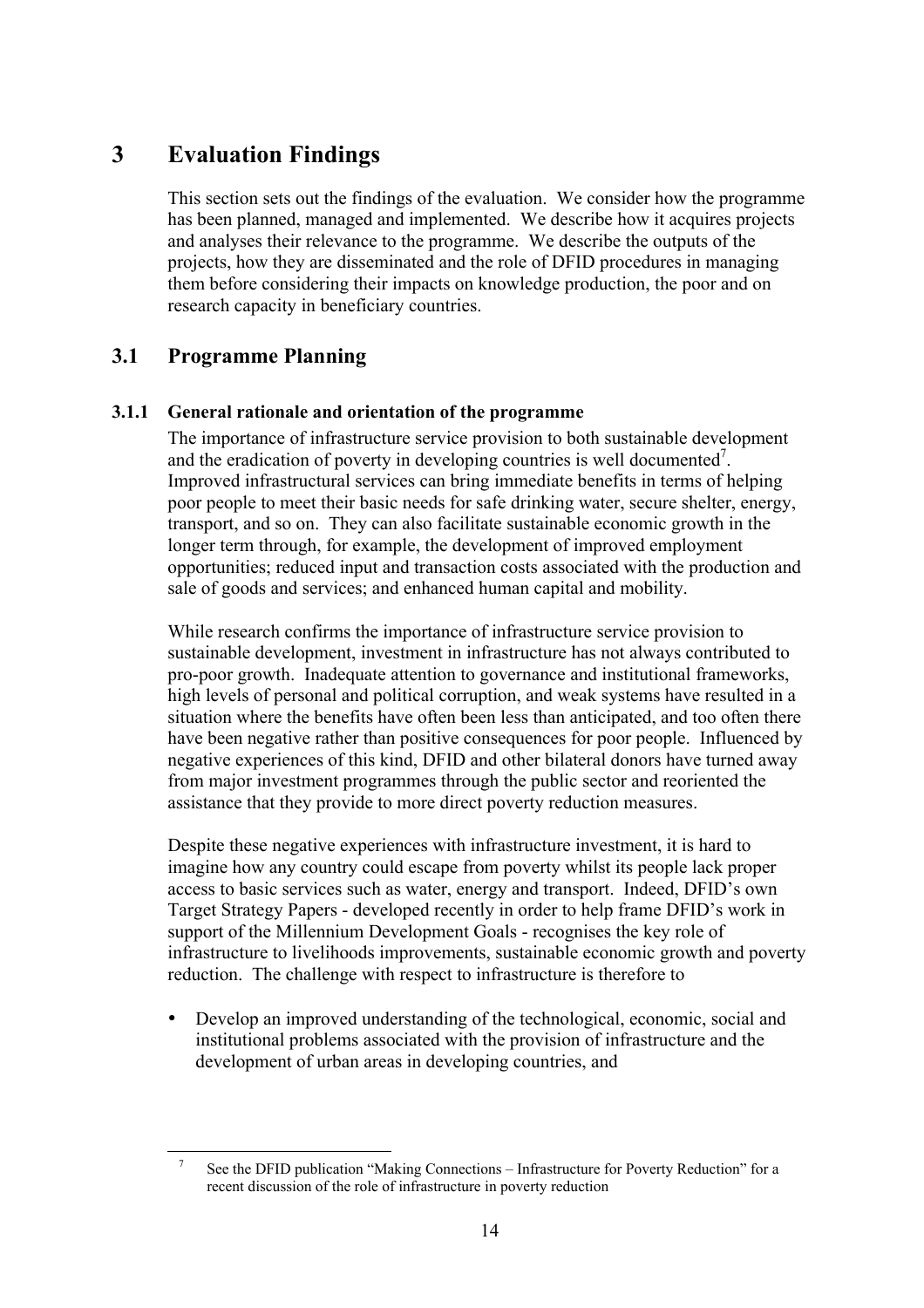• Identify and foster those policies, technologies and skills that improve poor people's access to infrastructure and help them to escape from poverty on a sustainable basis

The EngKaR programme has addressed these issues directly by supporting research in the key sectors associated with infrastructural development – water and sanitation, transport, energy, geosciences, urbanisation, disability and healthcare, and information and communication technologies.

Internationally, there are few dedicated research funding mechanisms globally that specifically address the challenges tackled by EngKaR, and those that do exist tend to be either small in scale or transitory in nature. Our investigations in India and Kenya confirmed that demand for engineering knowledge has been and remains strong and that most of the work supported through the programme would be difficult to finance from indigenous sources. The independent experts employed to review projects within each main Sector backed these sentiments

"DFID has become highly respected internationally for funding research addressing the issues connected to the increasing urbanisation of the developing world and helping to improve understanding of ways in which better management of the processes of urbanisation can help reduce poverty and achieve the Millennium Development Goals."

*Urbanisation Review*

"There is an overall need to understand the current and future scenarios, options, and policies regarding energy supply and use, to ensure that energy constraints do not restrict economic growth and thereby nullify poverty reduction efforts"

*Energy Review*

We therefore strongly endorse the general rationale for an engineering knowledge and research programme aimed at improving poor people's access to basic infrastructural services on a sustainable basis.

## **3.1.2 Identification of research needs within each sector**

A major challenge for EngKaR is that there are so many problems and unknowns within the general 'engineering / infrastructure' area that it is not obvious how or where to focus. The problems themselves are moving targets. They are complex and often context specific, and in almost all cases require much more than research and new engineering knowledge in order to be resolved. The programme needs to focus on those issues and problems that are tractable by research and where knowledge new to its users is likely to be able to be produced and then widely applied. This section looks at the processes by which specific research needs and opportunities have been identified and described by the programme.

Programme-level planning was undertaken by a Steering Committee that was chaired by IUDD and comprised members drawn from the Commonwealth Secretariat, British Consultants Bureau, British Overseas NGOs for Development, European Commission, World Bank, DFID geographic Directorate and DFID non-engineering advisory group. The Committee was responsible for guiding the overall balance and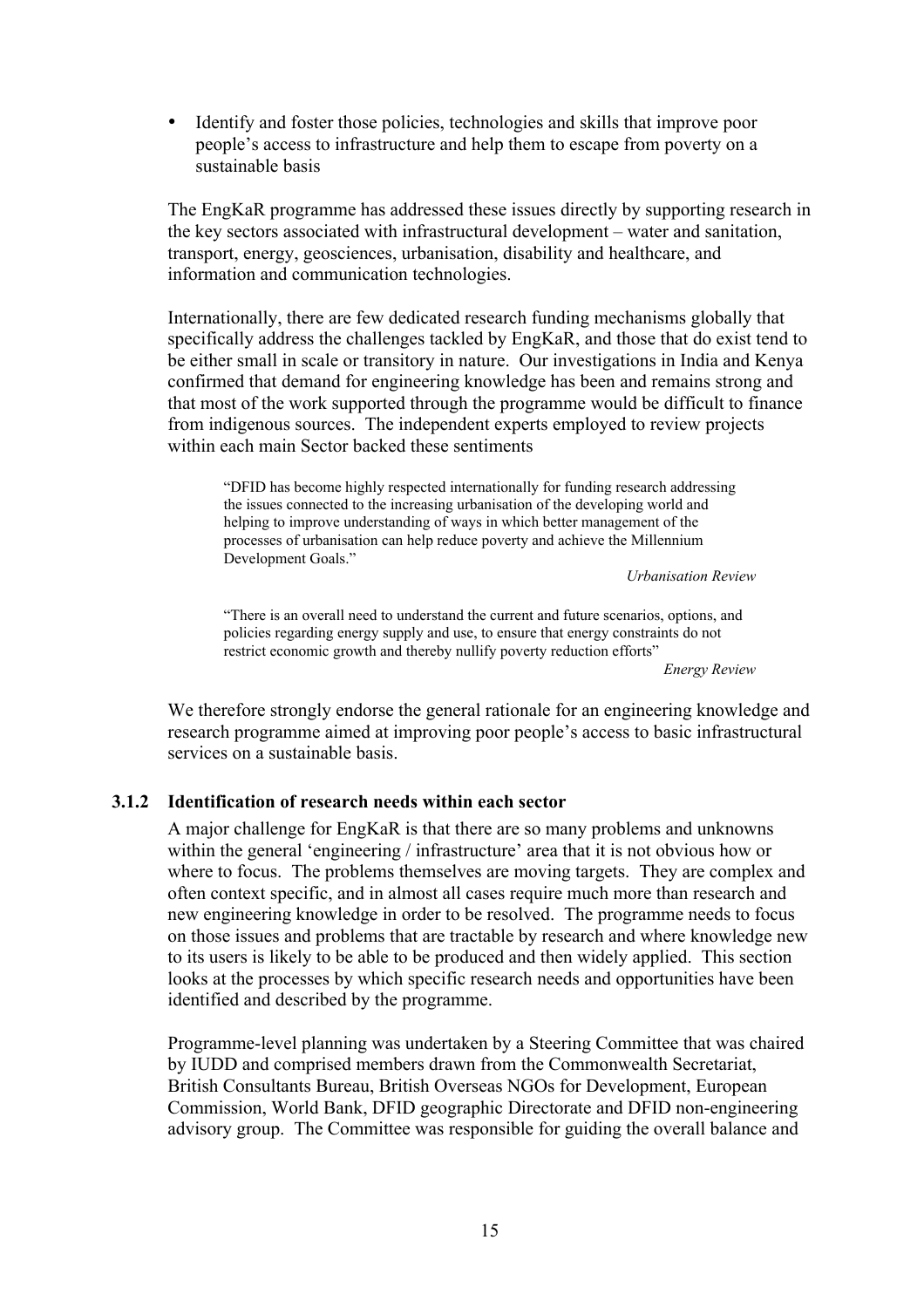sectoral sub-themes of the KaR programme<sup>8</sup>, and had responsibility for overseeing the project appraisal and selection process and for deciding on the type of final outcome desired.

This Programme Steering Committee was in turn guided by Specialist Advisory Groups<sup>9</sup>, which were established within each sector in order to "identify the critical knowledge gaps and main areas of knowledge benefit" for the programme. Members were drawn from various international collaborations in which DFID was engaged, and DFID's own sectoral specialists and external advisors provided supported to these Groups as necessary.

The outputs from the research planning process were presented in the annual calls for proposals and associated programme documentation. This 'guidance to applicants' tended to operate at two levels – generic guidance aimed at conveying a general shift in focus or prioritisation for the programme as a whole, and specific guidance concerning the priorities within each Thematic Area.

#### *Generic Guidance*

The generic guidance put forward each year tended to reflect current wisdom within DFID as to how best to ensure that the research kept pace with and reflected shifts in DFID policy. Below are typical examples of the kinds of positioning statements used:

- 1. KaR projects must be able to demonstrate a clear poverty focus in that the expected outcomes take account of the needs of poor and vulnerable groups
- 2. Demand assessment and participatory approaches are important to delivering appropriate research outputs and improving take-up
- 3. To improve the impact of the KaR programme dissemination, uptake pathways and application of EngKaR outputs are to be given greater emphasis and support

The generic guidance from DFID has increasingly tended to emphasise the importance of an 'innovation' approach rather than a more narrowly focused 'research' approach. This emphasis has arisen out of awareness that overcoming gaps in knowledge is not, in and of itself, sufficient to ensure a positive pro-poor outcome from the programme.

Overall, we consider that this generic guidance has been effective in helping to shift the focus of the programme over time away from primarily 'engineering' solutions developed at arms length from potential users, to a far more participatory, actionresearch and innovation centred approach. It has also been helpful in ensuring that projects cover more than one (and ideally all) of the key stages of the knowledge process – ranging from identification of needs, the research and development of one or more viable solutions, the production of outputs and transfer of results, commercialisation or policy implementation and uptake pathways. In particular, there is evidence to suggest that recent improvements in the range and quality of outputs and dissemination strategies have been achieved as a result of DFID's continued emphasis on these factors over time.

See EngKaR strategy 2000-2005<br>One example is the Global Road Safety Partnership of which DFID is a member. The GRSP agreed to collaborate in identifying key knowledge gaps to be addressed through the programme.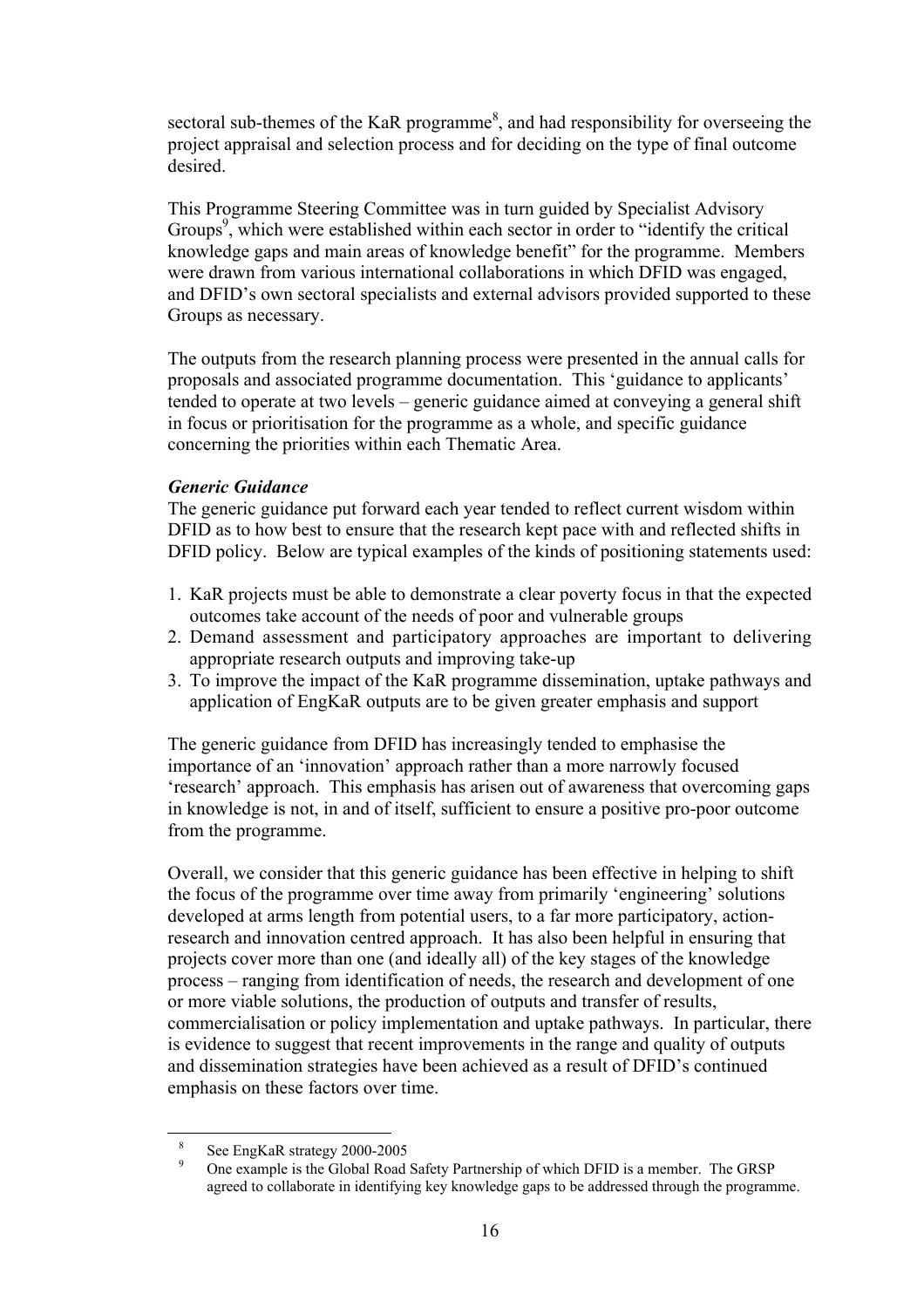## *Specific Guidance*

The more specific guidance to applicants operated at the level of the Themes into which each Sector was subdivided. Each annual call for proposals carried a description of 'key topics' or 'expected outputs' for each Thematic area. Reproduced in Exhibit 8 below is an example of the type and quantity of information given to applicants in order to guide them on specific priorities.

### **Exhibit 8 Theme Information provided to applicants (example)**

#### **Transport Sector, Theme 2 - Reduce the costs of road transport by effective provision and management of infrastructure**

This theme is primarily concerned with effective road transport operations and with the techniques of designing, constructing, maintaining, assessing, rehabilitating and reconstructing the roads and bridges under the wide range of conditions encountered in the developing world. It is also concerned with limiting the impacts to the natural environment which occur as a direct result of construction and maintenance operations.

The enormous cost of operating transport and of managing road networks highlights the justification for better quality key knowledge for:

- more effective use of local skills and resources for construction and maintenance;
- management of existing infrastructure in relation to identified priorities and available resources;
- the impact of road condition and deterioration on vehicle operating costs;
- the environmental impact of roads strategies.

This will contribute to pro-poor growth as well as to the international development targets for food security and sustainable development in particular.

Whilst the planning processes and resulting descriptions of priorities or expected outputs within each Thematic area have given some order to the programme's activities, it is our contention that more could and should have been done to provide a clearer and more coherent 'problem-oriented' focus for the research. The Themes have not really gone far enough in terms of providing that focus or in helping to encourage and connect-up related projects that contribute to the same identified 'knowledge gaps' or 'researchable problem areas'. Instead, they have operated merely as a guiding framework and administrative tool to help describe areas under which projects will be funded.

Within the same Theme we have found very different types of projects addressing very different issues, with little if anything to indicate that the research projects and researchers have been working towards a common research goal or the resolution of the same problem. This is exemplified by the fact that specific Themes have been opened or closed or merged over time, with projects being reassigned to alternative Themes without interruption or real consequence for the research process. In reviewing the portfolios of projects supported within each Sector, our experts argued that many projects could have been allocated to alternative Themes, and we saw and heard little to suggest that projects were expected to feed into or off each other.

"The problem that the themes were not sufficiently distinguishable appears to be acknowledged by the discontinuation of themes 1 and 5 and their being folded into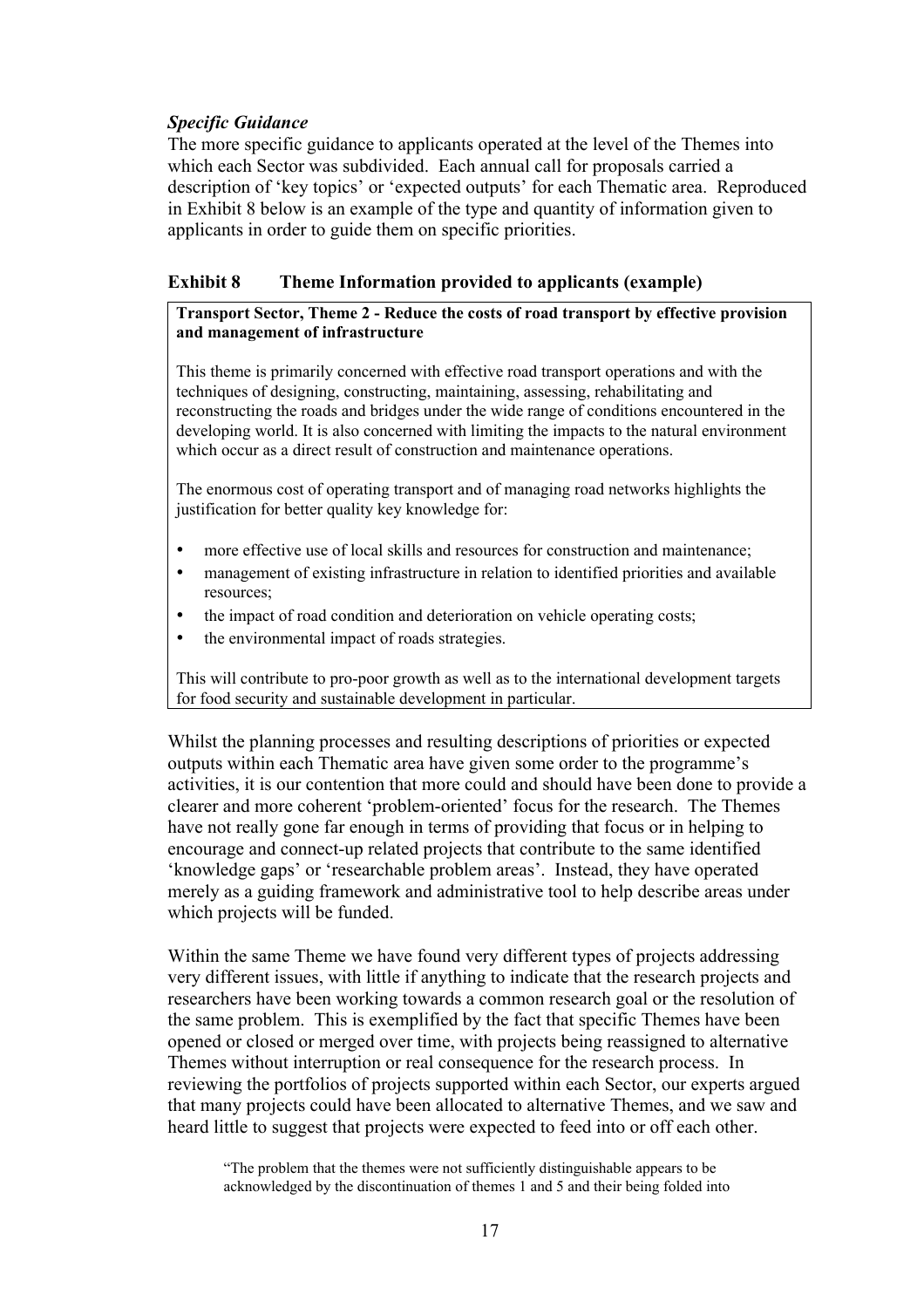the others. Even after removing the two themes, the remaining four do not appear to have been helpful to the research programming. For instance, the placement of R8021 (Smoke, health and household energy) into Theme E4 while the project R8345 (Researching pathways to scaling up sustainable and effective kitchen smoke alleviation) which was a continuation of the first and with a larger scale was considered to be theme E6"

*Energy Review*

There is a clear need to *cluster* projects so that they are mutually supporting and together achieve greater critical mass –in terms of the research, the capacity they build and in terms of the visibility they need in order to have an impact on policy and practice. Failure to cluster activities is, in fact, a generic weakness of bottom-up R&D support schemes, and it is noteworthy that – following a series of negative observations in evaluations of parts of the Framework Programme – the European Commission has adopted a principle of clustering projects.<sup>10</sup>

The lack of clear direction provided by the planning processes is further exemplified by the fact that the programme has acquired almost all of its projects through open calls that encourage members of the research community to come forward with their own ideas as to what research should be conducted. Had the various programme planning efforts actually identified specific knowledge gaps that prevent or hamper the resolution of specific problems, we would have expected to see a much higher proportion of directly commissioned work and studies let through restricted invitations to tender and, as a result, much clearer clusters of projects tackling related topics. In fact, most project ideas have been generated bottom-up by the researchers themselves, suggesting that the programme has operated more as an open fund than as a strategic programme being deployed to resolve specific knowledge gaps.

DFID has, in recent years, taken steps to improve the extent to which it 'directed' the programme, via the identification of specific knowledge gaps and the commissioning of studies to address them. Indeed, the EngKaR strategy for the period 2000-2005 made reference to the introduction of two new mechanisms in addition to the standard process of inviting proposals against the programme's existing sectoral and thematic framework:

- *Directed activity: An increasing proportion of the programme is being directed to address key aspects within the Themes, as the relevant Specialist Advisory Groups assist with identifying specific priority knowledge gaps. This enables us to define key research requirements for competitive proposals. It is proposed that such directed activity will account for at least one third of the KaR budget by 2004*
- *Responsive fund: There is a role for some smaller scale funding to be used flexibly to address new or cross-cutting ideas (including dissemination or scoping activities). Up to 5% of the KaR budget is allocated for this purpose*

In addition, the strategy made reference to (i) a tightening of the focus of the Themes in response to emerging DFID strategy papers, and (ii) efforts to encourage some longer projects in order to address strategic or institutional issues. Whilst there is some evidence of movement in these directions, it does not appear that the new

 <sup>10</sup> Erik Arnold, *What the Evaluation Record tells us about Framework Programme Performance*, Brussels: CEC DG-Research, 2005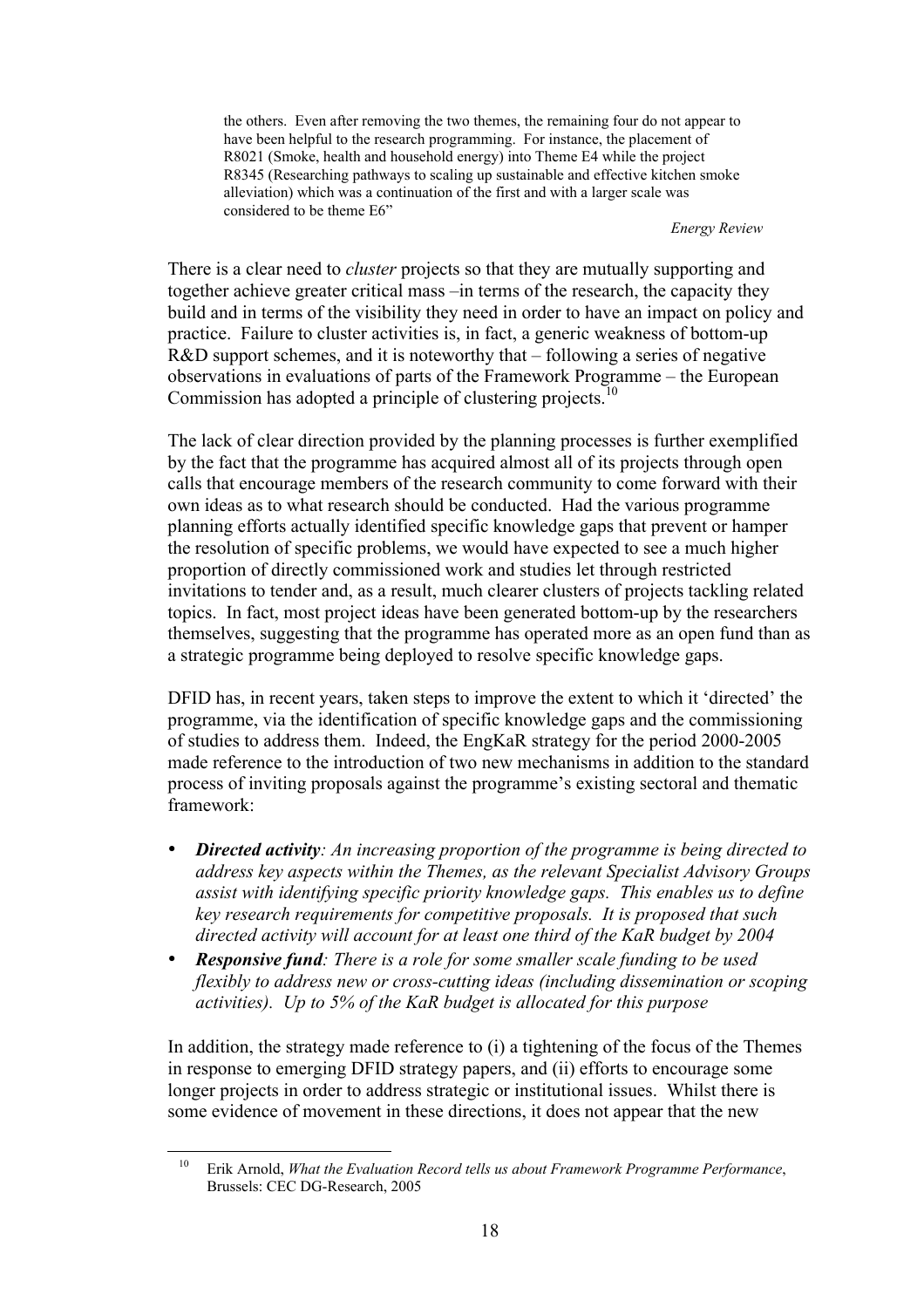mechanisms were fully introduced or given the prominence they deserved within the overall make-up of the programme. As we go on to argue later in this report, an absence of clear focus and intent on the part of DFID at the planning stage has had a detrimental impact on what the programme has been able to achieve in terms of exploitation and impacts.

## **3.2 Programme Implementation**

## **3.2.1 Project acquisition**

Within the general framework provided by the Sectors and the more-specific areas described within each of the Themes, annual calls were used to solicit project proposals from within the UK research community. This 'competition for ideas' was operated on a largely open basis, with any UK research performer (and latterly any research performer anywhere) eligible to bid for and be awarded a research contract under the programme. This process has resulted in a wide range of different types of work, ranging from fairly 'hard' engineering research aimed at, for example, the provision of improved technical guidance on road surfacings through to social scientific studies aimed at, for example, the development of improved techniques for determining the needs and aspirations of poor people,

The programme has followed established good practice in the operation of the application and appraisal processes. Calls have been issued in line with published timetables, clear guidance has been provided to applicants, and proposals have been submitted, assessed and selected via a reasonably transparent process involving DFID staff and independent experts. Most (55%) of the project leaders who responded to our questionnaire survey rated the EngKaR application process as good or very good, with a further quarter  $(26%)$  assigning a neutral rating.

Whilst the project acquisition processes and procedures employed were generally well conceived and implemented, we did identify some specific problems

- Application forms were unwieldy and convoluted, despite (or possibly because of) frequent attempts to improve them. It was often difficult for the study team to understand from project proposals exactly what research was to be conducted and to what end. Applicants and assessors also indicated that they have struggled with the application forms, with many describing them as unduly lengthy and elaborate whilst also being highly restrictive in terms of the sorts of information requested and space provided
- The openness of the research areas (Themes) has naturally led to uncertainty among applicants as to whether their idea(s) would be supported, prompting many to adopt something of a scattergun approach to the bidding process. This meant that large numbers of proposals were typically received in each area, which in turn led to fairly high failure rates. Over time, this appears to have exerted a negative effect on the amount of time applicants have been prepared to devote to each proposal, resulting in offers that were, on the whole, less well articulated than one might have hoped
- At times it seems that were too many policy imperatives being assigned to the programme, with the result that applicants seemed to drown somewhat under the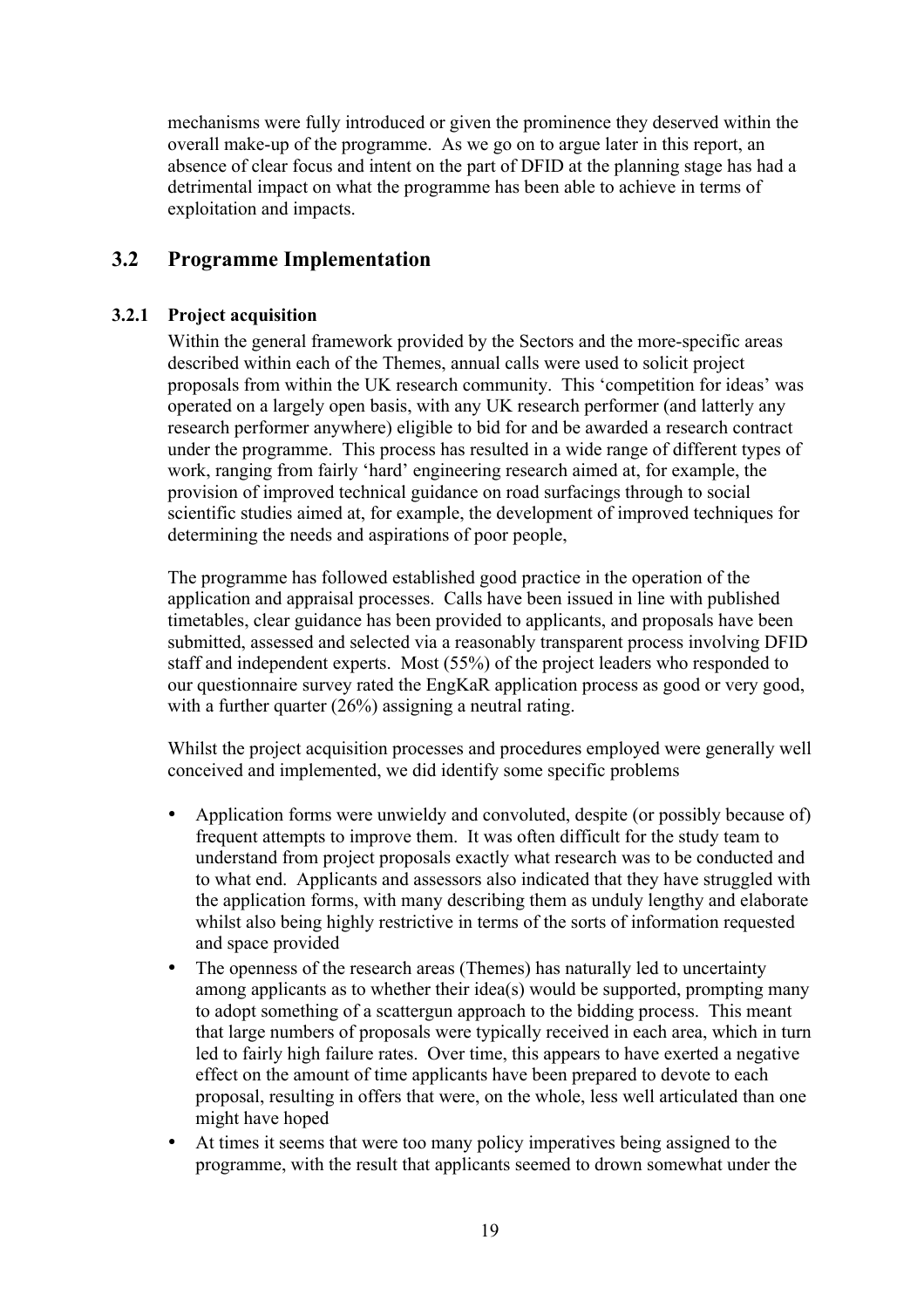weight of all the issues and ideas they had to deal with and connect their projects to. Given the limitations of the total research budget and the amount of money that DFID was prepared to allocate to each individual project, expanded scope, in many instances, led to inadequate inputs along too many dimensions

DFID made various attempts to improve and refine the application and appraisal processes in light of independent assessments and feedback received from those involved. In particular, a two-stage process was introduced where short 'concept notes' were submitted and appraised in the first instance, with full proposals only being invited in a limited number of cases where the concept was adjudged to have been among the strongest of those put forward. The advantages of the two-stage process are that

- The unit cost associated with putting forward an idea is significantly reduced, which minimises the wasted effort on the part of unsuccessful applicants
- The programme tends to attract a larger number of ideas, increasing the range of choice available to the programme and its assessors
- The amount of time given over to the preparation of full proposals can increase, as second-stage applicants have already received an indication that their idea has potential and there is a reasonably high probability of success if their bid is well developed

The introduction of the two-stage process has certainly helped to control abortive bidding costs and was well received by the participants we spoke to. However, with a tighter focus for the research, such large numbers of proposals are unlikely to have been submitted.

## **3.2.2 Relevance of the activities funded**

Results from our questionnaire survey of project leaders confirmed that the researchers themselves generated most project 'ideas', rather than being prompted by DFID or stakeholders within developing countries. Few projects included formal needs or context assessments, but almost all project ideas were tested and refined in collaboration with in-country partners and target audiences. Much of the work has emerged from previous studies with well-established partners who are already working in the field and are well aware of the needs and context. Some of the southern organisations were involved as *formal* partners, whilst other projects consulted southern organisations on a more informal basis as part of the project formulation process.

The competitive bidding process, where relevance to and involvement of users was a key test, coupled to the rather open framework within which the programme operated, virtually guaranteed that the funded projects would be relevant in some way. Almost all the projects reviewed by our independent experts were found to be of relevance to their intended target audiences and the needs of poor people. Based on short descriptions of all the funded projects in their Sector, experts confirmed that very few if any of the projects suffered from being totally disconnected to real problems and real people who could benefit from the research. Our work in India and Kenya revealed that some EngKaR projects, as originally conceived, were of limited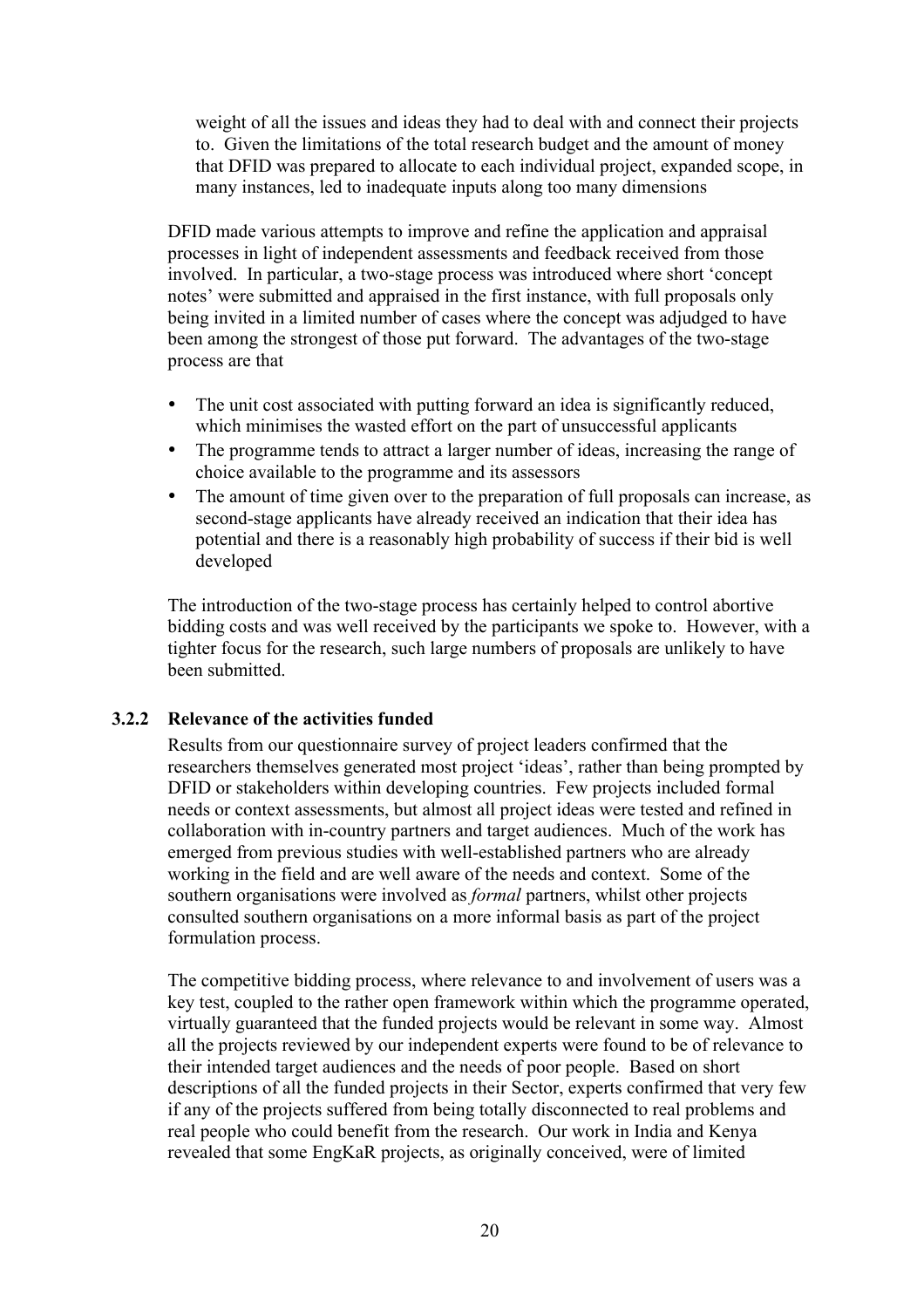relevance to the local context, and that partners in-country had to negotiate changes in order to improve the applicability of the results.

However, while all projects have made efforts to engage local stakeholders and communities, there is a limit to the geographical coverage that can be provided through these largely disconnected, relatively small-scale actions. While some projects have been able to undertake activities and engage stakeholders across many developing countries, most have had to limit their scope to two or three. The degree of engagement is usually different at different levels (community – local – national) and at different stages in the project. The nature of the engagement also varies considerably - some projects aim simply to 'inform', others 'liaise with', but only a minority really 'involve' key Southern stakeholders in all aspects of the work.

Despite generally good levels of engagement and relevance at the individual project level, the programme has not been able to demonstrate much coherence as to what it is all about at any other level. Interviews with project leaders confirmed that there are relatively few connections between individual projects, even within the same Themes, and each of our independent experts argued that the portfolios of work they had reviewed appeared disjointed and fragmented. It is our view that the vagaries of a bottom up competitive bidding process have resulted in a rather mixed collection of projects, each of which is of relevance to the programme and its general pro-poor stance, but which collectively do not add up to a particularly coherent body of work. In some cases a continuum of projects has pushed deeper and further into certain issues or problems, whilst in others just a single project has been supported, with no subsequent follow-on work apparent within the portfolio. In other areas where we might have expected to find some work, none has been present. There is a little information or evidence to explain why DFID has elected to fund many projects over many years on certain topics whilst other areas have attracted no funding or have had just one project supported.

The rationale for the programme and its intervention logic is also unclear to stakeholders in developing countries, and many of those we interviewed are confused as to whom the research is really for (DFID, Governments, the communities, the global knowledge base?). This is linked to the related issue of 'whose agenda matters?' Stakeholders in DCs are unsure as to whether the research is expected to address their needs or not, and how they could go about influencing the programme's agenda. This confusion is compounded by large differences in the numbers of projects supported by EngKaR within each Sector that actually 'operate' (i.e. have some of their activity situated) in any given country. For many, the portfolio is highly fragmented both *geographically* and *by issue* – i.e. a large number of small standalone projects, most of which are tackling very different issues within any given sector, and which tend to be 'present' only within a limited geographical area within a small number of (usually two or three) countries.

Exhibit 9 helps to illustrate this point by listing the top ten countries in terms of the number of EngKaR projects with partners based there, for each of the five main sectors. The number of projects with partners from each country is shown in brackets. When we consider that these data relate to a 15-year period, simple arithmetic shows that it is unlikely that more than two or three projects within the same sector will be in operation in any given country at any given time. Given that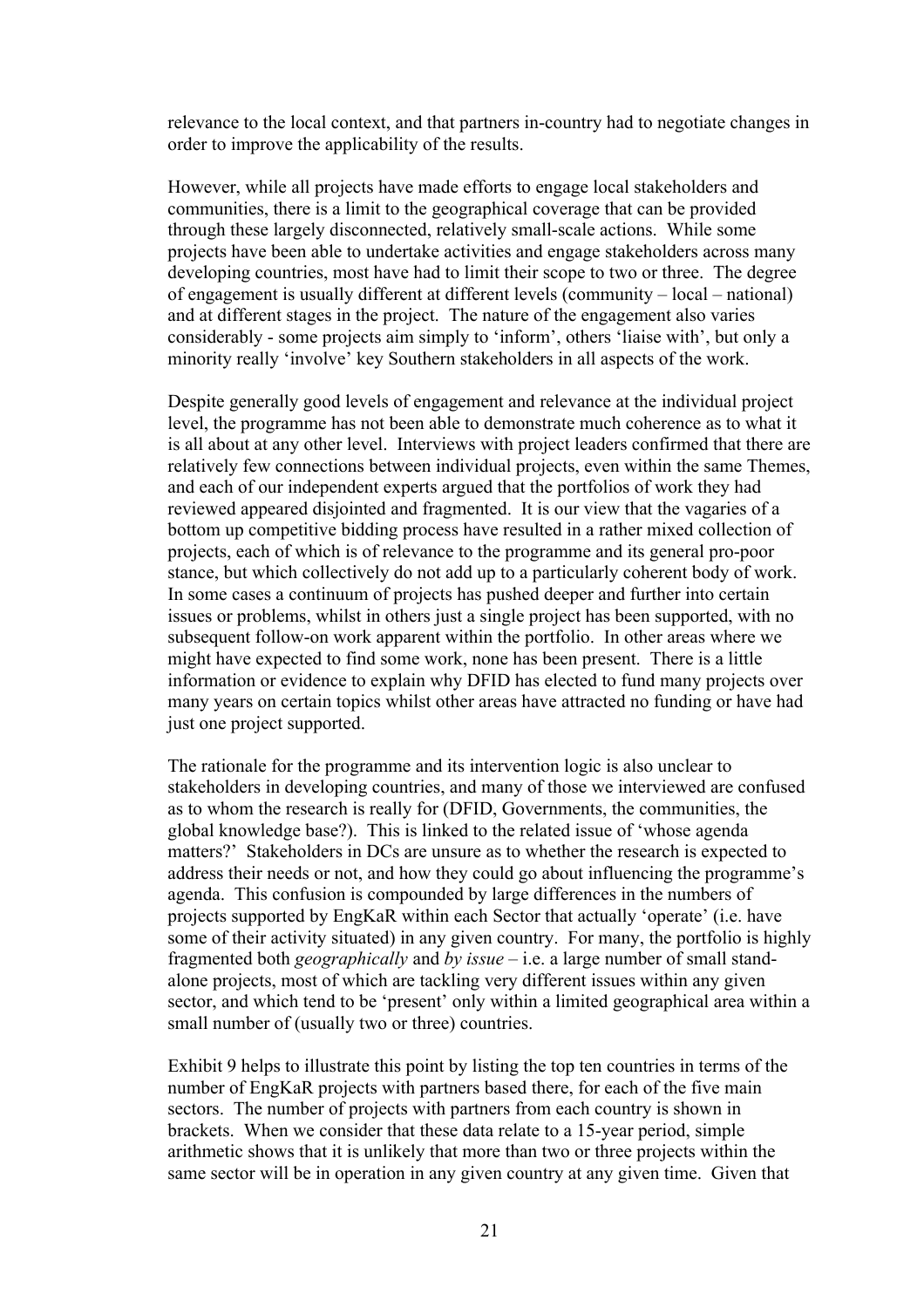each Sector covers several fairly broad Themes, it is easy to see how the research in any given area as viewed from the perspective of any given country will appear fragmented and sub-critical in terms of the scale and continuity of effort.

| <b>Energy</b>   | Geoscience     | <b>Transport</b> | Urban           | Water &<br><b>Sanitation</b> |
|-----------------|----------------|------------------|-----------------|------------------------------|
| India $(25)$    | Zimbabwe (7)   | Zimbabwe (24)    | India $(39)$    | India $(40)$                 |
| Kenya $(18)$    | Zambia $(5)$   | Tanzania (21)    | Kenya $(19)$    | Uganda $(18)$                |
| S Africa $(15)$ | China $(4)$    | Ghana $(21)$     | S Africa $(18)$ | S Africa $(17)$              |
| Uganda $(14)$   | Tanzania (4)   | India $(19)$     | Sri Lanka (14)  | Zambia $(16)$                |
| Zimbabwe $(12)$ | Costa Rica (4) | Uganda $(15)$    | Uganda $(11)$   | Zimbabwe $(16)$              |
| Nepal $(12)$    | India $(3)$    | Malawi (11)      | Zambia $(11)$   | Tanzania (16)                |
| Ghana $(11)$    | Kenya (3)      | Indonesia $(11)$ | Zimbabwe $(9)$  | Kenya $(15)$                 |
| Ethiopia (10)   | Nepal $(3)$    | Kenya $(10)$     | Pakistan (9)    | Bangladesh (15)              |
| Sri Lanka (9)   | Sri Lanka (3)  | Bangladesh (10)  | Bangladesh (8)  | Ghana $(15)$                 |
| China $(9)$     | Thailand (3)   | Nepal $(10)$     | Brazil (8)      | Nepal $(13)$                 |

**Exhibit 9 Countries with most EngKaR projects, by sector**

Some of the people we interviewed went further, arguing that the project portfolio reflects UK-based research strengths and does little to address the research priorities (policy and practice) of DCs. This is somewhat inevitable in a programme where the funding is required to addresses global needs rather than the needs of any single country and research ideas are generated bottom-up by UK-based researchers. This is an area of major challenge for a programme such as EngKaR – how can it produce results that are both relevant and widely applicable when the developing countries that might benefit from those results are so diverse in terms of their levels of development and the range of cultures, political systems and socio-economic contexts in play? We return to this question later when considering how to best orient future infrastructure research to the needs of developing countries.

#### **3.2.3 Managing research progress**

Based on the information available to us, it appears that the projects have been well implemented on the whole. Our questionnaire survey of project leaders suggested that only a minority of projects experienced problems with progress, and where this did happen the problems were resolved without undue impact on the outcome of the projects.

When asked to indicate whether various (given) factors had exerted a positive or negative influence on the progress of their project, project leaders indicated that only a minority (less than a quarter) of the projects had experienced problems, and very few had experienced *serious* difficulties or delays to progress as a result. The factors that were rated as having exerted the most positive influence on project progress were competence levels within the project teams (85%); levels of interest within user communities (83%); and levels of interest within southern partner organisations (84%). Most project leaders also rated the availability of qualified personnel in the South as having had a positive impact on progress, though one in seven projects (16%) experienced difficulties finding suitable personnel.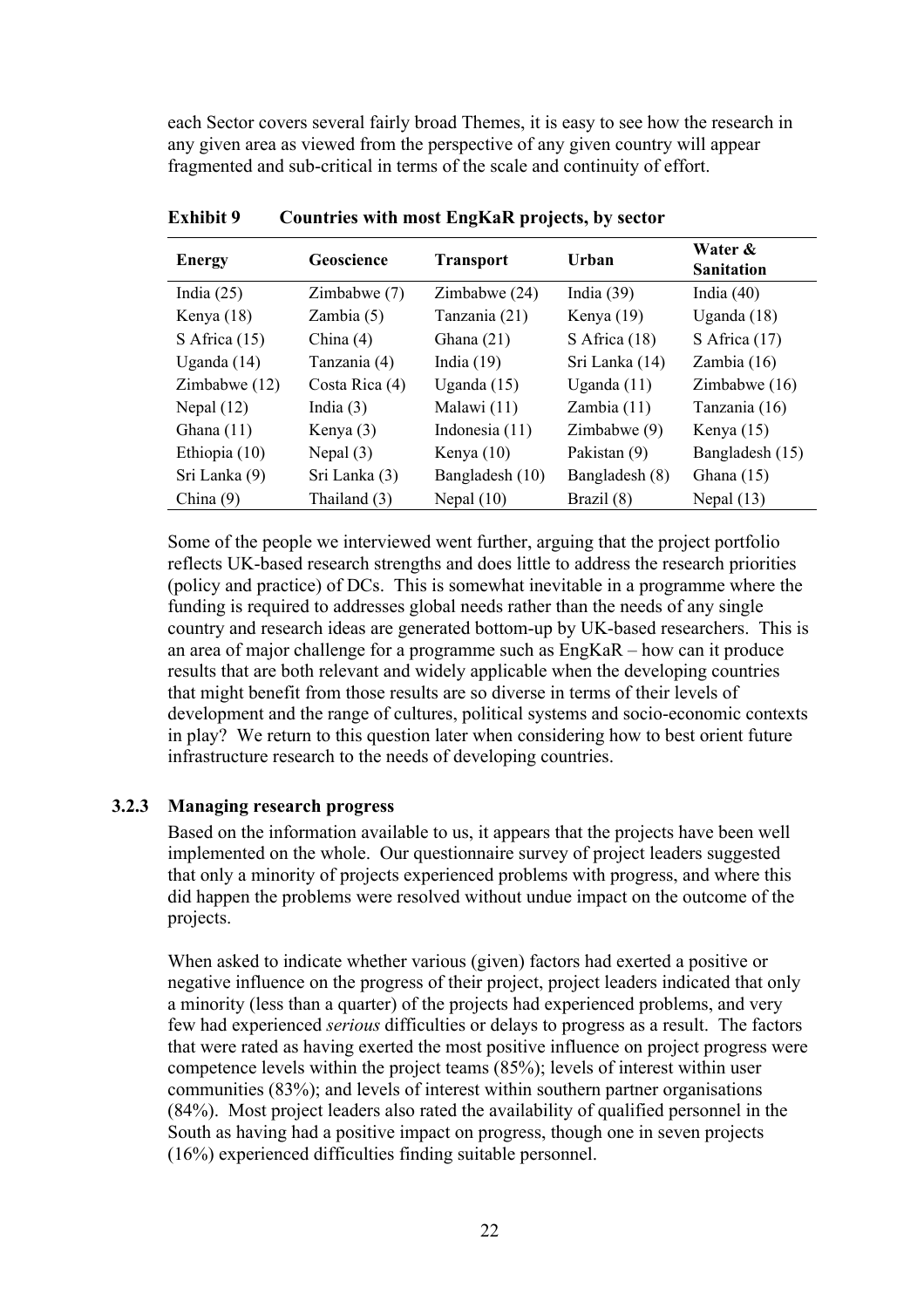Factors that have caused problems for a significant minority of the projects were lack of access to finance for communication activities (21%); low interest levels within DFID country offices in the South (18%); and lack of access to DFID country offices in the South (15%). A third of project leaders experienced problems with at least one of these aspects.

Project leaders who indicated that their objectives had only been partly achieved cited the following problems:

- Lower than expected input from partners/users in the South. In most cases the problems related to a lack of information/data contributed to the project or lack of engagement with the results. This was the most common set of reasons underlying a failure fully to realise project goals
- Changing political landscape or civil unrest in areas where the results should have been applied
- Over-ambitious projects which struggled, for technical reasons, to produce the quality or quantity of results envisaged at the outset
- Lack of support or responsiveness from DFID, particularly the Country Offices which are in most cases approached but rarely have the capacity (in terms of time or capability) to engage with the projects

The independent experts who reviewed a sample of projects within each Sector concluded that the projects had been professionally managed and well conducted on the whole, as evidenced by the generally good quality of the research outputs.

"The review of the seven research projects clearly shows that they were well performed and managed"

#### *Transport Review*

Where problems with progress were identified, these tended to be as a result of unforeseeable problems outside the project leader's control. In a small number of cases, failure fully to attain project goals stemmed from overambitious objectives given the available resources and the methods employed, rather than from poor performance on the part of the consortia.

"The in-depth reviews of the project sample suggests that most of the individual studies were conducted reasonably well within the constraints of the programme design and management processes used. Beyond the constraints noted above, we found that the requirement that the project be carried out in more than one country, the addition of increased components of knowledge within one research study and the high costs of UK researchers, bounded by the average size of the grants led to fragmented inputs."

*Energy Review*

Our investigations in Kenya and India confirmed that it is not uncommon for projects to run more slowly & achieve less than was hoped. This is seen as partly a problem of 'over-selling' at the bidding stage, with projects setting out unrealistic objectives and timeframes in order to help to secure an award, and partly due to unforeseeable constraints in developing country contexts. The fact that the projects are UK-led and aimed at producing 'generically applicable findings' will naturally limit the extent of commitment from any single set of actors in any single country. It seems particularly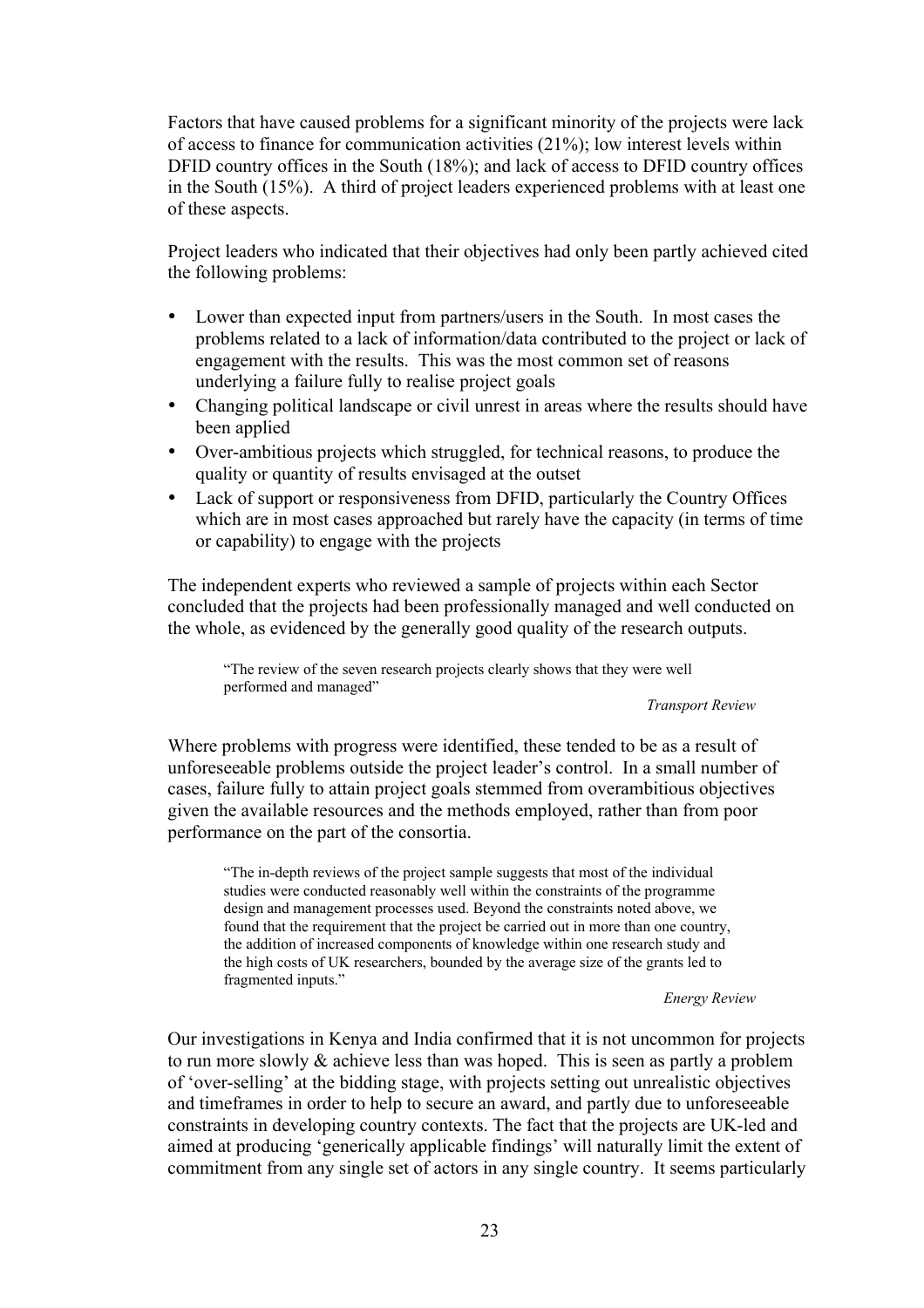difficult to work with the commercial sector – there are tensions around values, project objectives and timeframes that need to be thought through better at the outset and more carefully managed throughout if strong private sector engagement is required.

Discussions with project leaders in the UK revealed that, on the whole, DFID's sectoral advisors had exhibited a high degree of flexibility with respect to the conduct of projects, permitting changes to the scope, focus or outputs of specific projects where changing circumstances made such adjustments prudent. The extent to which we received positive or negative feedback in this regard varied depending on the DFID official concerned. However, in most cases DFID officials were complimented on their engagement with the research and the open, supportive and flexible stance they took towards the research and the contractors. This was particularly so for the more senior sector advisors who remained in post for several years and were thus able to build relationships with the research base and provide better continuity and coherence to the portfolio in their area.

When interviewed, many researchers mentioned that DFID (UK) had encouraged all of the projects to seek support from DFID's country offices in those locations where the projects were actually carrying out part of their work. However, whilst all of the researchers claimed to have tried to engage with DFID's in-country offices and programmes, few reported many positive experiences in this regard. The general view was that in most cases these offices simply do not have the time or capacity to engage with (large numbers of) EngKaR projects and that most of the work does not have the critical mass or policy profile necessary to provoke active support and buy-in by DFID in-country.

## **3.2.4 Production of project outputs**

#### 3.2.4.1 Project-level outputs

Our questionnaire survey asked the leaders of completed projects to indicate the number and types of outputs planned and actually produced directly through their projects. Exhibit 10 shows the proportion of completed projects that planned to, and actually produced, each of various different types of output. It shows that EngKaR projects have produced a wide variety of different types of output, and that at an aggregate level realisation rates have been high. Written reports have been the most common category of output, planned in 81% of cases and actually produced by 88% of the projects. The next more common category of outputs - handbooks – were a planned output for just over a third (37%) of the projects, and were actually produced by 33%. Training courses were the third most common type of planned output (expected in 25% of projects) and were produced by 31% of projects.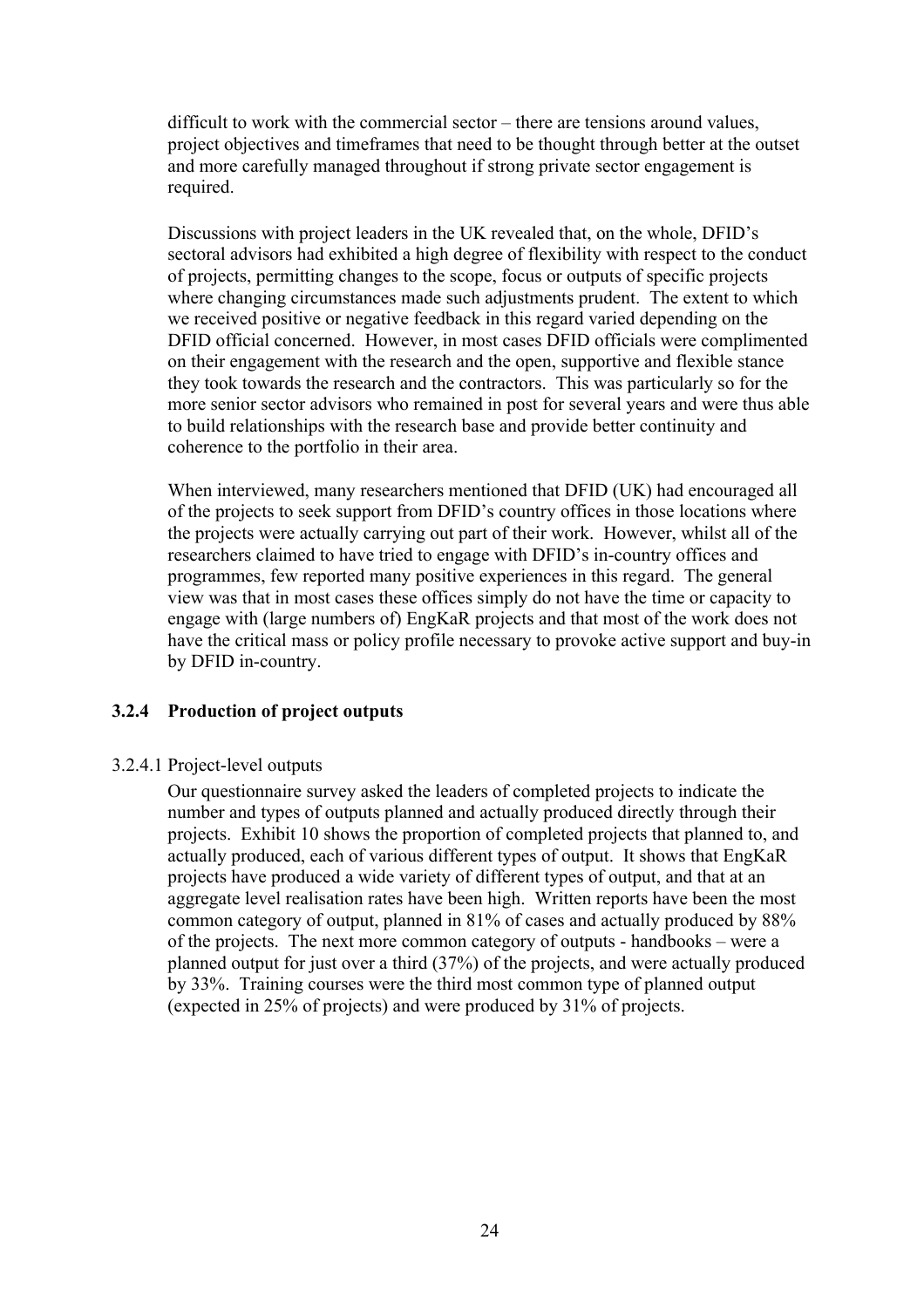### **Exhibit 10 Proportion of completed EngKaR projects expecting and actually producing different categories of output (n=52)**

|                                                       | <b>Share of projects</b><br>expecting this<br>type of output | <b>Share of projects</b><br>producing this type<br>of output |
|-------------------------------------------------------|--------------------------------------------------------------|--------------------------------------------------------------|
| Written reports or other publications                 | 81%                                                          | 88%                                                          |
| Handbooks                                             | 37%                                                          | 33%                                                          |
| Training courses for delivery in poor countries       | 25%                                                          | 31%                                                          |
| Research tools or instruments                         | 19%                                                          | 21%                                                          |
| New products developed for use in poor countries      | 13%                                                          | 15%                                                          |
| Prototypes                                            | 12%                                                          | 13%                                                          |
| Tech./knowledge transfers to existing companies       | $10\%$                                                       | 10%                                                          |
| New policy guidelines or draft legislation            | 10%                                                          | 19%                                                          |
| Existing processes modified for use in poor countries | 8%                                                           | 12%                                                          |
| Existing products modified for use in poor countries  | 6%                                                           | 10%                                                          |
| New processes developed for use in poor countries     | $6\%$                                                        | 13%                                                          |
| Tech./knowledge transfers via new/spin-off companies  | $4\%$                                                        | $2\%$                                                        |

By comparison, only a relatively small proportion of the projects either planned to or actually produced the other types of outputs listed in Exhibit 10. Few of the projects funded in recent years have actually undertaken product or process development or have sought to transfer technologies to users in developing countries. Whilst the programme carries an 'engineering' label and funds some work aimed at developing intermediate technologies, most of the recent focus has been on improving understanding of various infrastructure-related issues in developing countries, particularly around how best to implement and maintain it so that poor communities gain access to it and benefit from it.

Exhibit 11 shows the numbers of each type of output that were (a) planned and (b) actually produced across the 52 completed projects for which questionnaire data are available. From it we can see that written reports and handbooks were by the far the most numerous types of *planned* outputs, with almost 500 reports and 200 handbooks expected..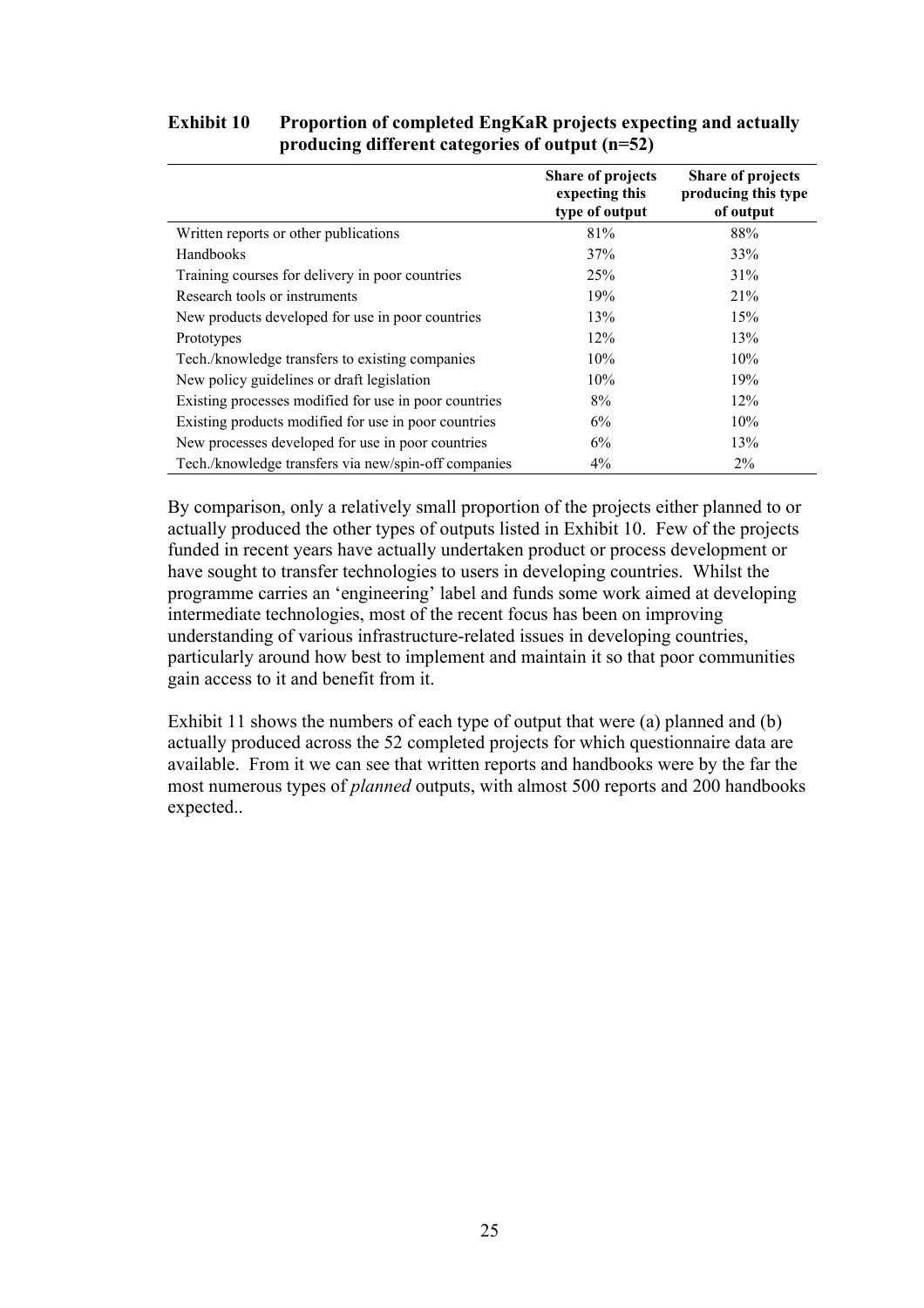|                                                             | Number of<br>outputs<br>planned | Number of<br>outputs<br>produced | Surplus/<br>shortfall |
|-------------------------------------------------------------|---------------------------------|----------------------------------|-----------------------|
| Written reports or other publications                       | 489                             | 549                              | $+60$                 |
| Handbooks                                                   | 173                             | 170                              | $-3$                  |
| Prototypes*                                                 | 48                              | 51                               | $+3$                  |
| New products developed for use in poor countries*           | 20                              | 21                               | $+1$                  |
| Training courses for delivery in poor countries             | 43                              | 57                               | $+14$                 |
| Research tools or instruments                               | 17                              | 20                               | $+3$                  |
| Tech./knowledge transfers to existing companies             | 12                              | 14                               | $+2$                  |
| Existing processes modified for use in poor countries       | 10                              | 12                               | $+2$                  |
| New policy guidelines or draft legislation                  | 5                               | 11                               | $+6$                  |
| New processes developed for use in poor countries           |                                 | 15                               | $+10$                 |
| Tech./knowledge transfers via new/spin-off companies        | 4                               | 3                                | $-1$                  |
| Existing products modified for use in poor countries<br>ماء | 4                               | 11                               | $+7$                  |

### **Exhibit 11 Numbers of outputs planned and delivered by completed EngKaR projects (n=52)**

\*  $n = 51$ 

Exhibit 10 and Exhibit 11 demonstrate that, on the whole, completed EngKaR projects have 'delivered' in terms of the types and numbers of outputs expected to be produced. Further analysis confirmed this by showing that half of the completed projects (50%) have produced the same number of outputs as planned, 46% have produced *more* outputs than planned and just 4% produced fewer outputs than planned.

Given the importance of written reports as one of, if not *the*, most important categories of output generated by the projects, we asked respondents to notify us of the number of copies of their reports that they expect to produce and distribute, and the number of languages in which they will be made available. The results showed that the average number of copies of reports produced per project is around 350, though over a quarter of the projects have produced in excess of 500 copies. Just 5% of the projects were only expecting to produce their written reports in single figures. These results suggest that EngKaR project results are exposed to a fairly large readership.

The results in terms of the number of languages in which the written reports will be produced were rather less impressive – the vast majority of projects (80%) are only producing reports in English, and most of the reminder will translate their reports into just one or two additional languages. Only two projects in our sample were disseminating their results in more than three languages.

For ongoing projects it was not possible to determine whether the outputs produced matched those planned at the outset. However, we were able to discern that ongoing (i.e. more recently commissioned) projects were more likely to be producing a wide range of different outputs, especially policy guidelines and new processes. The results also demonstrated that many projects are generating outputs of various different types during their implementation (as opposed to all at the end).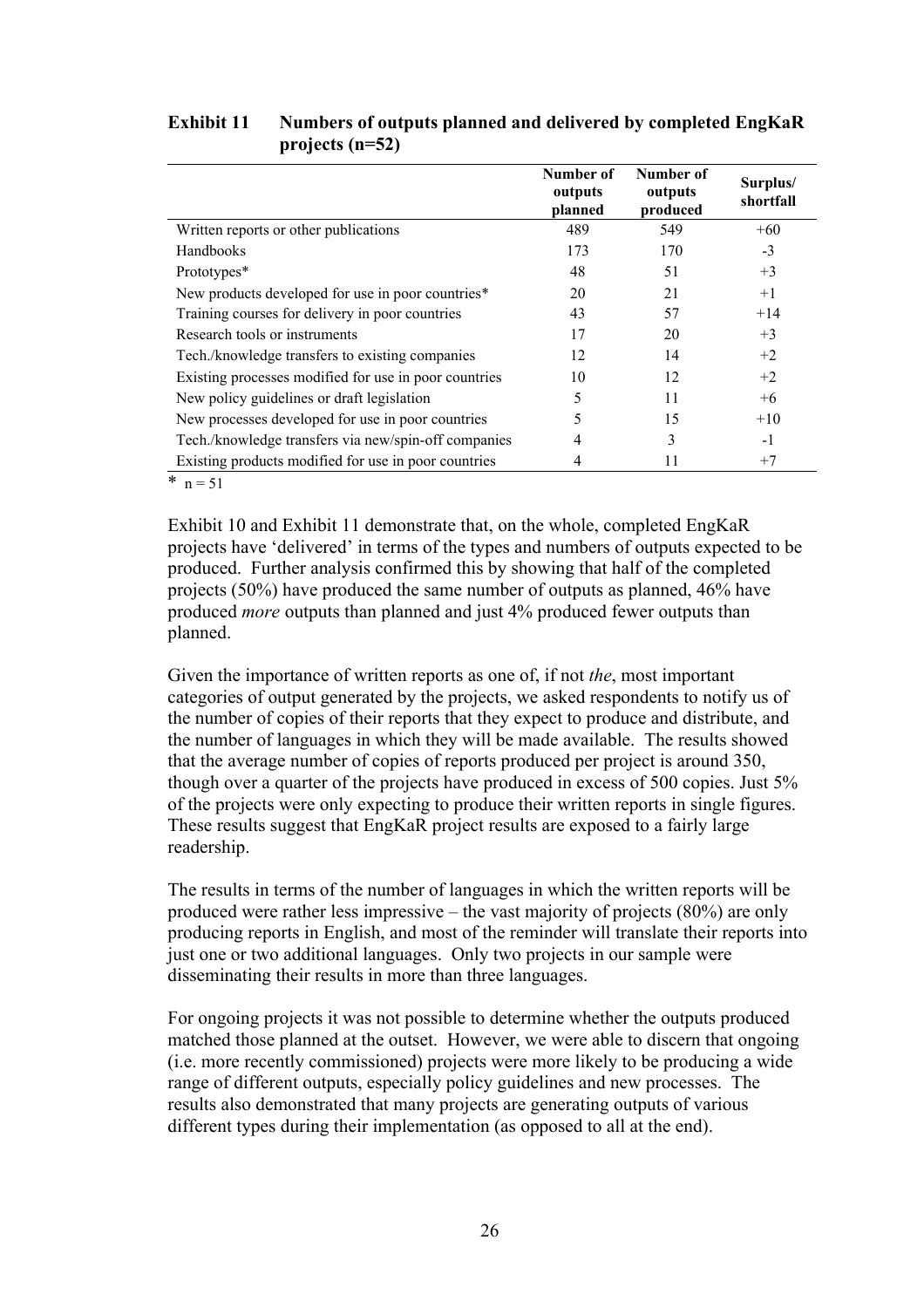The detailed project reviews confirmed that EngKaR projects, especially the more recent ones, have indeed produced a wide array of outputs, designed for and tailored towards different target audiences. During the course of the study we saw the following types of outputs

- Written reports describing the research work and findings
- Guidelines and handbooks containing specific 'how to' advice
- Technical notes and design guides
- Peer-reviewed journal articles
- Videos and CD-ROMs
- Software tools and models
- Conference papers and workshop proceedings
- Training courses and toolkits
- Television and radio programme content
- Websites

The independent experts were, on the whole, impressed by the range and quality of outputs produced, with only a small minority of projects underperforming in this regard. It would appear that recent efforts on the part of DFID to improve the range and quality of outputs produced, as part of a wider effort to improve the take-up and impacts of the results of its research investments, have begun to pay off.

A small number of problems with the reviewed outputs were identified. The main problem we encountered was a lack of clarity in some circumstances as to who the user of the output would be, with some outputs being written for too wide an audience and therefore being rather too general in nature to be useful. Whilst many of the outputs produced by the projects may be of potential *interest* to many different parties, the aim of the programme has been to get the research results adopted and applied to the benefit of poor communities. In order for this to happen the programme needs to produce advice and guidance that directly addresses defined target audiences – users who have both the incentive and the means to adopt and apply that new knowledge. We are naturally suspicious where an output has been written for national governments *and* NGOs *and* community leaders *and* engineers.

In some cases, the research projects had not been written-up as fully as they could have been, with some projects producing outputs that were a little too synthetic. This has meant that it is more difficult than it should be for others to investigate, appraise or validate the work that has been conducted. Whilst different types of output need to be packaged differently for different audiences, we would expect *all* of the projects to produce a report, suitable for other researchers, which fully explains the background to the project, the methods employed, results obtained, and so on.

This brings us on to the related issue of 'quality assurance' of project outputs. Whilst the outputs we have seen during the course of the study have been of a good general standard, one or two reports were considered by our experts to be of a rather low quality. Whilst not a major issue in and of itself, this does raise concerns about the extent to which programme managers have really engaged with the outputs and tested them for their relevance, quality and utility prior to their being disseminated. It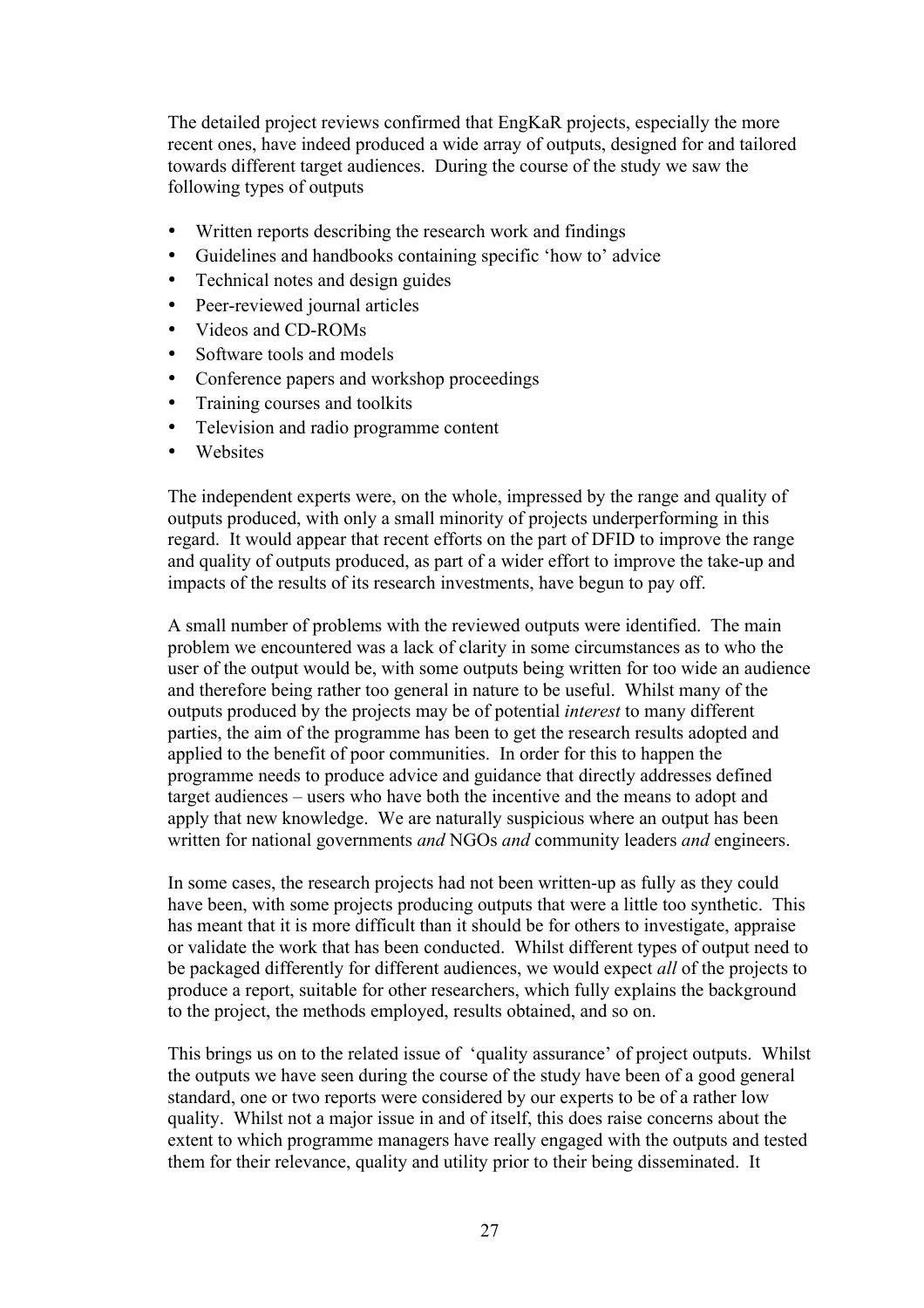appears that outputs have been checked against what was promised in the contract, rather than being tested for applicability, legibility, reliability, usability and so on.

"The outputs are fortunately of a higher quality than the poor management of the process should have delivered. This speaks well of the quality and responsibility of most of the researchers and institutions engaged in this programme"

*Energy review*

This lack of real performance monitoring has meant that the programme has failed to provide any kind of feedback back into the buying process. The people involved in appraising research proposals have no information on the recent performance of applicants and little option but to accept at face value what is being promised. Ideally those involved in assessing proposals would be armed with up to date information on the *impacts* of recently completed projects, including assessments of why certain projects have succeeded or failed. This rarely happens in practice, partly because of the time and costs involved but mainly because research programmes tend to be organised as funding mechanisms rather than as mechanisms for achieving specific outcomes. However, it is not difficult to implement a more limited process that independently assesses the quality and relevance of outputs produced by individual projects. Such information would not only aid the buying process by helping assessors better to understand contractor performance, it would also act as an incentive to researchers by rewarding good performance.

#### 3.2.4.2 Synthesis of Results

Whilst the independent experts were generally impressed by the range and quality of outputs emerging from individual projects, they were rather disappointed with the extent to which DFID had managed to synthesise results across projects, and thereby 'sum up' what is known, and what remains to be known in connection with a priority issue being addressed by the programme. There is little sense that projects within the portfolio are related to one another (other than sometimes following on one from the next) or are jointly contributing to the resolution of a common problem or issue. As such, there is little to suggest that the programme is much more that the sum of its individual parts (i.e. a collection of largely unrelated projects).

A major weakness of the program is the absence of any systematic means for synthesis of what has been learned through the research funded by the KAR program as well as other similar programs funded by other agencies, and a lack of identification and prioritisation of specific knowledge gaps. This led to a portfolio where the links between what is studied in one project and what is known already, including from other projects in the portfolio, were often missing. Many individual projects, researchers, and institutions, and the program itself, appear to be working within their own silos with no systematic linkage of the research to create a "knowledge pool".

*Energy Review*

In large part this problem stems from weaknesses in the planning process already alluded to above. In most cases it is unlikely that individual projects of the size and type funded within this programme will, on their own, be able to deliver major findings that have a substantive impact in the real world. We believe the programme will achieve more impacts if groups of related projects can, in concert, address specific knowledge gaps that have already been shown to be hindering or limiting actual development or poverty alleviation measures, and if the results of these efforts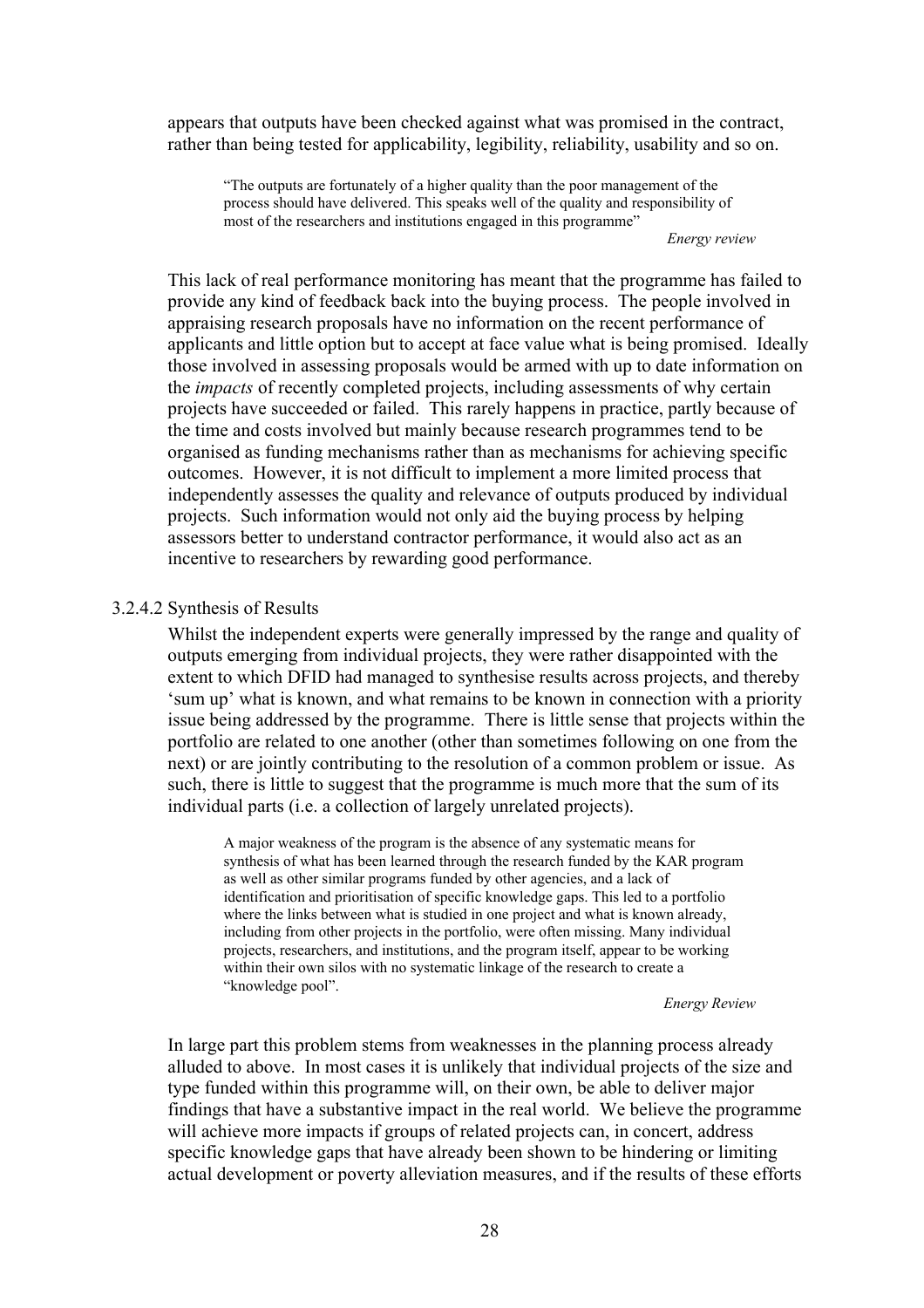are synthesised in order to demonstrate what has been learned. We discuss this matter further in the section dealing with programme impacts.

### **3.2.5 Dissemination of outputs and promotion of results**

#### 3.2.5.1 Project-level

All of the projects reviewed during this study made some effort to disseminate their results. As we would expect, the nature and amount of dissemination activities varied widely from one project to the next. Some of the older projects have done little more than produce a final report but most produce a range of communication outputs for various audiences. DFID has taken steps over the past few years to encourage improved dissemination of outputs from its research investments, and there was evidence to suggest that these efforts have been successful. Most of the more recently completed projects in the portfolio have planned for, and undertaken, a broad range of different dissemination efforts within the confines of the project itself. While some emphasise the importance of face-to-face dialogue through field visits, workshops and seminars others emphasise printed media and some use sophisticated approaches involving the media and/or ICT.

Project-level dissemination activities typically include one or (usually) several of the following actions:

- Printing and distributing freely large numbers of copies of written outputs, most of which are targeted towards specific audiences and for specific purposes
- Publication of research results through peer reviewed journal articles
- Posting written outputs and software tools on project and/or programme websites
- Hosting regional or national workshops both in the UK and developing countries, in order to discuss the results and promote the suggested actions
- Promoting the results through established fora such as research networks, international focus groups, scientific conferences, and so on. In some cases the programme has even supported the establishment of fora to aid the process of research prioritisation and the dissemination and communication of results
- Promoting the results through TV and radio broadcasts, notably the BBC World Service's Earth Report series

On the whole our independent experts were impressed by range of dissemination and promotional mechanisms employed, particularly on more recent projects:

 "The dissemination and exploitation mechanisms were with one exception well planned and executed and in some cases very well planned. Dissemination may have improved over time - the earliest of the projects reviewed was the weakest in this respect while some projects completed in 2004 had very good mechanisms for dissemination."

*Transport Review*

The emphasis on communication is very strong and commendable, with attention and adequate funding going to promote dissemination. This is particularly important and provides the main potential development gain

*Urbanisation Review*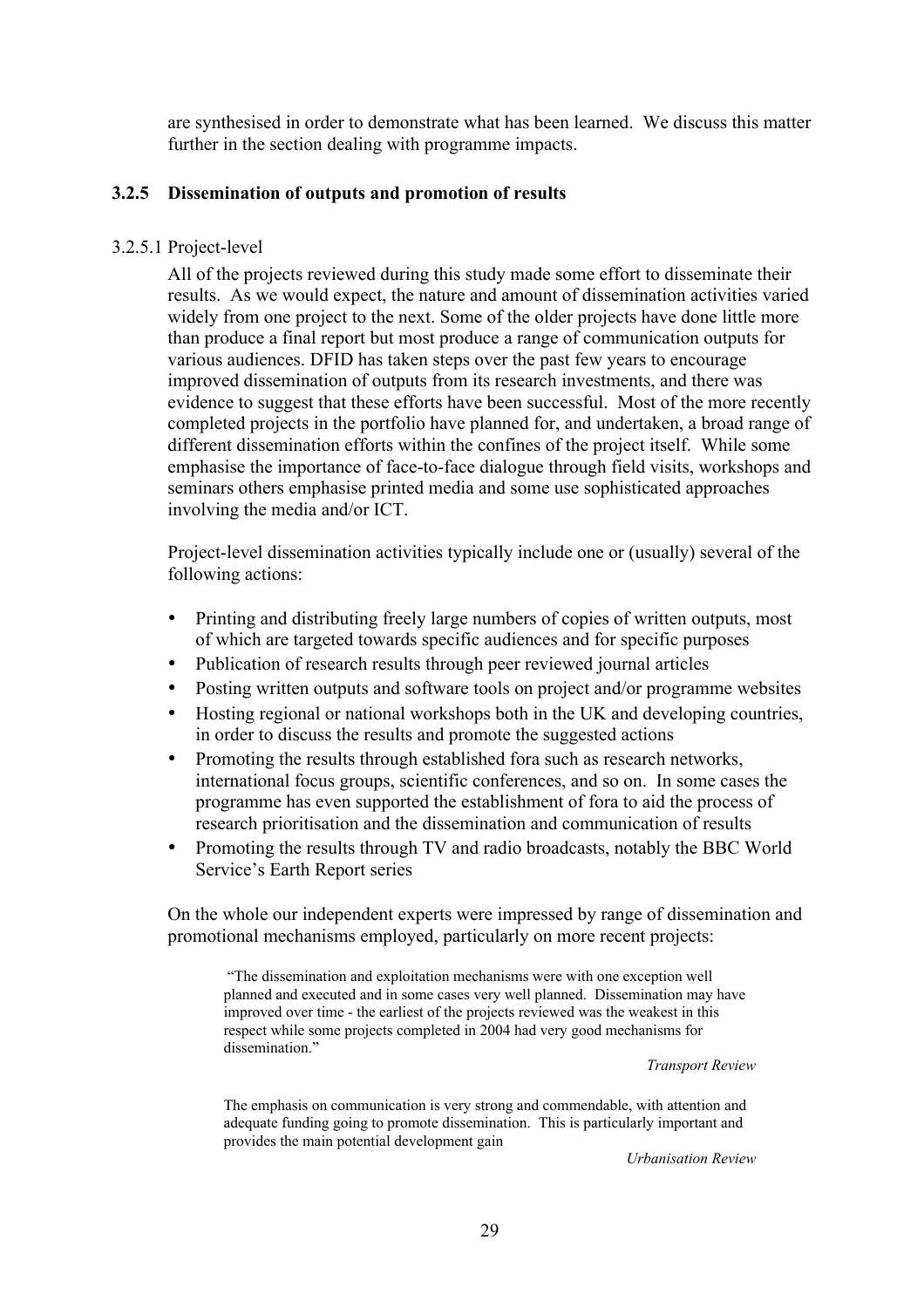There were, however, some weaknesses identified with respect to project-level dissemination. In many cases it was rather difficult to identify quite what outputs have been produced by a given project, and whether and where it is possible to access these. We were often unable to find the full range of project outputs available online, and in some cases struggled to locate any material at all without contacting the researchers directly. DFID has taken steps to improve the extent to which outputs from EngKaR projects are made available on-line, with the ultimate objective of ensuring that all outputs can be accessed through the programme's websites. However, there is still some way to go before this ambition is fully realised, with so far only the Transport Sector work being successful in this respect

In some cases the projects appeared unable to identify potential users beyond those who had been directly involved in the research projects. While the participatory approaches employed within EngKaR projects ensure that researchers work directly with intermediaries and end users in the (typically) two or three countries where the research is carried out, the project teams have often had little reach into other developing countries that could benefit from the results.

This view was confirmed by interviewees in India and Kenya, where the general consensus was that the results of projects are more or less invisible outside the group of immediate stakeholders, and much more could be done to promote results to a wider audience. All felt that DFID' s country offices could play an important role in this respect. Interviewees also stressed that for many stakeholders in developing countries "seeing is believing." Face-to-face dialogue through field visits, workshops and seminars is seen as crucial, with word of mouth often having a greater impact than printed communications. There are sometimes concerns that reports which come from UK researchers or DFID head office may not be compatible with local situations, and all felt that localised dissemination was much more effective in terms of reaching policymakers and changing policy than widespread dissemination of more generalised outputs.

It appears, therefore, that there have been substantial improvements to project-level communications in recent years but that more needs to be done to ensure and then demonstrate to large numbers of stakeholders that the results are relevant, valid and appropriate to their needs. This does present a significant challenge for individual projects, which do not have sufficient resources to communicate their results to all the stakeholders in all the countries that might benefit from them. Further, demonstrating how results can be applied in many different countries and adjusting them to fit the local context are both non-trivial tasks that also lie beyond the scope of most projects. It is for these reasons that we would challenge the programme's basic strategy of spreading its resources across large numbers of small, geographically and thematically disparate projects.

#### 3.2.5.2 Portfolio- and programme-level

In addition to the project-level dissemination techniques identified above, DFID has supported a number of dedicated activities aimed at improving programme communications and the packaging and dissemination of results. Significant among these are the development of Sectoral Communication Strategies - developed and implemented by the Resource Centres - and the establishment of a dedicated 'Communication and Information Management Resource Centre' (CIMRC).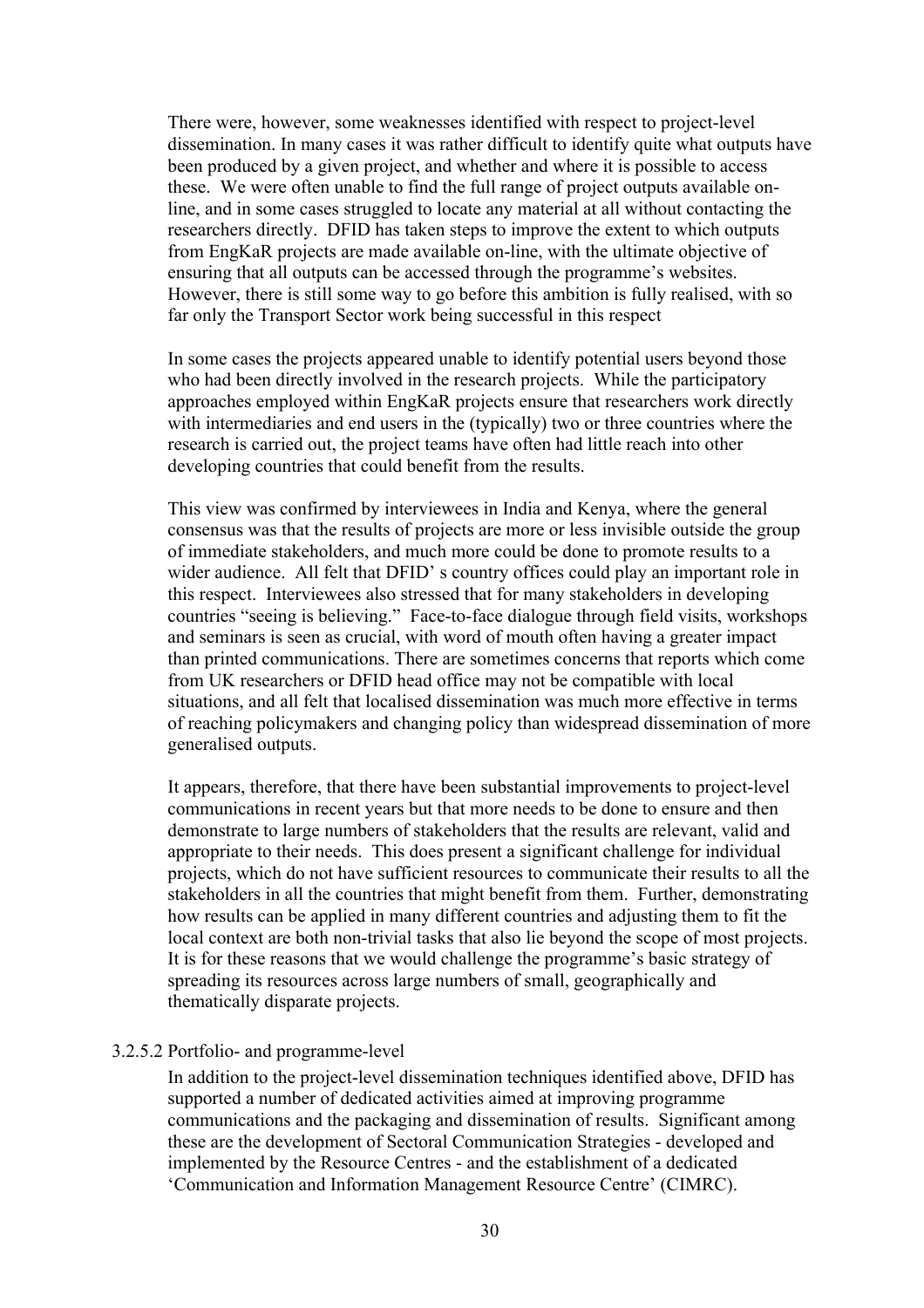### *Resource Centres*

DFID has supported engineering 'Resource Centres' within each of the five main Sectors covered by the programme. The KaR Resource Centres were set up by DFID to provide technical advice and support and to carry out a series of dedicated functions on behalf of the programme. Central among these are the coordination and dissemination of the research within their Sector. This takes place primarily through the establishment and maintenance of a dedicated website, the production and distribution of biannual newsletters, and undertaking other ad-hoc activities as agreed with DFID.

The Resource Centres are

- Geoscience British Geological Survey
- Water HR Wallingford
- Transport Transport Research Laboratory
- Energy AEA Technology (FES)
- Urbanisation Loughborough University (WEDC)

Since the Resource Centres are themselves major beneficiaries of the programme, there is a clear risk that they can be put in situations of conflict of interest. To avoid this risk, Resource Centres should ideally not be otherwise involved in the programme. In practice, however, their reputation and deep engagement in their fields makes them the most natural contact points for those wanting to use EngKaR research results, and the primary role of the Resource Centres is dissemination. They do not play an institutional role in either proposal assessment or in managing contracts with their own organisation. We are satisfied that, on the balance of advantage, they are properly located.

Most of the Sectoral websites developed and maintained by the Resource Centres provide similar types and amounts of information on the programme

- Basic descriptions of the Programme, the Sector and the Themes
- Summary information on each of the projects funded under the EngKaR programme within that Sector
- Downloadable copies of each six-monthly Newsletter produced by each RC as part of their dissemination activities
- A 'links' page connecting the user to other RC websites, dedicated project websites (where they exist) and other relevant resources

It is fair to say that some of the Resource Centre websites are more fully developed than others. In our view the Transport website maintained by TRL is among the best in terms of the quantity and quality of information available through the site. All could be improved in terms of their general layout and functionality. There is also a general need to ensure that the outputs from all funded projects are made available on-line, as indicated above. More efforts should be made to signpost these outputs, where they exist, and to ensure that downloadable files are not unduly large. Several of the reports we attempted to access were in excess of 5Mb, mainly as a result of the inclusion of a large number of high-resolution images. Greater efforts need to be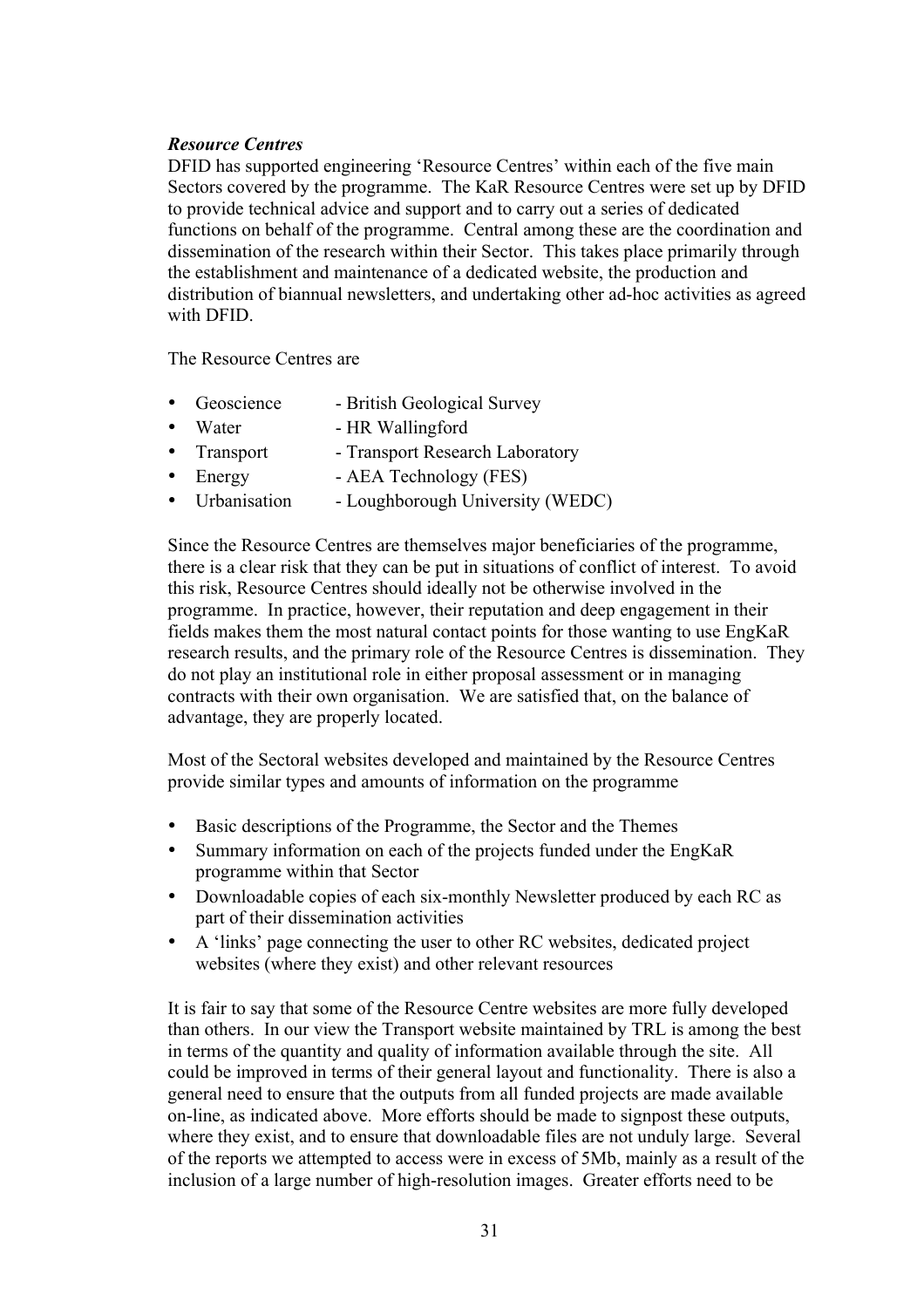made to ensure that file sizes are more appropriate, especially given that many potential users are likely to have limited bandwidth Internet connections.

The Newsletters produced biannually by each Resource Centre follow a reasonably similar format, featuring short 'articles' on ongoing and recently completed projects and providing contact details of the researchers so that the reader can follow-up and gain further information if required. As such, they appear to be a useful tool for keeping interested parties informed about some of the projects in the portfolio but do not to our mind serve any other useful function. While large numbers of these newsletters are produced and distributed, it is not clear who their intended or actual readership is and we are not aware of any work that has determined how useful readers find them or indeed whether they are actually read at all.

Our questionnaire survey showed that only around half (51%) of the programme's participants<sup>11</sup> understand the role of the EngKaR Resource Centres. Of these, around three-quarters (74%) consider that the need for such centres is high, with the remainder stating that there is a medium-level need. In terms of the actual utility of the centres, only a quarter  $(27%)$  stated that they found them to be of high utility, with most of the remainder providing a 'medium' rating. Just 4% of respondents found the Resource Centres to be of low utility in practice. However, these ratings perhaps reflect the fact that the Resource Centres support DFID and the programme rather than the projects or the research teams.

There is not a great deal of 'hard data' available on dissemination activities at the Sector level, though TRL, which is among the more advanced organisations in terms of its dissemination and communication activities did supply the study team with some data relating to 'hits' on its Transport Links (EngKaR) website and hard-copy distribution of its key publications. This information is summarised below.

<sup>&</sup>lt;sup>11</sup> Responses obtained from organisations that are themselves Resource Centres have not been included here.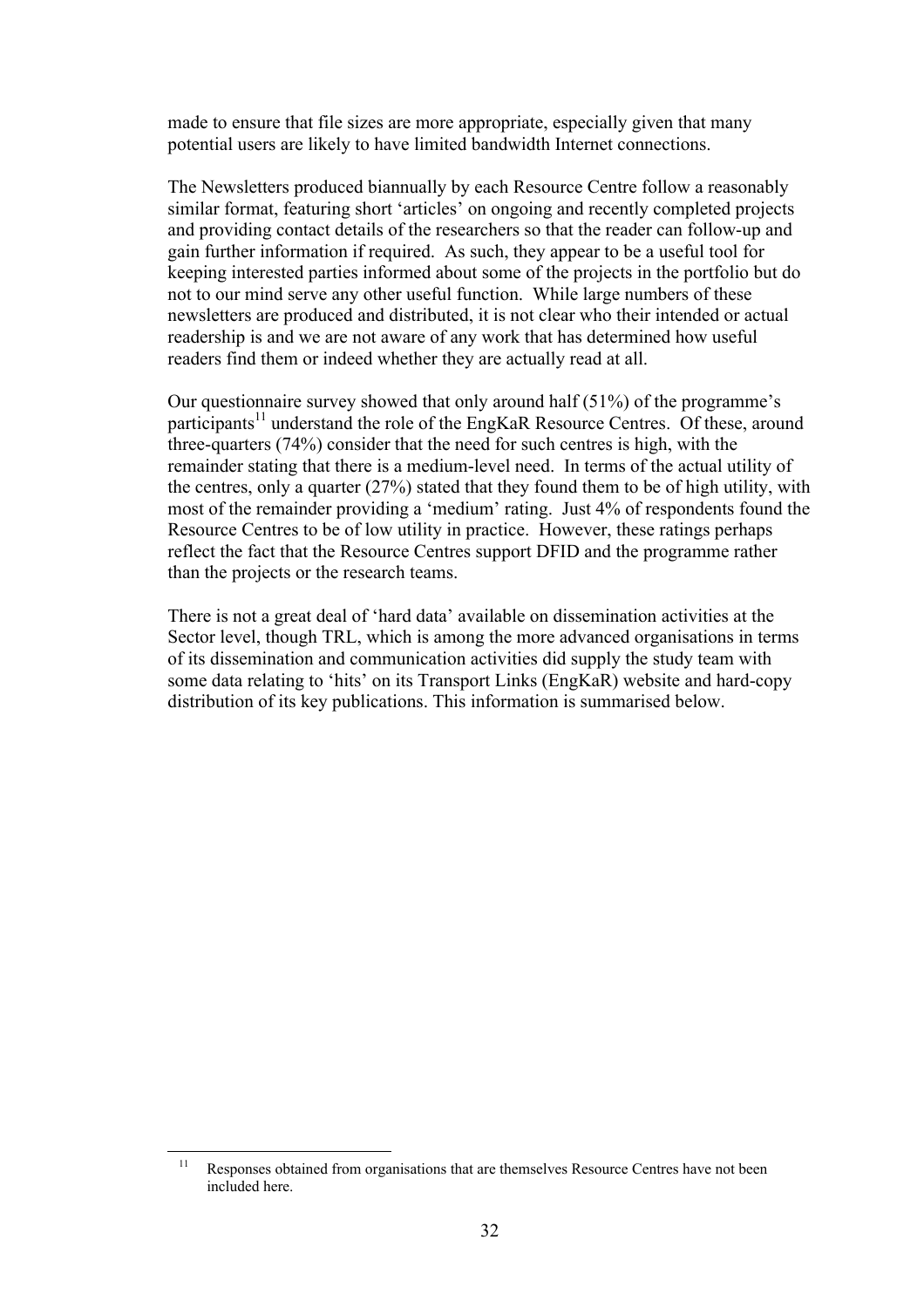#### **Transport Dissemination**

#### **Website**

There are roughly 10,000 'hits' per month on Transport Links, a considerable increase on the 600 a month estimate when the site was launched in 2001. Several hundred organisations access the site more than five times a month. Most visitors to the site are from Europe and North America, suggesting that other researchers are the primary users of the site. However, the share of users from South America, Africa and Asia is steadily increasing, with users from DCs now representing around a third of all visitors to the site.

#### **Hard copy reports**

As regards dissemination of reports in hard copy, only TRL's own publications are currently dispatched. These are free of charge to 'bona fide' enquirers from developing countries, while others are charged for materials provided. The numbers of distributed copies of Overseas Road Notes (ORNs) and other reports and papers averaged around 5,000 per annum in the period 1999-2002. From 2002 the number of printed papers distributed fell as this material became available from websites and on CD-ROMs. Typically, just over half of the 5,000+ hard copy reports distributed in a given year are sent to recipients in African countries, around a fifth go to recipients in Asia, and the remainder to other world regions. Recipients are predominantly governments, consultants, aid agencies and researchers.

The information provided to the study team confirmed that Resource Centres are improving the extent to which they are tracking and assessing their dissemination activities. They are also actively gathering feedback on and making improvements to their communication activities. Attempts by DFID over the past few years to strengthen the programme's dissemination and communication activities are again in evidence and are beginning to pay dividends.

#### *CIMRC and Infrastructures Connect*

In 2001 DFID established a 'Communications and Information Management Resource Centre' (CIMRC) to provide communication services for IUDD and EngKaR. A four-partner consortium led by CAB International was awarded the contract to run the CIMRC over a three-year period. The Resource Centre contract revolved around the development and implementation of a communications strategy for the EngKaR programme, but also involved more general information management services, dissemination, advice and support, etc. on behalf of IUDD and the EngKaR programme. The main activities undertaken to date, in addition to the development of the communications strategy itself, have been, to:

- Make improvements to DFID's own internal management information systems and data archive in order to overcome deficiencies
- Develop improved project databases and prepare a central repository of electronic project outputs
- Develop a Resource Centre website (www.cimrc.info) and a central programme website (www.infrastructureconnect.info)
- Preparation of a series of 'success stories' emanating from the programme
- Develop a series of guides on effective dissemination and communication to assist EngKaR researchers. These included "Guidelines for effective dissemination",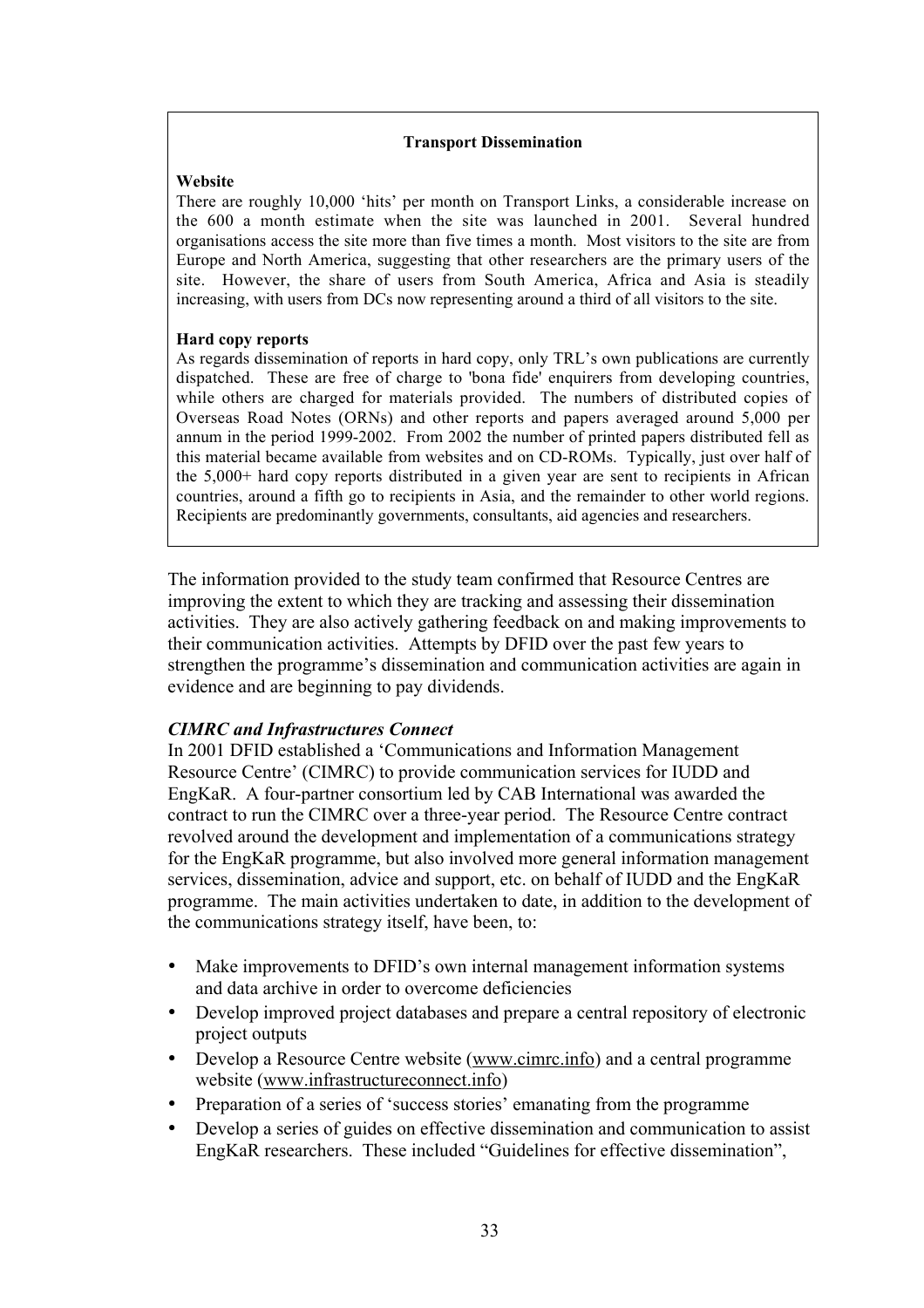"How to spot a success story", "How to make information user driven", and "Advocacy impact assessment guidelines"

Based on the material available, we would endorse the general need for an improved, better-coordinated approach to information management and communication, and believe that the strategy developed by CIMRC sets out sensible and necessary actions for improving the situation. However, the activities proposed by CIMRC and (moreover) those actually commissioned by DFID have, in our view, lean too heavily towards improving information management and communications *within* IUDD and EngKaR at the expense of activities that would improve communication between the programme and its intended beneficiaries in developing countries. The guides on dissemination and communication, while of a good quality and utility, do not really help to overcome the key barriers identified by CIMRC in the course of developing its strategy<sup>12</sup>, namely that:

- Stakeholders are largely unaware of the information that is being disseminated
- Potential users often do not have the resource, knowledge or incentives to use the information
- There is insufficient attention paid to the tailoring of outputs to the real needs of real users
- There is rather too much information 'out there' leaving potential users unsure of what they should and should not be paying attention to

These barriers are not easy to overcome, but their resolution certainly requires more than improved information management and dissemination organised at the UK end of things. The general focus of these 'additional' communication efforts on those elements that can be readily addressed in the UK without the expense of having to conduct a lot of activity overseas appears to be in line with DFID's preference for the contract as opposed to CIMRC's. Whilst we believe that CIMRC's work is adding value to the programme, it would be a mistake to assume that these activities are sufficient radical significantly to improve the take-up and impact of research results.

We would contend that by electing to expend the vast majority of the programme's available budget on a large number of relatively small, unconnected projects across a very broad range of subjects, DFID has made dissemination and communication much more of a challenge than it might otherwise have been. It is very difficult to 'add up' and synthesise what has been learned through the projects because of their number and heterogeneity. As a result, retrospective efforts to improve the dissemination and take-up of the research investments, though valuable, are unlikely to overcome the key barriers to uptake, namely that there is too much untargeted information out there, and potential users do not know how to identify what is and is not of relevance and utility to them.

# *Other programme-level dissemination activity*

The only other programme-level documentation we could identify that in any way attempts to convey information about the research undertaken within the programme and the results achieved is the EngKaR 'Progress Reports' produced annually by

<sup>&</sup>lt;sup>12</sup> These were identified through a questionnaire survey of engineers and a workshop held in Kenya involving practitioners / policy makers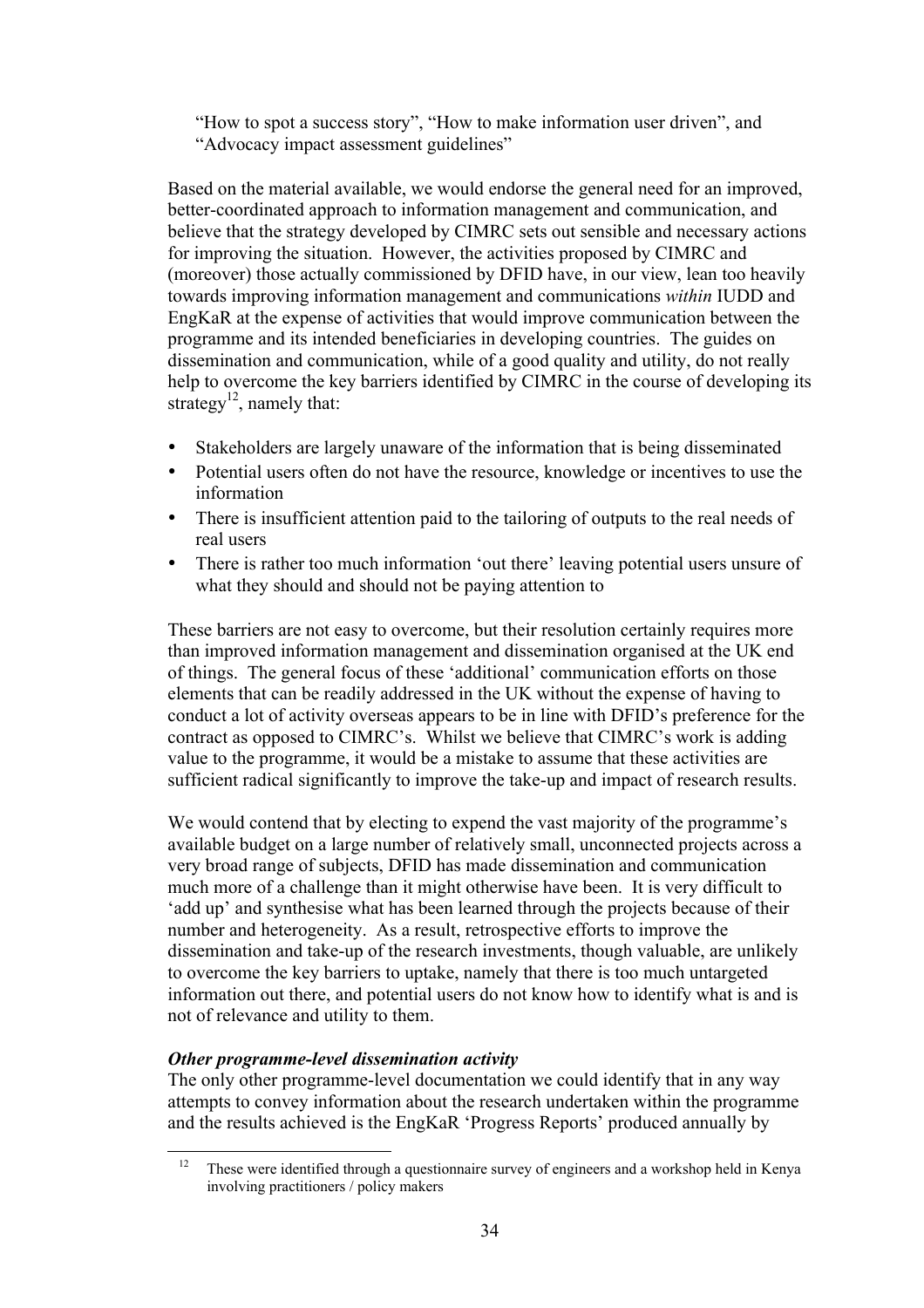DFID. These reports typically contain very brief statements about the programme itself, followed by half-page summaries of all live or recently completed projects in the portfolio. They are therefore useful for anyone with a general interest in understanding the range and current status of the projects being supported at any one moment in time, but do not appear to serve any other useful purpose.

There is, however, one high point to speak of with regard to 'cross programme' dissemination. Project funding was used flexibly to support the 'Hands On' initiative, an award-winning multi-media communications project that combines TV, radio, web and printed materials to deliver information and knowledge to a global audience. The project, which is a joint venture between the international communications development agency, Television Trust for the Environment (TvE) and ITDG, consists of:

- Thematic short TV programmes broadcast on BBC World and covering a range of subjects including energy, enterprise, agriculture, shelter, tourism and ICTs
- Audio programmes that can be downloaded from the Oneworld Radio website
- Case studies that are produced to provide further information on each programme, available to download from info.tve.org/ho
- An enquiry service provided by ITDG to answer questions sent via the internet, fax or mail

The 'Hands On' TV programmes are broadcast to a potential audience of 253 million households in 200 territories and have been translated into many languages including Khmer, Tagalog, and Sinhalese. Following transmission by the BBC the programmes are versioned into Chinese by TvE's partner China Central TV (CCTV) to reach a further 400 million Chinese-speaking households.

The TV programmes are interesting because they show a side of development that rarely appears in the media – individuals, communities and businesses that are adopting technologies and management practices that substantially improve the lives of those concerned. The project has provoked the biggest audience reaction in TvE's 18-year history. Thousands of viewers from around the world have written, faxed and e-mailed ITDG's Hands On Technical Enquiry Service to find out more after each broadcast. This has served to demonstrate that there is a huge global demand for practical engineering solutions that can be used by local communities to help alleviate poverty.

While the 'Hands-On' projects have undoubtedly been a communications success story, EngKaR is just one among many contributors to that initiative, and has only had a hand in a small proportion of the featured stories. While the projects have demonstrated that there is demand for and interest in this type of material, there remains a lack of hard evidence about how project results are actually being exploited in developing countries, and to what benefit.

# **3.2.6 DFID procedures**

We asked project leaders to provide ratings of various DFID/EngKaR management procedures. The results obtained are shown in Exhibit 12. There is something of a mixed picture, with DFID's application, reporting and payment procedures each being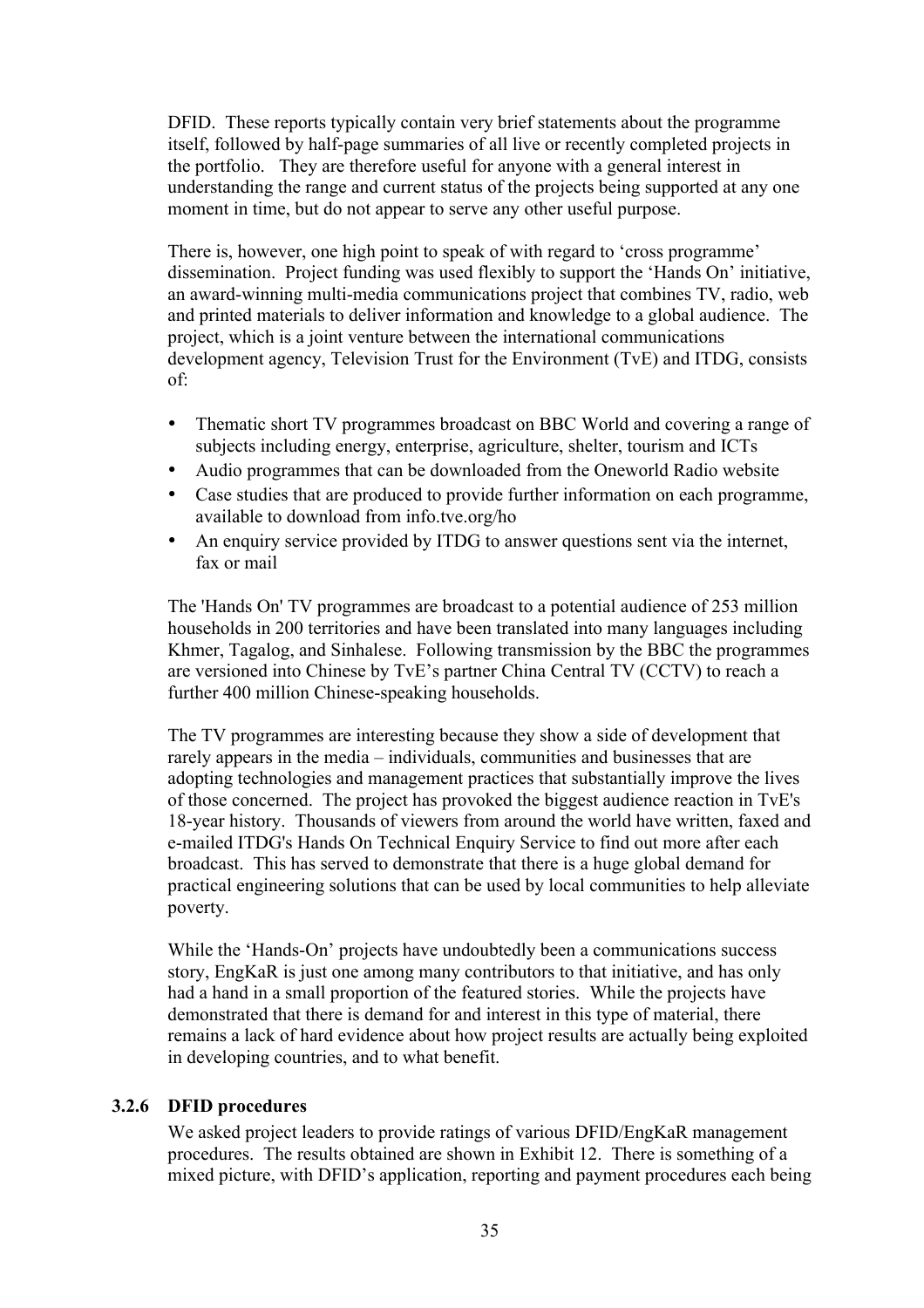rated as good or very good by most project leaders. Each of the other management procedures listed in the Exhibit was rated as acceptable, poor or very poor by the majority of project leaders, suggesting that there is room for improvement in terms of how these aspects are organised.

|                                       | Poor or very poor | <b>Neutral</b> | Good or very good |
|---------------------------------------|-------------------|----------------|-------------------|
| Application procedures                | 19%               | 26%            | 55%               |
| Contract negotiation procedures       | 21%               | 45%            | 34%               |
| Payment procedures                    | 8%                | 13%            | 79%               |
| Reporting procedures                  | 13%               | 26%            | 61%               |
| Procedures for amending project plans | 39%               | 20%            | 41%               |
| Monitoring procedures                 | 22%               | 38%            | 40%               |
| Programme communications (internal)   | 28%               | 32%            | 39%               |
| Programme communications (external)   | 27%               | 41%            | 32%               |

#### **Exhibit 12 Project leaders' ratings of EngKaR management procedures (n=74)**

Procedures for amending project plans attracted the most criticism overall, with 39% describing DFID's handling of this aspect as poor or very poor. It is not unusual to find disagreement on this issue, with the research funders seeking to ensure that the projects are carried according to agreed plans, and the research performers seeking the flexibility to deviate from those plans where necessary. Many of the research performers feel that the programme's rules require the projects to be 'micromanaged', with any deviations, however minor, having to be subject to an application, approval and amendment procedure. Whilst many do not feel that this level of scrutiny and administrative control is warranted (i.e. it is non value adding) the main bone of contention has been the lack of internal human resource within DFID to manage these processes. Participants complained that it could take months to obtain approval for what are only minor modifications, with resultant delays to project progress. Many participants feel that DFID's programme managers have been 'swamped' with other things, that the situation has deteriorated in the last few years, and that simpler arrangements or more management resource would be required to improve the situation.

Programme communications, both internal and external, also attracted a good deal of criticism, with over a quarter of participants describing these aspects as poor or very poor. Comments supplied suggest that participants would welcome more feedback from DFID on progress reports and project outputs and better information exchange with, and engagement by, DFID's country desks and staff. Other aspects of programme management that attracted low ratings – monitoring procedures and contract negotiation procedures – suffered from similar problems. Basically, the research teams would welcome more input, advice and guidance to their projects, with that advice delivered in a more timely fashion.

Our interviews with participants suggested a polarisation of views depending on whether the researchers had to deal with a DFID advisor or an external contractor. On the whole, the research community has regarded DFID's own Sectoral Advisors very positively, with most interviewees complimenting the level of professionalism, expertise and engagement by DFID officers. Any concerns raised tended to relate to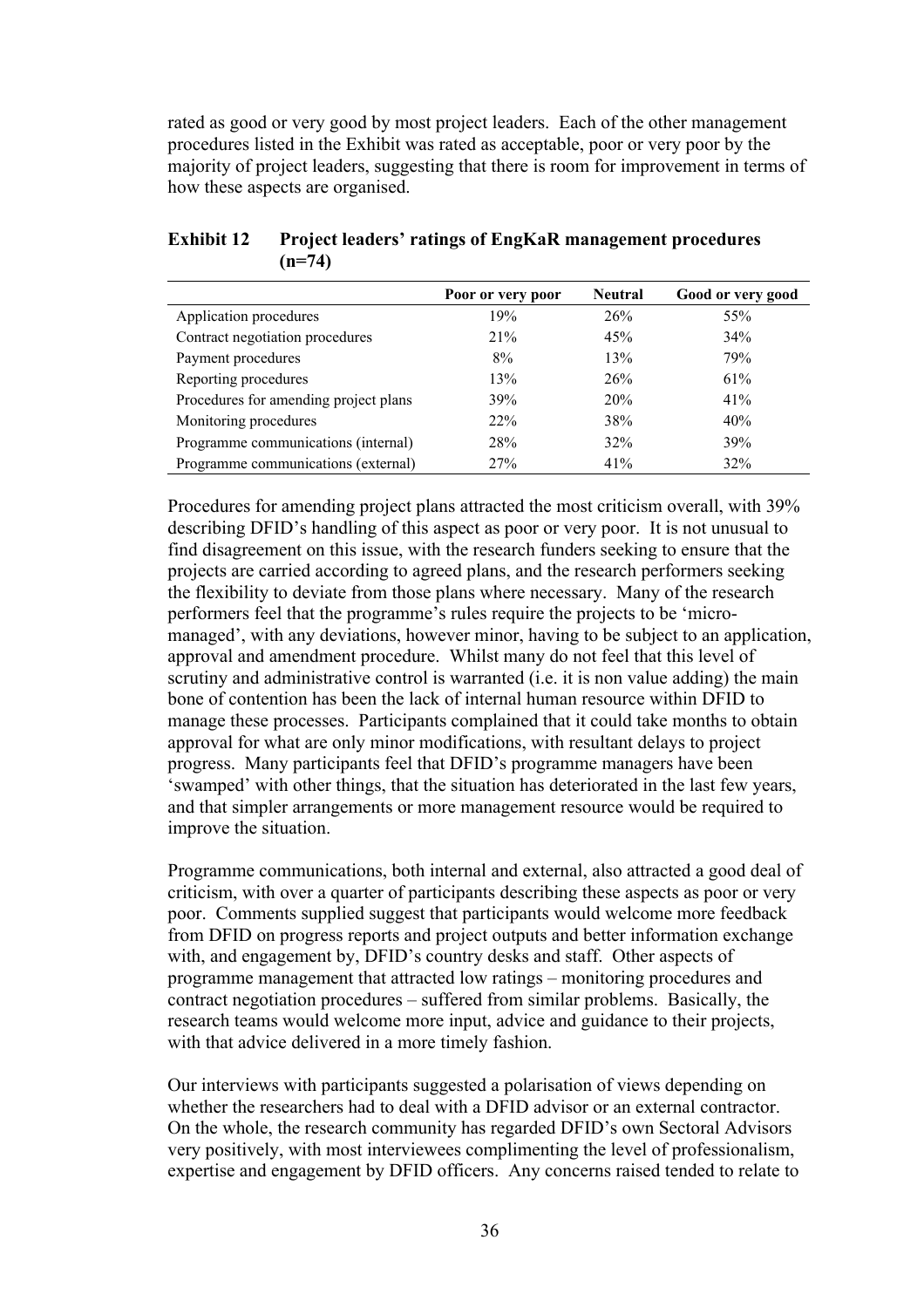the fact that these key personnel have often had multiple roles and responsibilities within the organisation, and have rarely been able to respond as quickly or as fully as the researchers might hope. The vast majority of negative comments (about contracting, monitoring, variations, etc.) actually related to 'contracted-out' management, where DFID has employed one set of research contractors to manage and oversee the work of the rest. Much of the work done by these external contractors is seen as non-value-adding, with too great a focus on 'administrative' performance, i.e. getting the contracts concluded on time and in line with the original plan.

### **3.2.7 Advice and assistance provided by DFID officials**

The questionnaire collected views from participants concerning the utility of the advice and assistance provided by DFID officials at various stages in the lifecycle of their project. The results are summarised in Exhibit 13 below, and reveal that DFID officials have provided advice and/or assistance to most projects at each stage of the project cycle, and in the main, this assistance was rated as having been helpful. The results also show that

- Projects are more likely to receive assistance from DFID prior to or during implementation, and less likely to receive help during their exploitation phase
- Assistance provided during the exploitation phase tends to attract lower ratings overall, especially when that advice comes from DFID officials based in-country

### **Exhibit 13 Project leaders' ratings of advice and assistance provided by DFID officials (n=74)**

| Timing of assistance from DFID officials   | % of projects<br>receiving input | <b>Rating provided</b> |                |                |
|--------------------------------------------|----------------------------------|------------------------|----------------|----------------|
|                                            |                                  | Unhelpful              | <b>Neutral</b> | <b>Helpful</b> |
| Prior to proposal submission               | 80%                              | $2\%$                  | 47%            | 51%            |
| During contract negotiation                | 95%                              | $4\%$                  | 36%            | 60%            |
| During project implementation (UK)         | 81%                              | 8%                     | 29%            | 63%            |
| During project implementation (in-country) | 64%                              | 8%                     | 42%            | 50%            |
| During exploitation phase (UK)             | 57%                              | 18%                    | 43%            | 40%            |
| During exploitation phase (in-country)     | 51%                              | 8%                     | 56%            | 36%            |

Most R&D funders 'front-end load' their work with projects, putting great effort into assessment and contracting and then devoting rather less to monitoring and ensuring that outputs are delivered and the intended outcomes are achieved. Where, as with the EngKaR programme, the absorptive capacity of the intended beneficiaries is weak, funders need to be more involved in the entire project life cycle, not least to ensure that useful results are in practice – as well as in the proposal – linked to use.

# **3.3 Programme Impacts**

Before going on to review the available evidence concerning programme impacts, it is worth pointing out that the EngKaR programme does not have any testable objectives against which the evaluators could judge programme progress. The study cannot therefore 'pass' or 'fail' the programme in terms of its effectiveness – it can only arrive at judgements as to the kinds of impacts the programme appears to be having and make recommendations as to how those impacts can be improved. Equally, the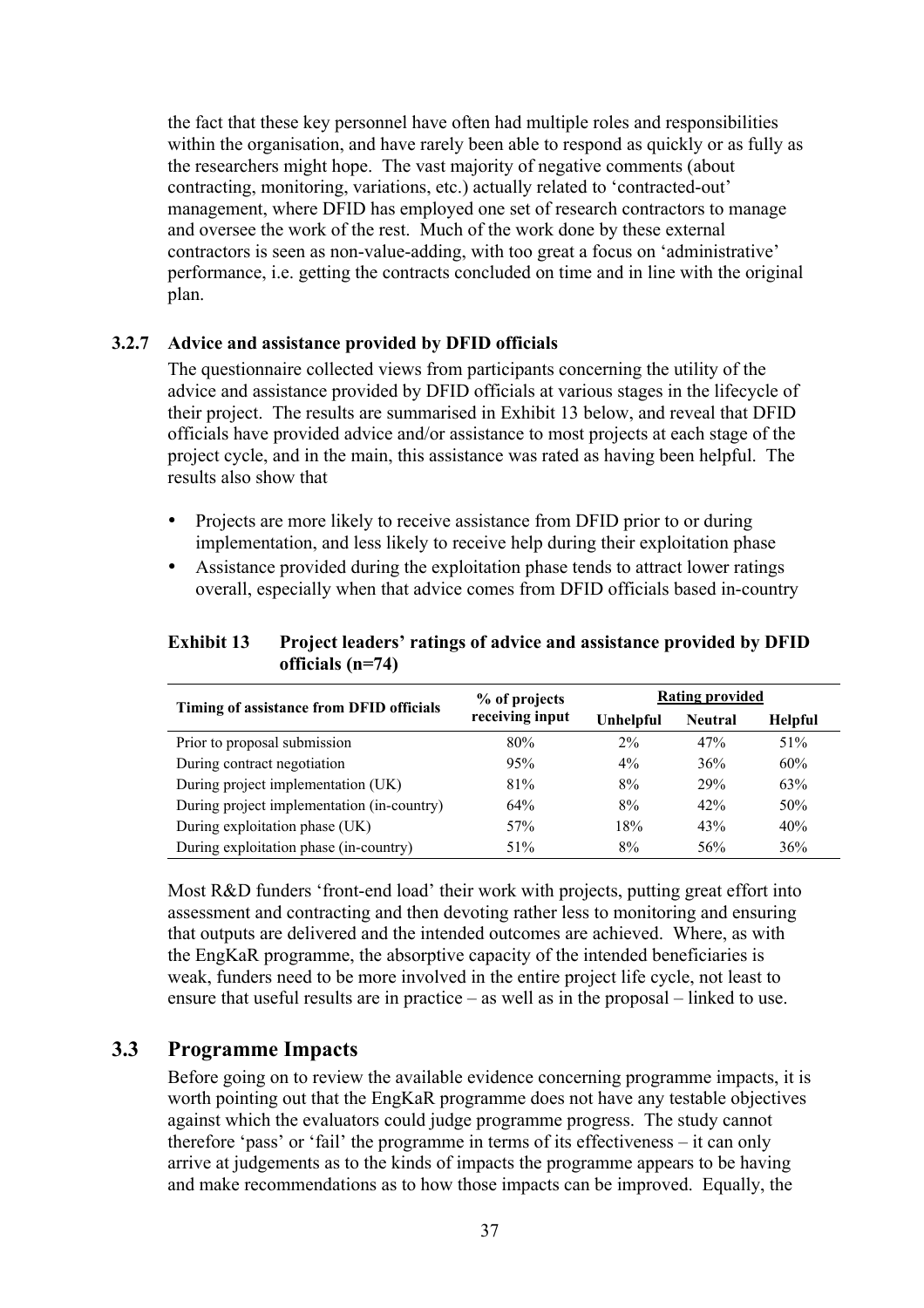diversity of project impacts as well as the difficulties of monitoring and measuring them means that it is not possible to make comparisons of impacts across different sectors and conclude that one provides more poverty-alleviation than another.

## **3.3.1 Impacts in terms of knowledge production**

There is little doubt that EngKaR has been successful in generating a wealth of useful and relevant information, and has made a significant contribution to knowledge within the engineering, infrastructure and urban development fields.

All our technology experts told us that the EngKaR programme has enhanced the reputation and profile of DFID internationally and has helped to ensure that the UK remains one of the leading contributors to global knowledge in the sectors covered by the programme. For example, of the 25 papers selected for presentation/publication at the World Bank Urban Research Symposia in 2002 and 2003, five were based on projects funded through the EngKaR programme.

It is important to underscore that the type of knowledge produced by EngKaR projects may be, but is not necessarily, new to the world. In many cases, it involves packaging and developing existing knowledge in order to make it applicable. For example, generating a handbook to describe how to set up safe sanitation in a hastily built refugee camp involves no knowledge that is new to the world. The value of the project lies in codifying existing knowledge and in making it accessible. Equally, a new cook-stove design is not new knowledge. Databases of engineering parameters for road building or techniques for mapping arsenic in groundwater, like the stove design, represent valid engineering knowledge rather than the more theoretical knowledge we associate with the 'basic' sciences.

# **3.3.2 Impacts in terms of take-up and application of results by users in DCs**

Our questionnaire survey asked project leaders to indicate the types of benefits that EngKaR projects have for their intended target audiences, most of which are in developing countries. The results, which are presented in Exhibit 14, suggest that

- **Improved planning and management capability** is the most widely cited type of benefit arising from EngKaR projects – the *main* impact for 28% of projects and a top-three impact for almost two-thirds (61%)
- **Improved knowledge and understanding of technical issues** is the next most widely cited benefit, figuring as the primary benefit for almost a quarter (23%) of projects and a top three benefit for around half (51%)
- **Improved understanding of poverty alleviation measures** is the third most common type of benefit, with17% of projects citing this as the *main* type of impact and almost half (47%) citing this as a top three benefit

In comparison to the benefits cited above, relatively few projects have helped their target audience to develop, adapt, understand or access specific technologies. This helps to underline the fact that, increasingly, much of the portfolio is not 'hard' engineering research or technological innovation, but is instead aimed at improving understanding of how best to plan and manage poverty alleviation measures, particularly those related to the provision and maintenance of infrastructure. This is a strength of the programme. The great figures in engineering history tend to have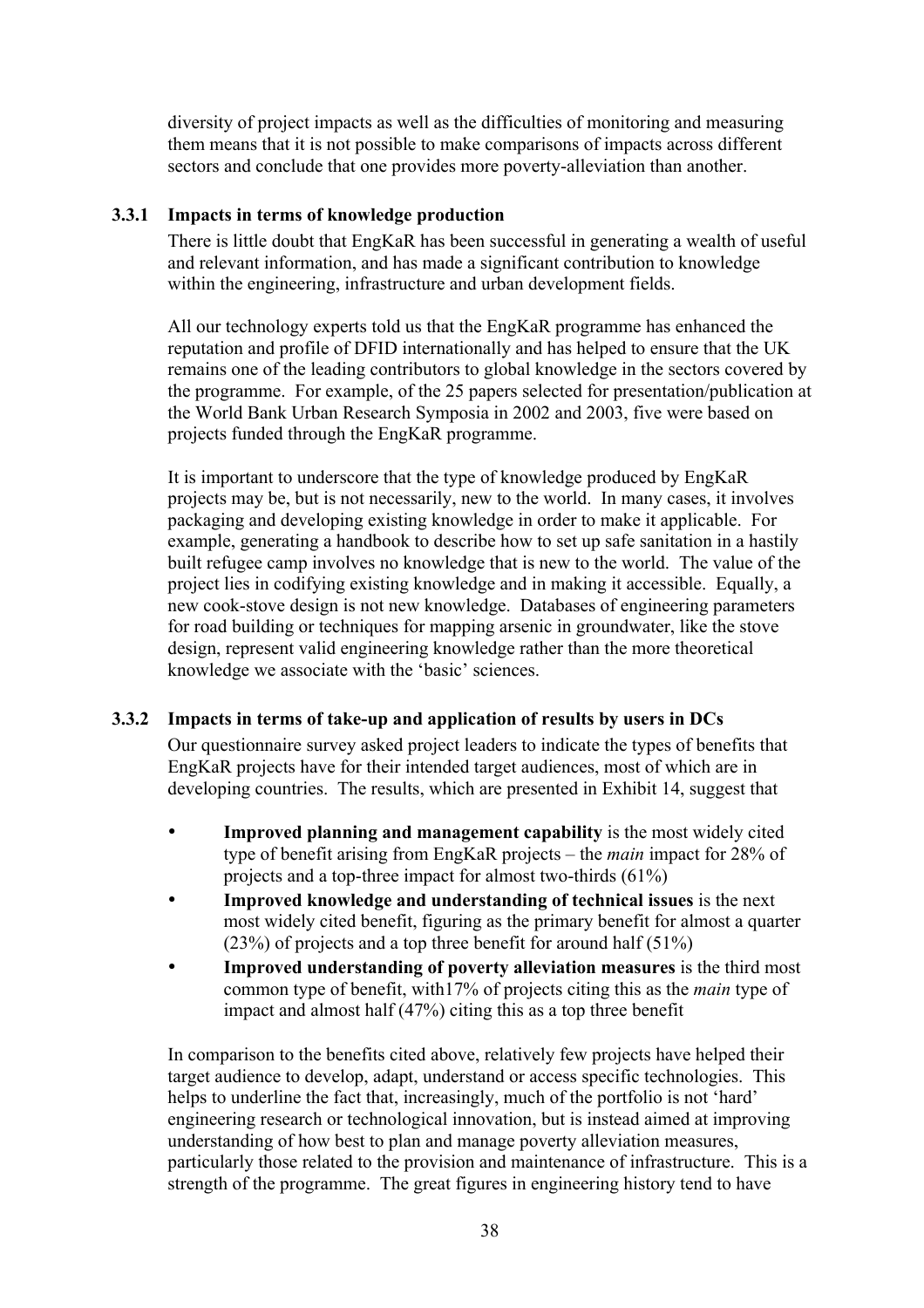combined 'hard' engineering with management and logistics – which only split into separate disciplines in the early part of the Twentieth Century. Reunifying the 'hard' knowledge with knowledge about its organisation and context is absolutely necessary in order to use engineering to make a difference in the context of developing countries.

Probably the most significant weakness in EngKaR has been failure to connect the 'hard' project work to its context in such a way that the projects impacts are sustainable. For example, our visit to India showed that a technically effective project<sup>13</sup> to help small energy-intensive firms increase their energy efficiency had good effects in two potteries. However, in the absence of an advice infrastructure for small firms or of anyone with a commercial interest in helping reduce energy consumption, the results of the project appeared to have gone no further (at least in India). In effect, the failure to build in interests that will exploit results after the end of the project means that the project's failure to obtain wider influence was designed in from the start. Many projects suffered from this weakness, which ultimately stems from a technology-centred approach to the projects, where 'dissemination' is the last step in a process of technological development. Dissemination and exploitation are most likely to occur in projects that start with beneficiary needs and build in a link between technical results and these needs. In the best cases, such links take the form of stakeholders whose mission or selfish interest is served by exploiting project results.

|                                                        | Share of project<br>leaders citing<br>this as the main<br>benefit | Share of project<br>leaders citing this as<br>one of the top three<br>benefits |
|--------------------------------------------------------|-------------------------------------------------------------------|--------------------------------------------------------------------------------|
| Improved planning and management capabilities          | 28%                                                               | 61%                                                                            |
| Improved knowledge & understanding of technical issues | 23%                                                               | 51%                                                                            |
| Improved understanding of poverty alleviation measures | 17%                                                               | 47%                                                                            |
| Approved ability to apply new technology               | 9%                                                                | 21%                                                                            |
| Improved capacity to develop policy and strategy       | 8%                                                                | 40%                                                                            |
| Improved access to specific technologies               | $7\%$                                                             | 20%                                                                            |
| Improved understanding of specific technologies        | $4\%$                                                             | 16%                                                                            |
| Improved ability to adapt new technology               | $4\%$                                                             | 13%                                                                            |
| Improved policy framework for new technology           | $4\%$                                                             | 8%                                                                             |
| Improved ability to develop new technology             | $1\%$                                                             | $1\%$                                                                          |

### **Exhibit 14 Project leaders' views of main impacts on target audiences (n=75)**

While the questionnaire provides some indications as to the sorts of benefits that project leaders expect to arise, there are few hard data available on how and where results have actually been applied, and the nature and scale of the benefits arising. There have been some isolated attempts to determine project impacts in certain specific cases, but no consistent process by which to really track and understand impacts in developing countries.

 <sup>13</sup> R7143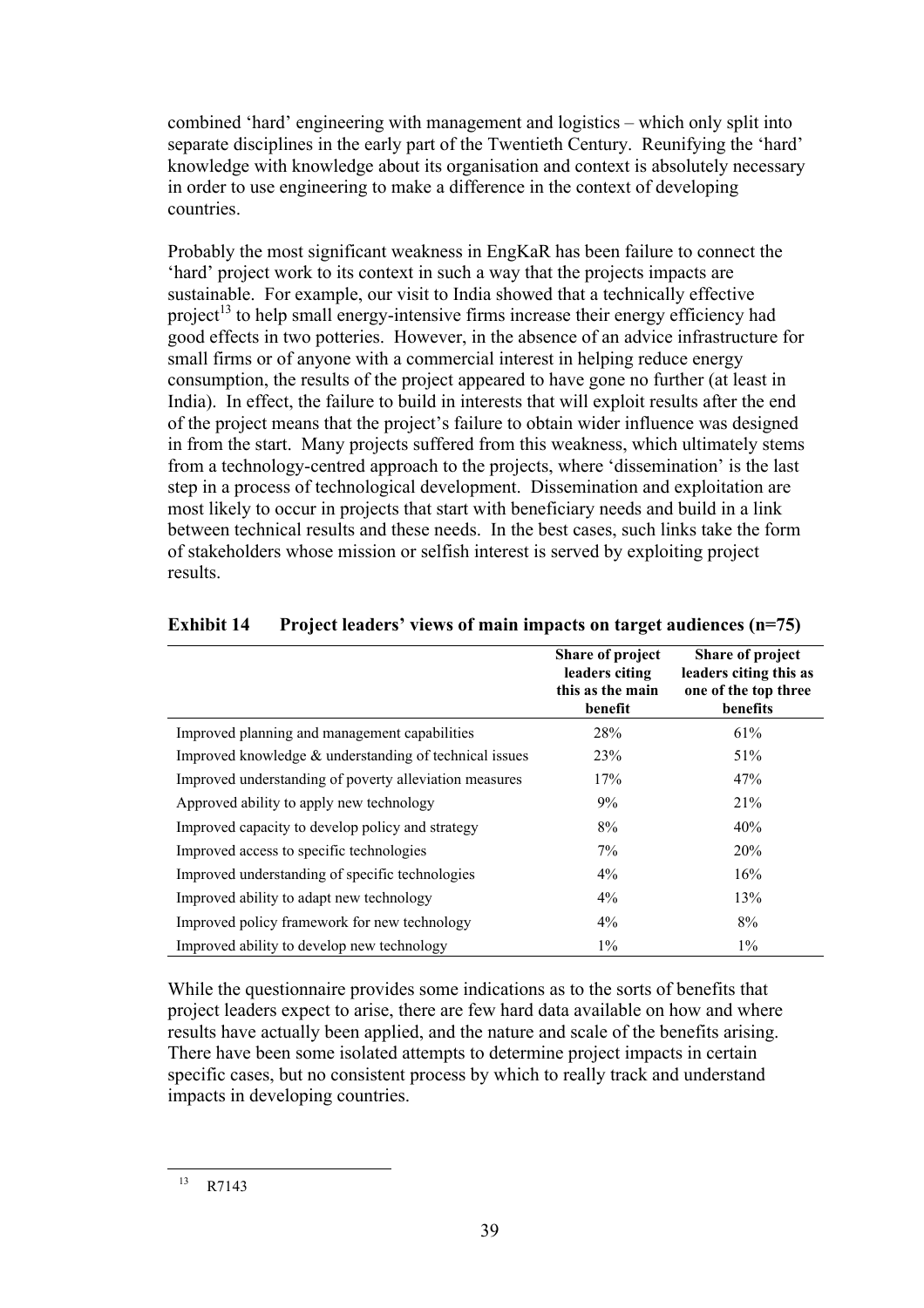The impact of the portfolio is more questionable. Based on a review of selected projects, it seems likely that positive impacts in most cases will appear in future. There are, however, no mechanisms for ex post evaluations of EngKaR research projects and impacts will hardly be documented. The research organisations do not have any responsibility for identifying impacts in a systematic way and are not the most appropriate bodies for this task.

#### *Transport Review*

Our independent experts were (already) aware of some specific positive impacts the programme has had, and believed that the projects they reviewed in depth would all, to a greater or lesser extent, have a beneficial impact on users in developing countries, where those users have access to and are able to apply the results. Our own work incountry provided further indications that users are accessing the outputs in many cases, and where they do they are able to learn from the research and expect to benefit from it. There remains, however, some doubt as to the extent of the impacts among the wider pool of potential beneficiaries who have not interfaced directly with the project during its implementation. Whilst we have often found the research to be of *interest* to a very large potential target audience, rarely have we encountered a situation where large numbers of users across many countries are actually engaged with, and able to *act* on, the results.

A workshop held in India as part of this study revealed that many stakeholders believe that individual DFID-funded projects have little direct influence, but that as part of longer-term programmes, or by contributing to the participants' capabilities, they have contributed to a longer-term evolution of policy and practice. Research undertaken by one project into energy needs of the urban poor attracted the interest of an international donor wanting to fund a major project in the area, and serendipitously achieved substantial policy influence. Many project holders felt that more could have been achieved if DFID India supported the projects more effectively. Some participants at the workshop felt that in many areas the Government of India already has good policies, but does not know how to or lacks the resources to implement them.

Many of the potential users we spoke to in both India and Kenya argued that in order to achieve substantive impacts the messages have to get through to policy makers, and all too often those working on EngKaR projects in-country lack policy influence. Based on a synthesis of the country studies work, it seems that policy influence is maximised when projects

- Engage with policymakers (unanimous)
- Engage with existing policy processes
- Are part of broader stakeholder programmes
- Have longer term horizons
- Generate research that is credible
- Collaborate with other groups and ongoing initiatives
- There is already a policy demand
- Donors also push the initiative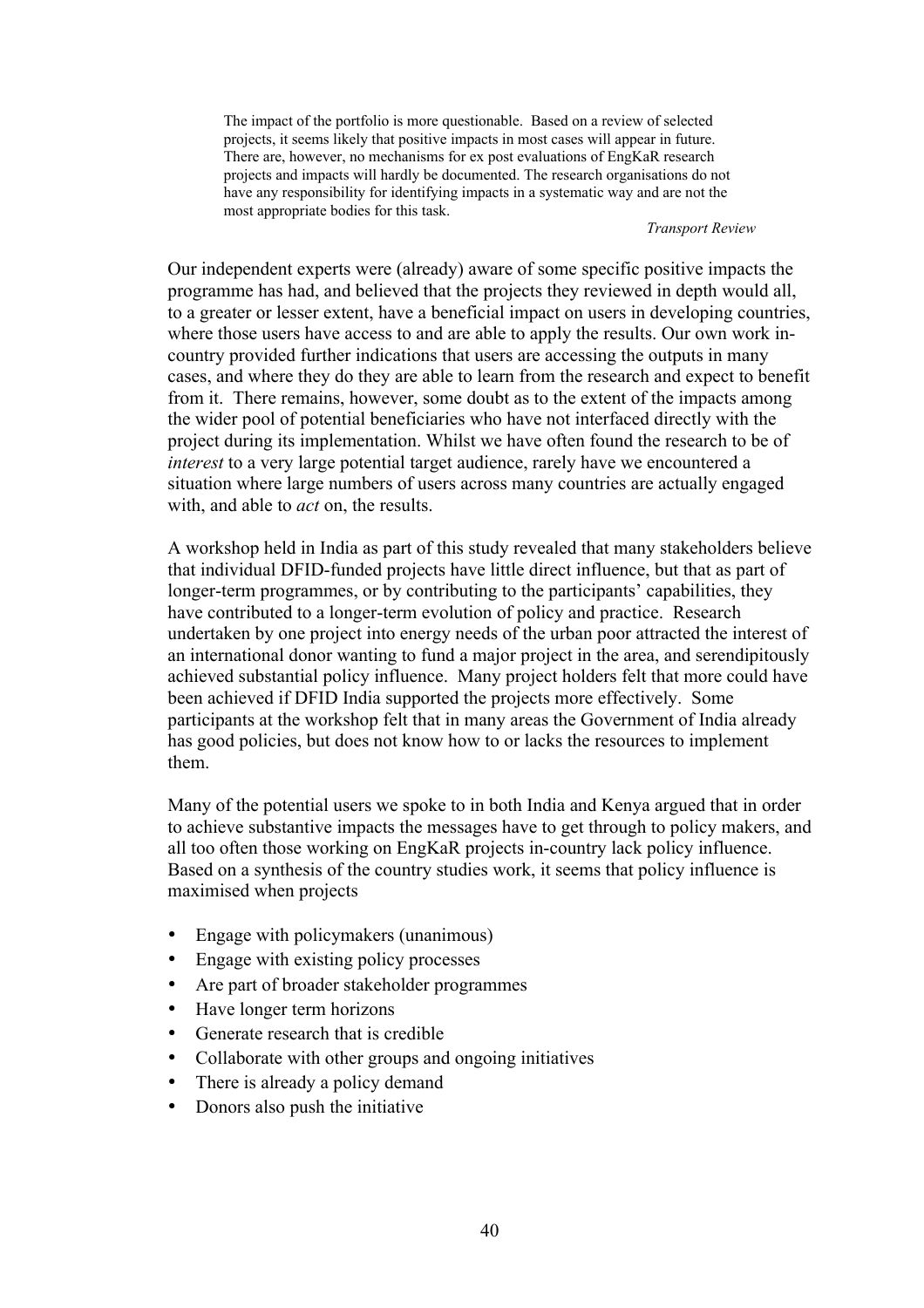There were some suggestions that DFID's own behaviour can undermine the impact, or potential future impact, of work funded by the EngKaR Programme. The main concerns related to

- Rapidly changing policies and priorities, with certain issues being fashionable within DFID one year and not the next. Whilst the programme and its priorities need to remain relevant, research simply cannot keep pace with fast-changing policy priorities. There is a danger that funding is focused on projects that are 'topical' but actually do little in practice, with less 'current' but ultimately more important issues being overlooked. It can also mean that the funder loses interest in the research prior to its conclusion, indicating to the contractor that the situation has 'moved on' and that no follow-on or follow-up work is required
- A general inability of DFID's country offices to engage with the work. Although the research teams typically try to engage DFID's country offices in the research, both at the outset of projects and then again as results begin to emerge, these efforts are rarely successful. It is well understood that, in order to realise substantive impacts, projects need to engage with as wide a range of local stakeholders as possible. DFID's country offices are seen to hold the key to this, but rarely do they have the resource to engage with and lend their support to work that is being funded in the UK. Most country offices are busy trying to devise and implement their own measures, and simply do not have any slack to deal with all the various development projects and activities going on in that country

Despite some positive indications that users are engaging with and benefiting from the outputs of the programme, our experts were concerned about the general lack of *evidence* on the impacts of DFID's investments within each area. Whilst this study has been able to gather some feedback from users in (two) developing countries, we simply have not had the time or resource to trace the impacts of the many hundreds of EngKaR projects funded down through the years. DFID itself needs to do more to determine the impacts of the projects. Given that it has been funding work in these areas for 15 years, DFID should by now be optimising its buying process based on a solid body of evidence as to what actually works in practice.

Even the researchers themselves often have little overview as to how or where the results of their work have been applied in practice, or to what end. Inherently, they are likely to be able to see direct results of their projects, but the externalities – especially the re-use of EngKaR knowledge outside the programme – are difficult for them to observe, even though these form a major part of the justification for funding this kind of programme that produces knowledge for the public good. Project leaders can talk about expected benefits and likely impacts on the poor (see below) but there is a dearth of hard evidence as to actual take-up and real benefits. In their defence, many contractors pointed out that the funding they receive does not extend far enough to allow the tracking of impacts, but having said that, most do *not* believe that substantive impact assessments at the project-level would be feasible or prudent in the majority of cases. It is a truism that projects of the nature and scale that have been funded through EngKaR are rarely able to deliver up 'big results' on their own. As such, there is a limit to what is appropriate in terms of expenditure on promoting outputs and tracking uptake.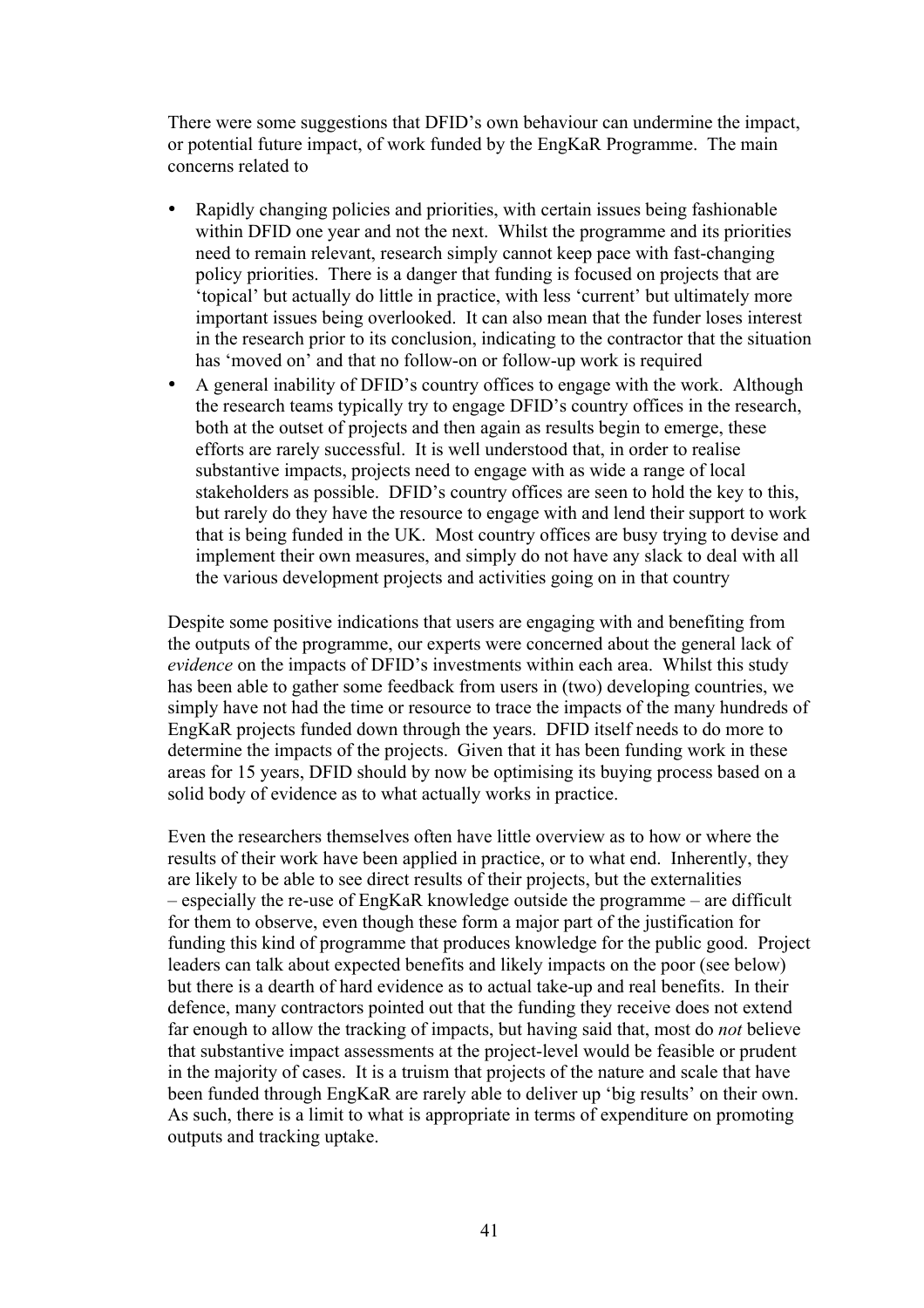#### **3.3.3 Expected and realised impacts on the poor**

Our questionnaire survey also gathered information from project leaders on the types of impacts the projects are expected to have on their 'ultimate beneficiaries' (i.e. poor people). The results are shown in Exhibit 15 and reveal that

- **Improved infrastructural services (water, sewerage, roads, etc.)** is the most widely cited type of benefit delivered to poor people through EngKaR projects – the *main* impact for 32% of projects and a top-three impact for just over half  $(52%)$
- **Improved environmental management** is the next most widely cited benefit, figuring as the primary benefit for around one in eight projects (12%) and a topthree benefit for just over half (52%)
- **Improved financial income** is the third most common type of benefit, with12% of projects citing this as the primary type of impact and over a third (39%) citing this as a top three benefit

Improved social, cultural or political environments was also a top-three benefit for a significant proportion (28%) of the projects. By comparison, the other categories of benefit – improvements to healthcare, employment, housing, education and training – were cited relatively infrequently as the key areas of impact for poor people. Some of the respondents cited other types of 'end-user impacts' than those shown below. In most cases these other benefits were improved *access* to one or more of the basic services (such as food, water, energy, housing) or greater awareness or autonomy in managing such services.

|                                                            | Share of project<br>leaders citing<br>this as the main<br>benefit | Share of project<br>leaders citing this as<br>one of the top three<br>benefits |
|------------------------------------------------------------|-------------------------------------------------------------------|--------------------------------------------------------------------------------|
| Improved infrastructural services (water, sewerage, roads) | $32\%$                                                            | 52%                                                                            |
| Improved environmental management                          | 12%                                                               | 52%                                                                            |
| Improved financial income                                  | 12%                                                               | 39%                                                                            |
| Improved healthcare services                               | 5%                                                                | 13%                                                                            |
| Improved social, cultural or political environment         | 3%                                                                | <b>28%</b>                                                                     |
| Improved employment                                        | 3%                                                                | 12%                                                                            |
| Improved housing                                           | 3%                                                                | 9%                                                                             |
| Improved education                                         | 3%                                                                | $7\%$                                                                          |
| Improved training                                          | $1\%$                                                             | 17%                                                                            |

#### **Exhibit 15 Main impacts on ultimate beneficiaries (n=75)**

Project leaders of *completed projects only* were asked whether their project had generated any tangible economic benefits for participants/beneficiaries in poor countries. Of the 45 people who provided an answer, just over half (51%) stated that their project *had* led to concrete economic benefits. Qualitative descriptions provided by the project leaders concerning the nature and scale of the benefits derived were often rather general in nature and did not fully convey who had realised the economic benefits or how (e.g. "the project has influenced environmental policies and thereby contributed to more sustainable livelihoods"). However, other project leaders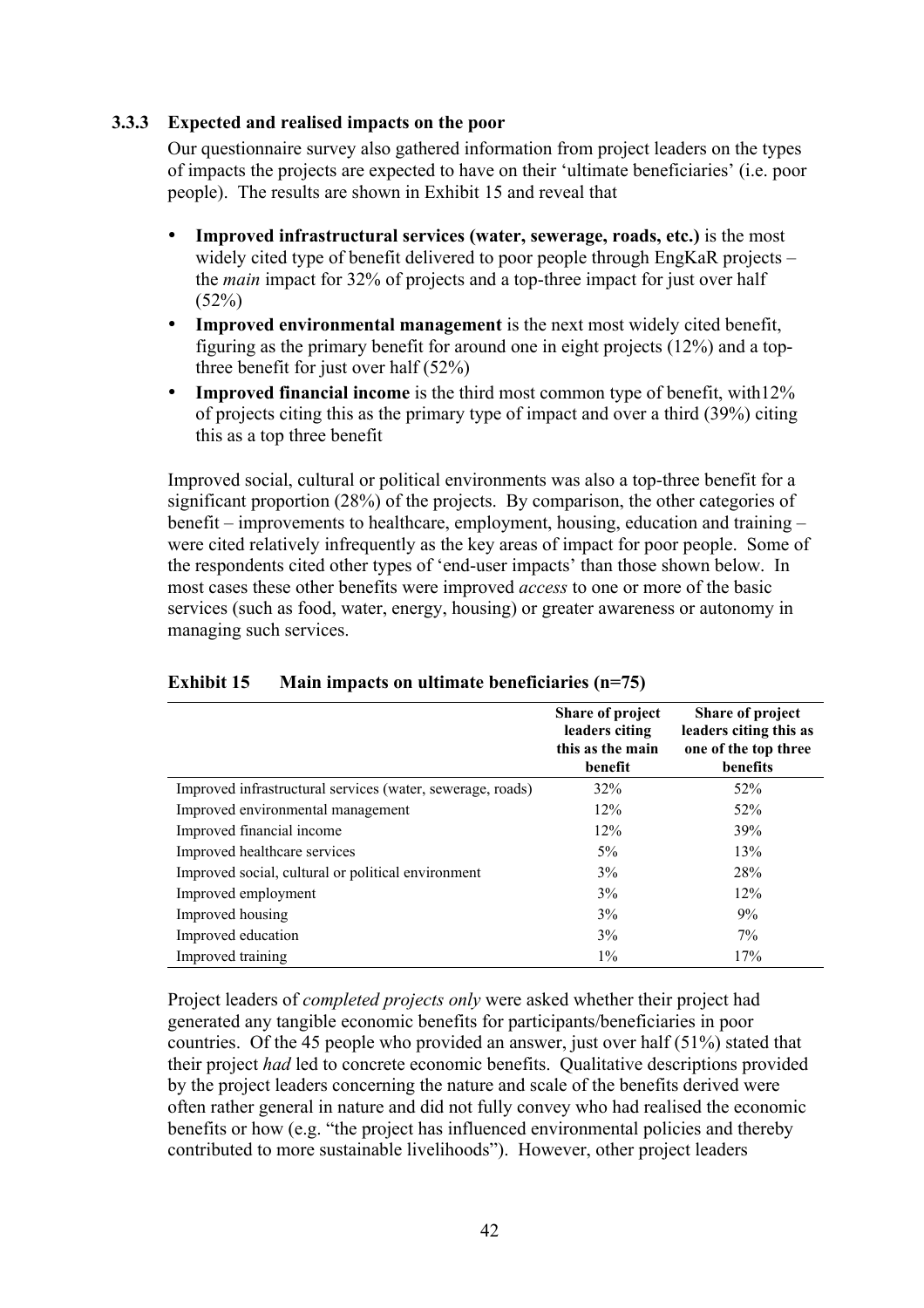provided more specific explanations as to how their project had led to economic benefits. Examples included

- Profit generation via low-value urban waste recycling, which not only provides enhanced employment opportunities for recyclers/sellers but also leads to cost savings among households who can purchase less-costly (recycled) fuel products
- Individuals developing their own water selling enterprises as a direct result of improved access to appropriate means of transport
- Utilisation of quarry waste in new commercial products (e.g. ceramic tiles) which in turn has improved employment opportunities for the local (very) poor
- Improved mining techniques leading to 20% higher yields for small-scale gold miners

Many of the remaining project leaders stated that it was too early for economic benefits to flow from the project, arguing that these would only be realised in the medium-long term and would be realised indirectly via improved planning or management of future infrastructure and urban developments. In other cases, researchers claimed that their projects had failed to achieve substantial impacts on poor people due to the lack of funding to scale up. A given community engaged through a project might be ready to go further, but rarely if ever would the project have sufficient funds to help the community take the initiative forward or scale it up. As such, it is not uncommon to be told at the community-level that "We have a document, but the community has not benefited." The general perception is that for pilots or demonstrations to be useful they must contain an approach that can be mainstreamed (i.e. leading to sustainability), but that many projects do not work this through. The key is to get commitment to implementation from within the community itself, and this can often only be secured if the necessary resources and skills are made available and sustained over a sufficient period of time. Where the route to sustainable implementation needs to involve a private sector actor – for example, a manufacturer of a design produced in EngKaR – such an actor needs to be in place in the project and the have both the resources and the needed incentives to exploit the project results. In most cases the EngKaR projects we have seen have not managed to do these things. As a result the work is interesting and potentially valuable but is not sufficiently connected through to other funding streams, resources or initiatives that could support the roll out and application of results with poor communities.

#### **3.3.4 Impacts in terms of supporting research capacity in developing countries**

Whilst not the main goal, strengthening the ability of developing countries to produce and manage their own knowledge has formed part of the objectives of the EngKaR programme. By promoting participatory approaches and the involvement of stakeholders in developing countries, DFID has helped to ensure that many of the projects have been undertaken collaboratively with research groups and engineers from the south. Where this has happened, benefits in terms of improved knowledge, experience and capabilities are clearly being realised. Our interviews with in-country participants showed that they enjoyed working with their UK-based partners and felt that they brought useful technical expertise, opportunities to learn from elsewhere and scientific credibility to the party. However, many felt like the junior partner in the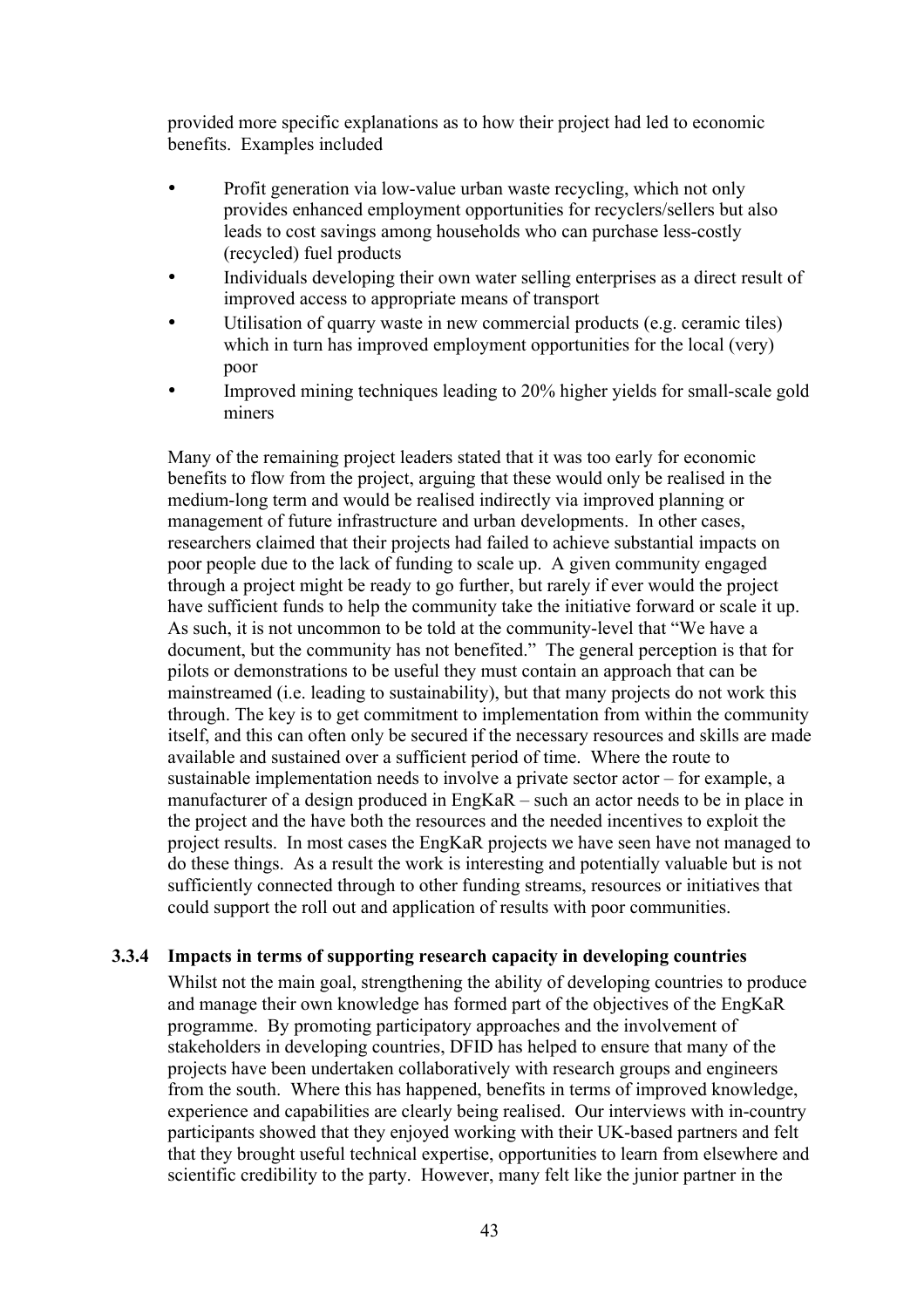work, and told us they were only really involved in projects once their agendas had been set. In some cases they had to spend a lot of time convincing their UK-partners of the need to change project design to make it more locally relevant. Furthermore, improved ability among DC researchers to understand and undertake this type of work themselves does not necessarily imply that they will have the financial means or opportunity to do so.

These positive contributions notwithstanding, we have not seen much evidence of specific or overt attempts to help build research capacity or capabilities in DCs. There is an obvious UK lead to most of the work. In order to redress this situation, much more specific and explicit attempts to build capacity would have to be put in place. In part this is already happening through DFID's country programmes, and it is arguably not appropriate for every research project in every area of every programme to try to do this as well. Often projects are loaded down under the weight of the various 'priorities' they are expected to address. Our work in-country revealed that capacity building is a major issue for stakeholders in the south, and is something that DFID does need to do more to address. However, we believe that this requires dedicated initiatives, undertaken in concert with other donors and agencies, in order to be meaningful, and we would not support a requirement for capacity-building to be addressed by every piece of research that DFID funds.

### **3.3.5 Impacts in terms of supporting research capacity in the UK**

It is not DFID's responsibility to maintain a UK capability in research for development. In fact, this is not anybody's responsibility, which is a significant failure of governance in the UK. However, it is nonetheless in DFID's *interest* to ensure that the UK has a sufficient body of expertise in those areas where DFID is active. The Department makes extensive use of an external contractor base that is both highly skilled and highly networked in development research, and which provides a vital adjunct to DFID's own in-house capabilities.

The EngKaR programme began at a time when a number of Government Research Laboratories, such as TRL, were in the process of being privatised. Historically these organisations received 'core' funding or block grants that enabled them to undertake long-terms programmes of work oriented towards the needs of specific Government Departments or society in general. DFID had been able to rely on the work of these national centres for many of its research and information needs, and could call work off in a variety of ways. Following their privatisation these organisations have had to win most if not all of their research income through competitive processes, usually on a project-by-project basis.

The EngKaR programme can be considered as one that has helped to support these organisations through a period of transition from 'core' Government research funding to 'competitively won' research funding, helping to provide at least some continuity in the work they have been undertaking. As such, the programme has had a significant impact in terms of the maintenance of research capability in the UK in the infrastructure and urban development fields. Many UK research teams have, with DFID support, built their capabilities and reputations over long periods, and in recent years, EngKaR projects have been an important and sometimes central component of their overall portfolios.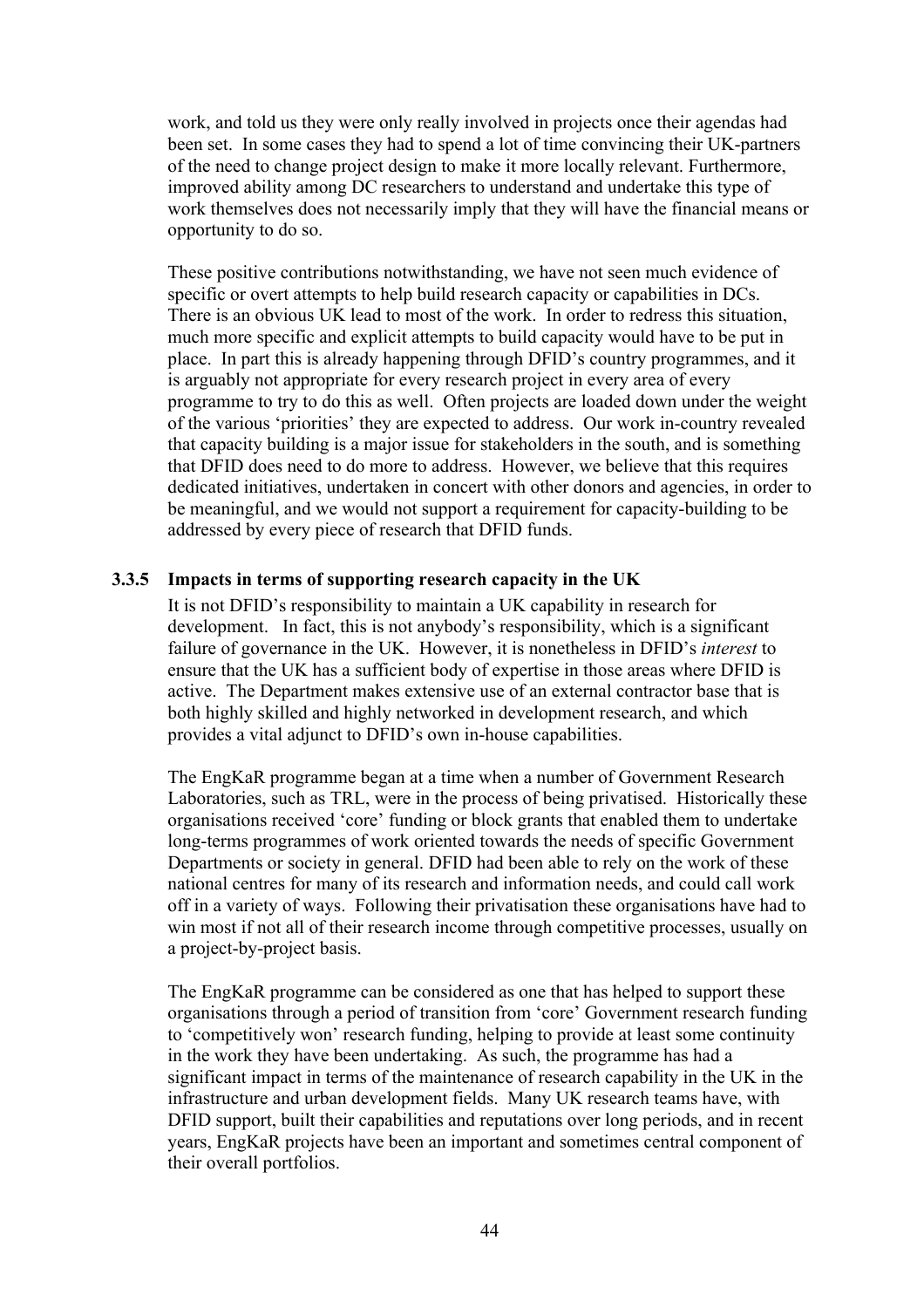It has contributed to the maintaining of UK based strengths partly by enabling these institutions to build their capacity and recognition in the field so that they have also been able to receive funding from other international sources.

*Energy review*

The programme has enabled centres of learning in the UK to increase their international effectiveness and competitiveness by supporting the development of new institutional knowledge and experience through research on urban development in less developed and transitional countries. Economic returns have been realised not only as increased foreign student fees to these institutions, but also as exposure to UK firms that have provided consultancy services.

*Urbanisation review*

Many of the research organisations funded through EngKaR are global leaders in their respective fields, and by supporting these organisations DFID has helped to build its own profile and reputation abroad. The recent hiatus in funding caused by the closure of the EngKaR programme has already had a detrimental impact on the UK research community, with some key individuals leaving to find new posts elsewhere and some research units seeing their income cut by as much as two-thirds. While DFID is not responsible for maintaining research capability within the UK, its withdrawal of funding in the engineering / infrastructure area is nonetheless beginning to erode national capability that has been built up over very many years.

### **3.3.6 Impacts in terms of guiding DFID policy and investments**

There is very little evidence to suggest that the research programme interacts strongly with or informs DFID's wider policies and programmes elsewhere. This is one of the weakest areas of the programme:

It is in the third area, using the expertise for the work of DFID and to guide the direction of DFID investments [in energy] in developing countries that we have found the least evidence of impact and the maximum scope for improvement. If the research results are meant for implementation, one of the main criteria guiding the process, it is surprising that DfID does not see itself as a user of the results. In our interviews the researchers were unanimous that there was little interest or available mechanisms for DfID officers in the countries to link with the researchers and their results. DfID has investments in energy projects that are much larger than the entire research budget of KAR energy - it is unfortunate that there are no mechanisms for learning between the research and the investments.

*Energy review*

Failure of the programme to identify research problems (knowledge gaps) that relate to other international development efforts that DFID is pursuing means that often the research results have no natural home or target audience that is both ready and waiting for the results and has the means to actually effect change as a result of the new knowledge. Because the programme is often not strongly related to DFID's other work, each project is pretty much left to its own devices in terms of achieving any kind of impact, and it is often just as difficult to get DFID to pay attention to the findings as it is to persuade potential users in the south. Weak inputs by DFID at the planning stage in terms of the identification of critical knowledge gaps, and failure to connect the research projects and their results into DFID's wider activities, have both served to limit the uptake and ultimate impacts of these investments.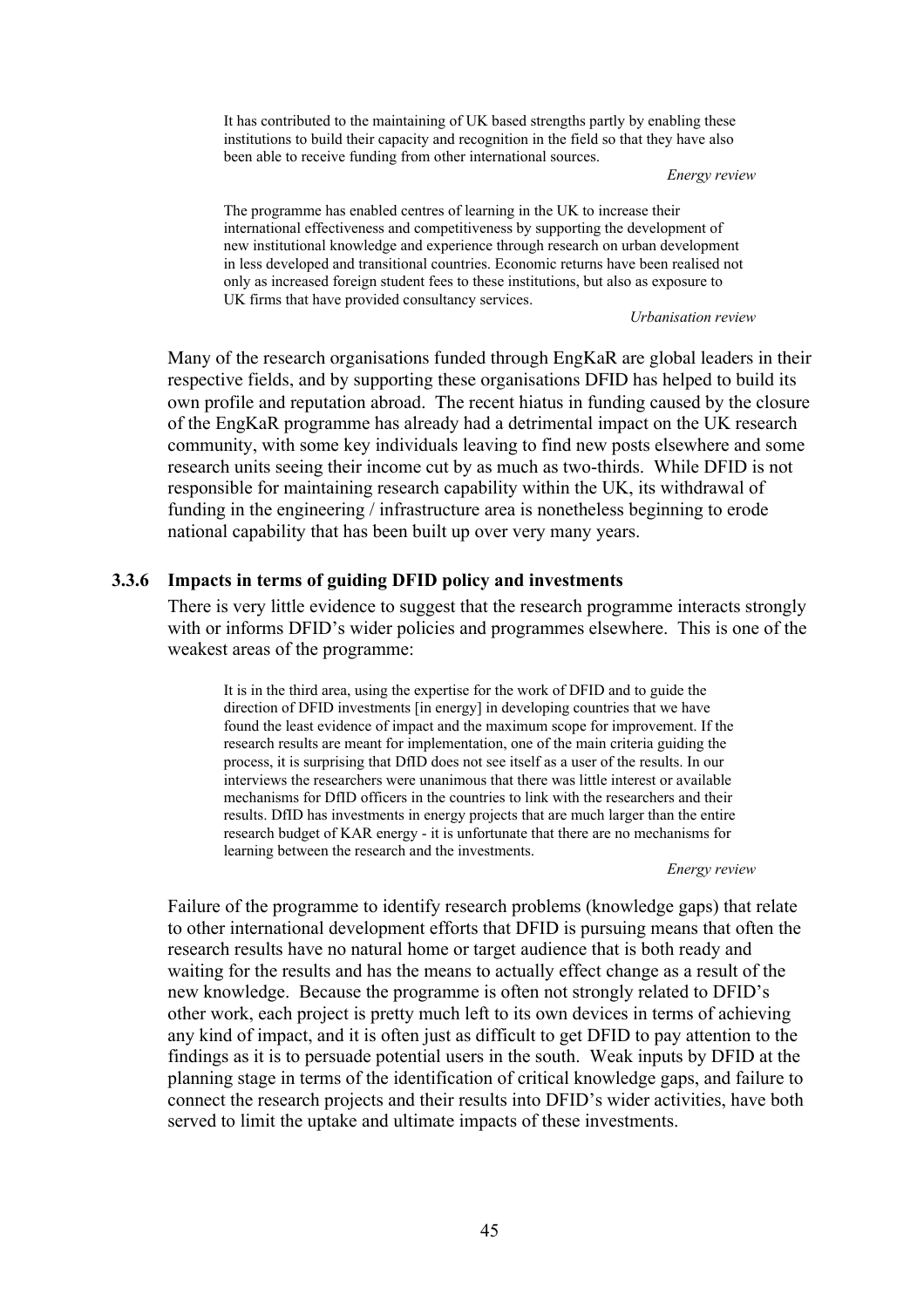In our view DFID, both in the UK and in-country, has taken too much of a 'hands-off' approach to the work in this area, overlooking the importance of its own role in focusing and helping to exploit the research. DFID has also underestimated the potential of the research to help to inform its own policies and programmes.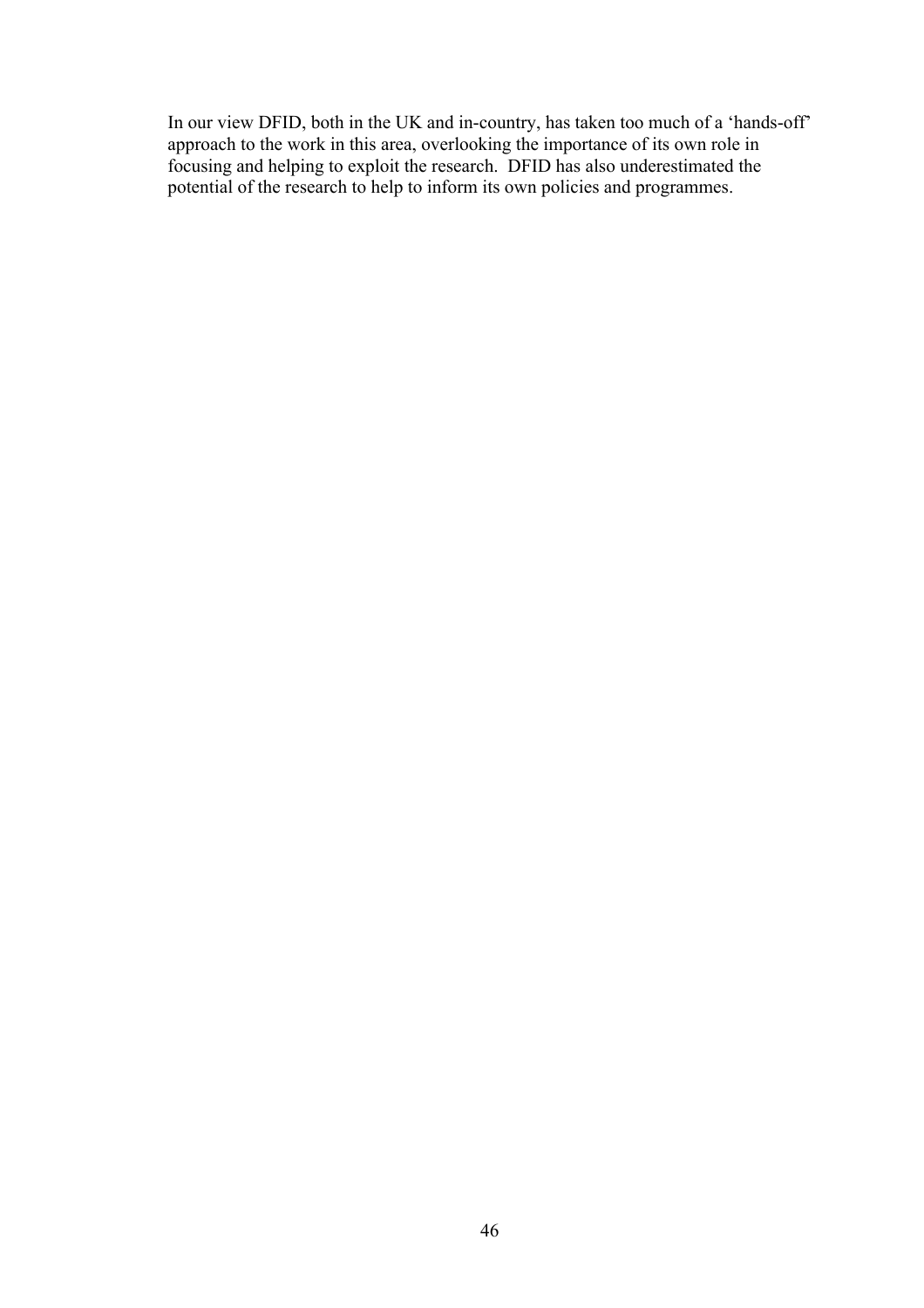# **4 Conclusions and Recommendations**

This final section of our report begins by setting EngKaR in a wider theoretical and institutional context. This is useful because modern research about research and innovation has a lot to say about likely success factors for such a programme. We then draw conclusions and make recommendations about how to continue and improve the important effort represented by EngKaR.

# **4.1 Theoretical and Institutional Context**

Our findings about EngKaR resonate well with what we know from the theoretical and research literature more generally on the relationship between research and socioeconomic changes, especially innovation. EngKaR's original design corresponds to an earlier and now out-dated conventional wisdom about this relationship. In the last few years, the programme has been changed significantly and is now much more aligned to current thinking. Our main conclusion is that this process of intellectual modernisation has to go further, so that the programme can fulfil its promise of tackling key barriers to poverty reduction in specific places while providing knowledge that is also sufficiently generic to generate externalities: providing the knowledge to help others reduce poverty in other places.

Views about the relationship between research and innovation $14$  have gone through significant changes in the last 40-50 years – both among innovation researchers and among policy makers. While the 'linear model' idea that basic research leads more or less automatically to innovation and wealth ('science push') was accepted in the 1950s, it was increasingly challenged during the 1960s and into the 1970s by the idea that 'needs pull' was more important. By the early 1980s, it was understood that 'coupling' between scientific or technological opportunities and the needs of users was key. The relative importance of push and pull in this coupling appears to vary among different branches of industry and at different points in the product or industry life cycle. However, in the 1980s – and, to a considerable extent, still today – the linear model retained a strong influence on policy, on the popular imagination, and on EngKaR.

Since 1990, the idea of 'systems of innovation' has become widespread, and with it an emphasis on the importance of networks and interlinkages in the innovation process – both among firms and between industry and research. There has been growing concern with knowledge users' 'absorptive capacity' – that is, their ability to perceive external technological opportunities and to absorb the knowledge needed to make use of them. As a consequence of these changes, innovation policy makers have tended to move away from instruments that give money to single actors and increasingly invest in partnerships and, more recently, innovation networks. The idea is to secure the needed coupling between push and pull, to strengthen the network relationships that help innovation and to support the growth of absorptive capacity.

 <sup>14</sup> For a discussion of modern research and theory on research in the context of development, see Erik Arnold and Martin Bell, *Some New Ideas about Research for Development*, Copenhagen: Foreign Ministry, 2001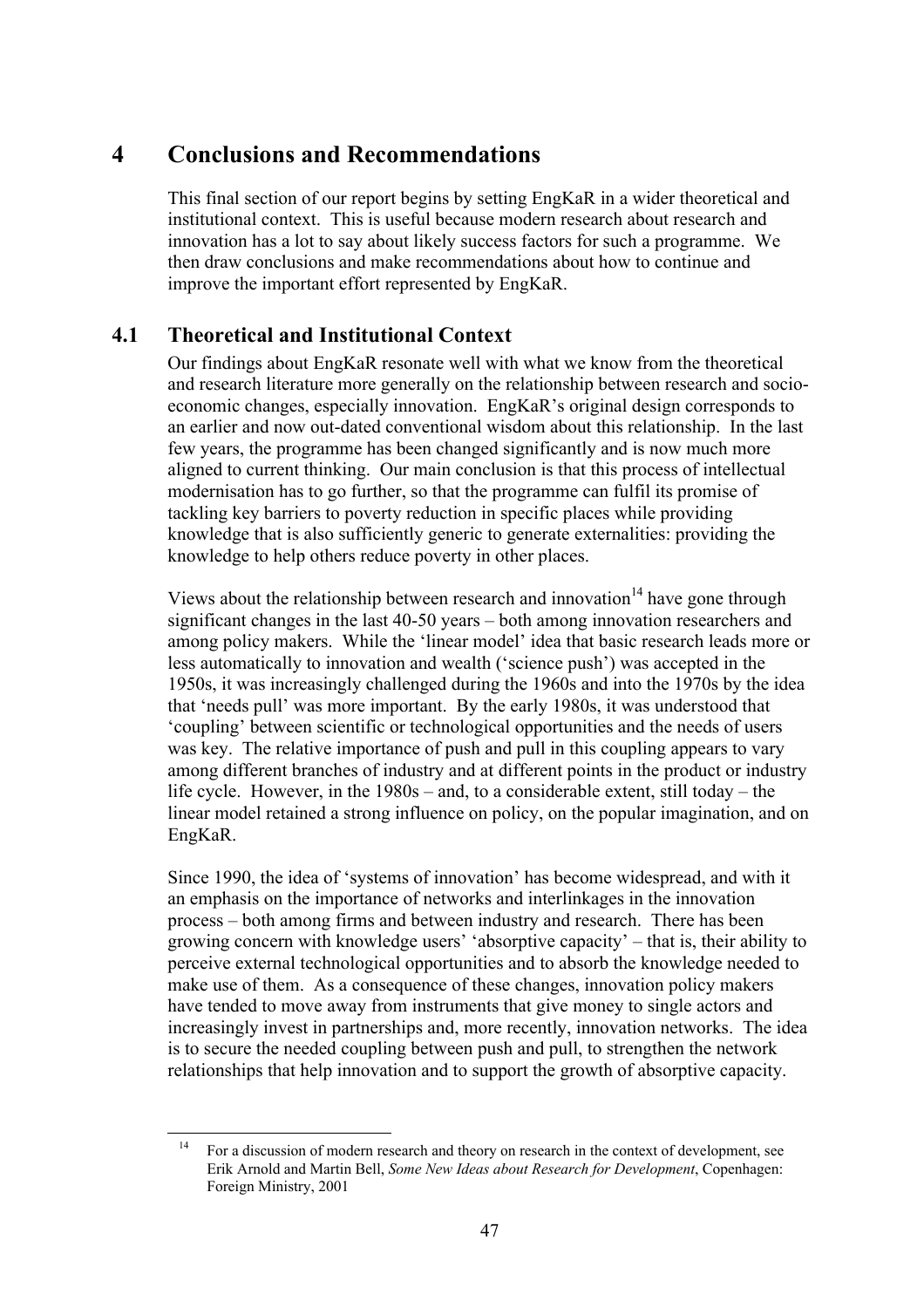The diffusion of innovation systems thinking into aid policy has been slow, compared with its take-up in OECD policy. Bezanson and Oldham recently reflected on the implications of this diffusion under the title 'rethinking science aid' and indicated four important changes that would occur if the 'innovation' perspective were adopted in science aid $^{15}$ 

First, funding for science and technology would not be generic (i.e. directed at building general science and technology capabilities in developing countries) but focused on a relatively small number of specific problem areas that require urgent solutions, and that cannot wait until generic research capacity is built in the developing world.

Second, investments in science, technology and innovation would be predicated on industrial strategies aimed at economic growth, within which international support for science and technology would largely be demand led. This means not only responding to conventional market signals but also exploring new 'demand-based' models of scientific and technological aid, such as … public-private partnerships…

Third, the linear knowledge model linking research to production would be explicitly avoided through policy instruments that seek to differentiate, by countries and by regions, the best ways to create, acquire, assimilate, use and diffuse knowledge.

 Finally, the emphasis in financing research would be on developing research networks in the developing world which include research partners in the developed world, and which can be certain of receiving long-term financial backing.

The recent House of Commons Select Committee report on the use of science in UK development policy stresses the importance of science for development, the need for DFID to strengthen its policies and its personnel in this important area, to increase the involvement of beneficiary countries in developing its research strategy and the need to evaluate the outcomes of research. This does not mean that DFID should invest in basic science<sup>16</sup>. "Investment to strengthen the whole system of innovation in developing countries is required..." – in the private as well as the public sector.

The creation of a central research function has enabled DFID already to start working on these principles, increasing the importance of research in the Department's work. The 2002 review *Research for Poverty Reduction* found that many of DFID's research programmes were having positive effects but urged that DFID should

• Bring all research (previously managed in sector programmes, such as health, natural resources) together under a Central Research Department, in order to eliminate duplication and to generalise across DFID research the best practice from the different funding strands

Keith Bezanson and Geoff Oldham, 'Rethinking science aid,' editorial in SciDevNet, 10

January, 2005 www.scidev.net<br>
<sup>16</sup> There are well-documented examples of investment in basic research alone in developing countries leading to the creation of expensive and irrelevant elites, detached from the rest of the innovation system and unable to do good science owing both to lack of recurrent income and to isolation from the world scientific community. See J L Enos, *In Pursuit of Science and Technology in Sub-Saharan Africa: The Impact of Structural Adjustment Programmes*, UNU/INTECH Studies in New Technology and Development, London: RKP, 1995; Jesper Carlsson and Lennart Wohlgemuth, *Capacity Building and Networking: A meta-evaluation of African regional research networks*, Department for Evaluation and Internal Audit, 96/45 Stockholm: SIDA, 1996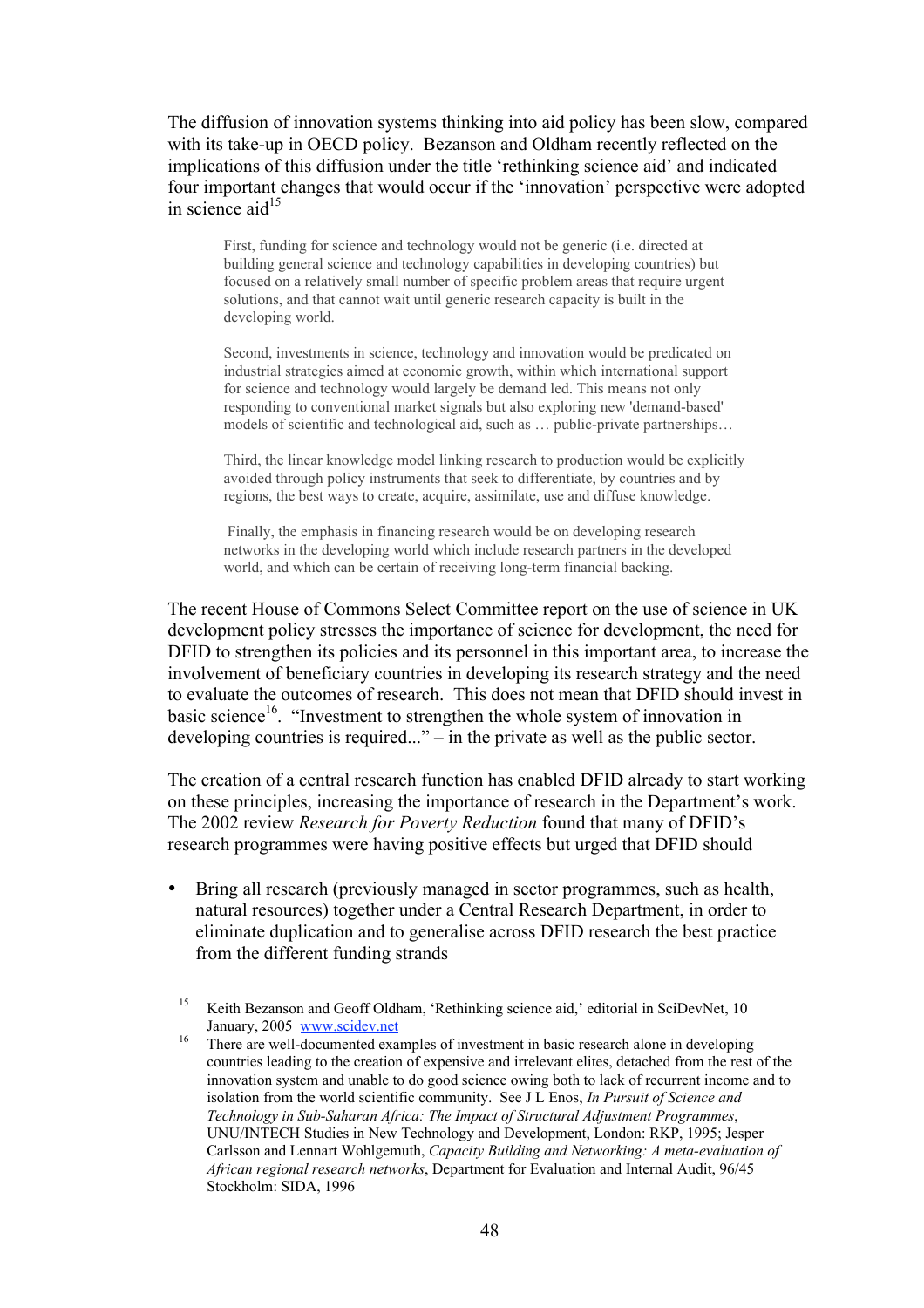- Focus on *key researchable problems*, and bring to bear whatever combination of disciplines are needed to tackle them
- Give more support for *developing country research capacity*
- Give more attention to *getting research into use*
- *Position DFID's research in its broad international context*, rather than imagine it as a stand-alone programme
- *Expand international funding*, the attention we pay to the *private sector*, and increase our *collaboration with other UK government support* to research<sup>17</sup>

These principles are highly congruent with our own findings and conclusions. DFID has adopted these principles in its new *Research Funding Framework* and according to the Framework Document has suspended the EngKaR programme or a replacement activity in infrastructure pending the results of this evaluation.

Infrastructure and engineering issues are important for development and there are gaps in the knowledge available to those doing development, so a DFID programme to create, package and exploit knowledge in these areas is important. A key challenge is to fund research that is both a global public good and actually has an impact upon policy and practice. So far, EngKaR has been too diffuse to have enough impact. DFID needs to focus its efforts on a smaller number of issues that are important for development and cluster its efforts around these – both thematically and geographically. The EngKaR resources need primarily to be focused on longer term, programmatic funding to tackle key technical and policy challenges. The areas involved need to be identified together with DFID programmes in key beneficiary countries so that they are connected to DFID's and other donors' wider strategies. They should result in a series of 'knowledge platforms' that package the knowledge gained in such a way that it can be accessed and used beyond the handful of countries engaged in its development. Such knowledge platforms should be attached to strong research centres in the relevant field and should combine web- and paper-based publication with proactive events in the developing world. They should be funded partly to link new prospective knowledge users to existing ones and to influence donors' strategies towards exploiting the knowledge generated, so that the investment is valorised across a larger volume of activity.

It is important to build relevant research and engineering capacities in developing countries. However, in order for the UK to maintain and operate such a programme, it is also important that the UK also retain development-relevant research capacities in engineering and infrastructure. This balance needs to be reflected in the way future projects are funded and in the way DFID co-operates with other UK research funders. The interruption to EngKaR funding has already damaged UK capacity and the relevant research communities need some measure of continuity and certainty as a basis for their planning, otherwise the UK's ability to add value through this type of programme will wither.

Creating a central research function in DFID has an important symbolic as well as a practical value in focusing the attention of the organisation on research. Large companies' experience and practices in research organisation over the past 20-30 years are, in this context, worth noting. A central research organisation normally

 <sup>17</sup> Quoted from *DFID Research Funding Framework* 2005-2007, London: DFID, 2004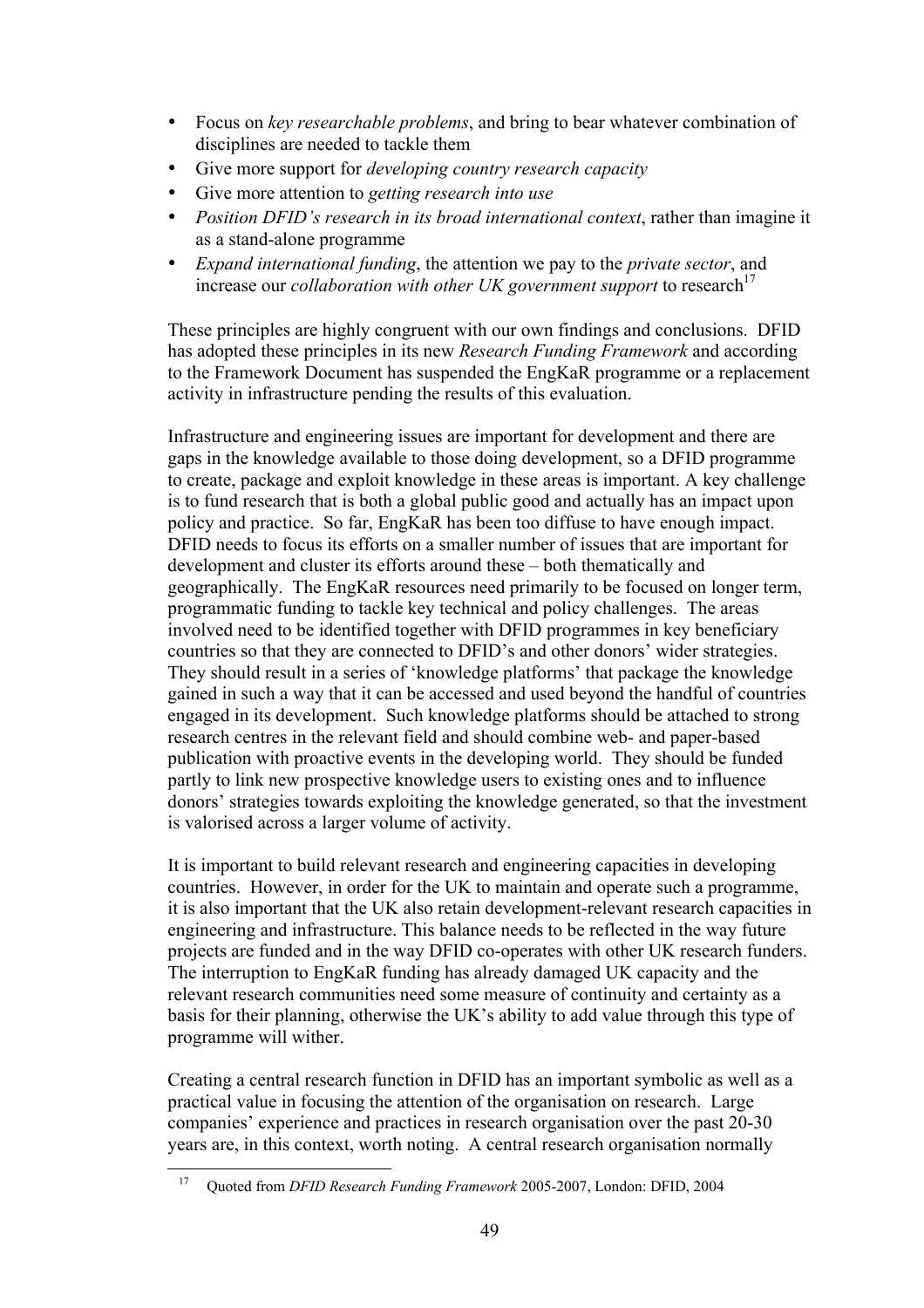struggles to stay relevant to customer-facing parts of the company. However, those who fully decentralised research then found that, over time, the company lost sight of technology as a whole and tended to become bogged down in short term incrementalism. Increasingly, large companies deploy a mixed model, with a strong central co-ordination and planning function in which the various customer-facing business units have a strong say about priorities. The process we propose for developing priorities in a future engineering and infrastructure research programme involve exactly this needed creative tension.

# **4.2 Conclusions**

Our overall conclusion on the EngKaR programme is that it has supported a collection of individually relevant, well-conducted projects in areas of great importance to international development and poverty alleviation efforts. The projects have adopted practical, poverty-focused, participatory approaches in researching practical aspects of infrastructure provision, maintenance and engineering appropriate for developing countries. They have produced a significant body of information, insights and practical guidance, which has been well packaged and communicated, particularly in recent years. As a result, the programme has made a useful contribution to the available body of knowledge in each of the Sectors addressed.

The extent of take-up and application of the work in developing countries is less clear. In some areas the impacts of the projects appear to have been or are expected to be high, but little attention or resource has been devoted to managing the process of realising and assessing impacts. The programme has involved a broad range of actors from the UK and developing countries and has contributed to the development of capabilities and competencies on both sides, but there are concerns as to the extent of impacts outside those directly engaged in individual projects. The programme has undoubtedly made a positive contribution to DFID's (and the UK research community's) reputation in developing countries. This matters, because it fosters the legitimacy needed in order to be useful.

Whilst the programme has supported a strong body of work, we are concerned that it has not been sufficiently focused on a manageable number of clearly defined and reasonably widespread problems that are known to be hampering poverty alleviation and development efforts. In effect, its bottom-up character, selecting independent projects according to a general set of quality and relevance criteria, has caused fragmentation. Most of the projects have been rather small, stand-alone efforts and as a result the portfolio lacks sufficient critical mass in any one area to really make a substantial and visible difference. Future funding in these areas should seek to tackle fewer problems but in a more comprehensive and coordinated way, so that projects are mutually reinforcing. It should be focused squarely on issues that are known to be affecting many developing countries and where there is a clear understanding of uptake pathways and how the new knowledge generated will lead to pro-poor benefits. It should also seek to contribute to the wider international effort rather than only be a 'British' research effort.

# **4.2.1 Conclusions on planning**

There is huge scope for improving the effectiveness and efficiency of policies, investments and actions in relation to each of the main sectors covered by the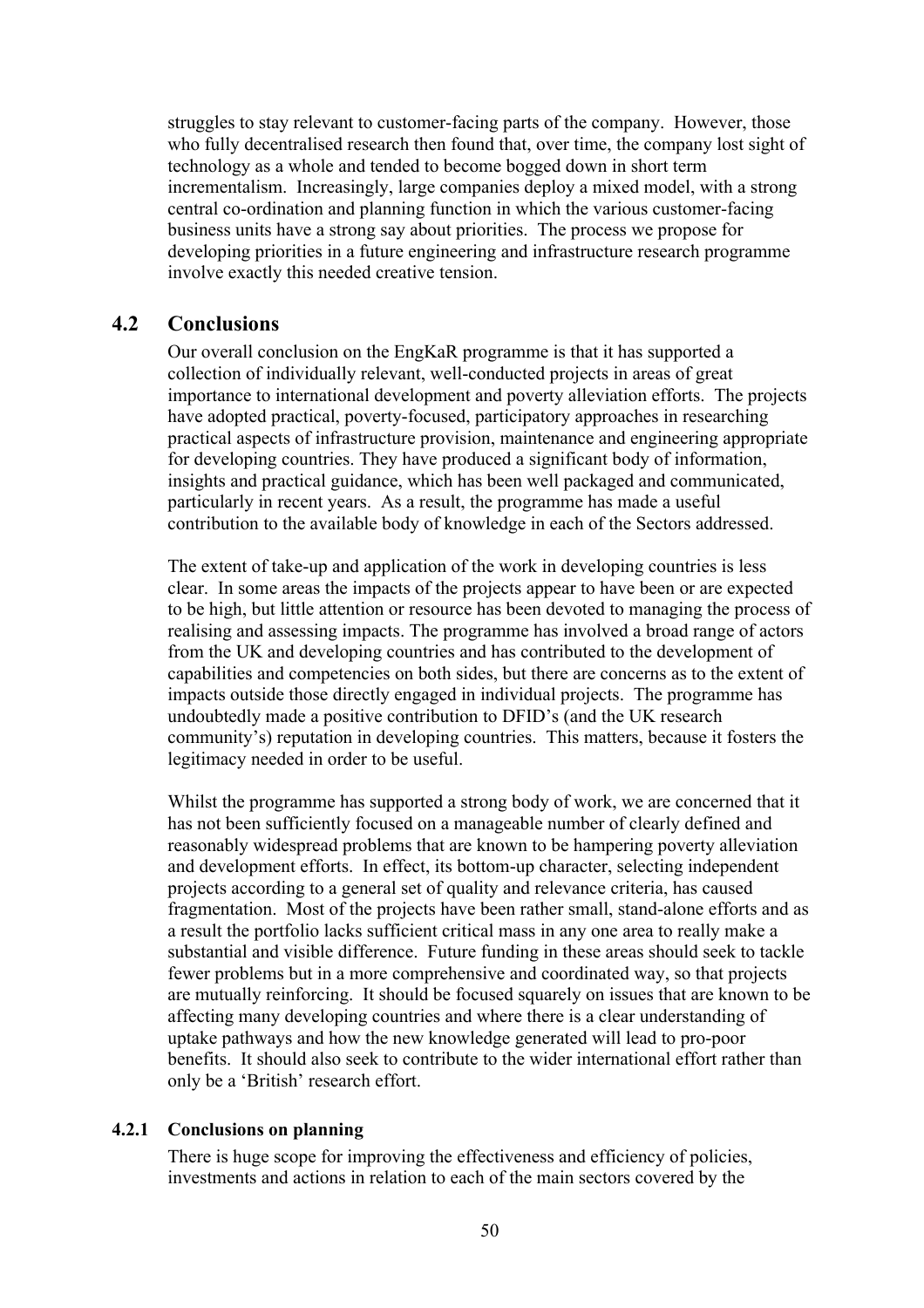EngKaR programme. Much of the developing world still lacks proper access to basic infrastructural services such as water and sanitation, transport and energy. The major challenge facing any programme operating in these areas is the sheer number and diversity of the problems and issues that need to be addressed, and the fact that any new insights or solutions developed in one country or context may not necessarily apply elsewhere.

Given the number, scale and diversity of the problems, a programme operating in the general engineering / infrastructure area cannot resolve them all across all developing countries. Programmes need to be focused on issues that they stand a good chance of being able to resolve, that are demonstrably important and where resolution will be useful to beneficiaries. Projects need to be clustered so that they are mutually supporting –in terms of content, via the support of critical mass in research performance (especially in the South) and in terms of context, so that they operate in situations where beneficiaries and funders can successively learn to make use of their results.

Through changes to the assessment process in recent years, DFID has promoted a more innovation-based, participatory and poverty focused research portfolio. However, the planning process has not gone far enough. Rather than focusing the programme on a discrete number of clearly defined problems where a lack of knowledge is known to be hampering development efforts, EngKaR simply specified a number of general areas within which research was to be funded. Additional 'generic' guidance has helped to ensure that the research was aligned with DFID's current thinking and priorities, but the programme itself remained fairly open as to the range and diversity of research subjects and topics it was prepared to support. The portfolio is highly fragmented. Individual projects, though relevant and of a good general quality, are in most cases not sufficient fully to resolve problems or deliver major impacts on their own.

Programme-planning processes should develop mechanisms involving Developing countries and other donors to identify and prioritise specific clusters of problems that appear tractable and where research/new knowledge can feed into efforts to resolve the problems. Research results needs to be able to influence actors who are actually engaged in delivering poverty alleviation measures. This cannot be achieved in a programme that is researcher led, with ideas defined bottom-up by a research community in the UK rather than by DFID in concert with intended beneficiaries in developing countries. Fundamental weaknesses of the programme are that it has not sought to establish the current state of knowledge and main knowledge gaps in each area of its operations, provided a planning link to beneficiaries or identified the way in which externalities will be achieved.

There is a clear need to provide a better focus for research in these areas in the future, including by linking to DFID's other policies and programmes. It is important not to pre-judge where these areas are, but to identify them in a way that involves intended users as well as those with the resources and influence to put solutions into practice. Future funding should be oriented first and foremost to 'directed' activity to address identified knowledge gaps, with a dedicated (smaller) fund for 'responsive' work to support the very best ideas in new and emerging areas or those not covered by the directed activity. The weaknesses of trying to decide everything through planning are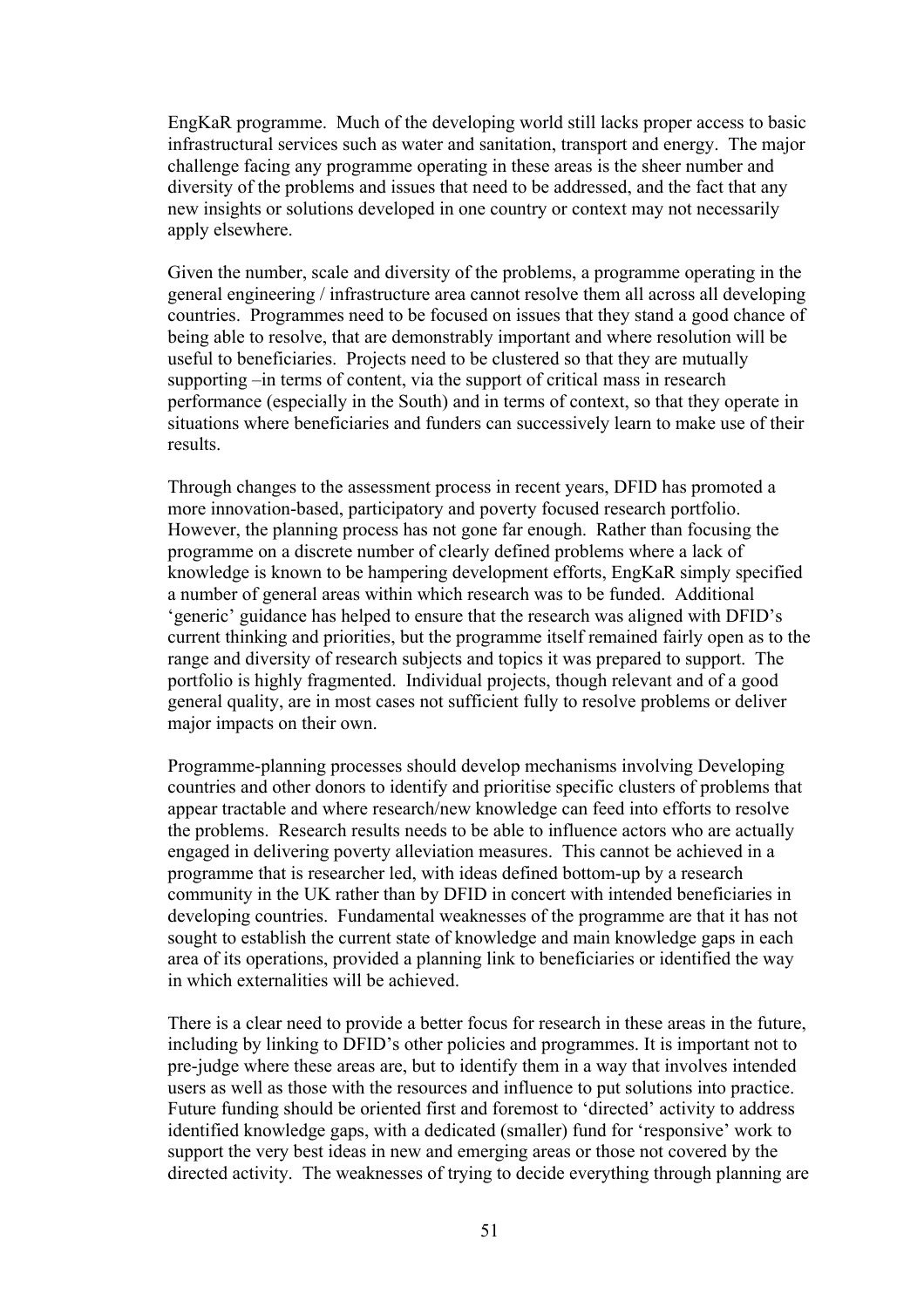well known. Through such a mixture of 'top down' and 'bottom up' approaches, the programme can be both relevant **and** have scope to capture both unpredictable research- and needs-driven opportunities.

### **4.2.2 Conclusions on implementation**

While more focus would be desirable, the organising framework of the programme combined with a competitive application process has nonetheless led DFID to purchase studies that are relevant at the individual project level. The projects we reviewed were generally relevant to their intended target audiences and the needs of poor people. Few were disconnected from real problems and real people who could benefit from the research. The annual competitive bidding processes were wellorganised and managed and followed good practice principles in the main, though there were some issues with the application forms themselves, which appear to have become convoluted to the point that applicants found it hard to explain what they want to do and why.

The open competition has also generated large numbers of proposals, with the natural consequence that success ratios have tended to be quite low. Rather than driving up the quality of proposals, this appears to have had the opposite effect, with the quality of bids being quite low on the whole. Recent changes to the process, most notably the introduction of an additional 'concept note' stage to weed out weaker ideas more quickly and at lower cost to all parties, have helped to improve matters. However, we remain unconvinced that the basic strategy of inviting UK research teams to generate ideas for relatively small projects (average size of less than £200k) is the right approach in these areas.

Generic guidance issued to applicants as to the sorts of approaches and principles that the programme would like to see have had a positive effect on the strength of the projects. However, in some cases, projects have become over-burdened with the number of policy imperatives that they have tried to react to and the range of functions they have tried to perform. This has resulted in sub-critical inputs across too many fronts, leading to weaker outputs and lower impacts than might otherwise have been attained.

Most of the funded projects were originally conceived by researchers in the UK. Almost all included partners from developing countries but there were barriers to including them fully in project design. Participatory approaches and 'on the ground' engagement with stakeholders were strongly encouraged, with the result that most projects have engaged local communities in the work, usually in several developing countries. This means in many cases that there are good levels of connectedness to real people and real problems, guaranteeing a certain amount of knowledge transfer, learning effects and localised benefits.

Projects in the portfolio appear to have been conducted to a good technical standard with few serious problems. High levels of interest and professionalism on the part of the project teams have ensured that most projects were well managed and produced worthwhile results. A general lack of support from DFID in-country, isolated problems with finding suitable personnel, and insufficient resource for communication activities were the main factors that have hampered progress and exploitation of results at the project-level. Some projects also struggled to achieve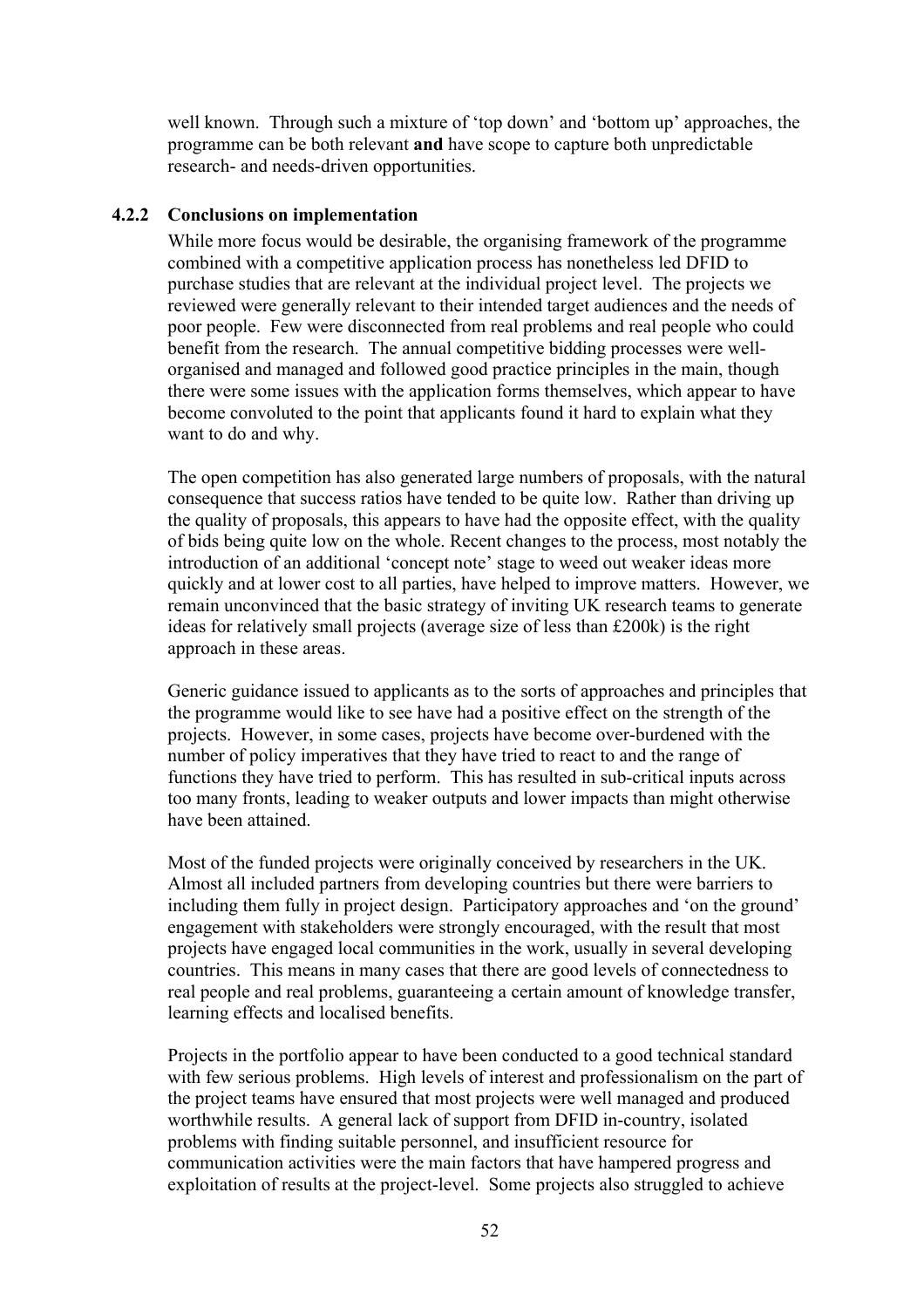their goals due to over ambitious objectives and underestimation of the difficulties associated with working in particular contexts.

The quantity, quality and range of outputs produced by individual projects have improved in recent years, and are currently at a very good level. Most outputs are in the form of written case material, guidance notes or handbooks, but a wider range of media is increasingly being used to package and communicate project results for different types of audience. Projects are delivering outputs in line with their contractual responsibilities. However, some of the outputs were rather too general in nature and were aimed at rather too wide an audience to be really useful from an operational viewpoint.

We were also rather concerned that more had not been done to assess the value of the results obtained and the quality of the outputs produced through the projects through a routine process of project monitoring and ex post assessment. Failure to do this has meant that the programme has not really learnt over time what has been working or not, and why. As a result, those involved in appraising and selecting projects have few performance data available.

Most projects have sought to extract generic lessons from the 'action research' they have undertaken. However, because most of the work has been very small-scale, individual projects have often (quite reasonably) produced limited results based on relatively small amounts of fieldwork conducted within relatively restricted geographical areas. As such, they have rarely (on their own) been able to support 'big' conclusions that everyone should listen to, nor have they had the means to take their results out to large numbers of stakeholders across many countries. Because the projects that have been supported are in most case unrelated to each other, there is no obvious means by which the results obtained within any Sector or Theme can be 'added up'.

Project-level dissemination activities have improved substantially in recent years, with most project teams now using multiple routes and media to promote their findings. While the range of approaches adopted is now very broad, and the general quality of the packaging is now quite high, direct communications have often been limited to the mailing of a few hundred copies of a report. Many projects appear to lack the means *actively* to disseminate their results much beyond those stakeholders engaged directly during the course of the project. This means there is a significant gap between the projects and others who can put results into practice. More passive communication channels, such as project websites are increasingly being used, though there is still a long way to go before all of the outputs of the programme are available on-line. Our work in India and Kenya indicates that **active** dissemination is by far the more effective route.

In addition to encouraging stronger dissemination at the project level, DFID has also taken steps to improve programme-level communications, with the Sectoral Resource Centres being the main deliverers of this activity. The standard 'package' of a sectoral EngKaR website and a series of biannual newsletters has helped to keep interested parties notified of the work in the portfolio, but there is still relatively little 'output' available for download in each Sector (Transport being the exception) and virtually no attempts to synthesise or add up the results across projects. As such,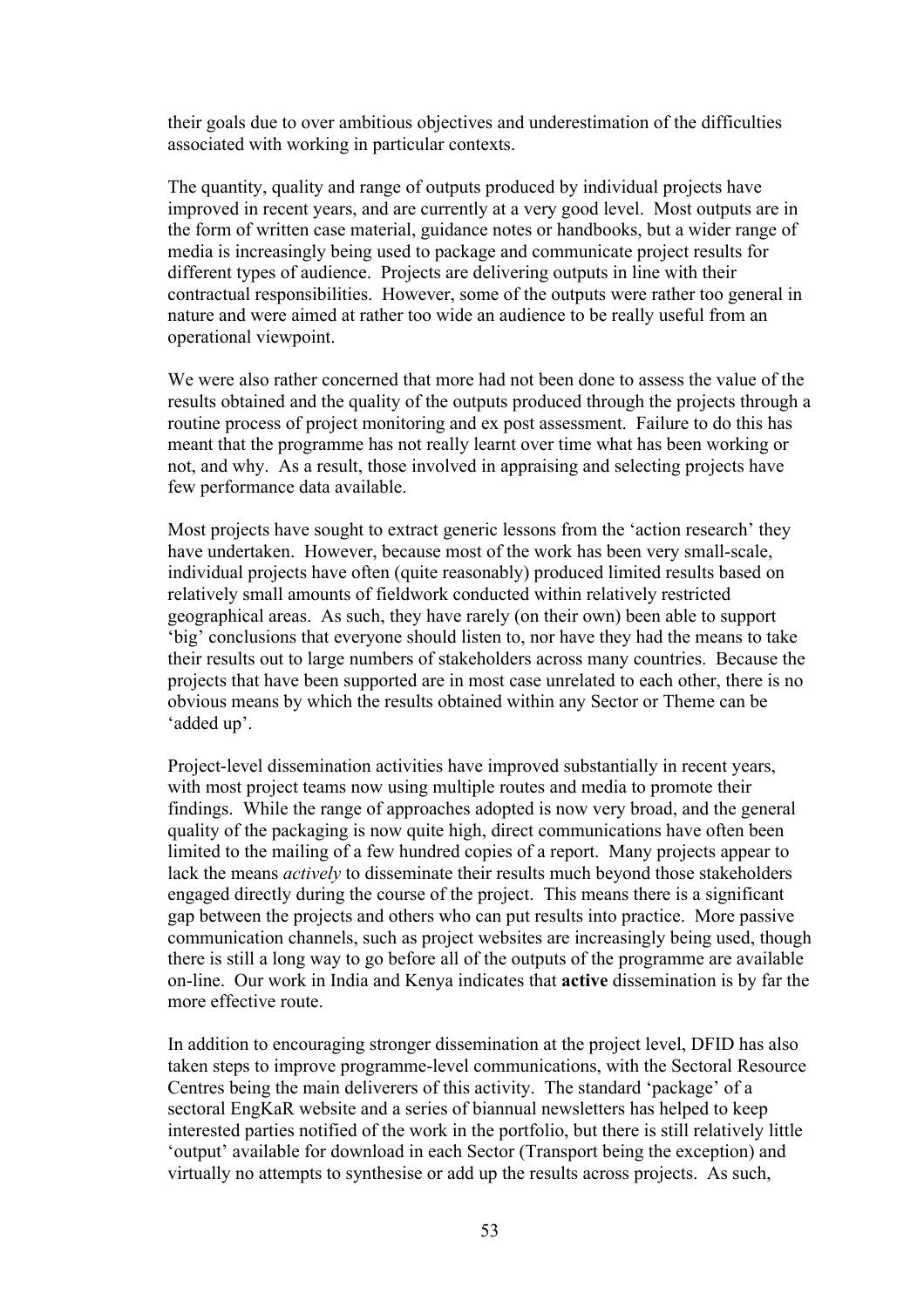much of the 'sector-level' communication activity constitutes little more than promotion of information about the projects that have been funded, and information about the results and impacts of the work is notable by its absence in most cases.

The 'Communications and Information Management Resource Centre' (CIMRC) established by DFID in 2001 has had some success in terms of improving DFID's internal management information systems and has produced useful guidance on communications activities. However, some of its activities have provided little added value over and above the work of the other Resource Centres, and it has made limited progress to date in improving programme-level communications. There is little that CIMRC *could* do at the programme-level, given that the programme itself actually consists of a very large number of unconnected projects working across a diverse range of issues and areas. However, we do see a continuing need to ensure that all relevant outputs are made available on line so that they can be found and identified by subject and user. We would also welcome a more concerted attempt to develop an overview of the problems that have been tackled and the progress that has been made, across all projects in a given area.

More fundamentally, there does not appear to be a proper communications strategy in place. Such a strategy needs to begin by identifying actual and potential users of EngKaR research results, segmenting them into groups that exhibit similar behaviours, understanding how and through which channels these groups search for information and then deciding how to offer information to them. Without this kind of evidence-based communications strategy, it is not possible rationally to choose, for example, between a strategy that collects all the EngKaR information together on one web site and another that distributes it across resource centre sites. Our prejudice would be for the latter, since at least some of the resource centres are already internationally acknowledged information sources. A few moments searching the World Wide Web for topics tackled in EngKaR makes it clear that most technical information is held on research performers' sites, and comparatively little on funders' or programme sites. However, CIMRC's own work indicates that the major communication and dissemination issues are logically 'prior' to making choices between alternative Web strategies. They are to do with EngKaR's lack of a 'brand' in developing countries and the need to encourage potential users to look for information at all.<sup>18</sup> Web-based dissemination needs to be complemented by major, proactive efforts in-country.

On balance we would conclude that DFID has managed the programme reasonably well. In particular it has taken steps to consider how well the projects have been performing, identify potential improvements and effect changes where necessary. DFID's advisors have played a key role, demonstrating a high level of engagement with and interest in the research, supporting the sectoral work and acting as 'intelligent customers'. They have tended to be very flexible, allowing projects to change tack, provide joint outputs and use the funding for things other than research. They have been open in terms of the range of activities they have been prepared to fund and flexible in dealing with modifications to projects where necessary. In most cases this flexibility has added value to what would otherwise have been produced.

 <sup>18</sup> CIMRC, *Communications and Information Management Strategy for Infrastructure and Urban and Development Knowledge, Appendix A,* report to DFID, Contract No 01 2682, 2002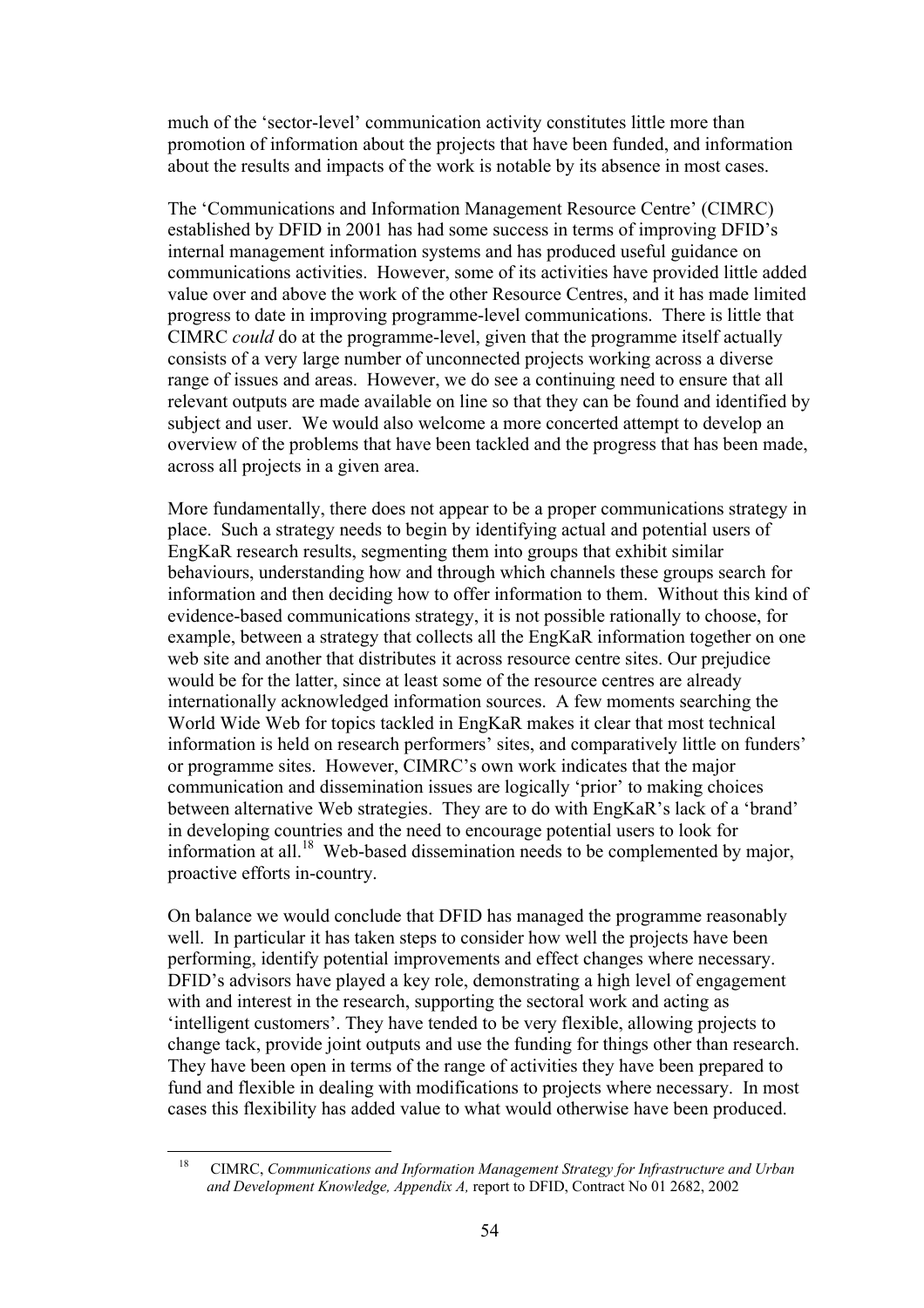However, internal changes, most notably the closing of IUDD and the creation of a Central Research Department, seem to have led to a disempowerment of the sectoral advisors. As their presence and effectiveness within the programme was reduced, many programme management functions were contracted out. The research community has not welcomed these changes. Many researchers see the quality of contracted management services as a descent to administrative 'box-ticking' and feel that DFID is no longer acting as an intelligent customer.

Contracting out has not been able to overcome problems caused by the programme's strategy of pursuing its objectives by funding large numbers of relatively small, unrelated projects generated bottom-up by researchers in the UK. More likely, the loss of links to DFID's other activities and organisational memory is likely to have contributed to the fragmentation.

#### **4.2.3 Conclusions on impacts**

While the projects have undoubtedly generated a vast body of interesting and relevant findings and results, there is relatively little evidence available concerning the actual impacts of the programme and its projects in developing countries. Project funding does not extend far enough for individual research teams to track their own impacts in the months and years following the dissemination of results and little has been done by DFID properly to gauge project-level impacts or to aggregate results to the programme level.

Based on the available evidence we can see that the projects have generally good levels of impact within the communities addressed directly through the 'action research'. There is evidence to suggest that in some areas the more technical work that has built up over time and is reflected in established guidance notes used by engineers in DCs, does have significant impacts that extend far beyond the localities where the research was actually based. In contrast, the newer, more socially oriented projects do not have the same uptake pathways in place and tend to have softer (less concrete) results, so impacts are less visible.

For two reasons, the available evidence does not allow us to conclude that EngKaR work in one sector has led to greater benefits than that in another. A detailed attempt to collect second- and third-order impact data about individual projects would have been massively expensive. This is one reason why we have relied strongly on interview and workshop-based approaches in the South. In practice, such conclusions are in any case close to impossible to reach in the evaluation of R&D.

Reviews of the literature and experience suggest that research is more likely to be taken up into policy in international development if research programmes develop a detailed understanding of: (i) the policymaking process – what are the key influencing factors, and how do they relate to each other?; (ii) the nature of the evidence they have, or hope to get – is it credible, practical and operationally useful?; and (iii) all the other stakeholders involved in the policy area – who else can help to get the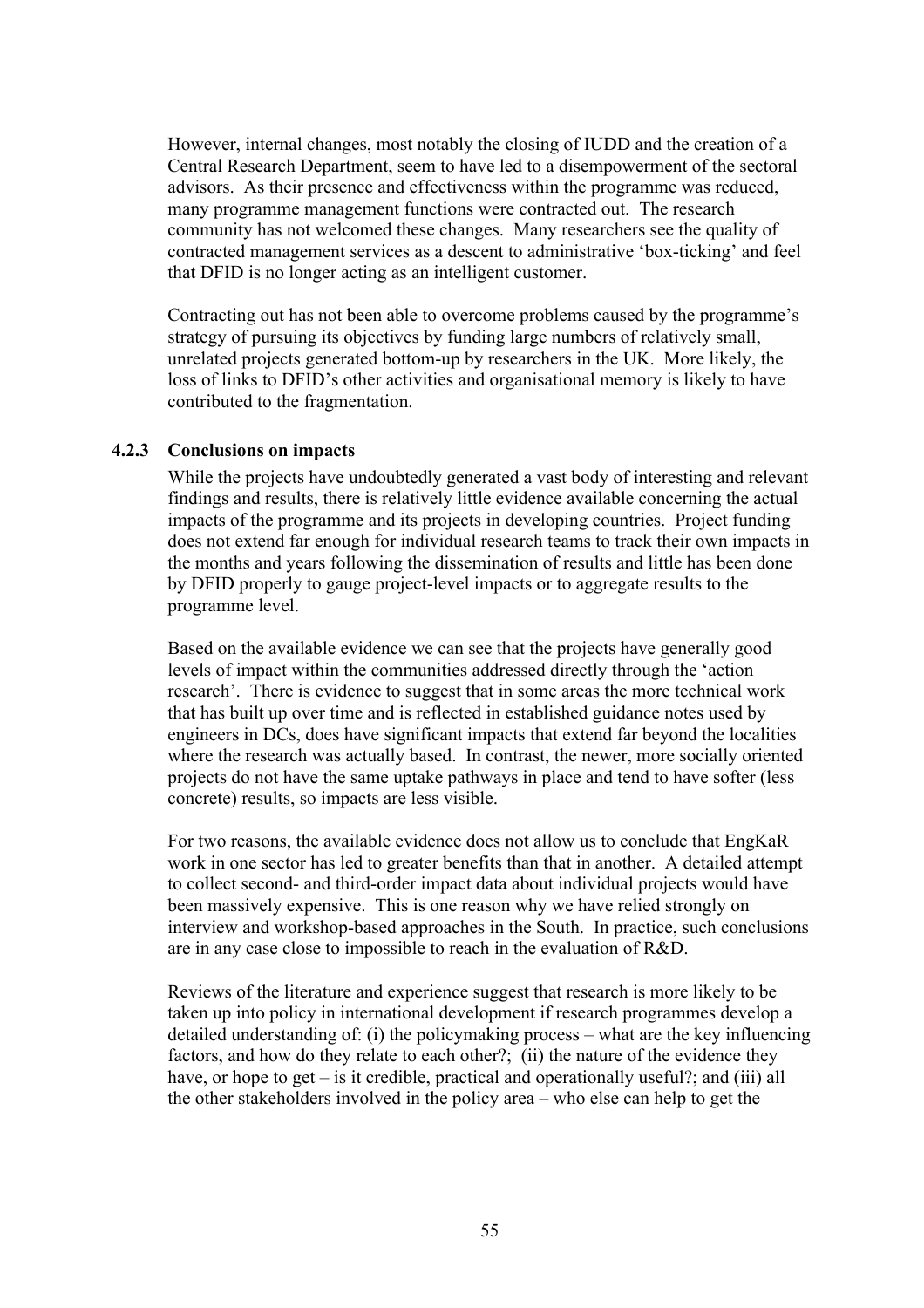message across?.<sup>19</sup> This is the basis for developing an overall strategy and practical activities for ensuring that the programmes maximise their chances of policy influence.

Given the paucity of evidence concerning actual take-up of results and the impacts of the projects, subsequent impacts in terms of improvements to poor people's livelihoods are therefore very unclear. The programme has had and will continue to exert positive effects in developing countries, but our work in-country confirmed the huge size of the challenges facing a relatively small UK-based research programme when trying to effect change, or even demonstrate a profile, across many areas and across many developing countries. Much of the work is simply not visible and lacks the scale to attract the interest of local policymakers or of donors, whose buy-in is critical if the results are to be taken-up and applied. DFID's own inability to engage with this work through its country offices and country programmes undermines impacts.

Almost all of the projects have involved north-south collaborations and the work has benefited both sides. The pooling of competencies, sharing of experiences, and the development and transfer of research methods, tools and techniques certainly have helped to strengthen the *capabilities* of many actors both at home and abroad, in the sense that individuals participating in projects have benefited from learning. However, the programme has not explicitly sought to build-up research *capacity* – in the sense of a sustainably increased number of researchers – in developing countries and so has achieved little on this front. If beneficiary countries are to develop their own research resources over time, such deliberate capacity-building should have higher priority.

The creation of impacts has generally not been managed as a specific activity or function of the programme. Projects tend to stop after dissemination has taken place, so no-one is in a position of having **incentives** to put project results into wider practical use. EngKaR's assumption has been that idea + research + report + dissemination = impacts. However, it is a commonplace in innovation and technology transfer that end-user involvement is required at the outset in order to design the right project and connect it to forces that will ensure its effects have effects after the end of the project itself. Significant impact across multiple countries requires a critical mass of knowledge that is relevant to its target audience, and is useful, as opposed to being merely 'interesting'. The target audience also requires the means to act on the new knowledge produced by the programme, so there needs to be a connection to capacity and where necessary, funding sources. At present the programme is not clearly feeding DFID policy or DFID programmes. Equally, it appears not to be shaped by DFID priorities. Consistency among these things would provide the potential for increased impacts.

We believe that a more stable set of larger, more focused research initiatives developed around the medium-term needs of several developing countries would not only have been able to achieve greater impacts across a greater number of users but

 <sup>19</sup> Julius Court, Ingie Hovland and John Young, J, *Bridging Research and Policy in International Development: Evidence and the Change Process*. London: ITDG Publishing, 2005.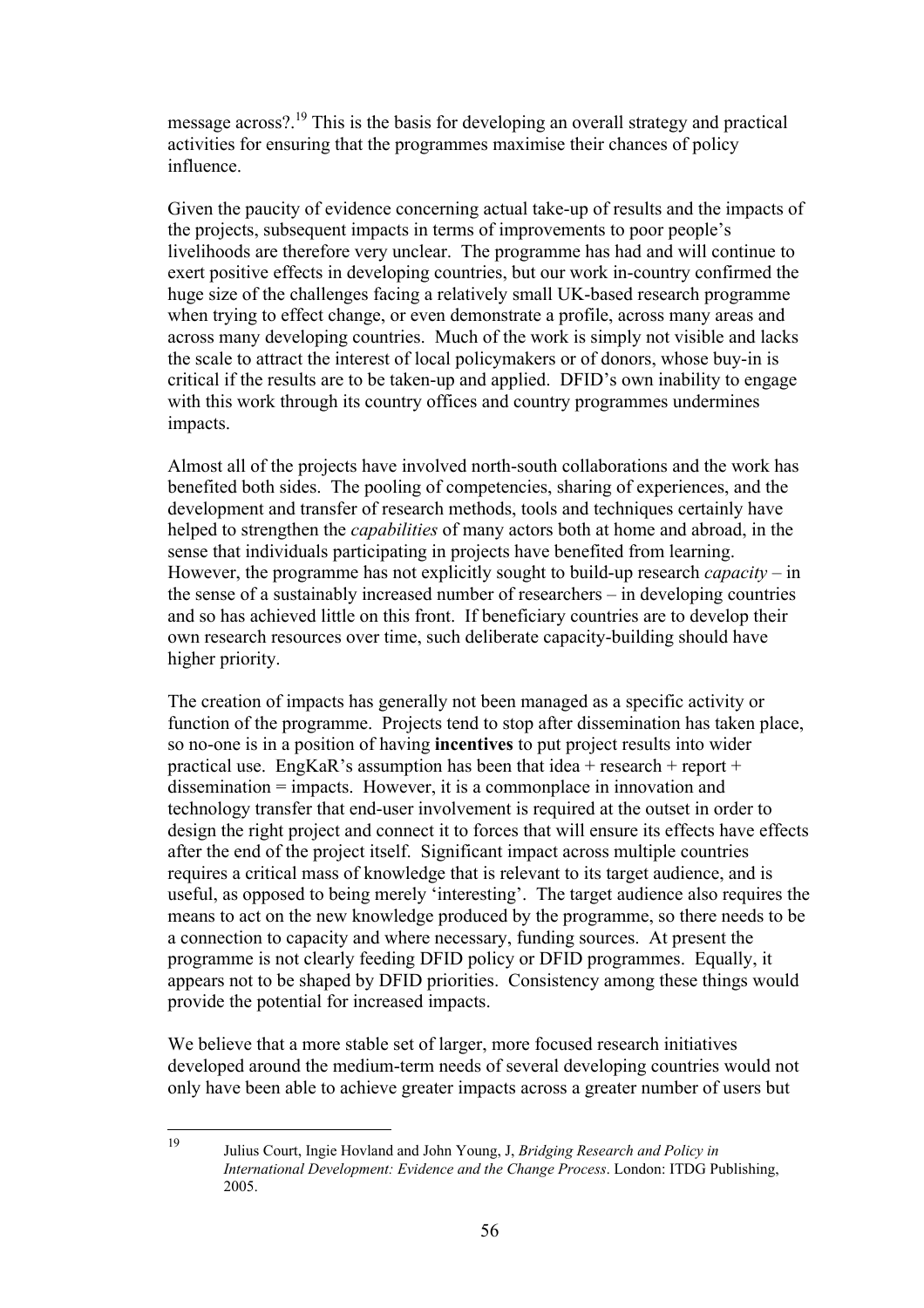would also have helped to overcome many of the problems identified above. This then forms the basis of our recommendations for a new research programme aimed at driving sustainable improvements .

# **4.3 Recommendations**

There is no way to know at the general level whether further funding in one EngKaR sector would more be likely to yield big, pro-poor benefits than another. We have found good results at the individual project level across multiple sectors. Our recommendations about sectoral choice in the future and about how to make choices within sectors are therefore based on more pragmatic considerations of establishing focus and exploiting the strengths that have already been built up by EngKaR. Potential future areas of research need to be defined in close interaction with beneficiaries and those stakeholders – especially DFID itself – that have the resources to connect research projects to other development process, exemplified by DFID's country strategies. Required process improvements concern especially the way project definition is tied to user needs and resources needed for implementation. Making this link, clustering activities and building what we later call 'knowledge platforms' will strengthen dissemination and knowledge sharing. Existing projects' outcomes can be strengthened by increased dissemination and by linkage to such larger 'platforms'. We recommend a substantial change in the way DFID defines and runs EngKaR, or an equivalent public good research programme. It should therefore be monitored from the start, but not evaluated until there is enough accumulated experience to provide a substantial body of new evidence.

Improved infrastructural services can bring immediate benefits by helping poor people meet their basic needs for safe drinking water, secure shelter, energy and transport. While not mentioned in the 'headline' Millennium Development Goals, improved infrastructures are an absolute precondition for reaching the central goal of halved poverty by 2015. They are needed to support the economic development and growth that is the most plausible mechanism for achieving this goal. This is an area where DFID and the UK, with its rich research traditions and strong capabilities, can add value. We therefore strongly endorse the overall rationale for an Engineering Knowledge and Research programme aimed at improving poor people's access to basic infrastructural services on a sustainable basis.

Our position is consistent with the recently published House of Commons S&T Select Committee report into the use of science in UK development policy, which urged DFID to "take into account the enabling role of engineering and technology in meeting [its] identified priorities", and expressed concern that "technology–intensive areas such as infrastructure, energy, water and sanitation are at risk of being neglected … due to their omission from the headline Millennium Development Goals."

EngKaR needs to be clear about its *intervention logic*: that is, the way in which its use of resources is expected to lead to achieving development goals. EngKaR's intervention logic has not been especially well documented in the past. In essence it is a *public good research programme*, producing knowledge that can be used for the benefit of the poor in multiple situations. Both this evaluation and a wealth of research on the innovation process show that useful knowledge is not produced by researchers working in isolation. Rather, it is created where there is a meeting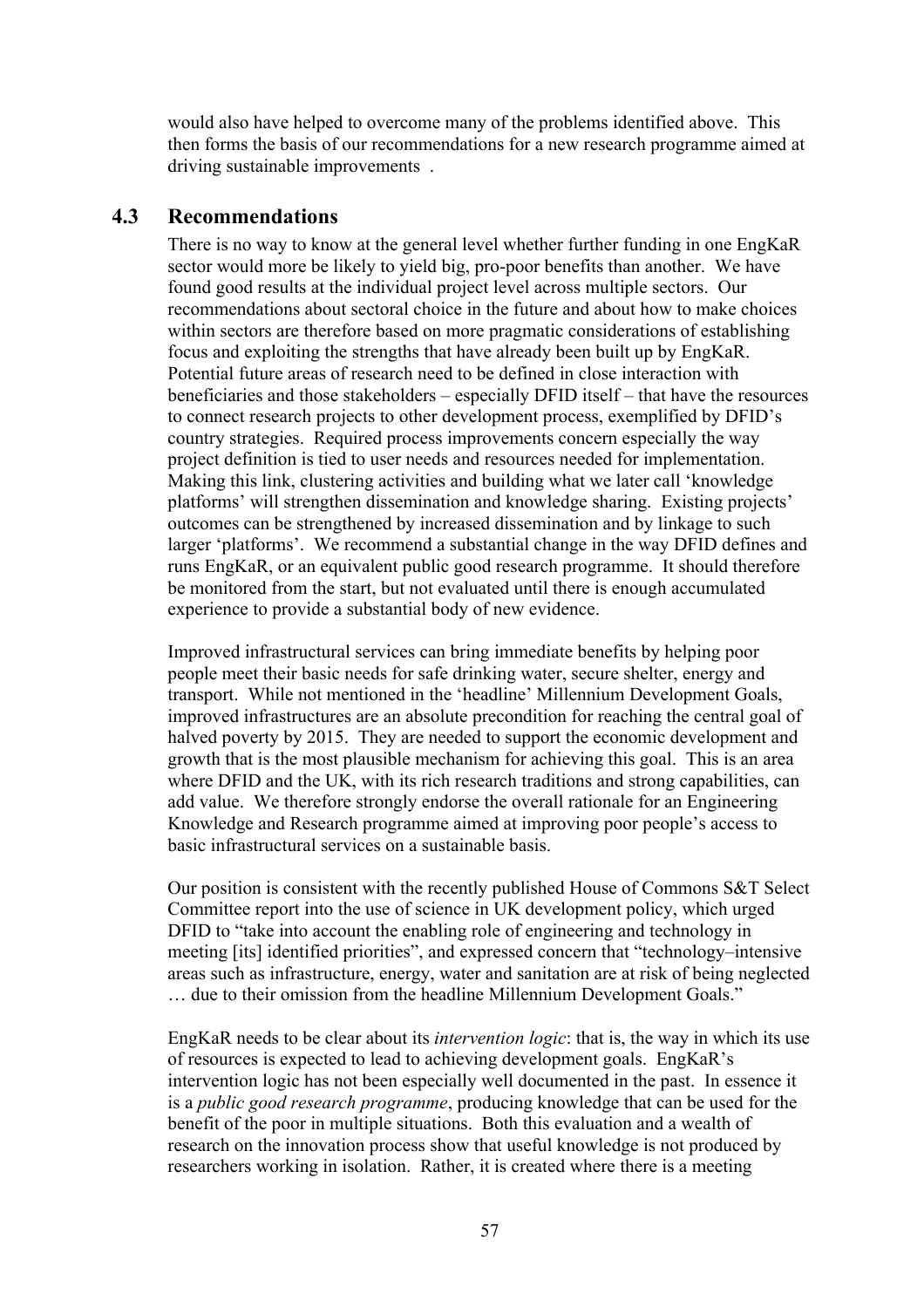between specific needs and technological opportunity. The logic of EngKaR is therefore that it should produce knowledge outputs that are needed by, and embedded in, the specific places where the southern partners in EngKaR projects are located. This generates direct 'first order' effects for poor people. The knowledge should then be packaged in such a way that it can be re-used elsewhere, creating public goods for poor people in other countries and therefore 'second order' effects. If these secondorder effects can be obtained, then the EngKaR financing has huge 'leverage' in improving the lives of poor people and achieving the Millennium Development Goals. The essence of our critique of EngKaR is that these second-order effects are only obtainable if the projects are defined in such a way that they tackle generic problems. In order more effectively to obtain these wider public goods, the way EngKaR defines and acquires projects needs to change.





**Exhibit 16** outlines the intervention logic for such an improved EngKaR. The shaded part illustrates how first-order effects should be obtained. The unshaded part relates to second order effects.

The key to achieving the desired effects is to take initial problem definition out of the hands of the research community and embed it with stakeholders at the country level. Hence, a planning process is needed that brings together developing Country stakeholders, DFID country offices, the central research function and knowledge about technical opportunities (which may well be contributed by the research community) to identify problems that appear tractable and which apply across a group of countries or which are so big that it is clearly worthwhile to invest in new knowledge in the expectation that it can be re-used in-country but outside the project. Such problems need to be ranked in terms of the potential impact of solutions, their relevance to country strategies and their technical tractability. Priority problems should be tackled via projects clustered in a small number of countries, delivered by a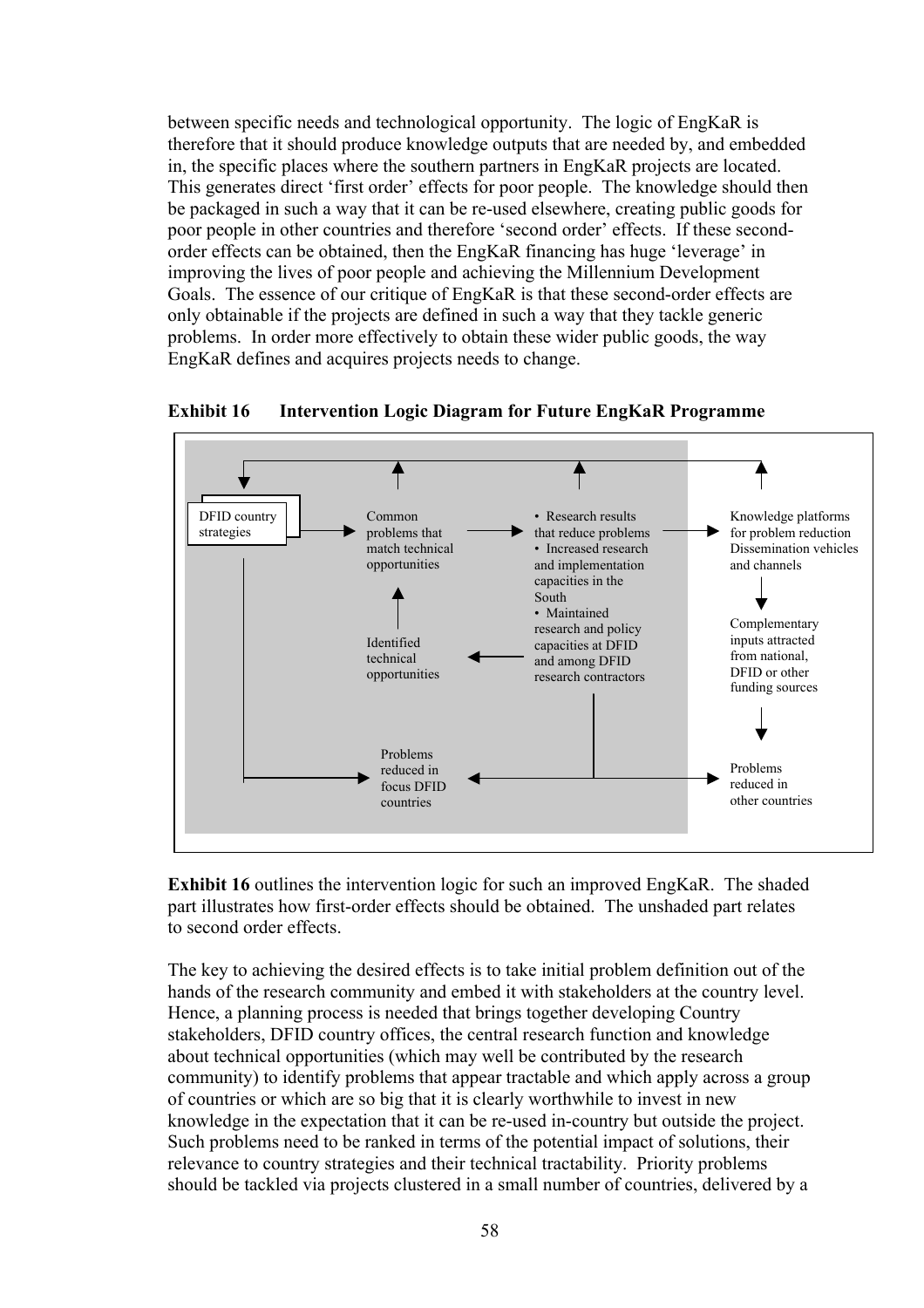contractor (or consortium) in co-operation with relevant southern partners. In this way, a critical mass of research effort is devoted to solving problems that matter in situations where actors are equipped and resourced to implement results. This will then generate first-order effects.

To achieve second order effects, the new knowledge and the implementation experience that is developed during the projects should successively be packaged into 'knowledge platforms' – in effect, allowing others to access, understand and modify the knowledge for use in other contexts. At a minimum, these platforms should comprise web-based information, but that should be backed up by access to the researchers and implementers and a programme of information to donors and beneficiary policy makers. Careful consideration needs to be given to the dissemination channels used. Multiple, parallel channels will be needed to cope with potential users' different search strategies. Some research on potential users' search strategies would be helpful. (As we earlier pointed out, this key aspect of communications strategy has not yet been tackled.) Resources will be needed to pay for the footwork involved in more proactive forms of dissemination.

Research capabilities in the north, not least those in the UK, in practice play an important part in the logic of EngKaR. A key part of the programme's value added is that it uses strong research capabilities to help build capacity elsewhere. It is therefore important to understand that the logic of untying differs between research and other forms of aid.

The classic argument for untying is that tied aid fails to develop capacities in the south, and can even increase dependence. Thus, if the UK funds the construction of a factory but insists that it be filled with UK machines and built by UK contractors, many of the learning opportunities in the south are lost and the beneficiary becomes locked into buying components and probably other inputs from the UK. In contrast, the EngKaR style of capacity-building projects aims to use and re-use northern capabilities to create multiple capacities in the south that over time become independent of northern support. It follows that lack of continuity in the use of the northern capacities will make this impossible. Whether DFID itself opts to play a role in maintaining UK capacities in relevant areas or whether another funder plays this role is perhaps not all that important. However, the current situation where in effect *no one* is responsible is untenable because it has random consequences.

**DFID should negotiate with other research funders in order to ensure that someone is responsible for capacity maintenance in the UK.** It would probably be useful to involve not only DFID's Chief Scientist but also the government's Chief Scientific Advisor in this discussion, since few others have the standing to act as 'referee' among Departments of State.

#### **4.3.1 Funding levels and broad divisions**

EngKaR's annual commitments to new projects in recent years grew from £9.2m in 1997 to a peak of £15.9m in 2001 before falling abruptly to £7m in 2002 and £5.3m in 2003. Since then, no new projects have been funded. While our evaluation suggests a need for important changes to the way EngKaR is run, its position as a public good research fund is viable and its potential for high leverage over infrastructure problems that condemn people to poverty is very large. Not only the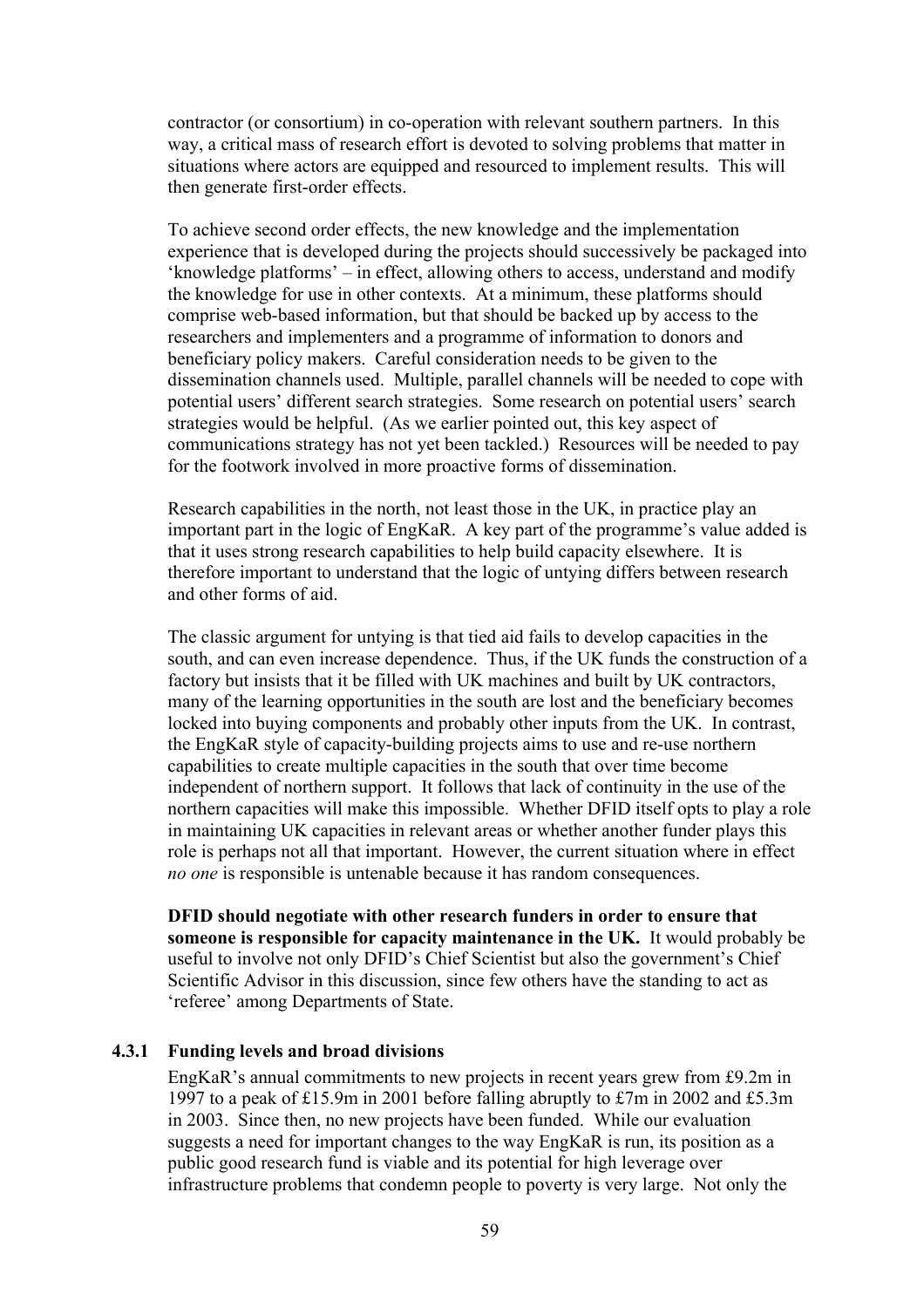British research community but also the others represented by our experts valued the programme as unusual and important. This evaluation has found that the programme has beneficial effects at the level of individual projects and that these would be increased if it were operated in the more focused way discussed here. The funding peak in 2001 indicated that the research community can deliver at least this much project activity – arguably, with increased Southern research participation and capacity building, more.

**Provided the issues discussed here are addressed, a programme in infrastructure research should be relaunched in modified form, with a budget that grows as far and as quickly as possible towards the previous peak. DFID should consider subsequent growth in volume as its research budget increases and as and when the viability of the new programme is demonstrated.**

We believe that future funding in these areas should seek to tackle fewer problems but in a more comprehensive and coordinated way. It should be focused squarely on issues that are known to be affecting many developing countries and where there is a clear understanding of uptake pathways and how the new knowledge generated will lead to pro-poor benefits.

## **DFID should therefore, reorient the funding approach to include a much greater emphasis on longer term, programmatic funding on key researchable challenges, while retaining flexibility to tackle shorter-term or newly developing challenges**.

The division between the longer-term component and the other activities is inevitably a somewhat arbitrary one. The choice of areas on which to focus should be pragmatic. As we indicated, there is no evident reason to prefer one EngKaR sector over another, based on actual or potential benefits. The drivers of project success relate to needs and the ability to match these with technological and policy opportunity, as well as being able to engage stakeholders with an interest in ensuring project results continue to be used after the project itself is finished. A focus on water, transport and energy (historically, among EngKaR's three largest areas of investment) would allow the programme to build upon strength, in the form of the considerable knowledge base already created in these areas in EngKaR and elsewhere, existing institutional strengths which allow the programme and the UK to 'bring things to the party'. These areas are also relevant to the infrastructural dimension of the Millennium Development Goals.

After the terms of reference for this evaluation were set. DFID decided that research in the area of climate change should be among its priorities. Clearly, given the amount of money available and DFID's strengths and capabilities, it would not be appropriate for it to research the fundamental phenomena of climate change. Rather, its climate change resources would be well used in strengthening EngKaR sectors such as energy and transport that are among the *drivers* of climate change. In this way, EngKaR can contribute to environmentally as well as economically sustainable pro-poor development and growth.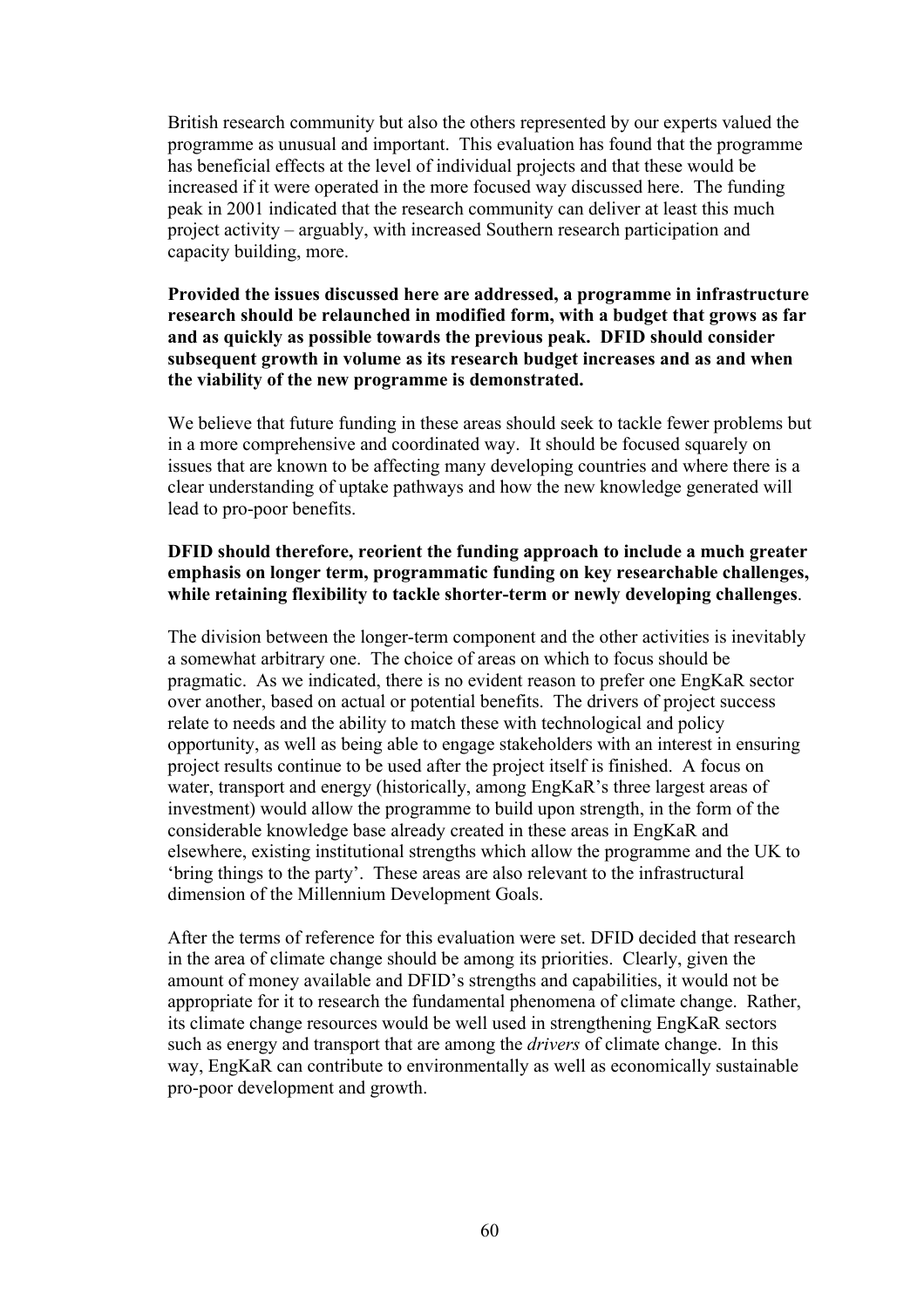**We recommend that the programme**

- **Allocate the bulk of the resource (c70%) to programme consortia on key researchable problems in water, transport and energy**
- **Keep back a small proportion of funding (20%) for researcher-led work via open calls for the EngKaR programme as a whole (managed in the standard DFID way)**
- **Have a flexible window for quick, directed policy studies (10%) that is commissioned through sector advisers at HQ or in country**

**Further, we suggest that the programme be strengthened by the allocation of climate change research resources. This allocation should be reflected in the programme's assessment criteria, which should require that a corresponding proportion of projects are likely to have impacts that are environmentally sustainable with respect to climate change.**

We have no indications from our work that individual EngKaR sectors are outliers in terms of the quality of projects or of their likely impacts. However, the need to cluster significant amounts of effort and eliminate the fragmentation that has hitherto characterised EngKaR implies that it should work at large scale with a small number of sectors. An appropriate instrument for this already exists in the form of Development Research Centres, so we see no grounds for complicating the implementation of a renewed infrastructure research programme by simultaneously inventing a new instrument. **There should be a large DRC** (see text box below) **programme on water and medium-sized programmes on transport and energy.** These – in particular the question of access to affordable services for the poor – were key problem areas identified in our field visits to India and Kenya. The programme has clearly demonstrated its usefulness in these areas, which represent both traditional EngKaR 'core business' and have close ties to the (explicit) Millennium targets on water and sanitation and the (implicit) infrastructure requirements associated with the central poverty reduction goal.

**The new DRCs should adopt four important characteristics of the CPRC. First, the objectives go beyond research to policy impact and capacity building. Second, the CPRC focuses on only 4 countries (in this case Bangladesh, South Africa, Uganda and India). It also proposes to grow organically to work in other countries. Third, the Centre works to promote the findings widely in other parts of the developing world, so that it has the character of the 'knowledge platform' we discuss above. Thus, the CPRC tries to combine global analysis and influence with a few strong partnerships in developing countries aiming for national policy influence. Fourth, focusing on a small number of countries provides a way to link with both DFID HQ and with country offices.**

In order to achieve the necessary linkage between EngKaR and the country offices, **a fairly senior person in the DFID office in each country where the DRCs are to be active should be given responsibility for connecting the programme to DFID's country strategy.**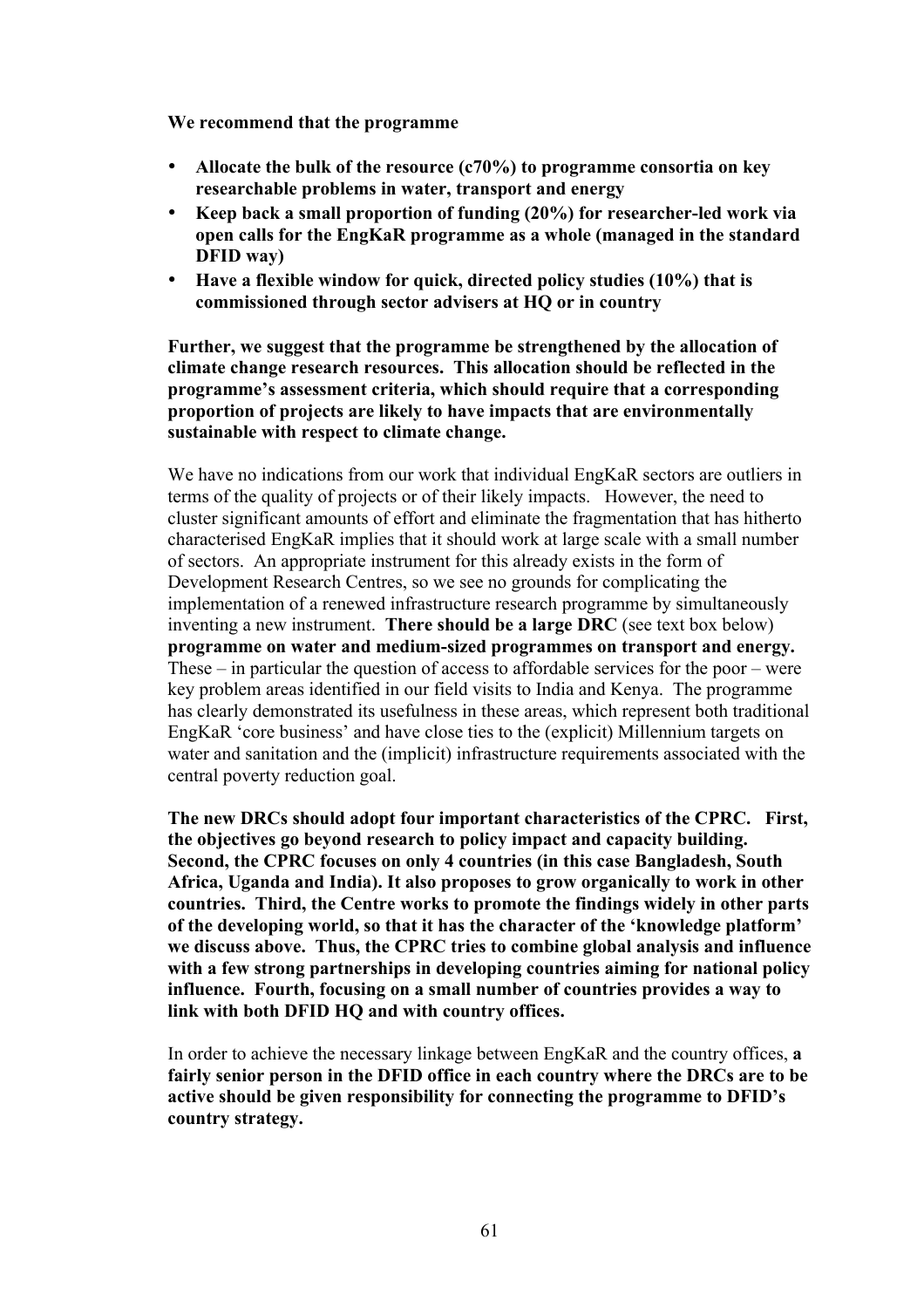DFID already funds eight Development Resource Centres (DRCs), which can be single organisations or consortia

- Centre for New and Emerging Markets
- Crisis States Programme
- Centre for the Future State
- Chronic Poverty Research Centre
- Centre of Citizenship, Participation and Accountability
- Centre on Regulation and Competition
- Centre for Research on Migration, Globalisation and Poverty
- Centre for Research on Inequality, Ethnicity and Human Security CRISE.

For example, the Chronic Poverty Research Centre (CPRC) focuses on the chronic poor whose deprivation is sustained over many years and often carried from one generation to the next. The CPRC has articulated four interconnected objectives

- To Challenge existing ideas about poverty and enhance the understanding of policymakers and other researchers about the processes that underpin chronic poverty
- To increase the attention paid to the chronic poor in development policy and action, thus sensitising the policy community and ensuring sustained commitment to chronic poverty reduction
- To produce policy lessons and operational methodologies that make policy more effective in assisting the chronic poor
- To strengthen the capacities of researchers and research/advocacy organisations to document, analyse and develop high quality policy recommendations about chronic poverty

#### **4.3.2 Programme Implementation**

Further to improve its impacts, EngKaR needs to be clearer about whom the work is really for, who the beneficiaries are and who owns the results. As part of developing the next phase, an ex ante impact assessment exercise involving DFID staff and other key stakeholders is crucial, in order to make the link between areas of technological opportunity, need, resources and stakeholders who can ensure or enable implementation. DFID country offices and plans need to be central to this process, so that the research programme informs DFID's own use of resources. In order to concentrate resources and cluster impacts, it also needs geographical focus.

#### **DFID should start a process of consultation and planning more closely to define the problems on which the main programmatic funding component should focus. It should identify & focus on infrastructure issues ('problems')**

- **Seen as important for development across a number of countries**
- **Where there are gaps in knowledge**
- **Where DFID could add value**
- **Oriented towards themes of relevance to policy makers**

**This should be done via a consultative process involving international experts, DFID country offices as well as central staff, other donors (e.g. World Bank), and most importantly, researchers, civil society and government officials in a**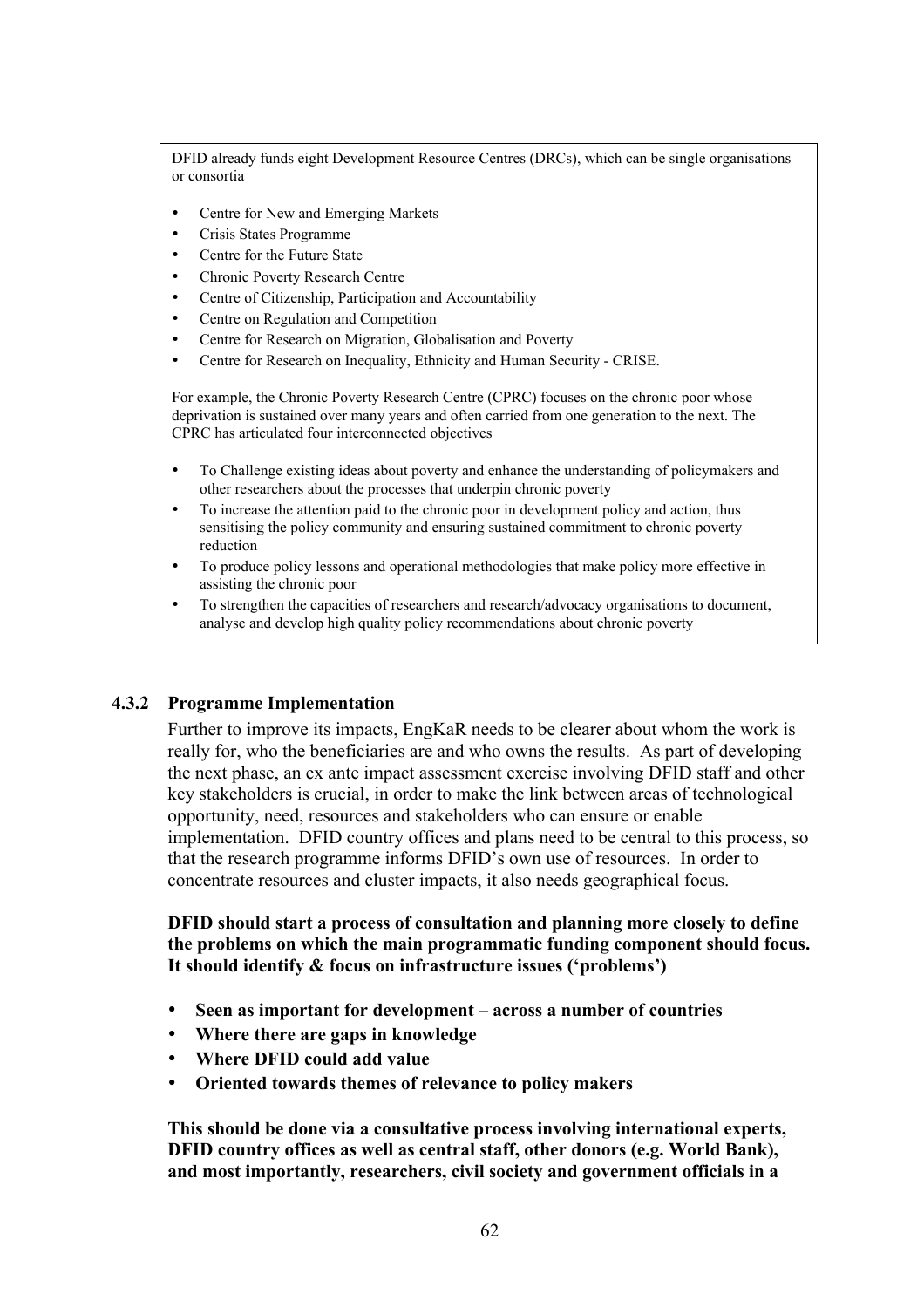**selection of countries. The commissioning of research for these big programmes could then be done via an Open Call for expressions of interest and then a call for full proposals from a short list. The DRCs should take a 'focus country' approach, each limiting itself to 3-4 beneficiary countries in order to ensure it has enough presence to trigger impacts.**

Characteristics of the DRCs should include

- Clusters of related research, training, communications and advocacy interventions aiming to influence policy and practice, each focusing in a small number of countries over a longer time frame, and creating 'knowledge platforms' as means to secure externalities for the wider international public good
- Longer-term programmes with clear strategies for scaling up or influencing policy (i.e. implemented by agencies with the commitment to take the ideas forward) and linked with other research and policy initiatives in target countries, with better communication of the results to organisations that might take the work forward (e.g. line ministries). Where appropriate, this should involve the private as well as the public sector
- If the programme is to have greater impact in developing countries, a greater proportion of funding should go to DC organisations
- There should be an emphasis on close engagement with users. Policy makers and other stakeholders should also be involved as necessary. One way to do this is through project advisory teams involving all relevant departments and other stakeholders
- For DFID-funded research to be more effective in developing countries there should be continuous interaction with DFID country offices to assist with implementation, lesson learning and incorporation of the results into DC government and DFID policy, practice and programmes
- The programme should be managed centrally by technically qualified DFID staff, not by contractors or consultants

In order to ensure that technological opportunities can be nurtured and selectively to enable innovation ahead of clearly articulated demand, **the researcher-led components of EngKaR should be run as before via open calls. The assessment panel should include key DFID staff as well as external experts, in order to ensure that projects are linked to DFID agendas.**

DFID itself needs strategic research capacity in the programme, in order to be able to develop evidence-based policies. **The policy studies component should be decided by DFID internally. A committee of the people responsible for EngKaR in the country offices where the DRCs are active together with DFID central research should set priorities and assess proposals.**

# **4.3.3 Communications and synthesis**

While improvements have been made recently, communications approaches remain rather weak at the country level. There is a need for greater emphasis on communication at all levels, but it is particularly the national and local levels that need improvement. **It should be a condition of all EngKaR projects that they**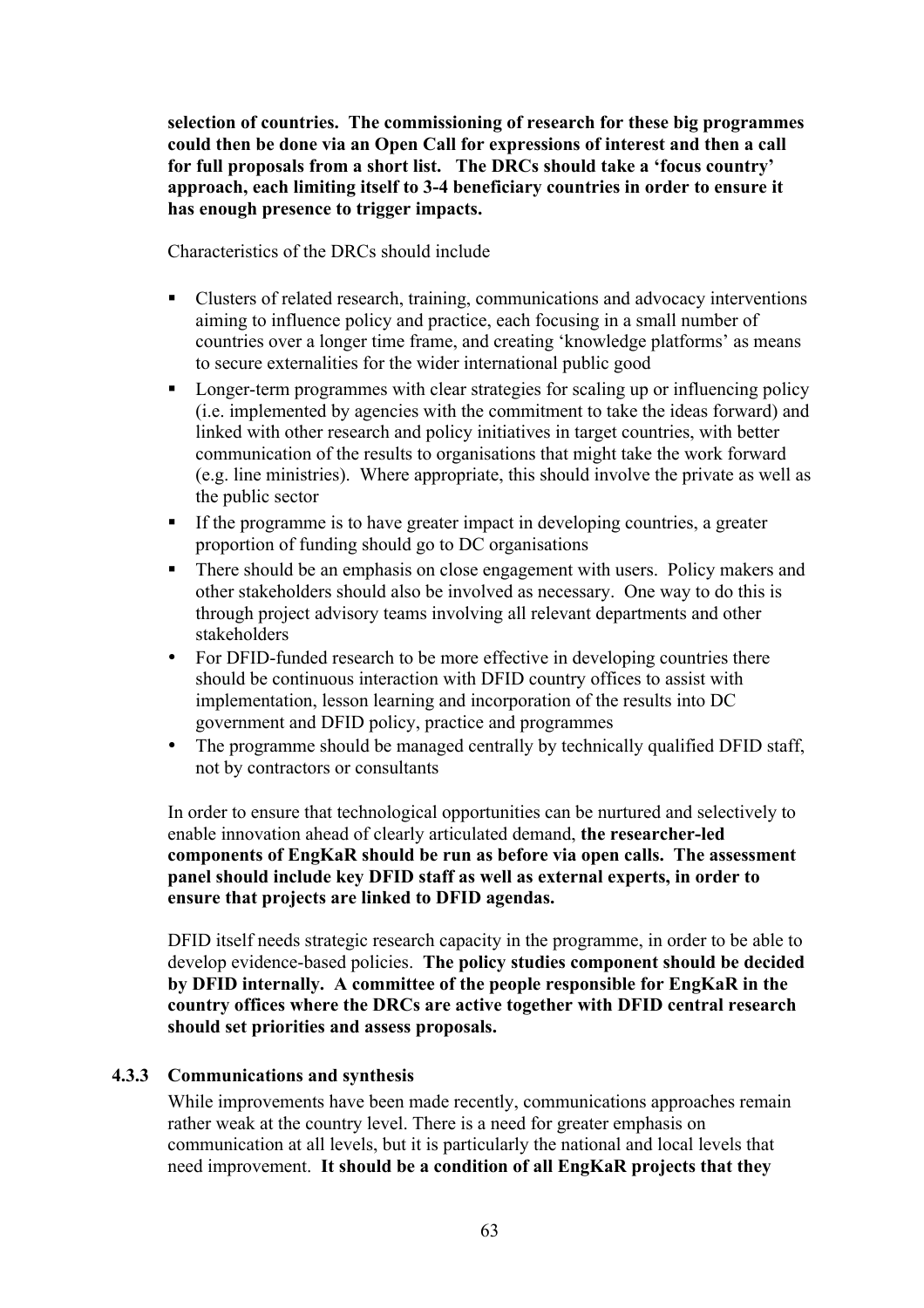**have a clear and credible communications plan, with resources allocated and specified deliverables, showing how both first- and second-order impacts are to be achieved. These deliverables should include proactive forms of communication. A publication or a web site entry is not enough.**

There is a need to synthesise & add up the results of the programme and especially of the DRCs, to build the 'technology platforms' discussed earlier. This would need to be done in different ways at different levels.

- Within country, the key is to engage with policymakers, practitioners and end users. At the sectoral level, project holders should be doing this regularly. There may also be need for broader policy fora on infrastructure issues that involve a range of sectors. In the CPRC model, a national organization or consortium is responsible for national research, synthesis & coordination for the sector
- Across countries, the key is to promote the findings to other countries that have similar characteristics. This could be done by DFID via engaging with relevant sectoral organisations with a wider network. In the CPRC model, this is the responsibility of coordinating organisation (with DFID)
- Global public goods there is a need to promote the findings as widely as possible to contribute to the global knowledge base. This is currently the role of CIMRC and the other EngKaR Resource Centres. It does not seem to us that both CIMRIC and the individual resource centres are required. A decision would have to be taken for each DRC and project where the best place would be to store results as a basis for dissemination. There should however also be global events that help synthesise the findings across sectors – this is best done face to face

**Individual DRCs should be required to have credible strategies and plans for tackling communications at all thee levels.**

#### **4.3.4 Monitoring and Evaluation**

At present few projects carry out any assessment of their impacts. One of the incidental benefits of using a DRC model is that DRCs are big and long-lived enough to allow more systematic monitoring, which can then be used not only for accountability but also to help learn how to improve impacts.

- **DFID should put in place explicit monitoring arrangements for EngKaR projects and centres that generate six-monthly interaction between a DFID staff member and the project / DRC head to report and discuss progress against both budget and planned activities**
- **DFID should institute an end-of-project performance review, where achievements are compared with expectations**
- **For DRCs, post-project monitoring arrangements should be confirmed at this time, focusing on simple verifiable indicators**

DRC impacts will take time to be achieved and be complex to measure. **DFID should plan to tackle DRC impacts as part of a larger evaluation of EngKaR after 5 years.** A further evaluation should only be launched sooner than this if monitoring suggests there are serious problems.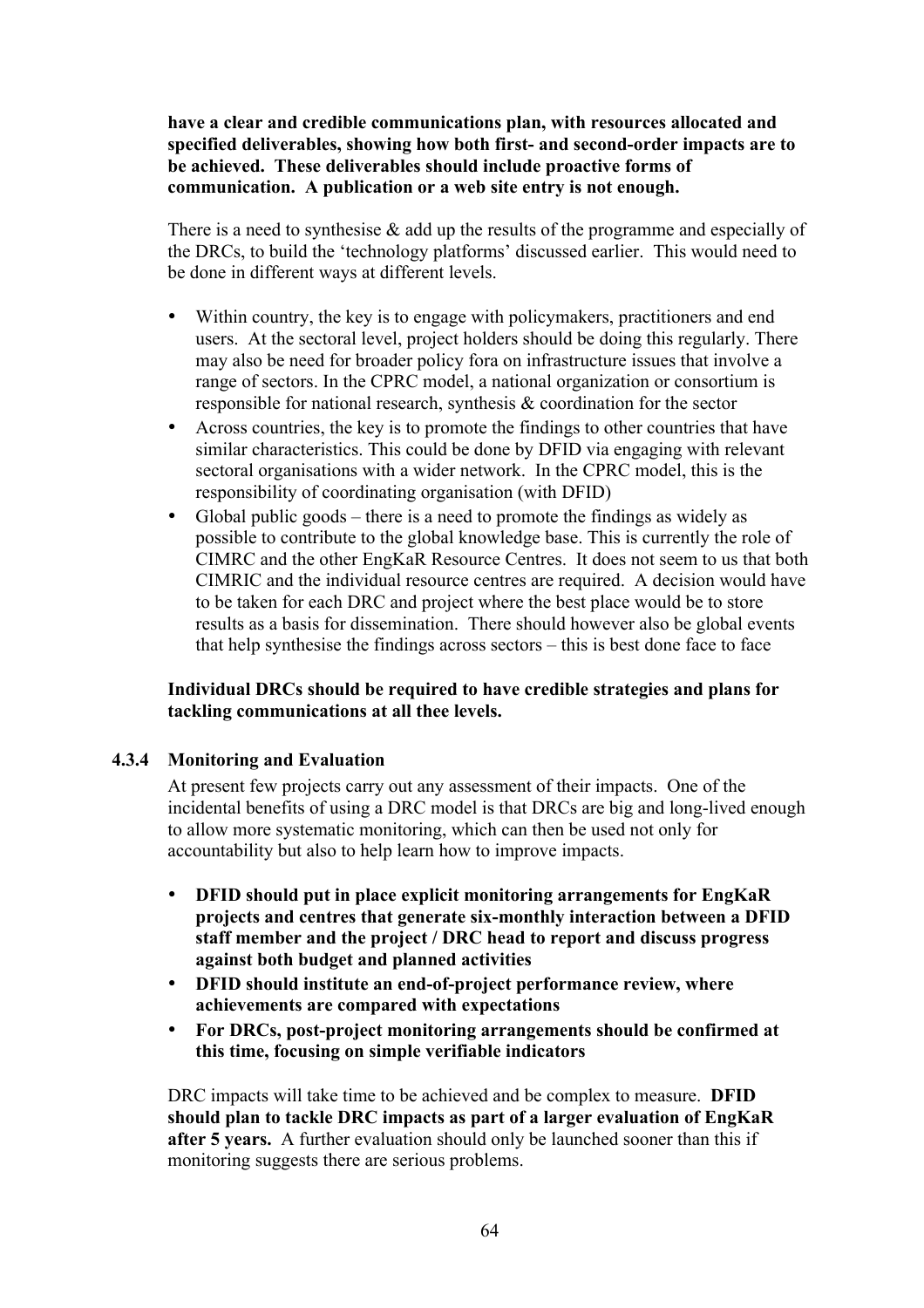# **4.3.5 Making the Transition**

The suggested future shape of EngKaR is shown in **Exhibit 17**. The expenditure pattern we propose is deliberately 'lumpy' in order to generate the needed critical mass.



**Exhibit 17 Architecture of Future EngKaR Programme**

It is not clear at this stage how rapidly DFID can build up the EngKaR budget sufficiently to sustain three DRCs, each of which should be a multi-million pound enterprise. It may be necessary (even desirable) to launch the DRCs sequentially, depending on the budget available. For simplicity, we assume here that some budget is available for the current year and that all three can be launched in 2006.

The needed steps are

- Exploit the outputs of past projects, to extract maximum value from past investments
- Re-establish EngKaR activity through a call for proposals
- Prepare and launch a call for DRCs for 2006

# **As a first step, DFID should complete its EngKaR communications strategy via a study of results take-up, doing a user segmentation and improving its understanding of actual and potential users' take-up behaviour.**

In the short term, there seems to be a great need for activities for learning, synthesis and promotion across the programme – as well as to help DFID orient the next phase of work in this area. This could be done via country or regional workshops – within as well as across sectors. This would also help keep current stakeholders engaged while DFID reorients its programme.

The findings of this evaluation highlight that the projects are rather fragmented sectorally and geographically and that there has not been as great an attention to communication with policymakers or intended beneficiaries as might be hoped. This implies that much could be gained through activities to promote the findings of specific projects; synthesise the findings across sectors; and to draw together some of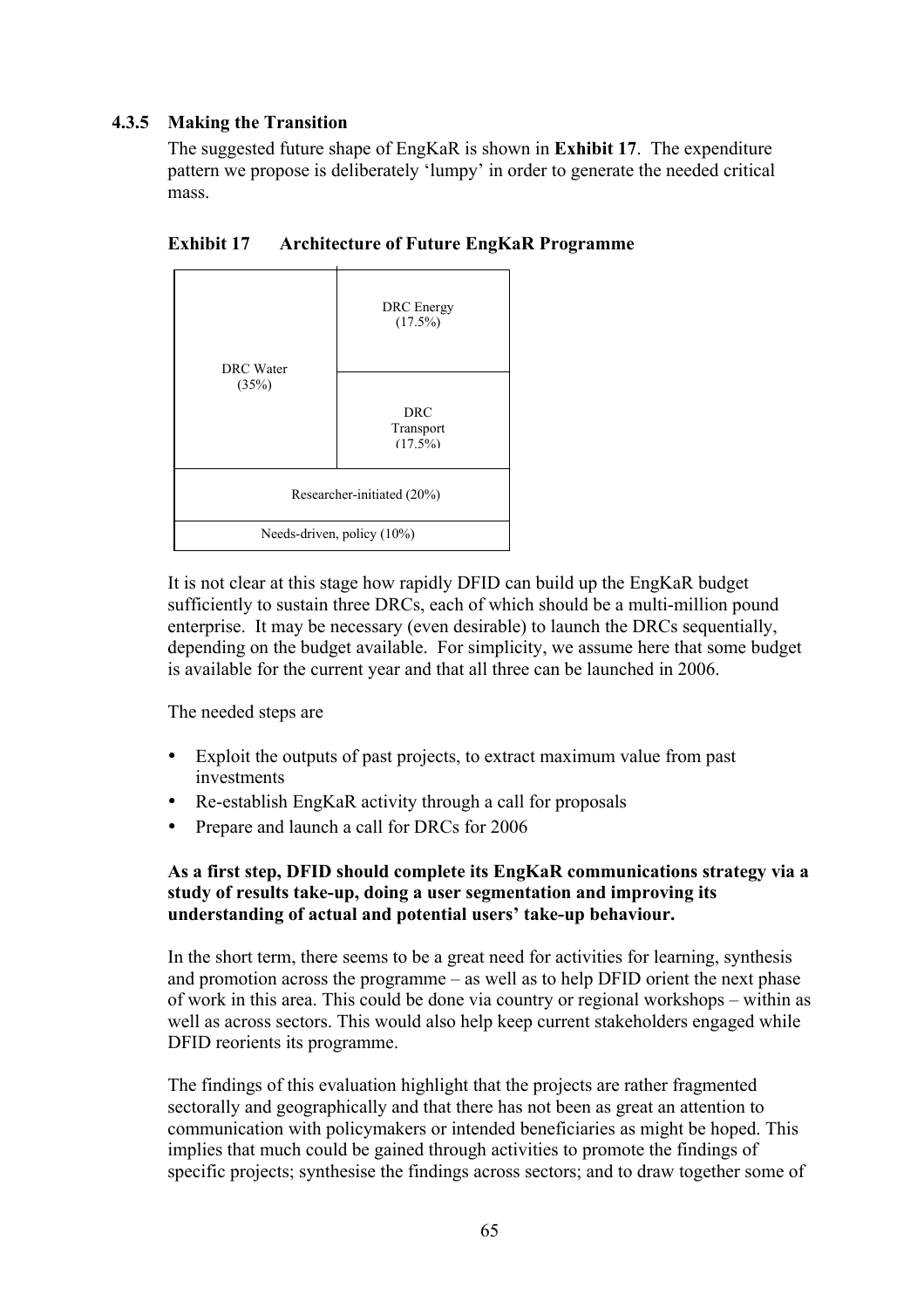the key cross-cutting findings for the programme as a whole. **DFID should give priority to such activities could be given priority while new research strategies are being put in place** – indeed the activities proposed below should provide valuable input into such programme development.

Therefore, in addition, it would be worth considering

- Making a small amount of additional funding available for communication and policy advocacy activities of existing projects that demonstrate important results and identify uptake mechanisms to exploit. Letting project holders know about this, and establishing mechanisms to ensure the resources are spent usefully.
- Making a small amount of additional funding available as seed money to take forward some of the key findings that would have an impact on policy, practice or poverty.
- Organising policy fora at the sectoral level at country or perhaps sub-regional level – to facilitate the interaction between policy makers, practitioners and donors and EngKaR researchers.
- Organising a workshop for the programme as a whole at regional or global level – involving researchers, policymakers and donors. The aim would be to facilitate: (i) promotion of key EngKaR research findings; (ii) learning from past experience of support for engineering research and how to link research to policy and practice; (iii) identification of key researchable problems that DFID might take forward.

The evaluation has not produced evidence that would allow us to say that some research topics ought to have higher priority than others. Conceivable evidence could have been indications of especially high or low quality or impact in parts of the programme. However, the message was that there was little wrong with individual projects. The problem was that there were too many of them and that they were disconnected from each other. With whatever budget it can make available in the short term, therefore, **DFID should launch an open call for EngKaR projects in the areas of the intended DRCs: water; energy; and transport. Assessment criteria should be as before. However, at the point of shortlisting projects for possible funding, DFID should cluster proposals by topic and geography, and buy as many related projects as possible, from the list of proposals that meet its routine quality and relevance criteria.**

**DFID should announce the structure of EngKaR 2006 as early as feasible, so as to allow ample time for the preparation of DRC bids. A two-step procedure would be useful, with those succeeding at the first step qualifying to receive a limited amount of travel budget, enabling them to consult potential southern partners and stakeholders in the course of preparing their bid.**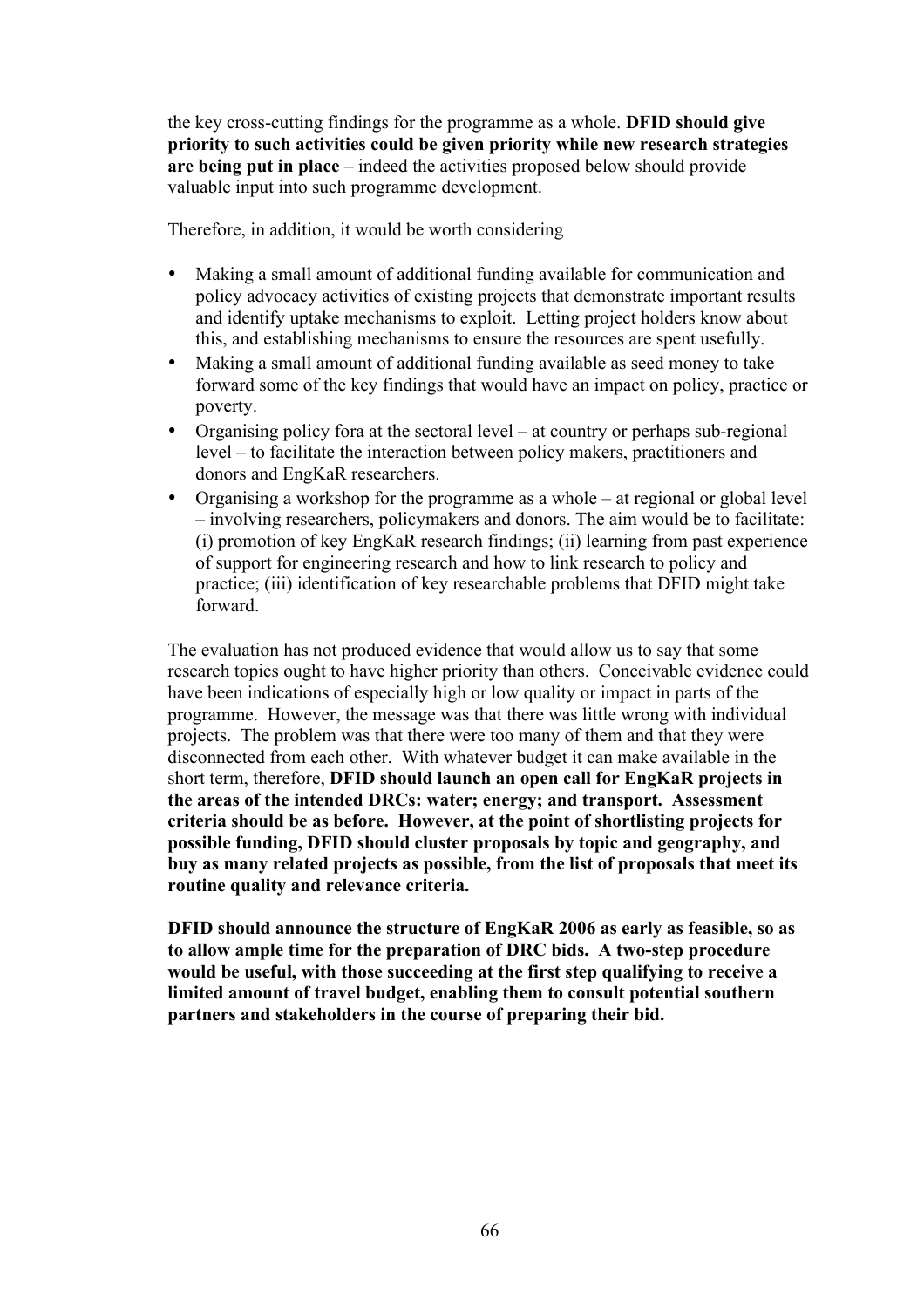**Appendix A Study Terms of Reference**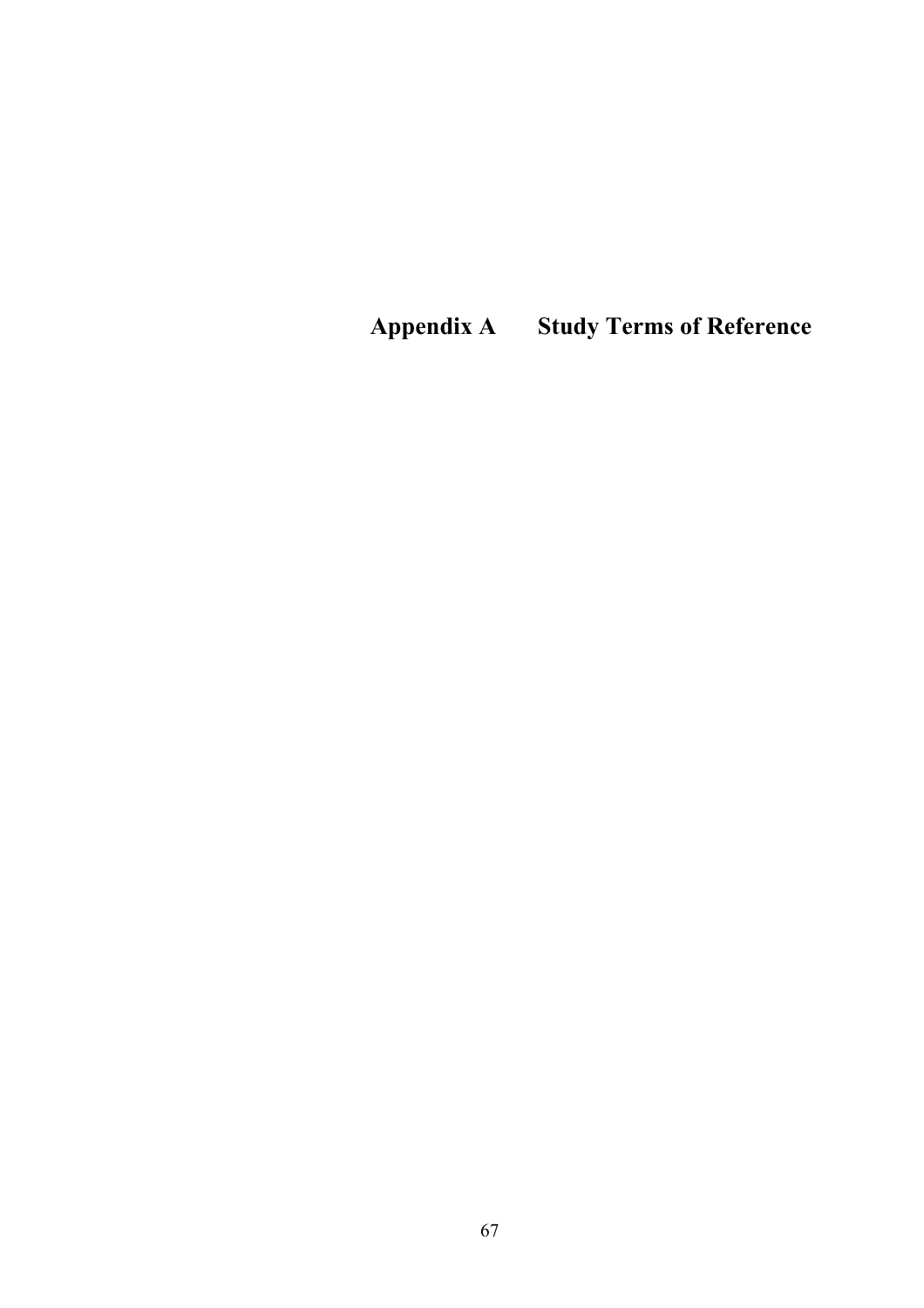### **Terms of Reference IUDD Engineering Knowledge and Research Programme Evaluation Phase II, 2004**

# **1. Brief Description**

The Central Research Department (CRD) of the Department for International Development (DFID) requires the services of a team of consultants to undertake an evaluation of its Engineering Knowledge and Research (EngKaR) Programme over the period July 2004- December 2004.

Phase II work will be an evaluation of the outputs of the six EngKaR sector programmes. The evaluation report will be submitted to the Head of Research in December 2004.

# **2. Background**

CRD is setting up an evaluation framework for the Engineering Knowledge and Research Programme (EngKaR). EngKaR is a research for development programme divided into the six sectors of IUD: water, urban, energy, information for communication technologies (ICTs), geoscience and transport. There are two, small, newer funds for cross-sectoral research and for the development of disability technology (not included in this study) The content of the research programmes is largely derived from a competitive bidding process traditionally held over an annual cycle. Proposals are made under theme headings, which relate to knowledge gaps that have been identified within each sector. Commissioned research is also undertaken. The programme is currently funding approximately 180 projects spending £12-£14m per year.

The period of evaluation shall be completed projects in the last five years

# **3. Initial scoping for evaluation**

An initial scoping and design study (Phase 1) for this evaluation took place in late 2001. This aimed to set the EngKaR programme within the context of the Millennium Development Goals (MDGs) – aligning EngKaR with DFID's organisational priorities and setting the framework for its evaluation at the end of the strategy period.

The evaluation should look selectively at each sector. This will probably be through selecting a selection of projects per sector depending upon the theme per sector, and where appropriate selecting a country that can serve as a case study for clusters of research outputs within a theme, sector or for EngKaR as a whole. It should look at all sectors in order to maintain the departmental overview. The evaluation methodology may vary – but should make use of the process logframe, and nested logframes where appropriate. It should address:

### **i) Identification**

Identification of the themes and projects, and relevance particularly in terms of addressing poverty, filling knowledge gaps and contributing to the global public good. How they complement global initiatives and avoid replication of existing work and proposed work.

Methodology: mainly desk study and interviews with key stakeholders,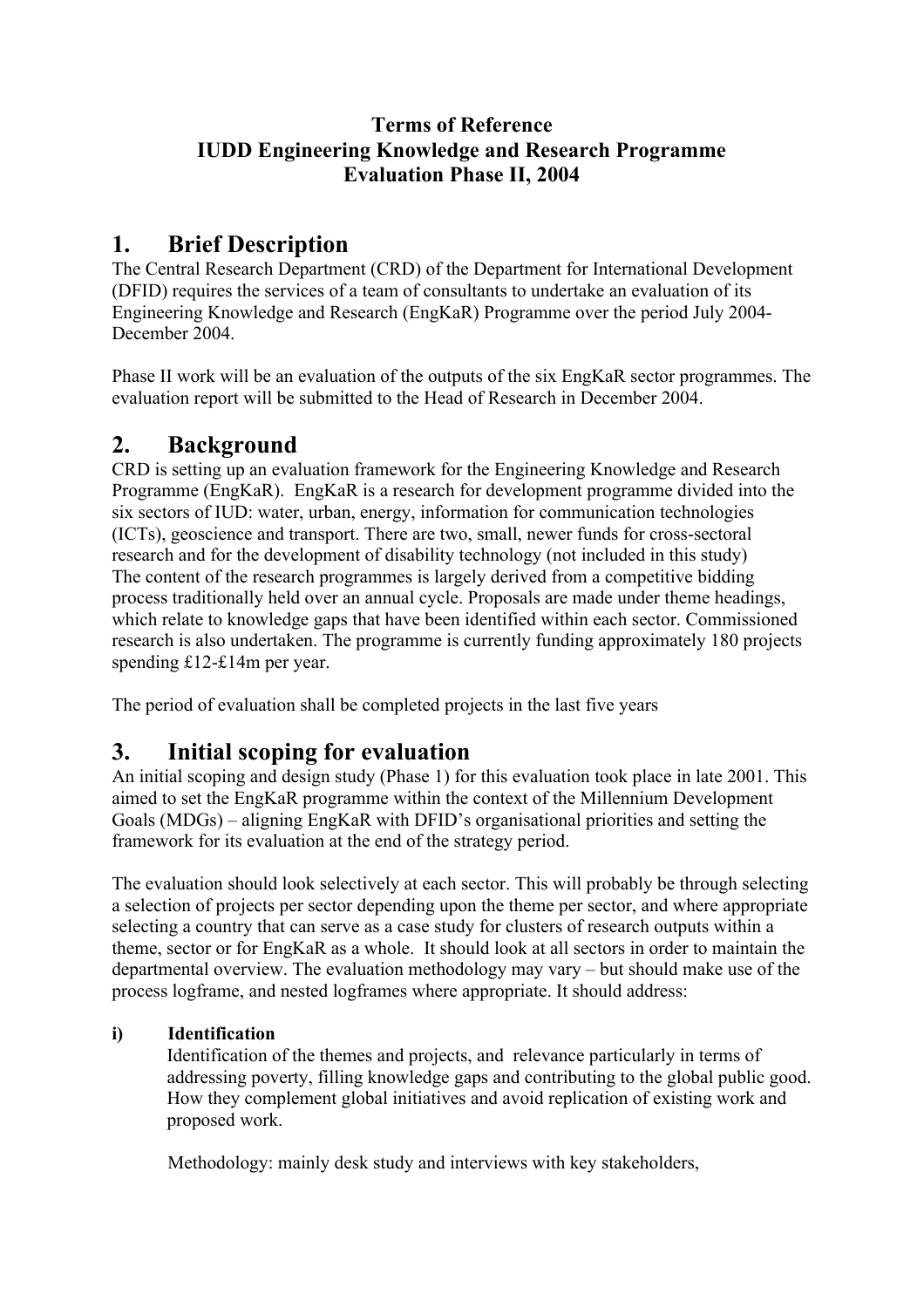#### **ii) Process**

The content and quality of the processes and involvement of stakeholders. Description of added value and benefits of DFID client assistance including feedback on reports, advice and milestone monitoring.

Methodology: interviews with researchers and stakeholders.

#### **iii) Results**

Overview of sectoral research quality, relevance to MDGs, and poverty impact. Overview of dissemination strategies of research projects commissioned under an EngKaR theme in terms of relevance to the theme, value added to the global knowledge pool, uptake rate of products/methodologies produced and effectiveness of dissemination strategies at project level. The extent to which research proposals accepted can/have been brought together and disseminated as a "synthesis product". The impact of thematic and project outputs in terms of uptake and scaling up. This should also include;

- a comparative review of the impact of localised dissemination vs widespread dissemination of generalised outputs and likelihood of success in both
- impact on government decision making, policy, specifications and impact on the poor;

Methodology: Desk study and selective consultation in the UK and overseas with Advisers, , Researchers and intended users of EngKaR products (DFID in country, government policy makers, NGOs, CSOs, southern research partners, stakeholders in global partnerships etc.)

#### **iv) Successes**

"good news case studies"; in each sector, identify a successful case study, where an EngKaR product or output has been used effectively to change policies, or applied to deliver new techniques or products, and also widely disseminated and promoted. This approach, of looking at the impact first, has been adopted in the process logframe. Very often successful research applications come out of seemingly weak proposals and vice versa. Tracking this process back to the research proposal the evaluation should draw out any lessons that may be of wider relevance across sectors of EngKaR and give some indication of value added where possible;

What projects were successful in achieving their objectives, changing government procedures or impacting the poor, identify in what way projects were successful and what were the key components that were present that formed the ingredients for success.

Methodology: Interviews, correspondence (questionnaires), review of databases/ web pages, CIMRC

#### **v) Further gains**

Identify projects that were successful in completing their objectives but did not realise their full potential. What further work is needed to give maximum outcomes for the investment made? Identify translational processes where research outputs were adopted as government or institutional practice or had a scale-up effect.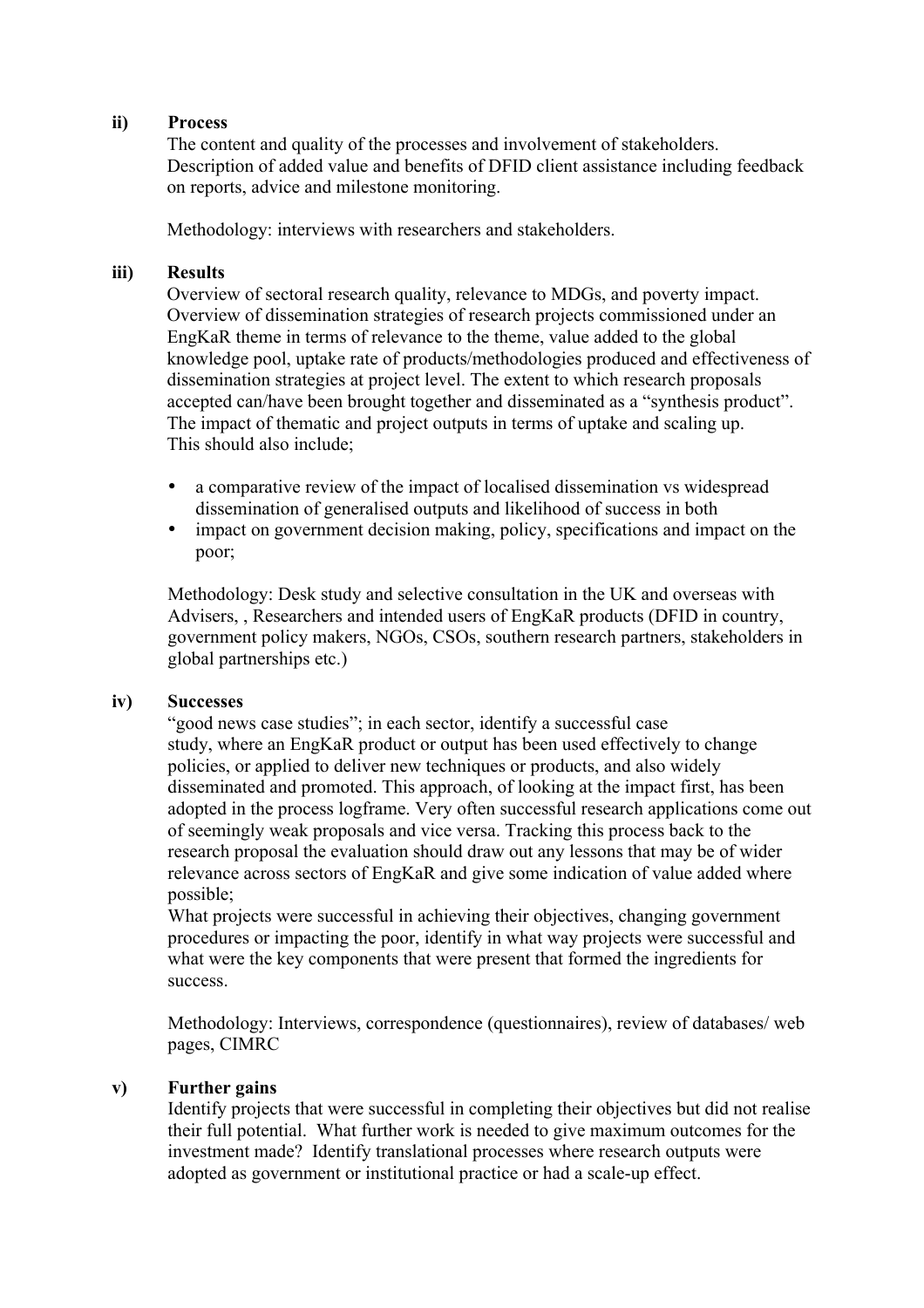The activities outlined above are indicative of the scope of the evaluation. The consultants should proactively recommended alternatives which would add value to the process or represent greater value for money for the same output.

## **4. Outputs**

The evaluation outputs should be concise, time-limited recommendations on ways of sharing the strengths of different sectors and of identifying the weaker aspects.

Outputs from this evaluation should include:

- Evidence of effective dissemination to identified stakeholders
- Evidence of uptake by decision makers in DCs.<br>• Overview of the quality of research outputs for  $\epsilon$
- Overview of the quality of research outputs for each sector.<br>• Evidence of relevance and value added to impact on the poo
- Evidence of relevance and value added to impact on the poor.<br>• Effectiveness of monitoring systems
- Effectiveness of monitoring systems.<br>• Recommendations for any additional
- Recommendations for any additional evaluation activities and process improvements that may be considered by DFID.
- Effectiveness of identification processes.

Recommendations for possible strategies for energy, water and sanitation, urban, geoscience and transport research themes for future DFID funding. Recommendations for consideration in future areas of research. Recommendations for consideration on dissemination/knowledge sharing activities. Recommendations for consideration on further work to optimise outcomes of existing projects

# **5. Timing for Phase II evaluation activity**

| Phase 11 July 2004 - December 2004 |                                           |  |
|------------------------------------|-------------------------------------------|--|
| July                               | Start of contract                         |  |
| August                             | Inception report                          |  |
| October                            | Progress report                           |  |
| <b>End November</b>                | Draft report prepared and circulated      |  |
| December                           | Report finalised and submitted to the CRD |  |
|                                    |                                           |  |

## **6. Skills and experience of the proposed team should include:**

The technical nature of the EngKaR programme will require inputs from specialists in each sector. The core evaluation team will not necessarily be expected to have competence in each sector - but should be able to access such expertise as required. CRD may suggest resource persons as appropriate.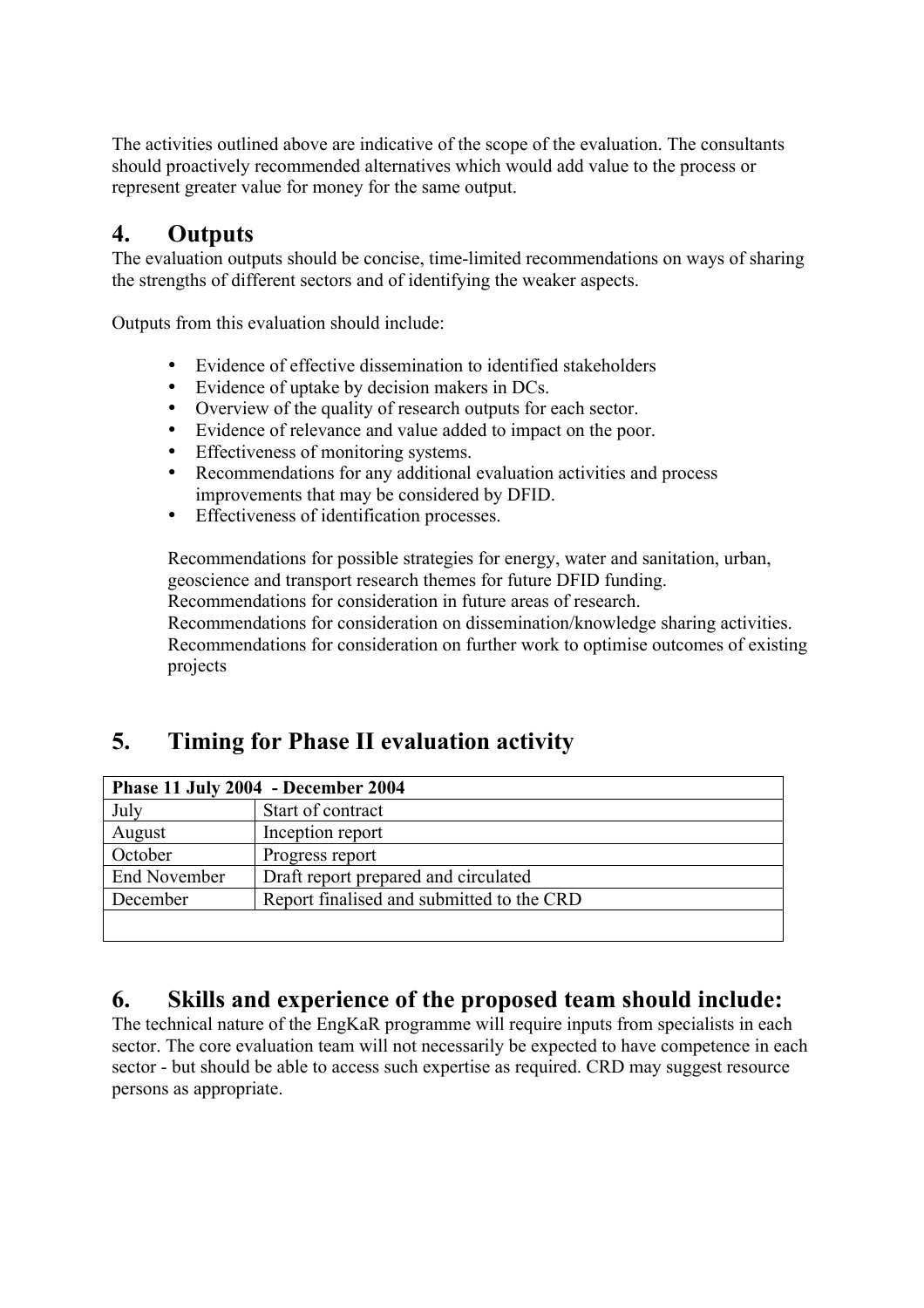**Appendix B Project Leader Questionnaire**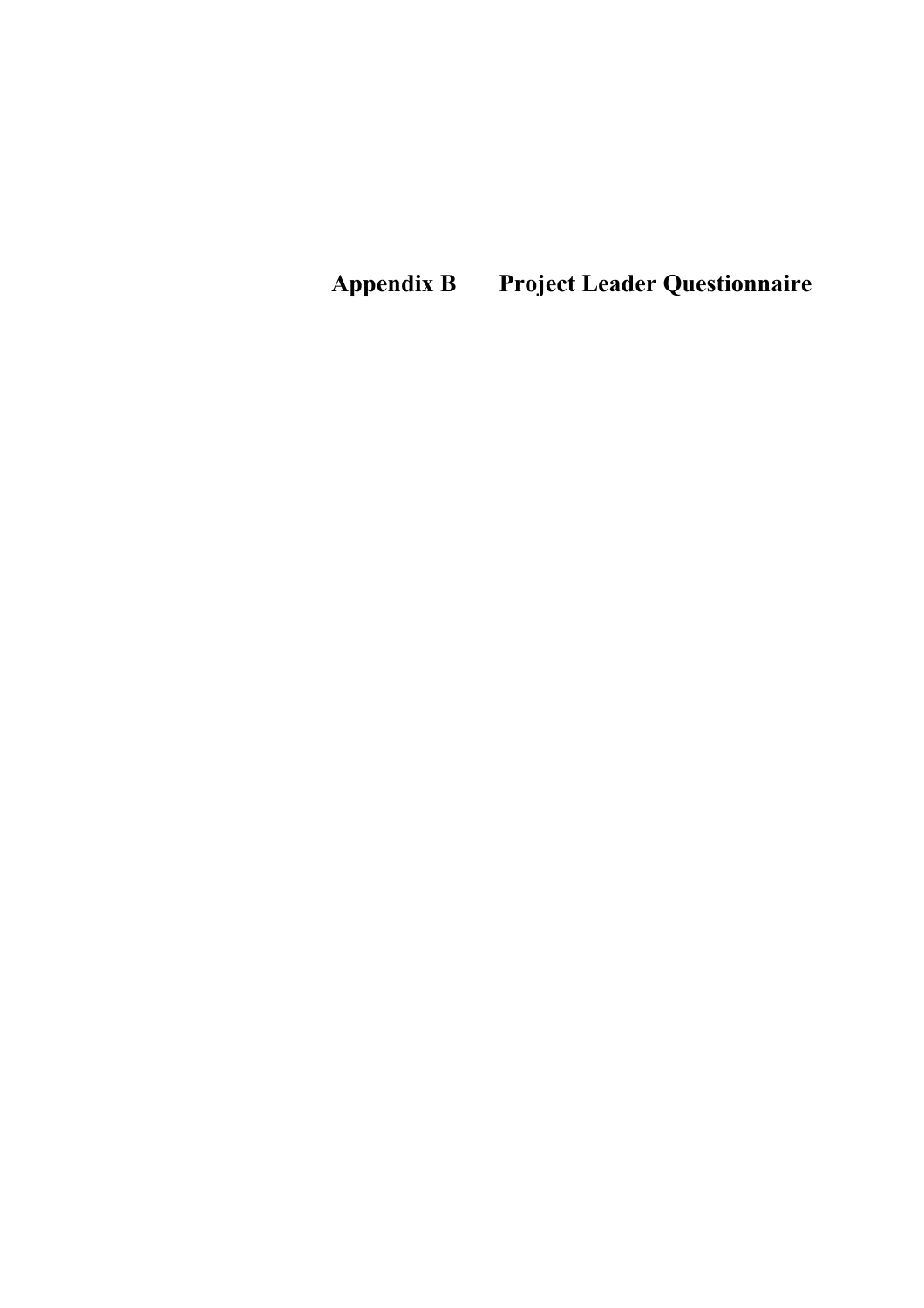# **Evaluation of DFID's Knowledge and Research (KaR) Programmes**

This questionnaire is part of a study conducted for DFID by Technopolis Ltd., UK. Your cooperation in answering the questions is kindly requested. All individual answers and comments will be treated as strictly confidential and non-attributable.

Please use a separate questionnaire for each project in which you are involved.

Please email the completed questionnaire to james.stroyan@technopolis-group.com.

Alternatively you can fax it on +44 1273 747299 or mail it to Technopolis Ltd, 3 Pavilion Buildings, UK - Brighton BN1 1EE.

For further information please contact James Stroyan at the above address, or by telephone on +44 1273 204320. If you wish to speak to a DFID official concerning this questionnaire please contact Peter O'Neill (Tel: 0207 023 0000; E-mail: P-ONeill@dfid.gov.uk).

**Name**

| Organisation            |
|-------------------------|
| <b>Telephone number</b> |
| <b>Email address</b>    |

**Project title Project reference Project end date**

П

#### **1. Please indicate where the original idea for the project came from**

Self / within own organisation

- П Partner organisations
- П User organisations / communities
- $\Box$ UK government agencies (e.g. DFID / ODA)

 $\Box$ Other aid / development agencies (e.g. UN, World Bank, Charities)

 $\Box$ Other (specify)

#### **2. To what extent did the project follow on from earlier work funded by DFID/ODA?**

П Project is directly related to previous research funded by DFID/ODA

Project is loosely related to previous research funded by DFID/ODA

Project is not related to previous research funded by DFID/ODA

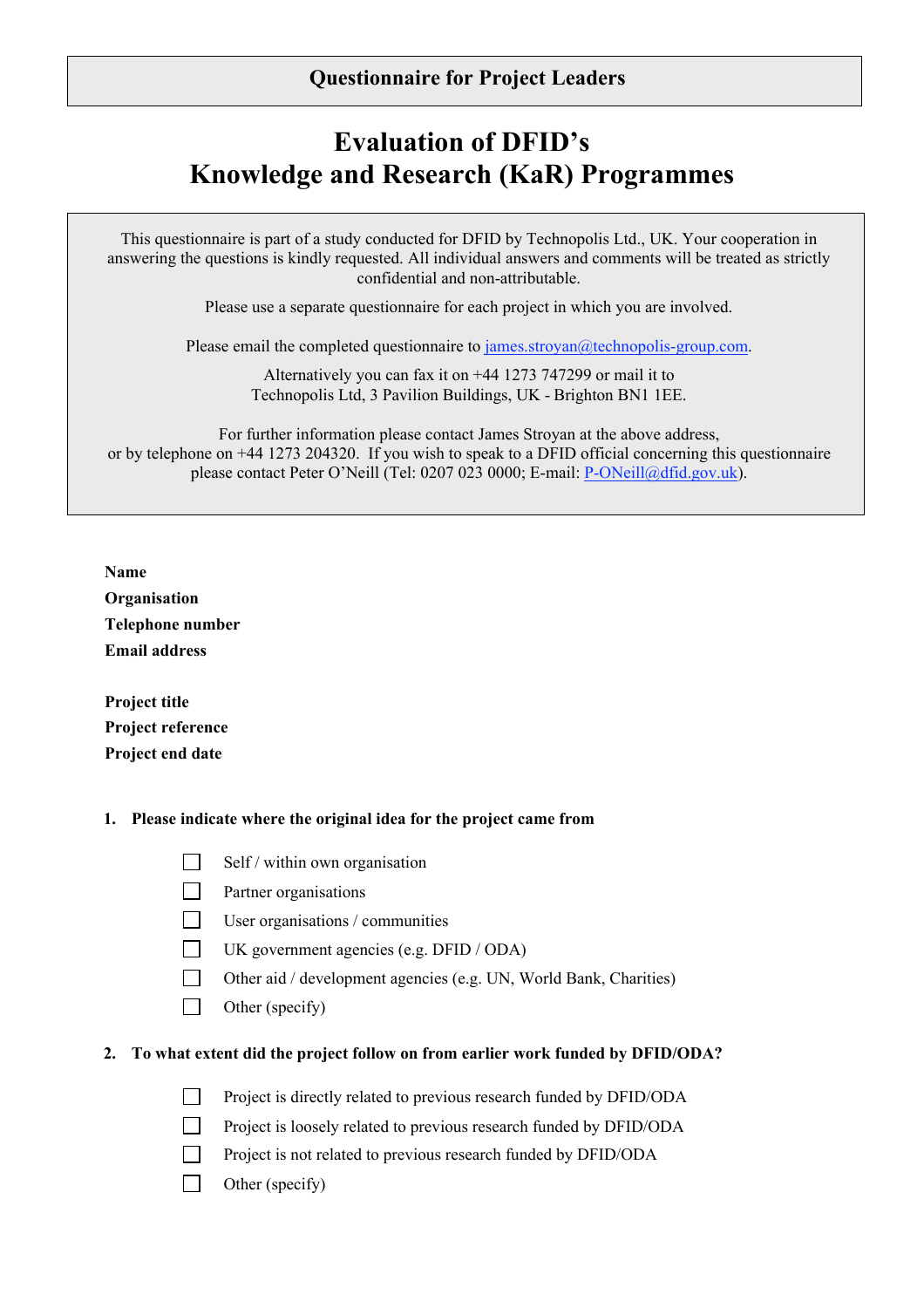#### **3. Which of the following techniques did you use to validate the project idea?**

 $\Box$ Market study

 $\Box$ Discussions with Southern partner organisations

- $\Box$ Discussions with other intermediaries
- $\Box$ Participative project planning exercise (e.g. GOPP, ZOPP)
- $\Box$ Literature review
- $\Box$ Discussions with DFID in the UK
- $\Box$ Discussions with DFID in-country
- $\Box$ Discussions with other donors / funders
- $\Box$ Other (specify)

#### **4. For each of the following categories of organisation, please indicate**

- the number of organisations formally partnering in the project (excluding your own)
- the number of these that you have worked with previous to this project<br>• the number of organisations that are not partners but are engaged direct
- the number of organisations that are not partners but are engaged directly through the project

| <b>Organisational type</b>               | Formal<br>partners (n) | <b>Worked with</b><br>before (n) | Not partnering but<br>directly engaged (n) |
|------------------------------------------|------------------------|----------------------------------|--------------------------------------------|
| National government ministry or agency   |                        |                                  |                                            |
| Local government agency or municipality  |                        |                                  |                                            |
| Non-governmental organisation            |                        |                                  |                                            |
| South-owned company                      |                        |                                  |                                            |
| Multinational company                    |                        |                                  |                                            |
| Professional institutions / trade bodies |                        |                                  |                                            |
| Consultants                              |                        |                                  |                                            |
| University or research institutes        |                        |                                  |                                            |
| Research funding body                    |                        |                                  |                                            |
| Other (specify)                          |                        |                                  |                                            |

**5. For each of the following categories of organisation, please indicate whether those involved in your project are PRIMARILY delivers of project outputs or the target audience for outputs.** *For the purposes of this questionnaire, 'target audience' means organisations directly engaged through the project and to whom the outputs will be delivered*

| <b>Organisational type</b>               | <b>Deliverer</b> | <b>Target audience</b> | <b>Not involved</b> |
|------------------------------------------|------------------|------------------------|---------------------|
| National government ministry or agency   |                  |                        |                     |
| Local government agency or municipality  |                  |                        |                     |
| Non-governmental organisation            |                  |                        |                     |
| South-owned company                      |                  |                        |                     |
| Multinational company                    |                  |                        |                     |
| Professional institutions / trade bodies |                  |                        |                     |
| Consultants                              |                  |                        |                     |
| University or research institutes        |                  |                        |                     |
| Research funding body                    |                  |                        |                     |
| Other (specify)                          |                  |                        |                     |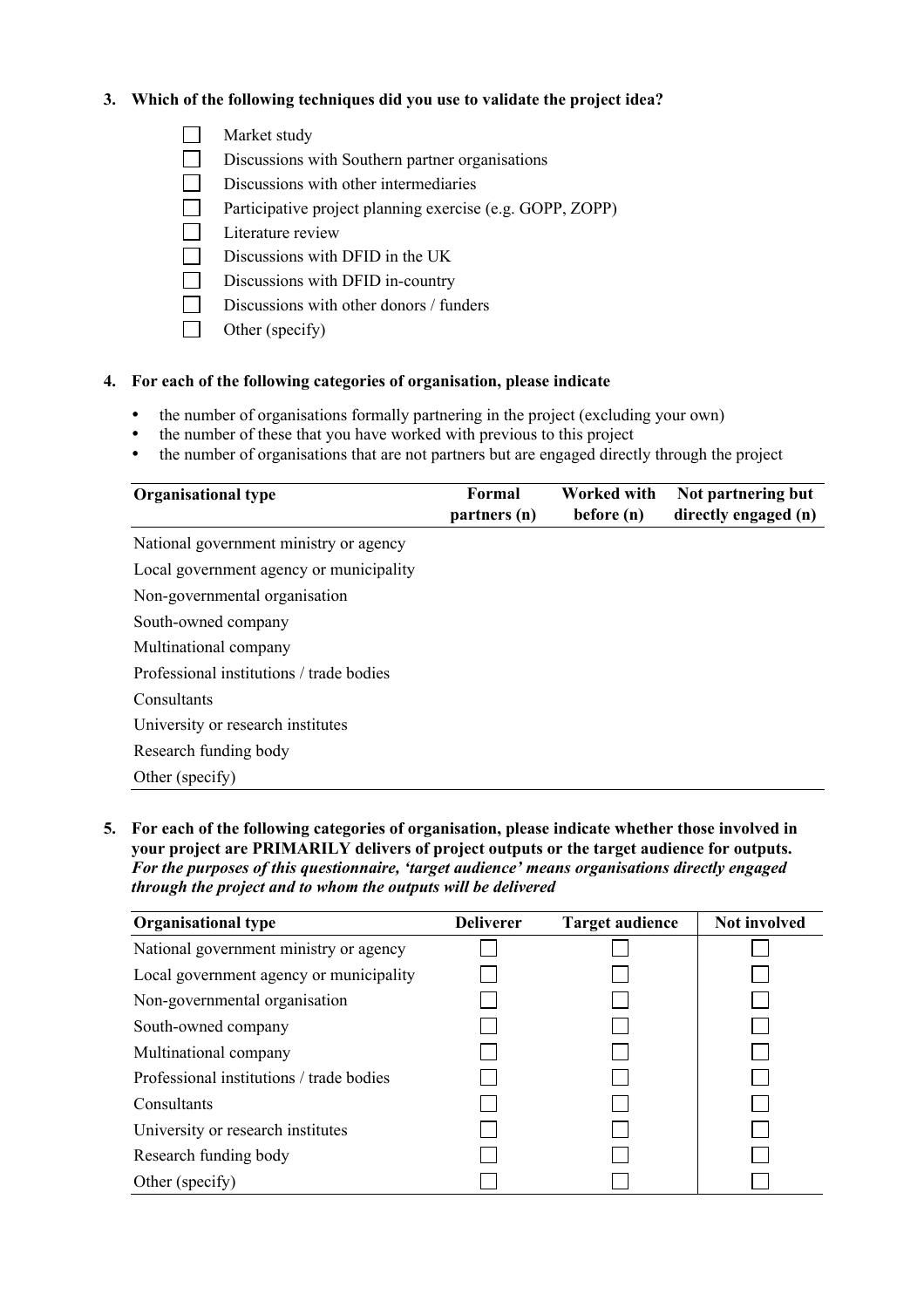#### **6. Please indicate the top 3 expected (planned) benefits of your project on its target audience by placing a 1, 2 and 3 in the relevant boxes below**

| <b>Target audience benefits</b>                          | Rank top 3 |
|----------------------------------------------------------|------------|
| Improved ability to develop new technology               |            |
| Improved ability to adapt new technology                 |            |
| Approved ability to apply new technology                 |            |
| Improved knowledge and understanding of technical issues |            |
| Improved planning and management capabilities            |            |
| Improved policy framework for new technology             |            |
| Improved capacity to develop policy and strategy         |            |
| Improved understanding of poverty alleviation measures   |            |
| Improved access to specific technologies                 |            |
| Improved understanding of specific technologies          |            |
| Other (specify)                                          |            |
| Other (specify)                                          |            |

**7. Please indicate the top 3 expected (planned) impacts of your project on its ultimate beneficiaries (poor people) by placing a 1, 2 and 3 in the relevant boxes below**

| <b>End user impacts</b><br>Rank top 3                      |  |
|------------------------------------------------------------|--|
| Improved financial income                                  |  |
| Improved employment                                        |  |
| Improved education                                         |  |
| Improved training                                          |  |
| Improved infrastructural services (water, sewerage, roads) |  |
| Improved healthcare services                               |  |
| Improved housing                                           |  |
| Improved social, cultural or political environment         |  |
| Improved environmental management                          |  |
| Other (specify)                                            |  |
| Other (specify)                                            |  |

**8. For your top ranked end user impact (above), please explain briefly the process by which your project will lead to these benefits**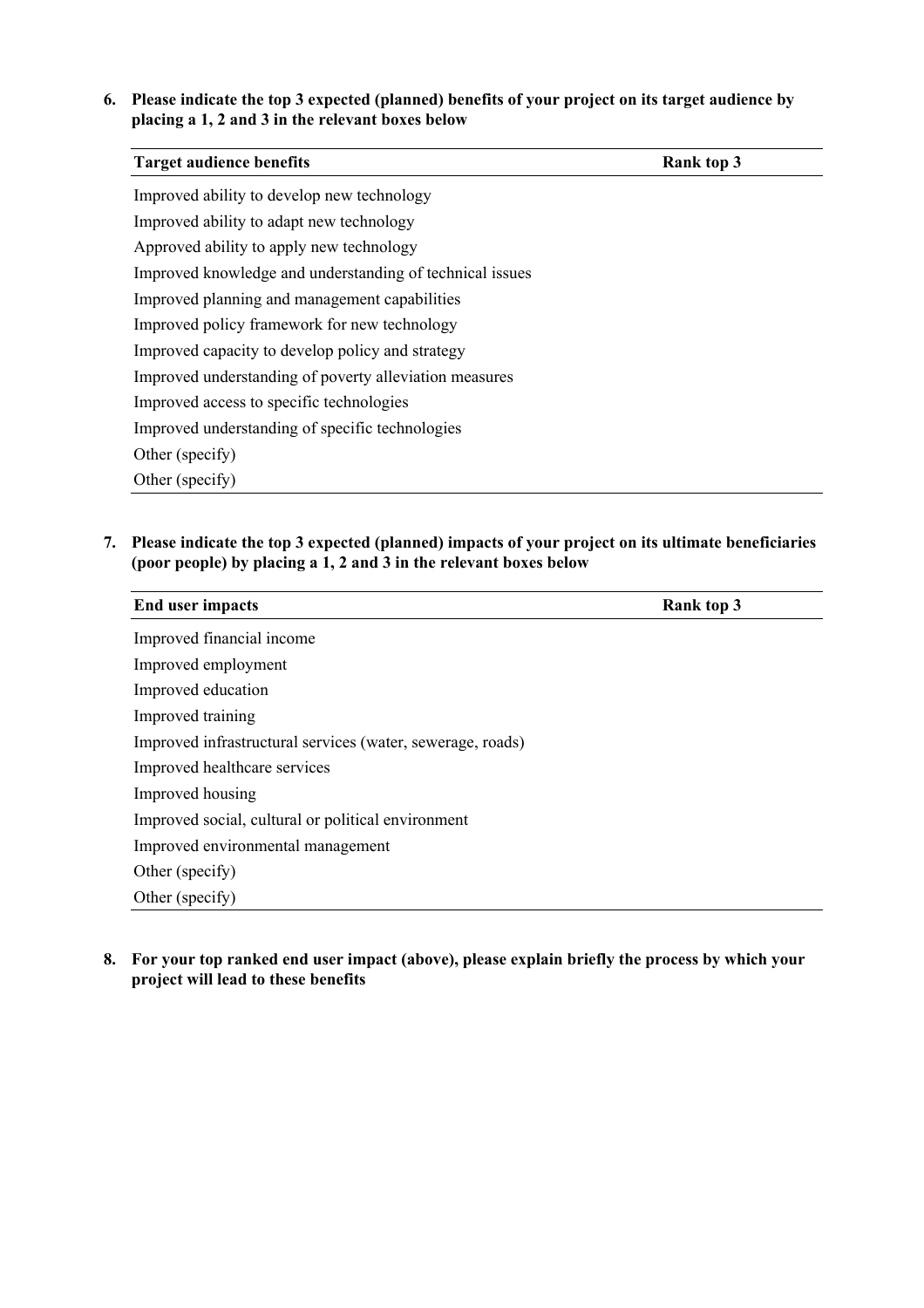#### **9. How would you rate the following aspects of Programme management?**

|                                       | Very good | Good | Neutral | Poor | Very poor |
|---------------------------------------|-----------|------|---------|------|-----------|
| Application procedures                |           |      |         |      |           |
| Contract negotiation procedures       |           |      |         |      |           |
| Monitoring procedures                 |           |      |         |      |           |
| Reporting procedures                  |           |      |         |      |           |
| Payment procedures                    |           |      |         |      |           |
| Procedures for amending project plans |           |      |         |      |           |
| Programme communications (internal)   |           |      |         |      |           |
| Programme communications (external)   |           |      |         |      |           |

#### **10. How would you rate the inputs provided by programme management?**

|                                                                                   | Very<br>helpful | Helpful | Neutral | Unhelpful/<br>negative | No input |
|-----------------------------------------------------------------------------------|-----------------|---------|---------|------------------------|----------|
| Advice/assistance provided by DFID<br>prior to submitting your application        |                 |         |         |                        |          |
| Advice/assistance provided by DFID<br>during contract negotiation                 |                 |         |         |                        |          |
| Advice/assistance from DFID officials in<br>UK during project implementation      |                 |         |         |                        |          |
| Advice/assistance from DFID officials in<br>country during project implementation |                 |         |         |                        |          |
| Advice/assistance from DFID officials in<br>UK during exploitation phase          |                 |         |         |                        |          |
| Advice/assistance from DFID officials in<br>country during exploitation phase     |                 |         |         |                        |          |

#### **11. Do you feel that you understand the role of the KaR Resource Centres?**

| Yes<br>N <sub>0</sub>                                                     |             |                          |  |
|---------------------------------------------------------------------------|-------------|--------------------------|--|
| If yes, please rate the need for this role                                | $\Box$ High | $\Box$ Medium $\Box$ Low |  |
| <b>Please rate the actual utility of the resource centres</b> $\Box$ High |             | $\Box$ Medium $\Box$ Low |  |

12. Please provide below any suggestions you may have for improvements to the management of any future similar programme.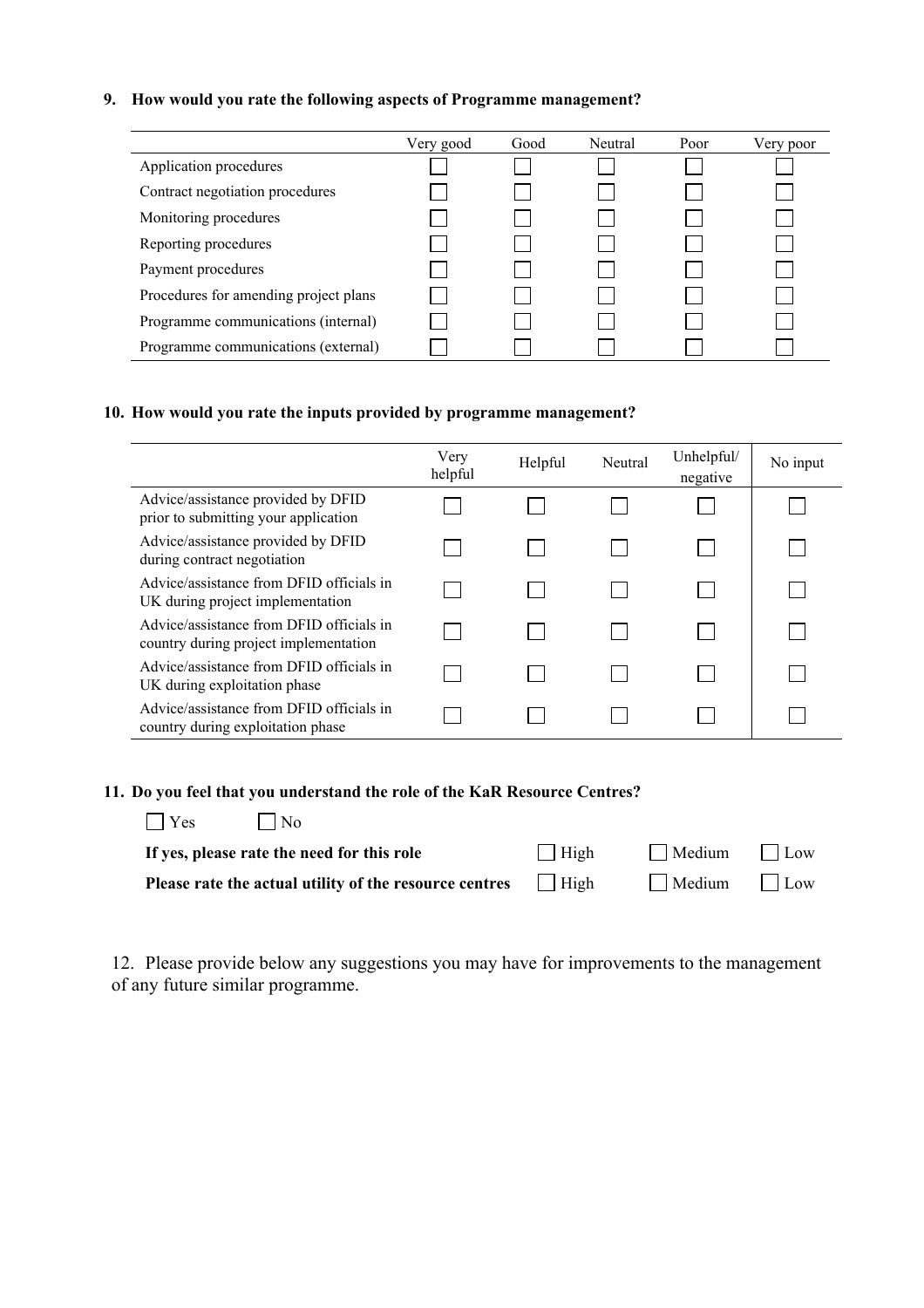#### **13. Please indicate below the sort of influence each of the following factors has had on project progress to date.**

|                                                     | Very<br>negative | Negative | Neutral | Positive | Very<br>positive |
|-----------------------------------------------------|------------------|----------|---------|----------|------------------|
| Competence of project partners                      |                  |          |         |          |                  |
| Competence of DFID programme officials              |                  |          |         |          |                  |
| Complexity of technical issues addressed            |                  |          |         |          |                  |
| Availability of qualified personnel in the South    |                  |          |         |          |                  |
| Level of interest within project team in the South  |                  |          |         |          |                  |
| Level of interest within potential user communities |                  |          |         |          |                  |
| Access to finance for communication activities      |                  |          |         |          |                  |
| Access to DFID country offices in South             |                  |          |         |          |                  |
| Interest within DFID country offices in South       |                  |          |         |          |                  |
| Structure of the programme                          |                  |          |         |          |                  |
| Other (specify)                                     |                  |          |         |          |                  |
| Other (specify)                                     |                  |          |         |          |                  |

**14. Please indicate below the number of each of the following types of output that are / were expected to be produced directly through the project (i.e. those anticipated in your project contract with DFID). If your project is completed, please also indicate the numbers that have actually been produced.**

| <b>Category of output</b>                                 | <b>Numbers expected</b> Numbers actually<br>to be produced | produced |
|-----------------------------------------------------------|------------------------------------------------------------|----------|
| <b>Standards</b>                                          |                                                            |          |
| Handbooks                                                 |                                                            |          |
| Written reports or other publications                     |                                                            |          |
| Research tools or instruments                             |                                                            |          |
| Prototypes                                                |                                                            |          |
| New products developed for use in poor countries          |                                                            |          |
| Existing products modified for use in poor countries      |                                                            |          |
| New processes developed for use in poor countries         |                                                            |          |
| Existing processes modified for use in poor countries     |                                                            |          |
| Training courses for delivery in poor countries           |                                                            |          |
| Technology/knowledge transfers to existing companies      |                                                            |          |
| Technology/knowledge transfers via new/spin-off companies |                                                            |          |
| New policy guidelines or draft legislation                |                                                            |          |
| Other (specify)                                           |                                                            |          |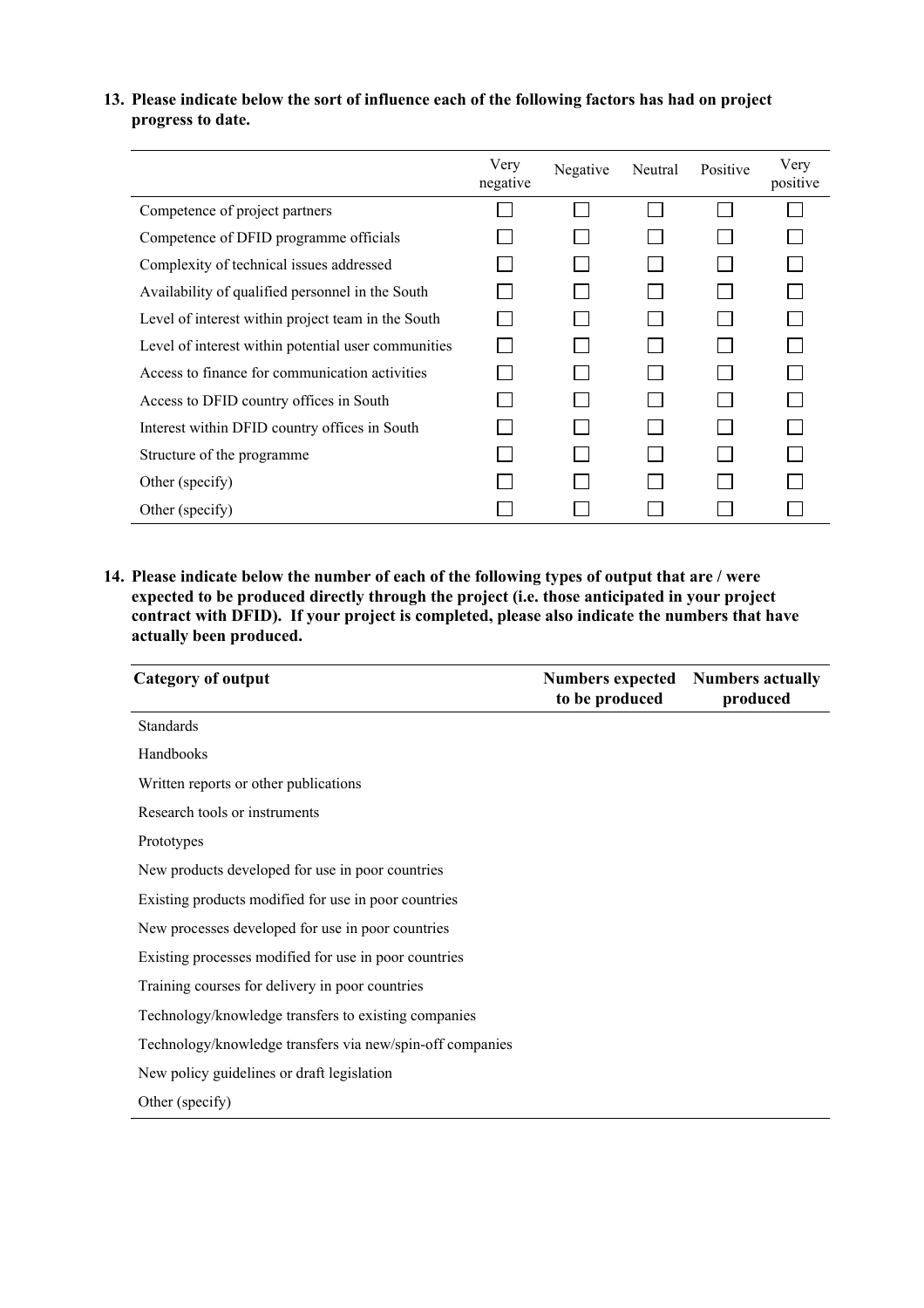**15. If you have or are expecting to produce written reports as part of the output from your project, please indicate below the number of languages the report has/will be prepared in and the number of copies you expect to distribute in total.**

Number of different languages in which reports will be produced

Number of copies of reports expected to be distributed

**16. Please provide below any additional comments you may have on the programme and its operation**

#### **The following questions should be answered for completed projects only**

**17. Has the project generated any tangible economic benefits for participants / beneficiaries in poor countries?**

| $'$ es | 1 No |
|--------|------|
|--------|------|

**If yes, please explain the nature of these benefits and estimate the scale of the economic returns**

#### **18. To what extent have the project's objectives been achieved?**

 $\Box$  Fully  $\Box$  Partially  $\Box$  Not at all

**If the project objectives have NOT been fully achieved, please explain reasons behind this and provide any recommendations you may have for how such problems may be avoided in the future**

### **THANKYOU FOR COMPLETING THIS QUESTIONNAIRE PLEASE SAVE THE FILE AND EMAIL IT TO THE FOLLOWING ADDRESS**

james.stroyan@technopolis-group.com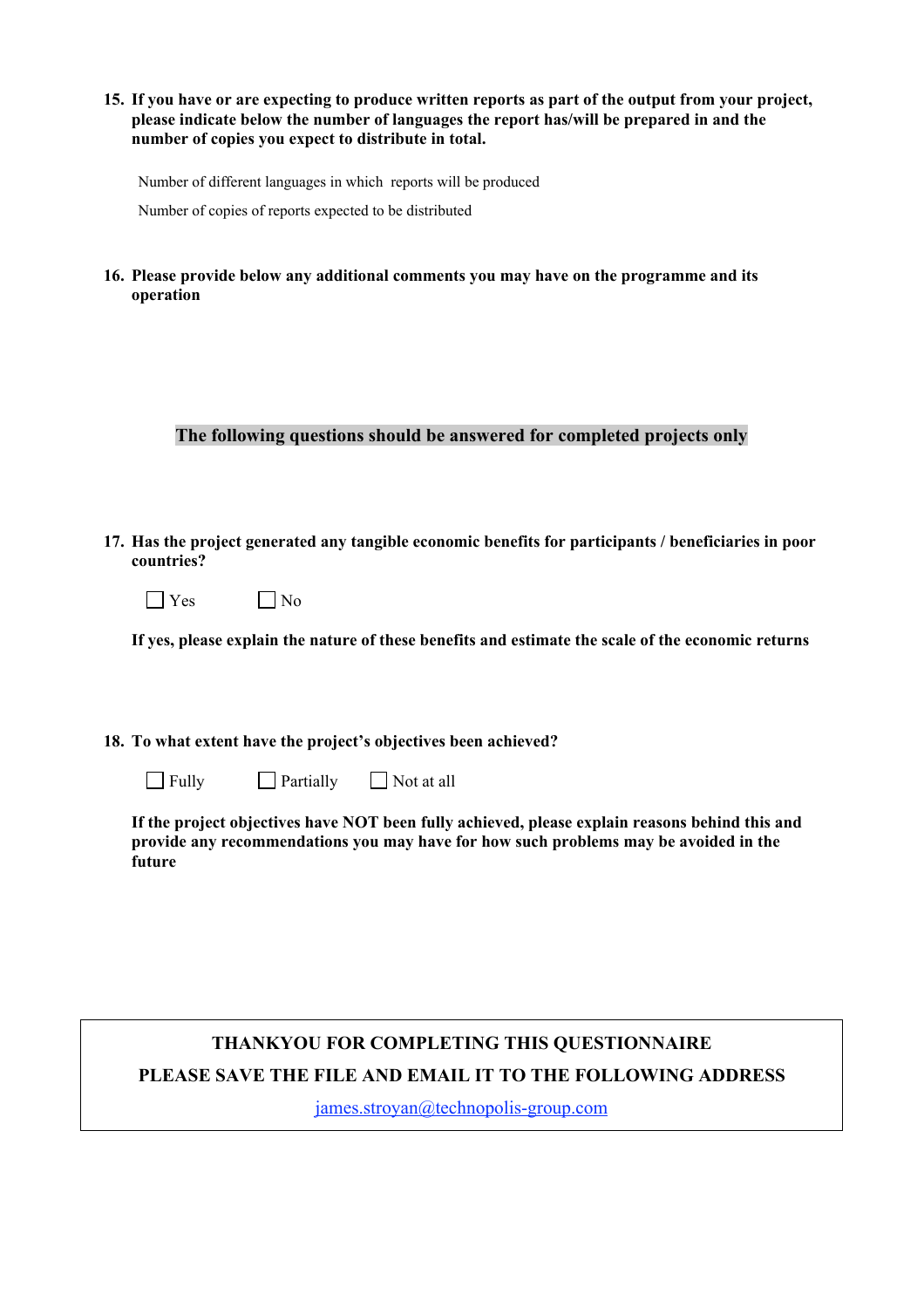# **B.1 Biographies of Expert Reviewers**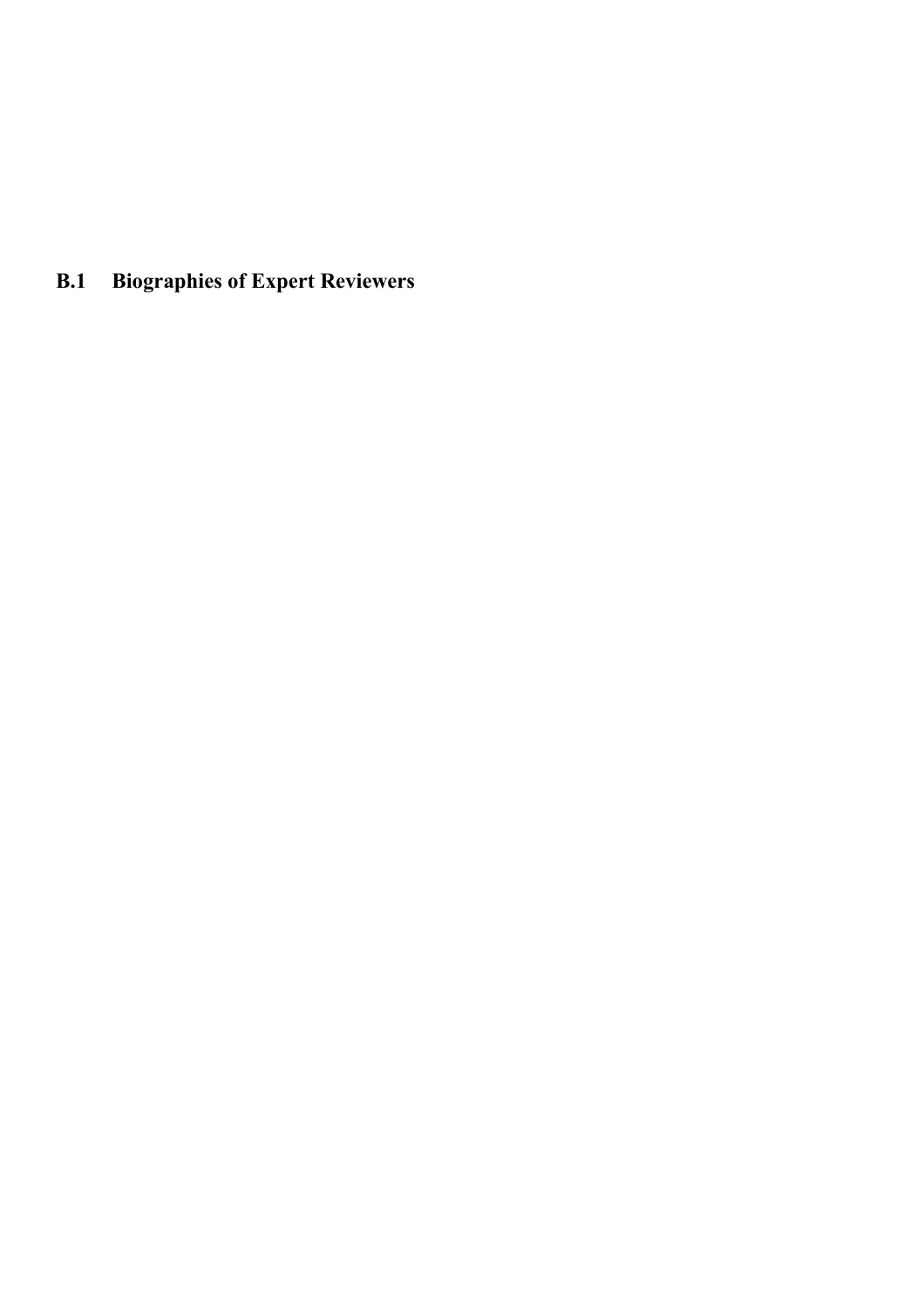### **Water - Peder Hjorth**

| Date of birth | June 22, 1940                    |
|---------------|----------------------------------|
| Citizenship   | Swedish                          |
| Languages     | Swedish, English, French, German |

#### **Relevant Education**

Associate professor (docent) 1975, Lund University, Sweden PhD 1975, Lund University, Sweden MSc (Civil Engineering) 1966, Chalmers Univ of Technology, Gothenburg, Sweden

#### **Main Career Stages**

- Senior lecturer at the Dept. of Water Resources Engineering, Lund University (1994-)
- Associate professor at the Division of Water Resources Engineering, Asian Institute of Technology (1991- 1993)
- Senior lecturer at the Dept. of Water Resources Engineering, Lund University (1984-1991)
- Associate professor at the Dept. of Water Resources Engineering, Lund University (1977-1984)
- Visiting scholar at Stanford University, August-December 1982
- Executive Secretary (pro tempore 50%) at the Swedish Committee for the International Hydrological Programme, September 1976-May 1977
- Research associate at the Dept. of Water Resources Engineering, Lund University, (1974-1977)
- Graduate student and Teaching Assistant at the Dept. of Water Resources Engineering, Lund University
- Guest researcher at Institut de Mécanique, Grenoble France (October 1972-June 1973)

#### **Main research interest and experience**

- Main research interest and experience in water resources management in as well industrialised as developing countries. Application of systems thinking and holistic approaches to issues about sustainable development. Research on the implementation of local Agenda 21 in Sweden. Research on the urban environment, especially studies on integrated management of water supply, sanitation, drainage, and solid waste in urban settings.
- Experience in writing and evaluating research proposals and projects, organizing and managing various research and teaching related activities (courses, symposia, etc), working in team, and leading groups up to ten people.
- Experience in international co-operation (RTD, education, and training), eg EU, IIASA, IAHR, IAHS.

#### **National and international activities**

- Contracted by the World Commission on Dams to write a thematic review on operation, monitoring, and de-commissioning of large dams.
- Member of an international team writing on sustainable development and management of reservoirs.
- Contracted by EU as PTA for FP5-projects on regional water management in the Mediterranean region.
- Research on the implementation of Agenda 21 principles within water supply, sanitation, and solid waste management, sponsored by the Swedish Waterworks Association.
- Consultant to the Swedish Highway Administration on artificial wetlands.
- Team leader for the first interdisciplinary Swedish study on water resources planning.
- Team leader for a study on sustainable urban development.
- Team leader for an evaluation of a decade of Sida efforts to promote water supply in Kenya.
- Chairman of the IAHR Technical Section on Water Resources Management (1989-1995).
- Member of the Consultative Group of the Global Water Partnership (1997-2001).
- Member of the Water Supply and Sanitation Collaborative Council (WSSCC).

#### **Other scientific and educational activities**

- Extensive experience of course development and lecturing for as well undergraduate students as graduate students.
- Course Director of the international post experience training programme on "Water Resources Management in developing countries.
- Co-organiser (with UN-ESCAP) of a National Vietnamese Workshop on Urban Water Management.
- Organiser of an international workshop on "Ecological Approaches to Urban Systems".
- Organiser of national Swedish workshops; three IHP workshops and one FRN workshop.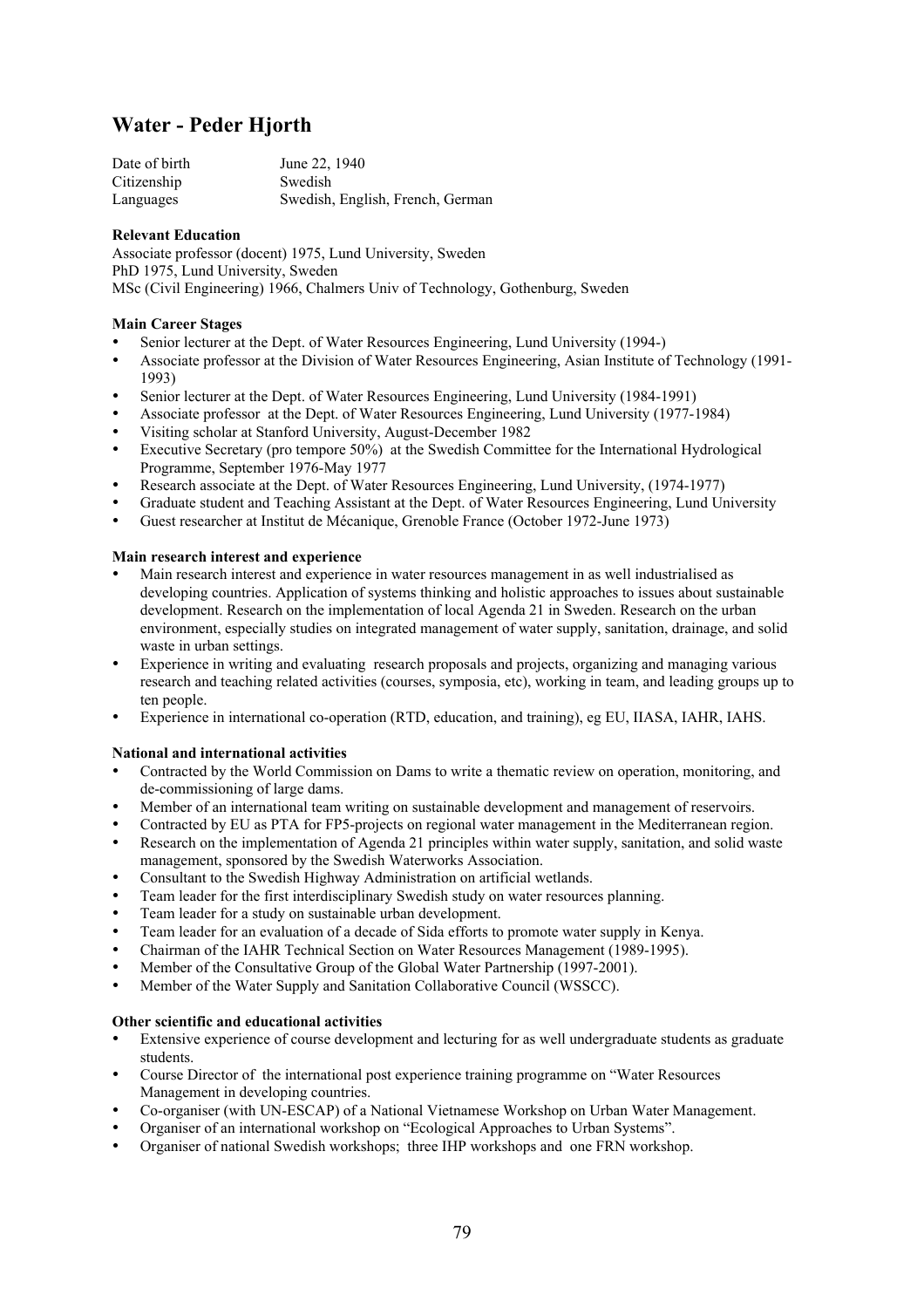### **Geoscience – David Knopf**

**RESUME DAVID J. KNOPF, DR. SC., GEOLOGIST**

**EXPERIENCE International (Africa/Europe/North America) economic geology, environment**

- **since 1982 Consultant** : precious/base metals and diamond exploration and evaluation in Czech Republic, Austria, Italy, Switzerland, France, Spain, Portugal, Algeria, Morocco, Senegal, Mali, Guinea, Ivory Coast, Burkina Faso, Togo, Ghana, Niger, Chad, Central African Republic, Cameroon, Burundi, Mozambique.
- **1974 to 1981 Employed by Alusuisse Mining Ltd (ALUMINING), based in Zurich, Switzerland**
- 1977 to 1981 Vice-president of Swiss Aluminium Mining Co of Canada Ltd (SAMCAN) : purchase, prospecting as operator, farm-out and sale of uranium and Cu/Co properties in Saskatchewan and British Columbia. Manager, technical assistance projects negotiation in Burkina Faso (diamond) Central African Republic (diamond and gold), Syria and Jordan (phosphates) Libya (uranium), Sierra Leone (gold), Gabon.
- 1975 to 1977 Assistant for negotiations and management of technical assistance projects in Egypt (phosphates), Algeria (iron), Guinea (bauxite). Coordinator of activities in Central African Republic : Bakouma uranium project, diamond exploration.
- 1974 to 1977 Senior geologist in charge of the evaluation of mineral prospects worldwide : USA (uranium), France (lead/zinc), Spain (tin), Portugal (tin/tungsten), Sudan (natron), Mali (bauxite), Niger (uranium), Ivory Coast (nickel), Saudi Arabia, Oman and the United Arab Emirates (various minerals).
- **1971 to 1973 Employed by Dr. G. Wiener, consulting geologist, Liestal, Switzerland** Hydrogeology, engineering and environmental geology in Switzerland. Consultant to a diamond and kimberlite exploration project in Ivory Coast.
- **1970 to 1971 Employed in Angola by Diamond Distributors Inc., New York and Paris** Senior geologist in charge of two alluvial diamond prospecting teams.
- **1969 to 1970 Research geologist, University of Lausanne, Switzerland** Doctorate thesis on kimberlites and diamonds in Ivory Coast and West Africa.
- **1963 to 1969 Employed by the state mining corporation SODEMI, Abidjan, Ivory Coast** Chief geologist in charge of diamond geology and exploration in the whole country. Management of exploration programs in the field. Study of the geology and geomorphology of placer and hardrock diamond deposits. Field geologist : economic potential assessment of iron formations (BIF) and mafic and ultramafic rocks in W Ivory Coast. Visit to Liberia and Sierra Leone.
- CIVIL STATUS Born on 20 November 1937 Swiss Citizen Married, two children.
- EDUCATION Graduate geologist (M.Sc.) in 1962 and Doctor in Sciences (Ph.D.) in 1970, both at the University of Lausanne, Lausanne, Switzerland.
- LANGUAGES Fluent in French (mother tongue), English and German. Working knowledge of Portuguese. Spanish and Italian read and understood.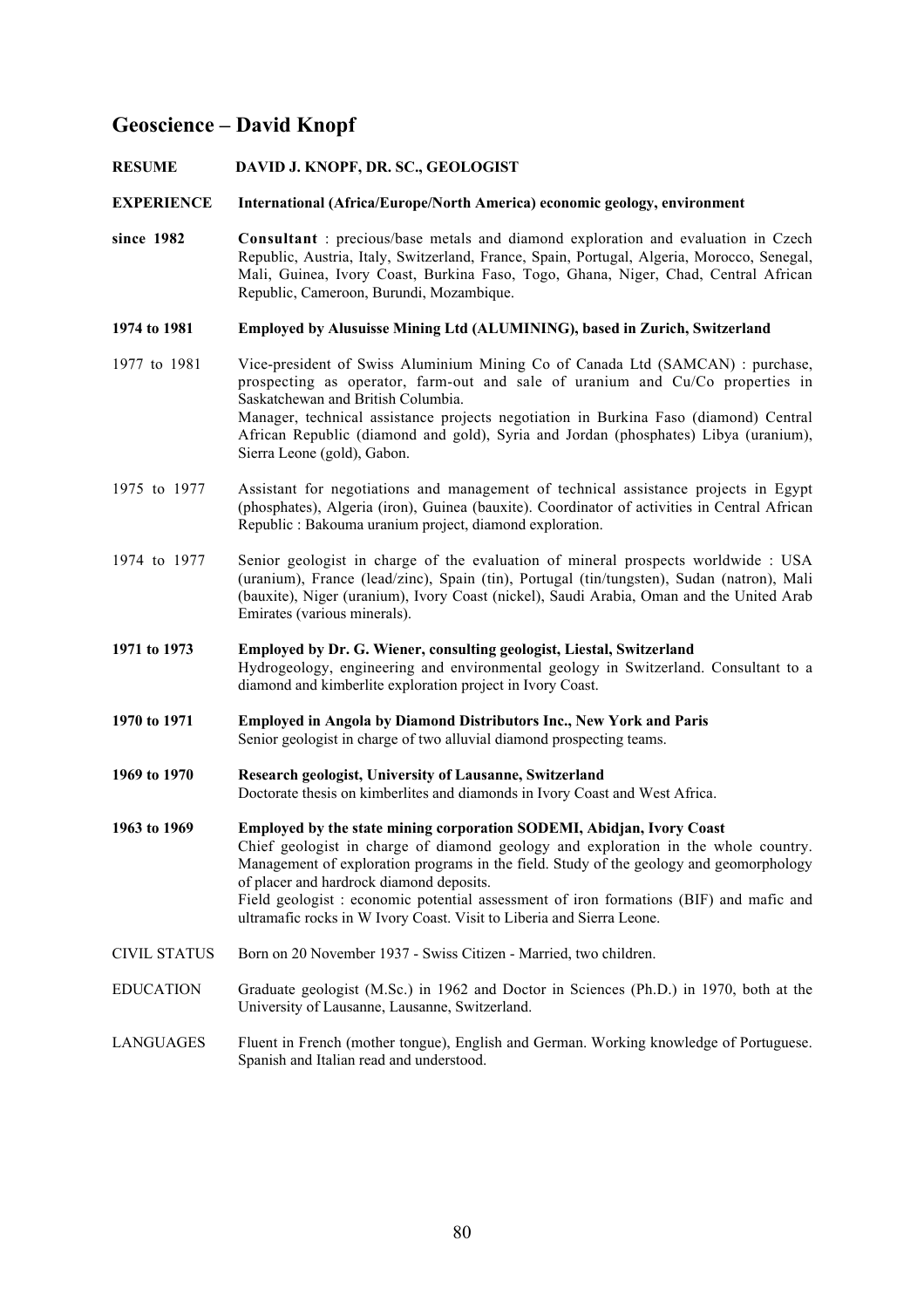### **Transport – Henning Lauridsen**

| Firm:                                    | Institute of Transport Economics (TØI), Norway                                                                                                                                                                                       |                     |
|------------------------------------------|--------------------------------------------------------------------------------------------------------------------------------------------------------------------------------------------------------------------------------------|---------------------|
| Position:                                | Chief Research Officer, MSc. Eng.                                                                                                                                                                                                    |                     |
| Date of Birth:                           | 1941                                                                                                                                                                                                                                 |                     |
| Years with TOI:                          | 35 years                                                                                                                                                                                                                             | Nationality: Danish |
| Membership in<br>Professional Societies: | Norwegian Society of Chartered Engineers (NIF) - Associated Group on<br>International Development (Former Chairman), Norwegian Polytechnic<br>Society Transportation Group and Danish Association of Professional<br>Engineers (IDA) |                     |
| Education:                               |                                                                                                                                                                                                                                      |                     |

#### **Education:**

1969-70: Postgraduate planner education, Nordic Institute of Urban and Regional Planning, Stockholm, Sweden. 1965: M.Sc., Civil Engineering (Main subject: Transportation)

#### **Employment Record (1985 onwarads):**

Technical University of Denmark

| $1999 -$      | Chief Research Officer. Institute of Transport Economics, Oslo, Norway                                                                                                                                                                                        |
|---------------|---------------------------------------------------------------------------------------------------------------------------------------------------------------------------------------------------------------------------------------------------------------|
| $1996 - 98$   | Deputy Team Leader and Transport Economist of the Southern Africa Transport and<br>Communications Commission (SATCC) Transport and Communications Integration Study for<br>Southern Africa. Kampsax International, Copenhagen, Denmark (duty station: Maputo, |
|               | Mozambique). Client: SATCC/European Union                                                                                                                                                                                                                     |
| 1989-96       | Head of Department for Transport Analyses and Regional Development. Institute of Transport<br>Economics, Oslo, Norway                                                                                                                                         |
| $1985 - 89$ : | Head of Department for International Co-operation. Institute of Transport Economics, Oslo,<br>Norway                                                                                                                                                          |

Mr. Lauridsen has more than 30 years experience as transport economist, transport engineer and transport planner. He has substantial managerial experience as head of various departments at the Institute of Transport Economics. Mr. Lauridsen has extensive overseas working experience in particular from Eastern and Southern Africa but also from Asia, in particular China. He has been project manager/team leader for a number of projects in Southern Africa from 1979 until today and has professional experience from most transport subsectors, among them road infrastructure, road transport, road safety, rural transport, railways, ports, coastal shipping and civil aviation. He has worked extensively with transport planning and evaluation of transport sector programmes and projects.

Overseas experience has been characterised by a close working relationship with the Southern African Development Community's transport commission SATCC. Mr. Lauridsen was Chief Transport Economist of the SATCC Technical Unit during the first years of the organisation (1982-84) and has since then carried out a large number of assignments for the unit. During a 10 years period, he was project manager for a major technical assistance project for the SATCC. The project comprised support to the SATCC Technical Unit and, in particular, secretariat services for a regional group of officials on road traffic and road transport established by SATCC to harmonise laws, regulations and procedures within the region and numerous road sector activities were carried out in this respect. This included preparation of a programme for axle load control and a road safety project description for Malawi.

Mr Lauridsen has during the last three years been team leader for two road sector reviews in Tanzania and for a road sector review and an axle load control programme appraisal in Zambia. He has also been team member of a World Bank road sector review in Zambia and participates currently in a road re-classification study in Mozambique. Parallel to this, he has worked with transport policy and planning in Europe and has participated in a numbers of ex post evaluation studies in Scandinavia. Further, he has participated in a EU research task force on transport planning and evaluation methodologies (TRANS-TALK) and been team leader for a pilot project on transport, welfare and economic development in South-Eastern Europe.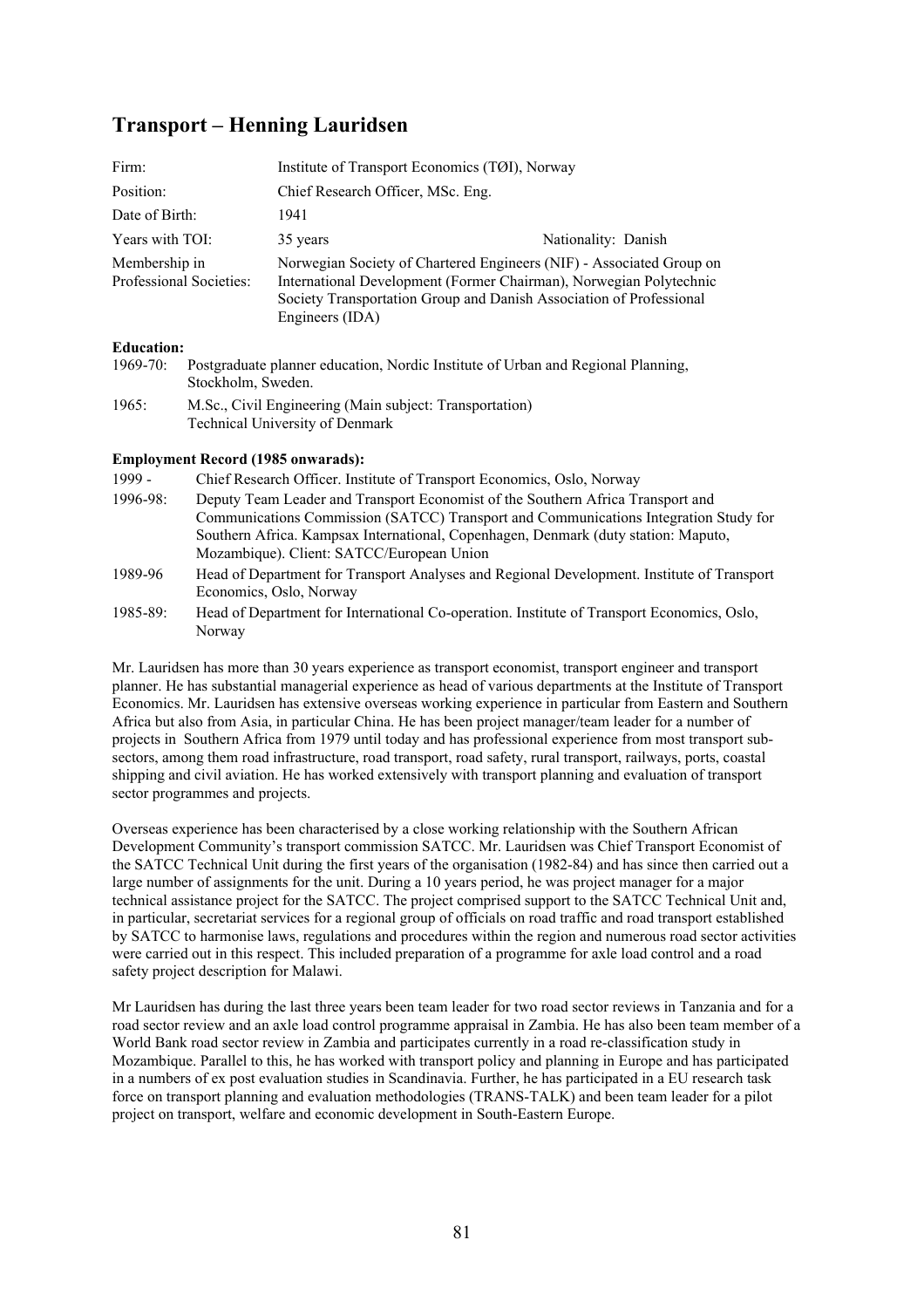### **Energy – Dr Amitav Rath**

.

**Dr Amitav Rath** is currently the Director of Policy Research International in Canada. He has over fifteen years experience in the design, management and evaluation of large and complex development projects. He has a Ph.D. from Berkeley, California, is trained in both management and economics, and has worked extensively in the areas of economics, technology, energy and environment policy. He has worked in training, research and policy making institutions and in the private sector, in India, Jamaica, Canada and the United States. As a manager of the programs on Energy Policy, Science and Technology Policy and Institutional Development he has designed, developed and managed over one hundred projects and has conducted research and policy analysis in most countries in Asia, Africa and Latin America. As the Director of PRI he provides valuable input in the areas of management and systems expertise, experience of policy, research and analysis in economics, energy, environment and social policy issues in all projects. He has worked as a consultant for several UN agencies, the World Bank, OECD, CIDA, IDRC and the Commonwealth Secretariat. He has recently completed work on energy technology needs in four countries and has been selected on standing offers on education and environment policy. Languages: English, Hindi, and Bengali; French, and Spanish (reading only)